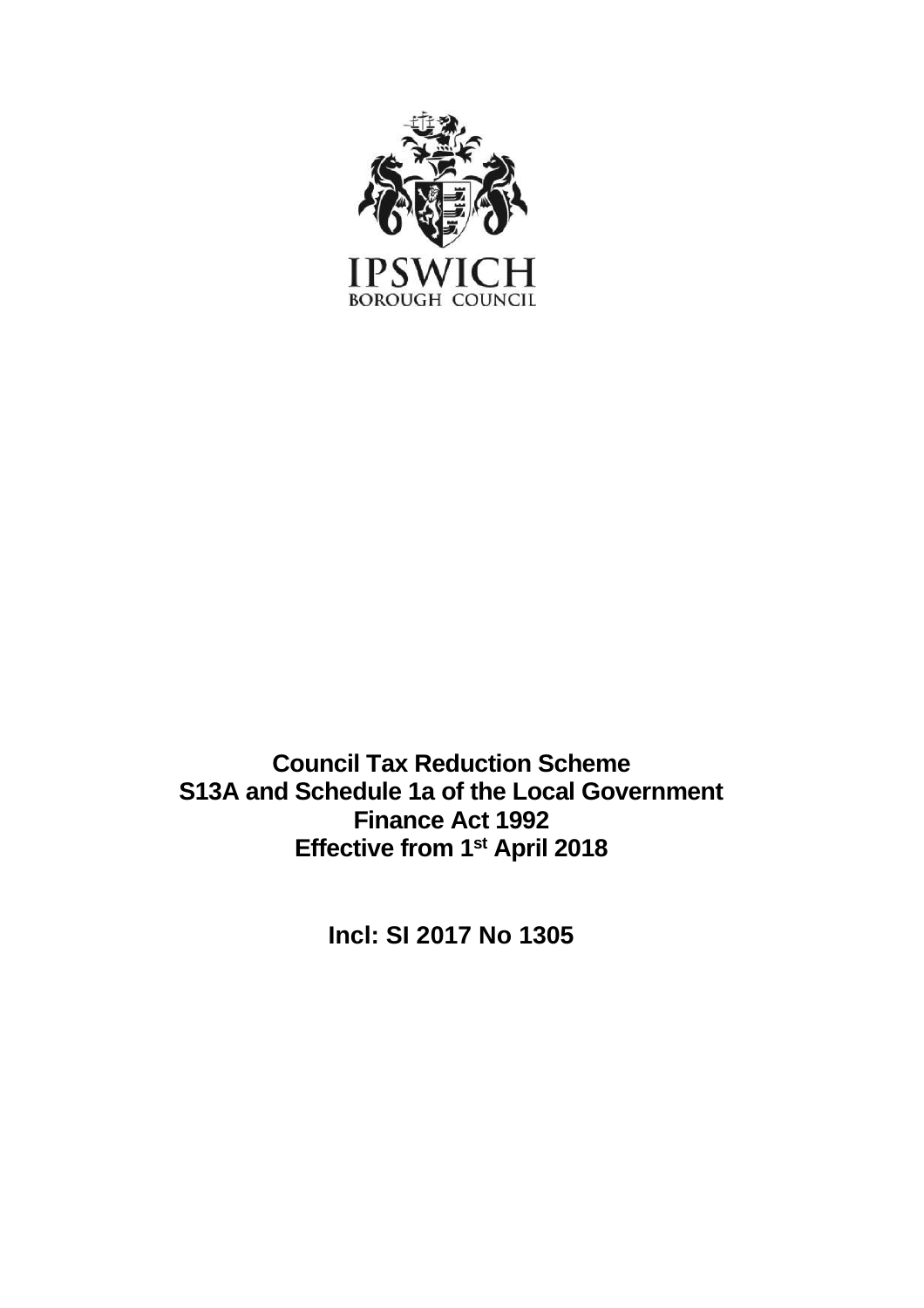# Change history

| <b>Date</b>     | <b>Description</b>                                                                                                        | <b>Sections amended</b> |
|-----------------|---------------------------------------------------------------------------------------------------------------------------|-------------------------|
| 3rd March 2022  | <b>Updated revised</b><br>applicable amounts and<br>premiums as per Circular<br>A11 2021                                  | Schedule 1              |
| 3rd March 2022  | As per SI_2022 Circular                                                                                                   |                         |
| 24th March 2022 | <b>Updated revised</b><br>applicable amounts and<br>premiums as per<br>Circular HB A11_2021<br>(3 <sup>rd</sup> Revision) | Schedule 1              |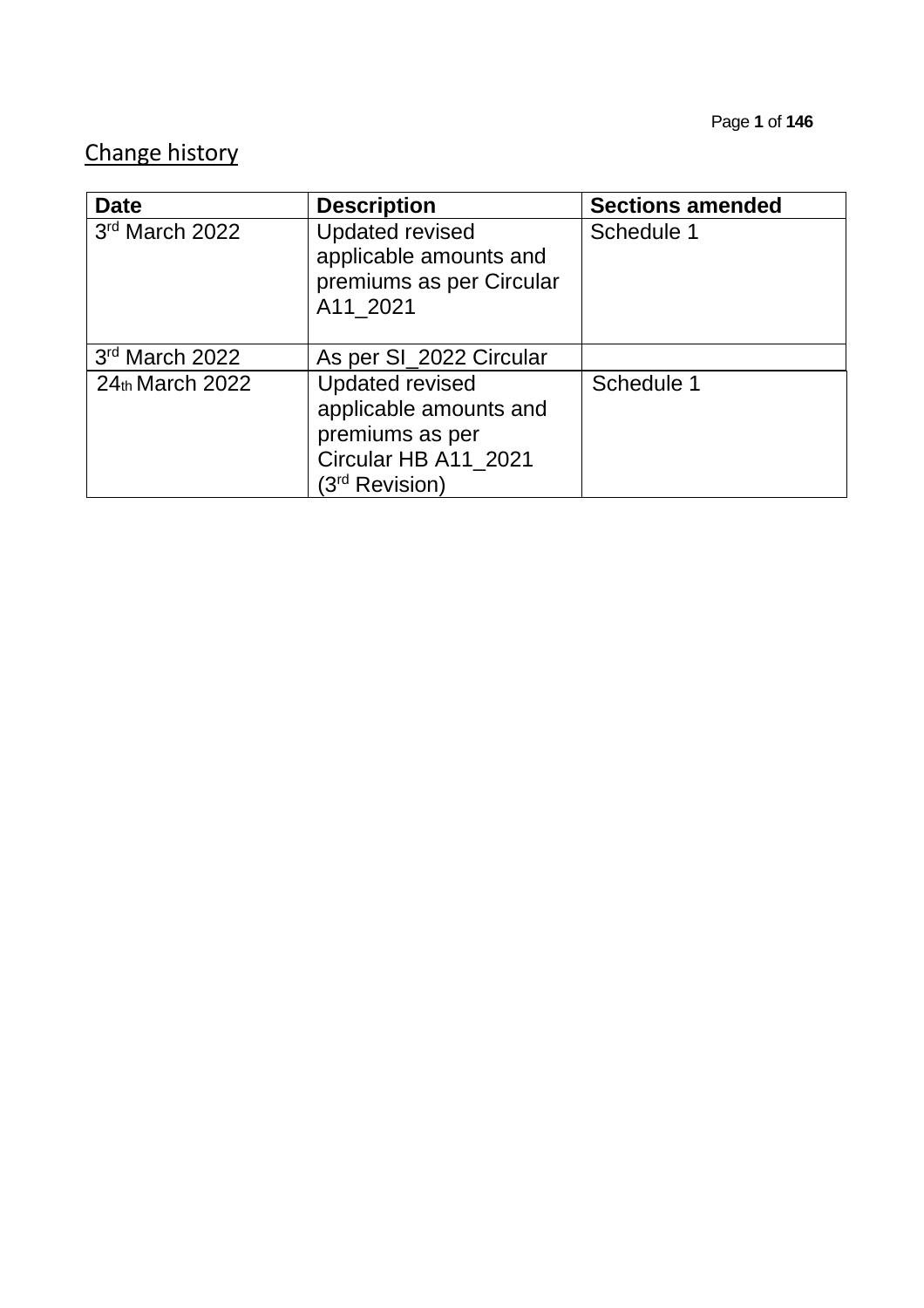Page **2** of **146**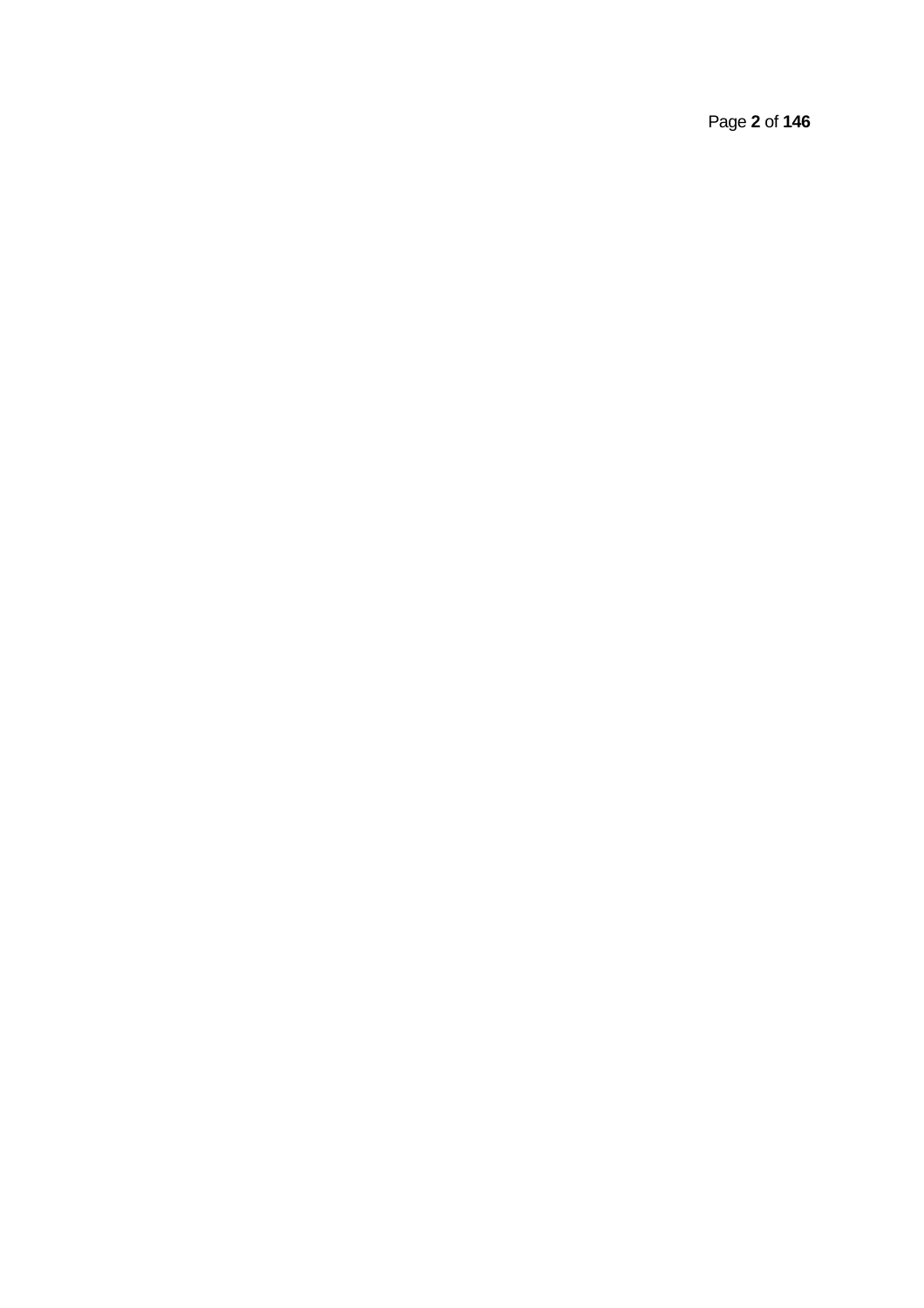# **Contents**

| 1  |                                                                                                                                                                                   |  |
|----|-----------------------------------------------------------------------------------------------------------------------------------------------------------------------------------|--|
|    | The Scheme for state pension age applicants – Central Government's Scheme as defined                                                                                              |  |
|    | by The Council Tax Reduction Scheme (Prescribed Requirements) (England) Regulations 2012                                                                                          |  |
|    | $(as \text{ amended}) \dots 8$                                                                                                                                                    |  |
|    | The Scheme for Working Age Applicants - The Authority's Local Scheme  8                                                                                                           |  |
|    |                                                                                                                                                                                   |  |
| 2  |                                                                                                                                                                                   |  |
| 3  |                                                                                                                                                                                   |  |
| 4  |                                                                                                                                                                                   |  |
| 5  | Persons who have attained the qualifying age for state pension credit or who are of working                                                                                       |  |
|    | age and who have a partner who has attained the qualifying age for state pension credit  23                                                                                       |  |
| 6  |                                                                                                                                                                                   |  |
| 7  | Persons subject to immigration control - excluded from claiming under this scheme. Class of<br>person excluded from this scheme: persons treated as not being in Great Britain 25 |  |
| 8  |                                                                                                                                                                                   |  |
|    |                                                                                                                                                                                   |  |
| 9  |                                                                                                                                                                                   |  |
| 10 | Circumstances in which a person is to be treated as responsible (or not responsible) for a                                                                                        |  |
| 11 | Circumstance in which a child or young person is to be treated as not being a member of the                                                                                       |  |
|    | Part 4 - Applicable Amounts (Living Allowances) for Council Tax Reduction purposes35                                                                                              |  |
| 12 |                                                                                                                                                                                   |  |
| 13 |                                                                                                                                                                                   |  |
| 14 |                                                                                                                                                                                   |  |
|    | Part 5 - Definition, and the treatment of, Income for Council Tax Reduction purposes 38                                                                                           |  |
| 15 | Calculation of income and capital: applicant's family and polygamous marriages 38                                                                                                 |  |
| 16 | Calculation of income and capital: persons who have an award of universal credit38                                                                                                |  |
| 17 | Circumstances in which income and capital of a non-dependant is to be treated as applicant's 39                                                                                   |  |
| 18 |                                                                                                                                                                                   |  |
| 19 |                                                                                                                                                                                   |  |
| 20 |                                                                                                                                                                                   |  |
| 21 |                                                                                                                                                                                   |  |
| 22 |                                                                                                                                                                                   |  |
| 23 |                                                                                                                                                                                   |  |
| 24 |                                                                                                                                                                                   |  |
| 25 |                                                                                                                                                                                   |  |
|    | $D_{000}$ $2 \text{ of } 4.46$                                                                                                                                                    |  |

Page **3** of **146**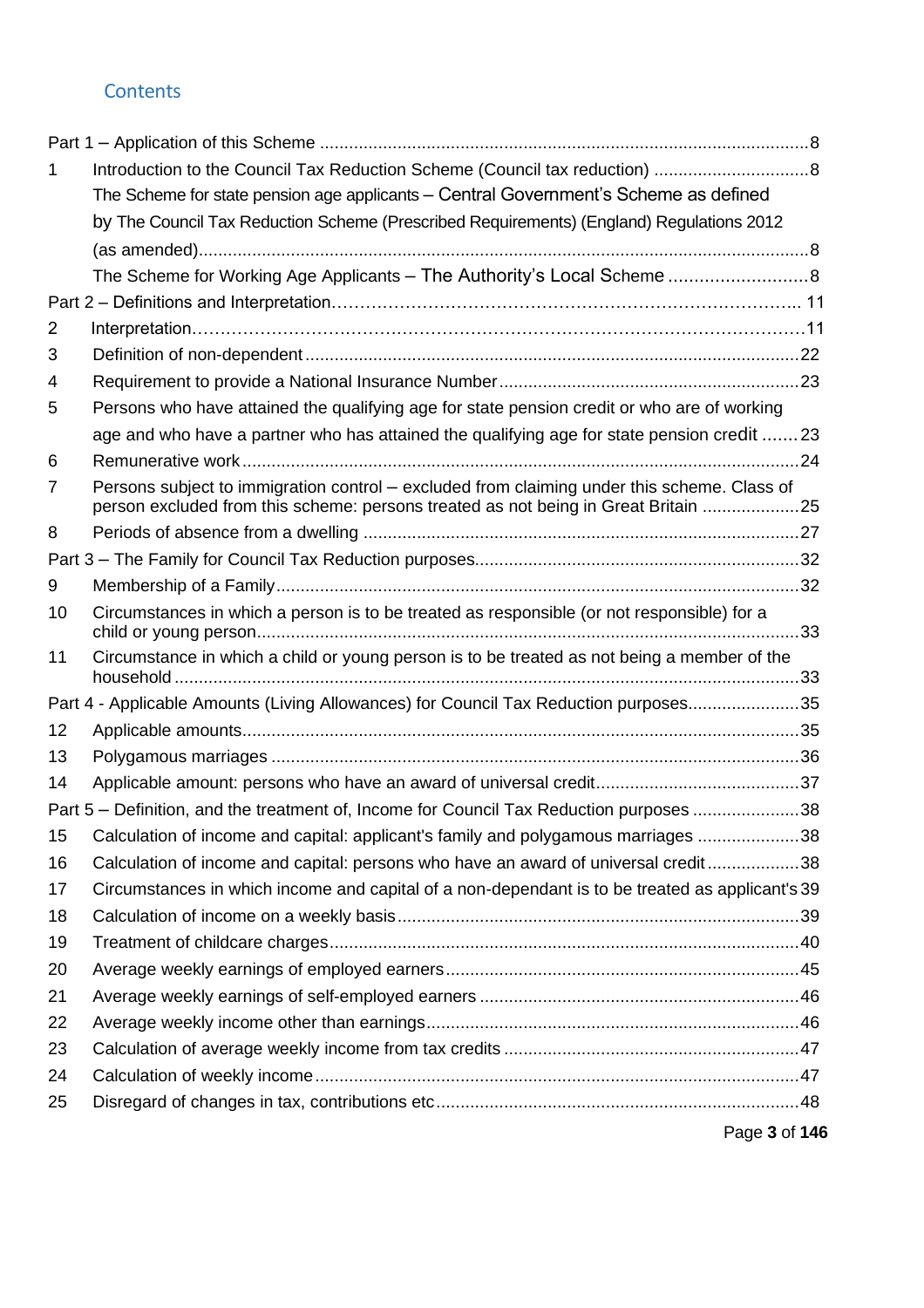| 26 |                                                                                    |  |
|----|------------------------------------------------------------------------------------|--|
| 27 |                                                                                    |  |
| 28 |                                                                                    |  |
| 29 |                                                                                    |  |
| 30 |                                                                                    |  |
| 31 |                                                                                    |  |
| 32 |                                                                                    |  |
| 33 |                                                                                    |  |
|    | Part 6 - Definition and treatment of Capital for Council Tax Reduction purposes61  |  |
| 34 |                                                                                    |  |
| 35 |                                                                                    |  |
| 36 |                                                                                    |  |
| 37 |                                                                                    |  |
| 38 |                                                                                    |  |
| 39 |                                                                                    |  |
| 40 |                                                                                    |  |
| 41 |                                                                                    |  |
| 42 |                                                                                    |  |
|    | Part 7 – Definition and treatment of Students for Council Tax Reduction purposes68 |  |
| 43 |                                                                                    |  |
| 44 |                                                                                    |  |
| 45 | Students who are excluded from entitlement to a reduction under this scheme 71     |  |
| 46 |                                                                                    |  |
| 47 |                                                                                    |  |
| 48 |                                                                                    |  |
| 49 |                                                                                    |  |
| 50 |                                                                                    |  |
| 51 |                                                                                    |  |
| 52 |                                                                                    |  |
| 53 |                                                                                    |  |
| 54 |                                                                                    |  |
| 55 |                                                                                    |  |
| 56 |                                                                                    |  |
|    |                                                                                    |  |
| 57 | Maximum and minimum council tax reduction amount under this scheme80               |  |
| 58 |                                                                                    |  |
| 59 | Council Tax Reduction Taper (Applies to persons defined within Class E) 83         |  |
| 60 |                                                                                    |  |
| 61 |                                                                                    |  |
| 62 |                                                                                    |  |

Page **4** of **146**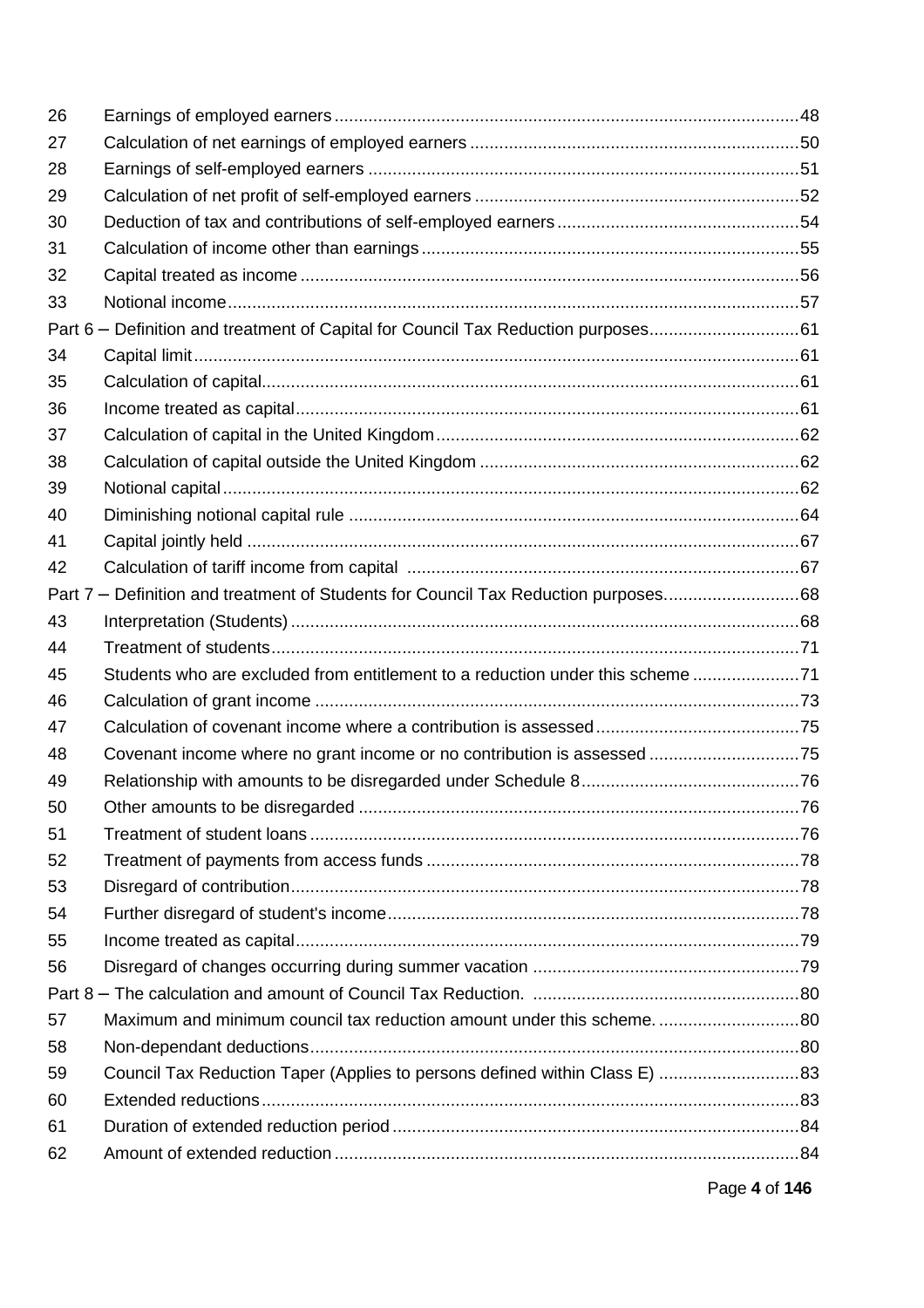| 63 |                                                                                               |  |
|----|-----------------------------------------------------------------------------------------------|--|
| 64 | Relationship between extended reduction and entitlement to a reduction under the general      |  |
| 65 |                                                                                               |  |
| 66 |                                                                                               |  |
| 67 |                                                                                               |  |
| 68 |                                                                                               |  |
| 69 | Relationship between extended reduction (qualifying contributory benefits) and entitlement to |  |
| 70 |                                                                                               |  |
|    | Part 9 - Date on which entitlement and changes in circumstances are to take effect. 89        |  |
| 71 |                                                                                               |  |
| 72 |                                                                                               |  |
| 73 |                                                                                               |  |
| 74 |                                                                                               |  |
|    |                                                                                               |  |
| 75 |                                                                                               |  |
| 76 |                                                                                               |  |
| 77 |                                                                                               |  |
| 78 |                                                                                               |  |
| 79 |                                                                                               |  |
| 80 |                                                                                               |  |
| 81 |                                                                                               |  |
|    | Part 11 - Decisions, decision notices and awards of Council Tax Reduction  100                |  |
| 82 |                                                                                               |  |
| 83 |                                                                                               |  |
| 84 | Procedure by which a person may make an appeal against certain decisions of the authority101  |  |
| 85 |                                                                                               |  |
|    |                                                                                               |  |
| 86 |                                                                                               |  |
| 87 |                                                                                               |  |
| 88 |                                                                                               |  |
| 89 |                                                                                               |  |
| 90 |                                                                                               |  |
| 91 |                                                                                               |  |
| 92 |                                                                                               |  |
| 93 | Future changes to the Housing Benefit and/or Pension Age CTR Scheme 105                       |  |
|    |                                                                                               |  |
|    |                                                                                               |  |
|    |                                                                                               |  |
|    |                                                                                               |  |
|    | Page 5 of 146                                                                                 |  |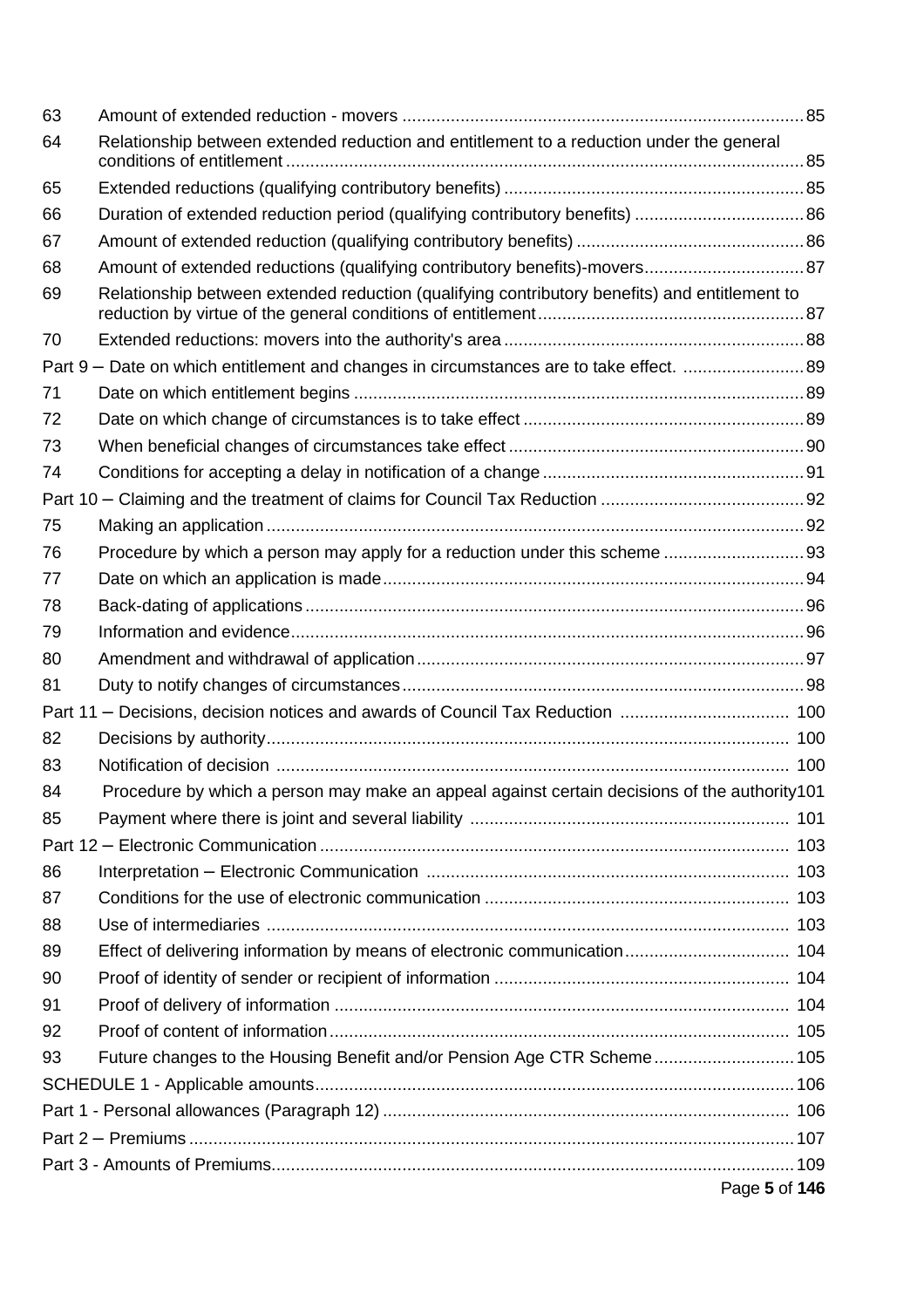| SCHEDULE 3 - Sums disregarded in the calculation of income other than earnings 121 |  |
|------------------------------------------------------------------------------------|--|
|                                                                                    |  |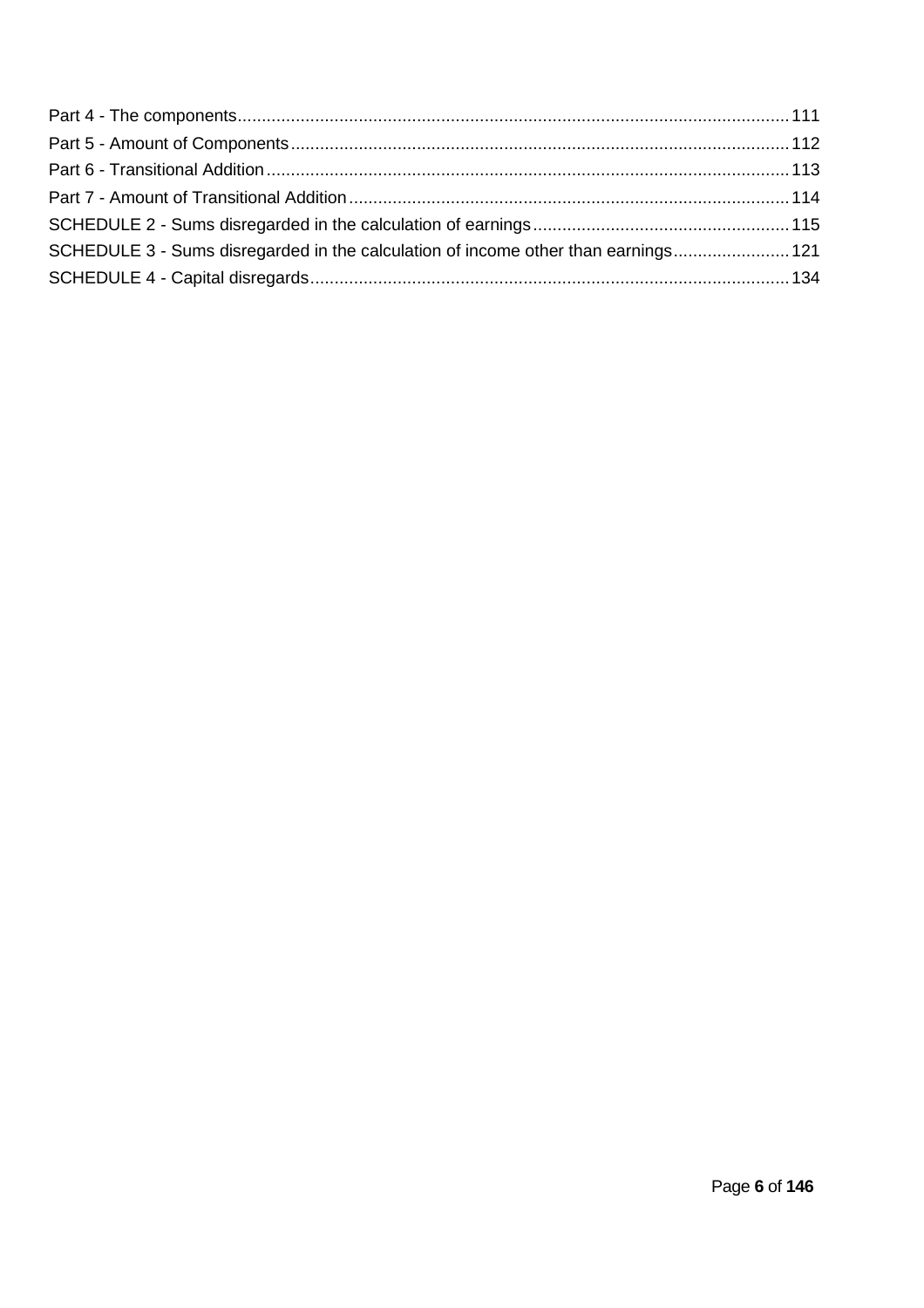# **THIS PAGE HAS BEEN LEFT INTENTIONALLY BLANK.**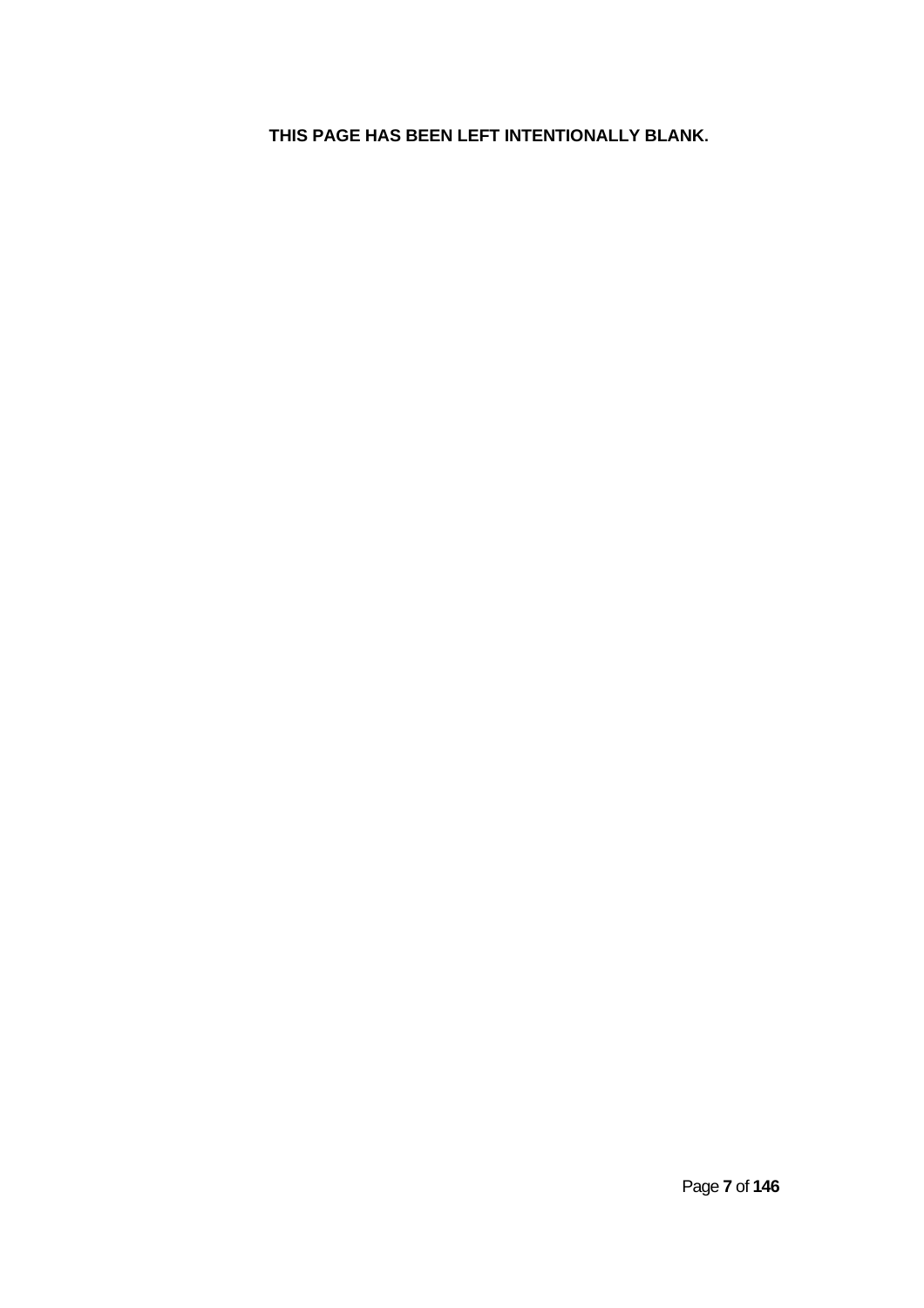# **Part 1 – Application of this Scheme**

# **1 Introduction to the Council Tax Reduction Scheme (Council tax reduction)**

- 1.1. The following has been adopted by Babergh District Council as its Council Tax Reduction scheme with effect from 1<sup>st</sup> April 2018.
- 1.2. This document details how the scheme will operate for applicants of state pension age and working age applicants and in accordance with Section 13a of the Local Government Finance Act 1992 specifies the classes of person who are to be entitled to a reduction under the scheme and is effective from 1<sup>st</sup> April 2018.

# **The Scheme for state pension age applicants – Central Government's Scheme as defined by The Council Tax Reduction Scheme (Prescribed Requirements) (England) Regulations 2012 (as amended).**

1.3. The scheme in respect of state pension age applicants is defined by Central Government within the Council Tax Reduction Schemes (Prescribed Requirements) (England) Regulations 2012 and the Local Government Finance Act 1992 (as amended). The Council has **no** discretion in relation to the calculation of council tax reduction in respect of the pension age scheme and it is designed to provide broadly the same level of support provided within the previous Council Tax Benefit scheme. The rates for pensioners will be up rated by the relevant Statutory Instrument each year, in line with the Council Tax Reduction Schemes (Prescribed Requirements) (England) (Amendment) Regulations as applicable.

# **The Scheme for Working Age Applicants – The Authority's Local Scheme**

- 1.4. The adopted scheme for working age applicants is a means test, which compares income against an assessment of living allowances or applicable amount (unless otherwise stated). Full details of the working age scheme of the authority are contained within this document. The authority is required to specify a scheme for working age applicants and therefore this scheme only applies to a person who:
- 1.4.1. Has not attained the qualifying age for a state pension; or
- 1.4.2. Has attained the qualifying age for a state pension if he, or his partner, is a person entitled to income support, an income-based jobseeker's allowance, an income related employment and support allowance or a Universal Credit award.
- 1.5. This scheme shall not apply in relation to any person if he, or his partner (if any), has attained the qualifying age for state pension credit except a person as defined in 1.4.2. above.
- 1.6. This scheme shall not apply to any person who is subject to immigration control under Section 115 of the Immigration and Asylum Act 1999.
- 1.7. This scheme shall not apply to any EEA National who is not economically active.
- 1.8. The Authority has resolved that there will be two classes of person who will receive a reduction in line with the adopted scheme (hereinafter referred to as Support). In all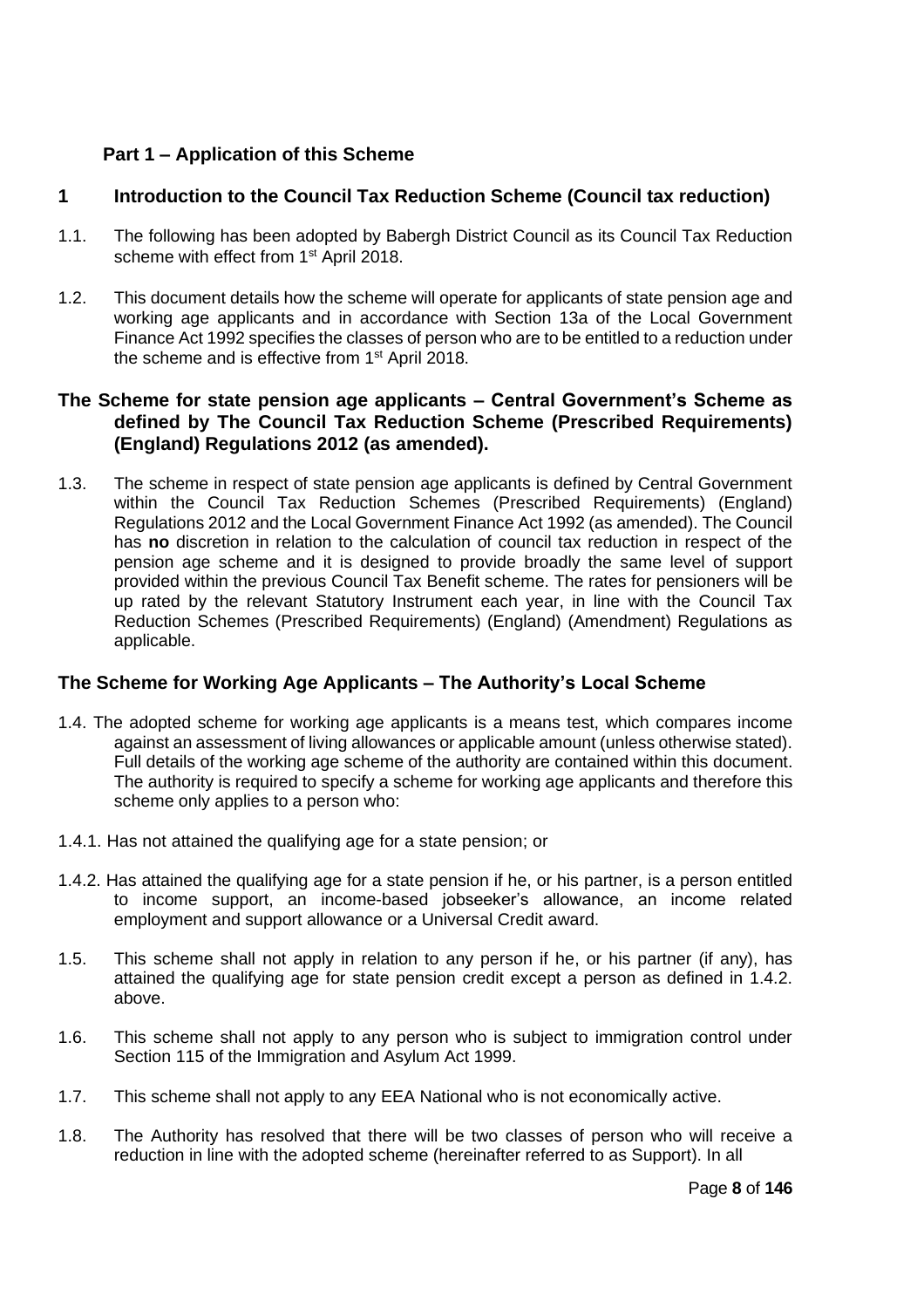cases a person must not be of a prescribed class exempted from support as specified within this scheme.

#### **Class D:**

- 1.9. To obtain support the individual, or partner, must:
- 1.9.1. Have not attained the qualifying age for a state pension;
- 1.9.2. Have attained the qualifying age for a state pension and he, or his partner, is a person entitled to income support, an income-based jobseeker's allowance, an income related employment and support allowance or a person with an award of universal credit;
- 1.9.3. Be liable to pay council tax in respect of a dwelling of which he is solely or mainly resident;
- 1.9.4. Is not deemed to be absent from the dwelling;
- 1.9.5. Not fall within a class of person prescribed for the purposes of paragraph 2(9) of Schedule 1A of the Local Government Finance Act 1992 and excluded from the authority's scheme;
- 1.9.6. Be someone in respect of whom a maximum council tax reduction amount can be calculated;
- 1.9.7. Not have capital exceeding £16,000;
- 1.9.8. Be a person in respect of whom a day on which he is liable to pay council tax falls within a week in respect of which his income is less than their applicable amount or the person or their partner is in receipt of income support, an income-based jobseeker's allowance, an income based employment and support allowance, or a Universal Credit award based upon nil other income and nil earnings; and
- 1.9.9. He has made a valid claim for support.

.

Maximum council tax support is defined in paragraph 57.

#### **Class E:**

- 1.10. To obtain support the individual, or partner, must
- 1.10.1. Have not attained the qualifying age for a state pension;
- 1.10.2. Have attained the qualifying age for a state pension and he, or his partner, is a person entitled to income support, an income-based jobseeker's allowance, an income related employment and support allowance or a person with an award of universal credit;
- 1.10.3. Be liable to pay council tax in respect of a dwelling of which he is solely or mainly resident;
- 1.10.4. Is not deemed to be absent from the dwelling;
- 1.10.5. Not fall within a class of person prescribed for the purposes of paragraph 2(9) of Schedule 1A of the Local Government Finance Act 1992 and excluded from the authority's scheme;

Page **9** of **146**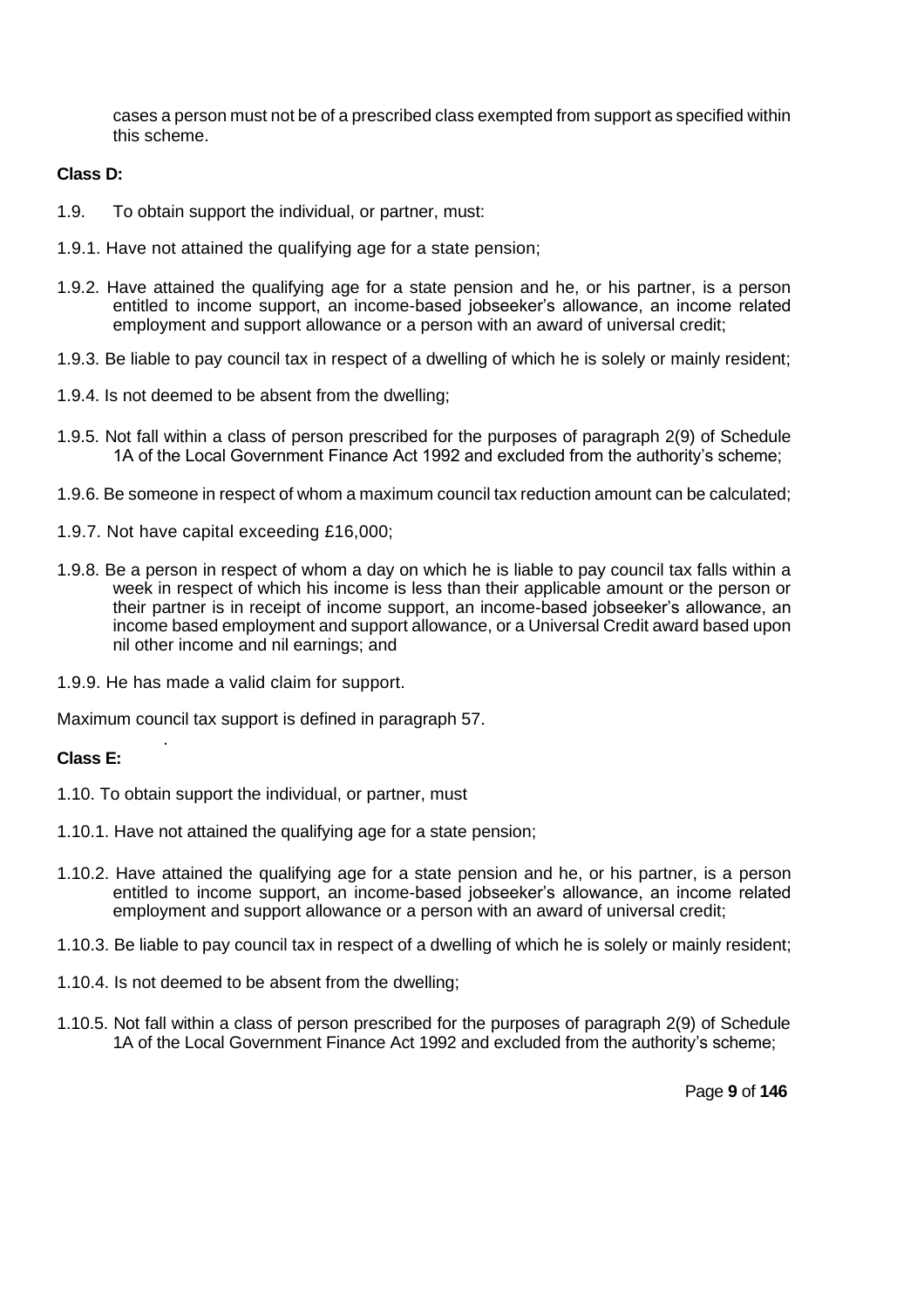- 1.10.6. Be someone in respect of whom a maximum council tax reduction amount can be calculated;
- 1.10.7. Not have capital exceeding £16,000;
- 1.10.8 Be a person in respect of whom a day on which he is liable to pay council tax falls within a week in respect of which his income is more than their applicable amount
- 1.10.9. He has made a valid claim for support
- 1.10.10. Be a person in respect of whom amount A exceeds amount B where:
- 1.10.10.1. Amount A is the maximum council tax reduction in respect of the day in the person's case; and
- 1.10.10.2. Amount B is 20 percent of the difference between his income for the relevant week and his applicable amount.

Maximum council tax support is defined in paragraph 57.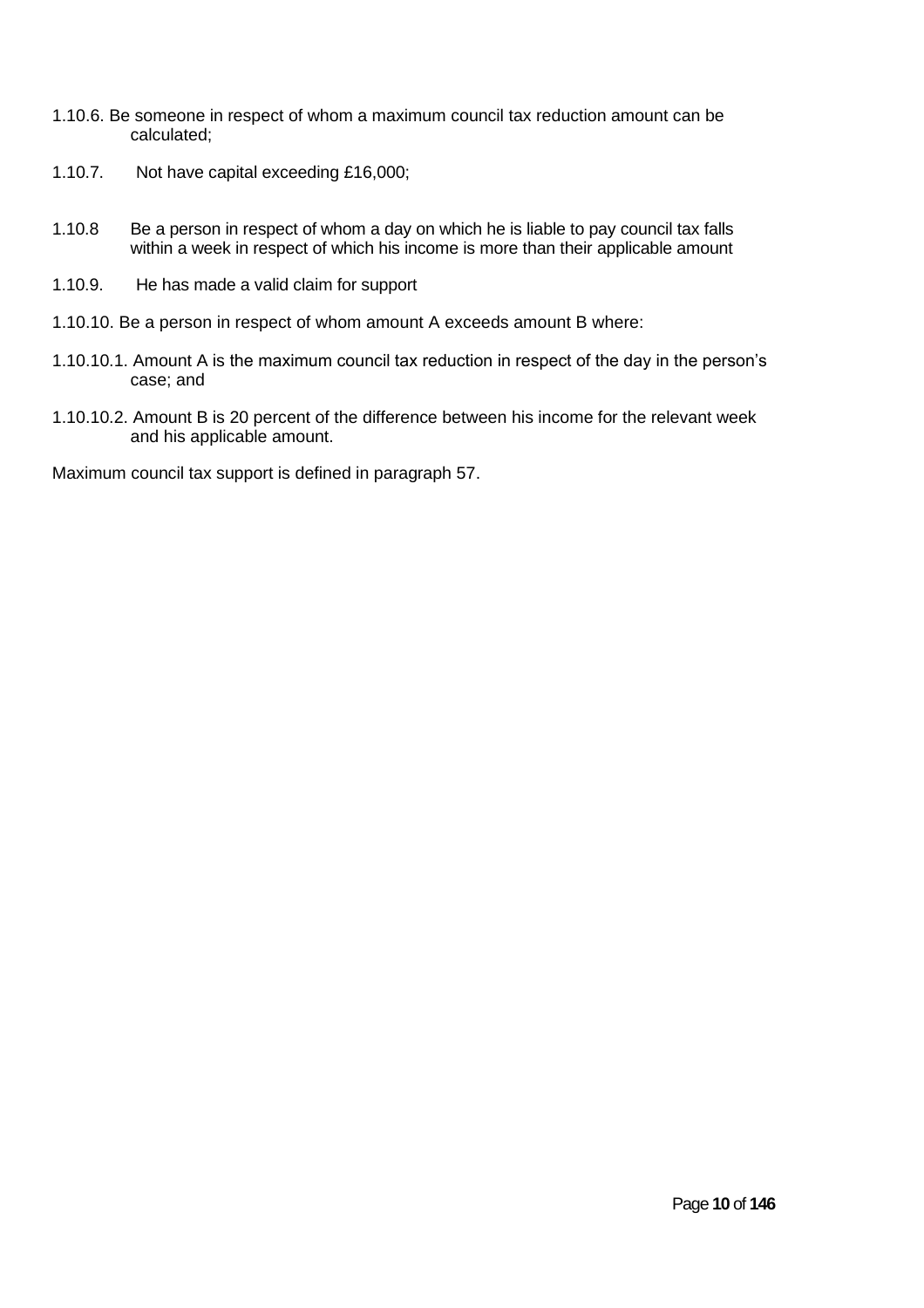# **Part 2 – Definitions and Interpretation**

# **2 Interpretation**

2.1. in this Scheme

**"the Act"** means the Social Security Contributions and Benefits Act 1992;

**"the Administration Act"** means the Social Security Administration Act 1992;

**"the 1973 Act"** means the Employment & Training Act 1973;

**"the 1992 Act"** means the Local Government Finance Act 1992;

**"the 2000 Act"** means the Electronic Communications Act 2000;

- **"Abbeyfield Home"** means an establishment run by the Abbeyfield Society including all bodies corporate or unincorporated which are affiliated to that society;
- **"adoption leave"** means a period of absence from work on ordinary or additional adoption leave by virtue of section 75A or 75B of the Employment Rights Act 1996
- **"an AFIP"** means an armed forces independence payment payable in accordance with an armed and reserve forces compensation scheme established under section 1(2) of the Armed Forces (Pensions and Compensation) Act 2004;
- **"applicable amount"** means:

The amount calculated in accordance with paragraph 12 to 14 and Schedule 1;

- **"applicant"** means a person who has made an application. For the purposes of this scheme all references are in the masculine gender but apply equally to male and female;
- **"application"** means an application for a reduction under this scheme;
- **"appropriate DWP Office"** means an Office of the Department for Work & Pensions dealing with state pension credit or state pensions or which is normally open to the public for the receipt of claims for any state benefit;
- **"approved blood scheme"** means a scheme established or approved by the Secretary of State, or trust established with funds provided by the Secretary of State, for the purpose of providing compensation in respect of a person having been infected from contaminated blood products;
- **"assessment** period" means such period as is set out in part 5 over which income falls to be calculated;

#### **"attendance allowance"** means;

- (a) an attendance allowance under Part 3 of the SSCBA;
- (b) an increase of disablement pension under section 104 or 105 of that Act;
- (c) a payment by virtue of article 14, 15, 16, 43 or 44 of the Personal Injuries (Civilians) Scheme 1983 or any analogous payment; or
- (d) any payment based on need for attendance which is paid as part of a war disablement pension;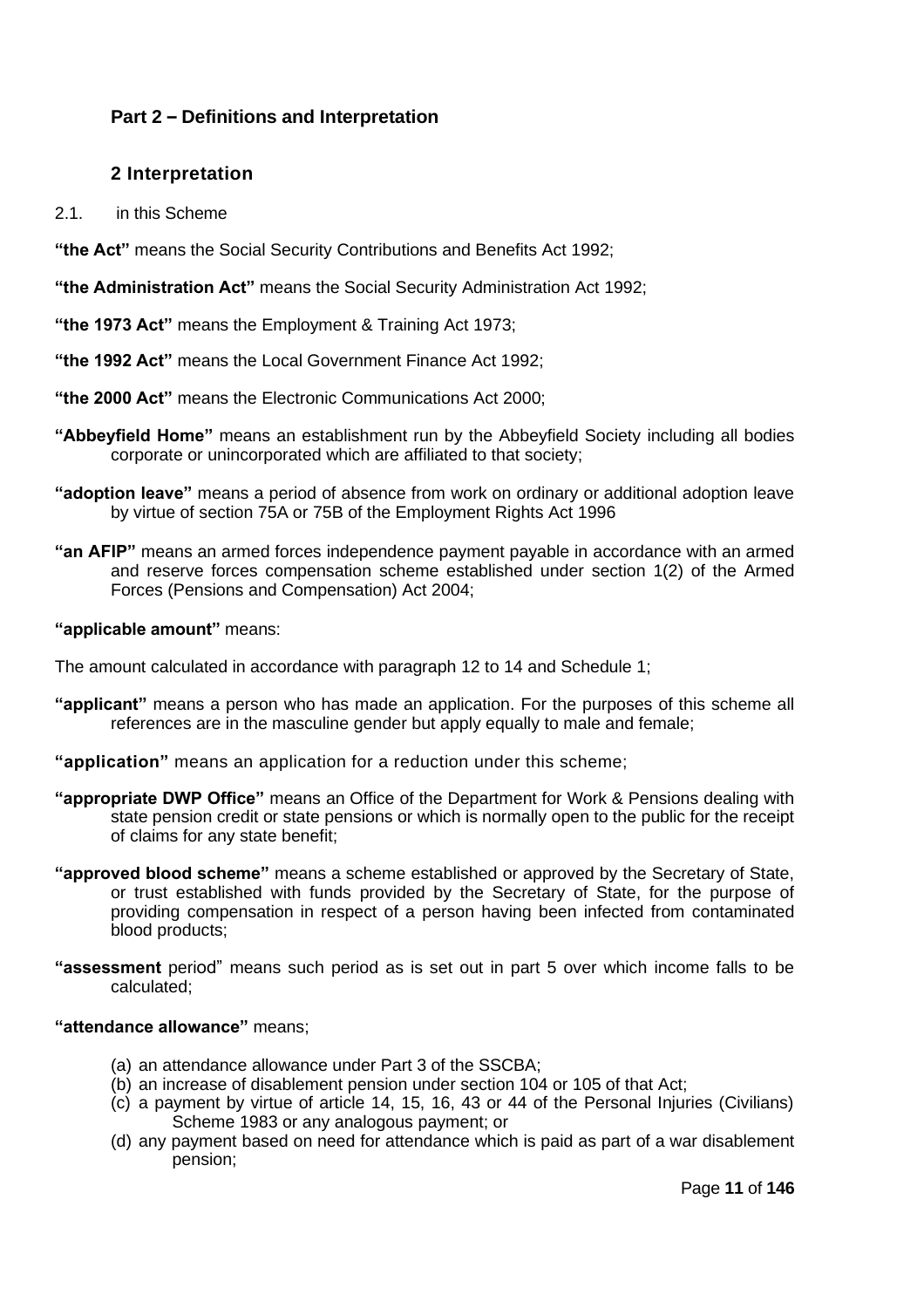- **"the authority"** means a billing authority in relation to whose area this scheme has effect by virtue of paragraph 4(6) of Schedule 1A to the 1992 Act;
- **"basic rate"** has the meaning given by the Income Tax Act 2007;
- **"the benefit Acts"** means the Social Security Contributions and Benefits Act, the Jobseekers Act 1995, the State Pension Credit Act 2002 and the Welfare Reform Act 2007;
- **"board and lodging accommodation"** means accommodation provided to a person or, if he is a member of a family, to him or any other member of his family, for a charge which is inclusive of the provision of that accommodation and at least some cooked or prepared meals which both are cooked or prepared (by a person other than the person to whom the accommodation is provided or a member of his family) and are consumed in that accommodation or associated premises;
- **"care home"** has the meaning given by section 3 of the Care Standards Act 2000 and in Scotland means a care home service within the meaning given by section 2(3) of the Regulation of Care (Scotland) Act 2001 and in Northern Ireland means a nursing home within the meaning of Article 11 of the Health and Personal Social Services (Quality, Improvement and Regulation) (Northern Ireland) Order 2003 or a residential care home within the meaning of Article 10 of that Order;
- **"the Caxton Foundation"** means the charitable trust of that name established on 28th March 2011 out of funds provided by the Secretary of State for the benefit of certain persons suffering from hepatitis C and other persons eligible for payment in accordance with its provisions;
- **"child"** means a person under the age of 16;
- **"child benefit"** has the meaning given by section 141 of the Social Security Contributions and Benefits Act;
- **"child tax credit"** means a child tax credit under section 8 of the Tax Credits Act 2002;
- **"claim"** means a claim for a council tax reduction;
- **"close relative"** means a parent, parent-in-law, son, son-in-law, daughter, daughter- in-law, stepparent, step-son, step-daughter, brother, sister, or if any of the preceding persons is one member of a couple, the other member of that couple;
- **"concessionary payment"** means a payment made under arrangements made by the Secretary of State with the consent of the Treasury which is charged either to the National Insurance Fund or to a Departmental Expenditure Vote to which payments of benefit or tax credits under the benefit Acts or the Tax Credits Act 2002 are charged;
- **"the Consequent Provisions Regulations"** means the Housing Benefit & Council Tax Benefit (Consequent Provisions) Regulations 2006;
- **"contributory employment and support allowance"** means an allowance under part 1 of the Welfare Reform Act 2007 as amended by the provisions of Schedule 3, and part 1 of Schedule 14, to the Welfare Reform Act 2012 that removes references to an income-related allowance and a contributory allowance under part 1 of the Welfare reform Act 2007 as that part has effect apart from those provisions;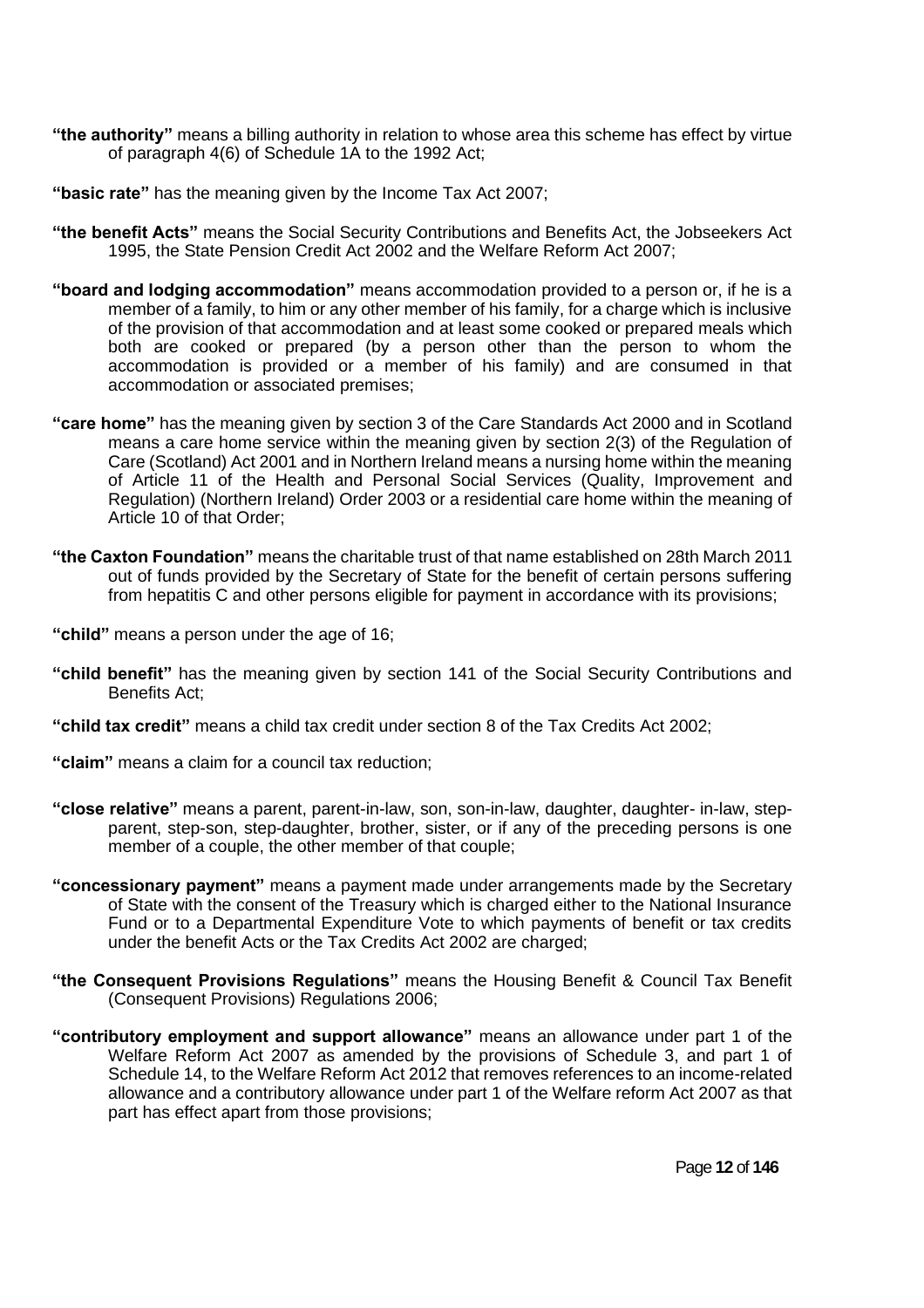**"council tax benefit"** means council tax benefit under Part 7 of the Social Security Contributions and Benefits Act;;

**"couple"** means;

- (a) A man and a woman who are married to each other and are members of the same household;
- (b) A man and a woman who are not married to each other but are living together as husband and wife;
- (c) Two people of the same sex who are civil partners of each other, or are married to each other and are members of the same household;
- (d) Two people of the same sex who are not civil partners of each other and are not married to each other but are living together as if they were civil partners or married to each other;

Two people of the same sex are to be treated as living together as if they were civil partners or married to each other if, and only if, they would be treated as living together as husband and wife were they of opposite sexes;

- **"date of claim"** means the date the application is made, or treated as made, for the purposes of this scheme;
- **"designated authority"** means the local authority or any person providing services to, or authorized to exercise the functions of, any such authority;
- **"designated office"** means the office of the authority designated by it for the receipt of application;
	- (a) by notice upon or with a form supplied by it for the purpose of making an application; or
	- (b) by reference upon or with such a form to some other document available from it and sent by electronic means or otherwise on application and without charge; or
	- (c) by any combination of the provisions set out in paragraphs (a) and (b);

**"disability living allowance"** means a disability living allowance under section 71 the Act;;

**"dwelling"** has the meaning given in section 3 or 72 of the 1992 Act;

**"earnings"** has the meaning given by part 5;

- **"the Eileen Trust"** means the charitable trust of that name established on 29th March 1993 out of funds provided by the Secretary of State for the benefit of persons eligible for payment in accordance with its provisions;
- **"electronic communication"** has the same meaning as in section 15(1) t h e 2 0 0 0 Act;
- **"employed earner"** is to be construed in accordance with section 2(1)(a) of the Act and also includes a person who is in receipt of a payment which is payable under any enactment having effect in Northern Ireland and which corresponds to statutory sick pay or statutory maternity pay;
- **"the Employment, Skills and Enterprise Scheme"** means a scheme under section 17A (schemes for assisting persons to obtain employment: ""work for your benefit"" schemes etc.) of the Jobseekers Act 1995 known by that name and provided pursuant to arrangements made by the Secretary of State that is designed to assist claimants for jobseekers allowance to obtain employment, including self-employment,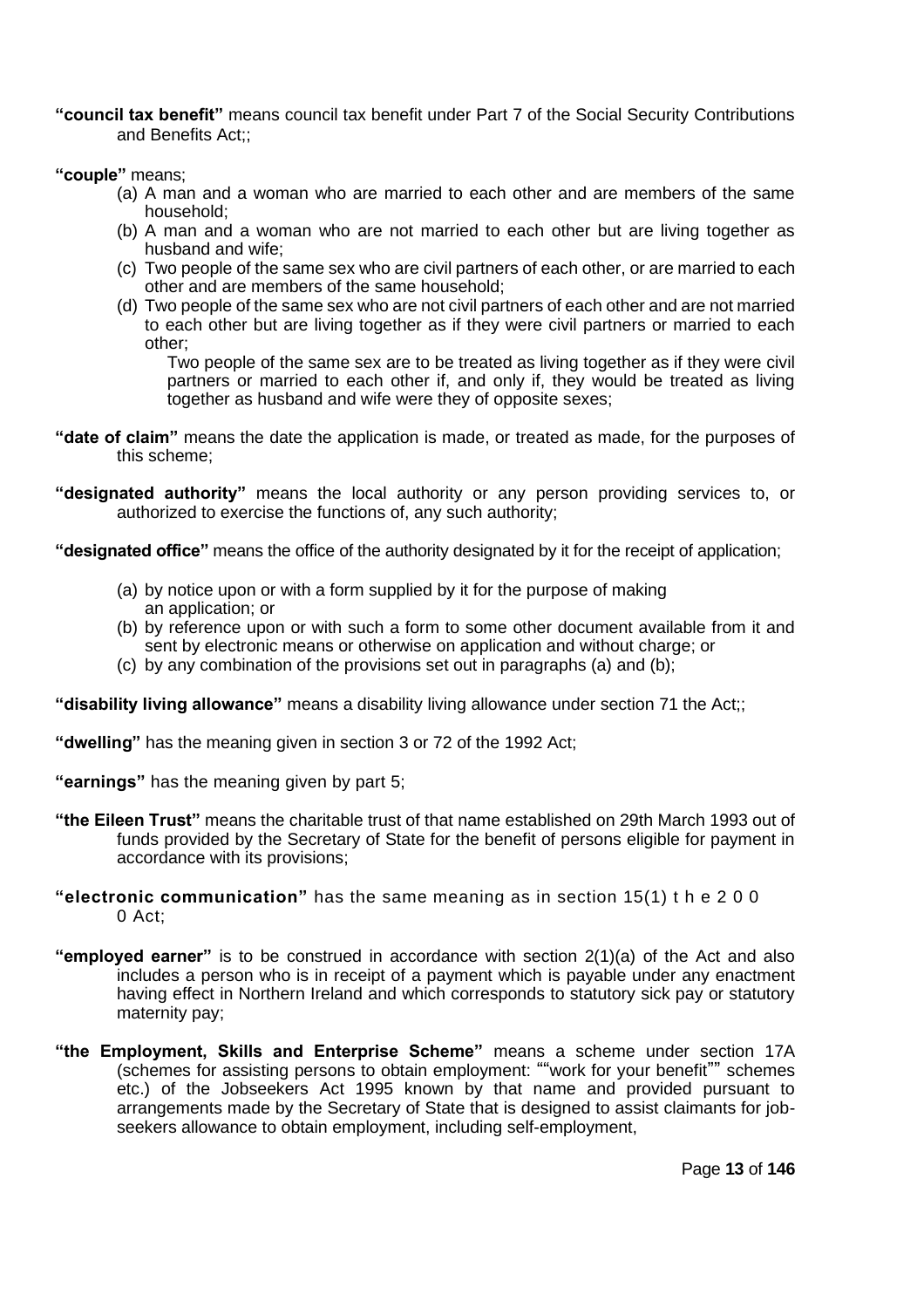and which may include for any individual work-related activity (including work experience or job search);

- **"employment zone"** means an area within Great Britain designated for the purposes of section 60 of the Welfare Reform and Pensions Act 1999 and an **"employment zone programme"**  means a programme established for such an area or areas designed to assist claimants for a jobseeker's allowance to obtain sustainable employment;
- **"enactment"** includes an enactment comprised in, or in an instrument made under, an Act of the Scottish Parliament or the National Assembly for Wales;
- **"extended reduction"** means a reduction under this scheme for which a person is eligible under Part 8;
- **"extended reduction period"** means the period for which a person is in receipt of an extended reduction in accordance with paragraph 61;
- **"extended reduction (qualifying contributory benefits)"** means a reduction under this scheme for which a person is eligible in accordance with paragraph 66;
- **"family"** has the meaning given by part 3;
- **"the Fund"** means moneys made available from time to time by the Secretary of State for the benefit of persons eligible for payment in accordance with the provisions of a scheme established by him on 24th April 1992 or, in Scotland, on 10th April 1992;
- **"guarantee credit"** is to be construed in accordance with sections 1 and 2 of the State Pension Credit Act 2002;
- **"a guaranteed income payment"** means a payment made under article 15(1)(c) (injury benefits) or 29(1)(a) (death benefits) of the Armed Forces and Reserve Forces (Compensation Scheme) Order 2011;
- **He, him or his"** also refers to the feminine under this scheme;
- **"housing benefit"** means housing benefit under Part 7 of the Social Security Contributions and Benefits Act;;
- **Immigration and Asylum Act"** means the Immigration and Asylum Act 1999;
- **"an income-based jobseeker's allowance"** and **"a joint-claim jobseeker's allowance"** have the meanings given by section 1(4) of the Jobseekers Act 1995;
- **"income-related employment and support allowance"** means an income-related allowance under Part 1 of the Welfare Reform Act 2007;

#### **"independent hospital"**

- (a) in England means a hospital as defined by section 275 of the National Health Service Act 2006 that is not a health service hospital as defined by that section;
- (b) in Wales has the meaning given by section 2 of the Care Standards Act 2000; and (c) in Scotland means an independent health care service as defined by section 10F of the National Health Service (Scotland) Act 1978;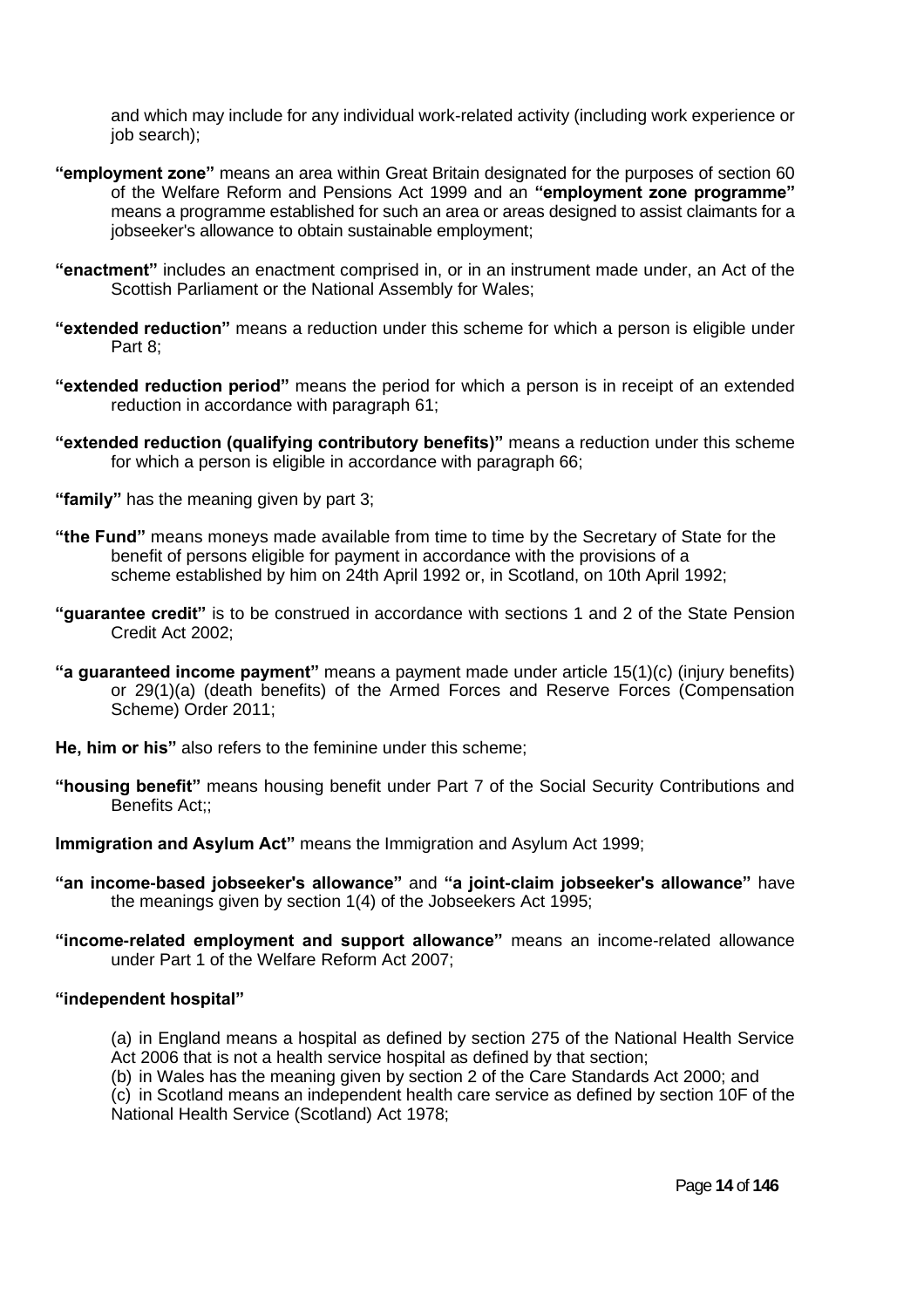- **"the Independent Living Fund (2006)"** means the Trust of that name established by a deed dated 10th April 2006 and made between the Secretary of State for Work and Pensions of the one part and Margaret Rosemary Cooper, Michael Beresford Boyall and Marie Theresa Martin of the other part;
- **"invalid carriage or other vehicle"** means a vehicle propelled by a petrol engine or by electric power supplied for use on the road and to be controlled by the occupant;
- **"Jobseekers Act"** means the Jobseekers Act 1995; **"Jobseekers Allowance Regulations"**  means the Jobseekers Allowance Regulations 1996;
- **"limited capability for work"** has the meaning given in Section 1(4) of the Welfare Reform Act;
- **"limited capability for work-related activity"** has the meaning given in section 2(5) of the Welfare Reform Act;
- **"the London Bombings Relief Charitable Fund"** means the company limited by guarantee (number 5505072), and registered charity of that name established on 11th July 2005 for the purpose of (amongst other things) relieving sickness, disability or financial need of victims (including families or dependants of victims) of the terrorist attacks carried out in London on 7th July 2005;
- **"the London Emergencies Trust"** means the company of that name (number 09928465) incorporated on 23rd December 2015 and the registered charity of that name (number 1172307) established on 28th March 2017;
- **"lone parent"** means a person who has no partner and who is responsible for and a member of the same household as a child or young person;
- **"the Macfarlane (Special Payments) Trust"** means the trust of that name, established on 29th January 1990 partly out of funds provided by the Secretary of State, for the benefit of certain persons suffering from haemophilia;
- **"the Macfarlane (Special Payments) (No. 2) Trust"** means the trust of that name, established on 3rd May 1991 partly out of funds provided by the Secretary of State, for the benefit of certain persons suffering from haemophilia and other beneficiaries;
- **"the Macfarlane Trust"** means the charitable trust, established partly out of funds provided by the Secretary of State to the Haemophilia Society, for the relief of poverty or distress among those suffering from haemophilia;
- **"main phase employment and support allowance"** means an employment and support allowance where the calculation of the amount payable in respect of the applicant includes a component under section 2(1)(b) or 4(2)(b) of the Welfare Reform Act 2007 or the applicant is a member of the work-related activity group, except in Part 1 of Schedule 3;
- **"the Mandatory Work Activity Scheme"** means a scheme within section 17A of the Jobseekers Act;
- **"maternity leave"** means a period during which a woman is absent from work because she is pregnant or has given birth to a child, and at the end of which she has a right to return to work either under the terms of her contract of employment or under Part 8 of the Employment Rights Act 1996;
- **"maximum council tax reduction amount"** means the amount determined in accordance with paragraph 57;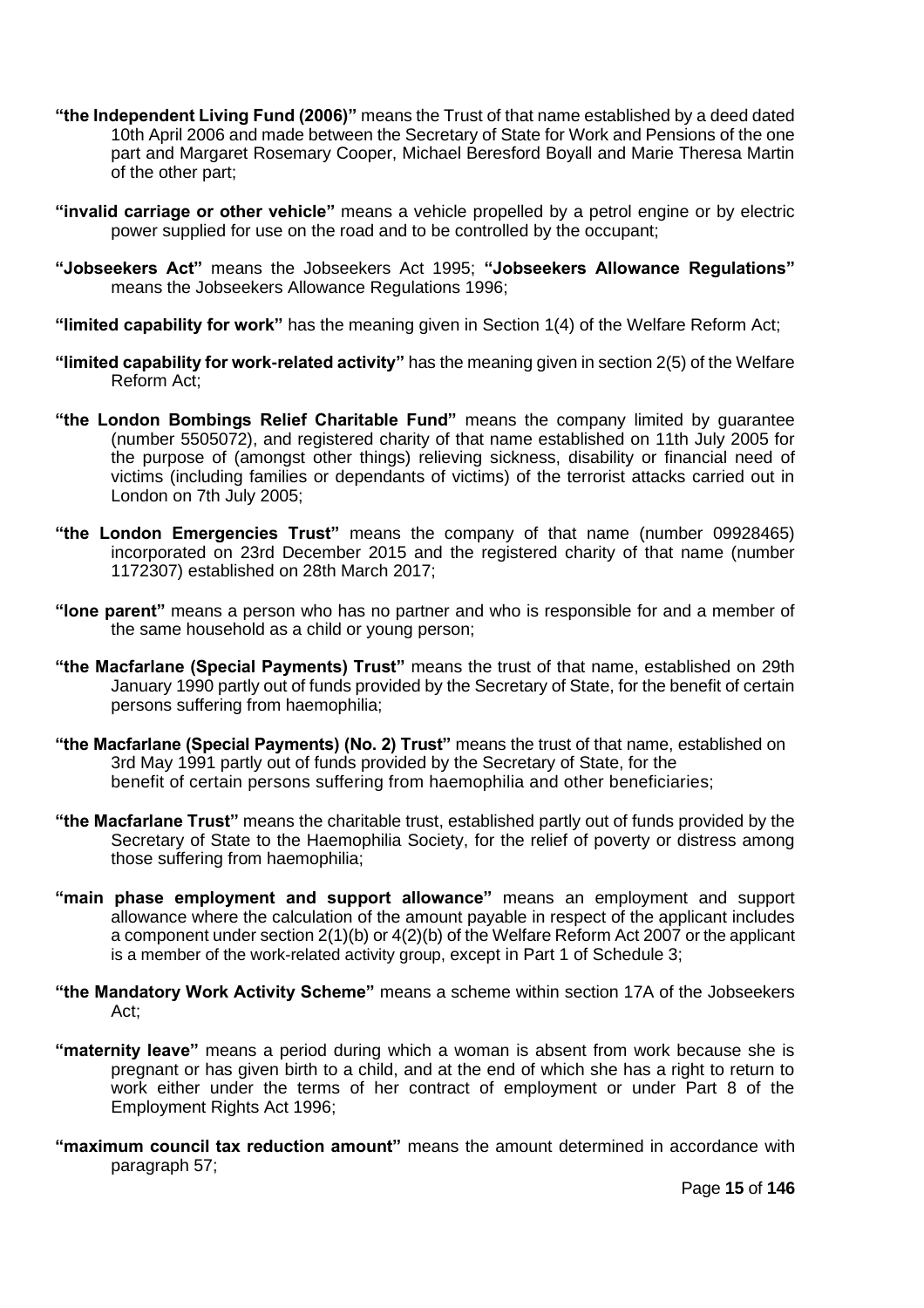**"member of a couple"** means a member of a married or unmarried couple;

**"MFET Limited"** means the company limited by guarantee (number 7121661) of that name, established for the purpose in particular of making payments in accordance with arrangements made with the Secretary of State to persons who have acquired HIV as a result of treatment by the NHS with blood or blood products;

**"mobility supplement"** means a supplement to which paragraph 13 of Schedule 8 refers;

- **"mover"** means an applicant who changes the dwelling in which the applicant is resident, and in respect of which the applicant is liable to pay council tax, from a dwelling in the area of the authority to a dwelling in the area of a second authority;
- **"net earnings"** means such earnings as are calculated in accordance with part 5; **"net**

**profit"** means such profit as is calculated in accordance with paragraph 29;

**"new dwelling"** means, for the purposes of the definition of "second authority" and part 8, the dwelling to which an applicant has moved, or is about to move, in which the applicant will be resident;

**"non-dependant"** has the meaning given by paragraph 3;

- **"occasional assistance"** means any payment or provision made by a local authority, the Welsh Ministers or the Scottish Ministers for the purposes of:
	- (a) meeting, or helping to meet an immediate short-term need
	- (i) arising out of an exceptional event or exceptional circumstances,
	- or

(ii) that needs to be met to avoid a risk to the well-being of an individual, and (b) enabling qualifying individuals to establish or maintain a settled

home, and-

**(i) "local authority"** has the meaning given by section 270(1) of the Local Government Act 1972; and

**(ii) "qualifying individuals"** means individuals who have been, or without the assistance might otherwise be

(aa) in prison, hospital, an establishment providing residential care or other institution, or (bb) homeless or otherwise living an unsettled way of life; and **"local authority"** means a local authority in England within the meaning of the Local Government Act 1972;

- **"occupational pension"** means any pension or other periodical payment under an occupational pension scheme but does not include any discretionary payment out of a fund established for relieving hardship in particular cases;
- **"occupational pension scheme"** has the same meaning as in section 1 of the Pension Schemes Act 1993;
- **"ordinary clothing or footwear"** means clothing or footwear for normal daily use, but does not include school uniform or clothing or footwear used solely for sporting activities;

**"partner"**, in relation to a person, means:

(a) where that person is a member of a couple, the other member of that couple;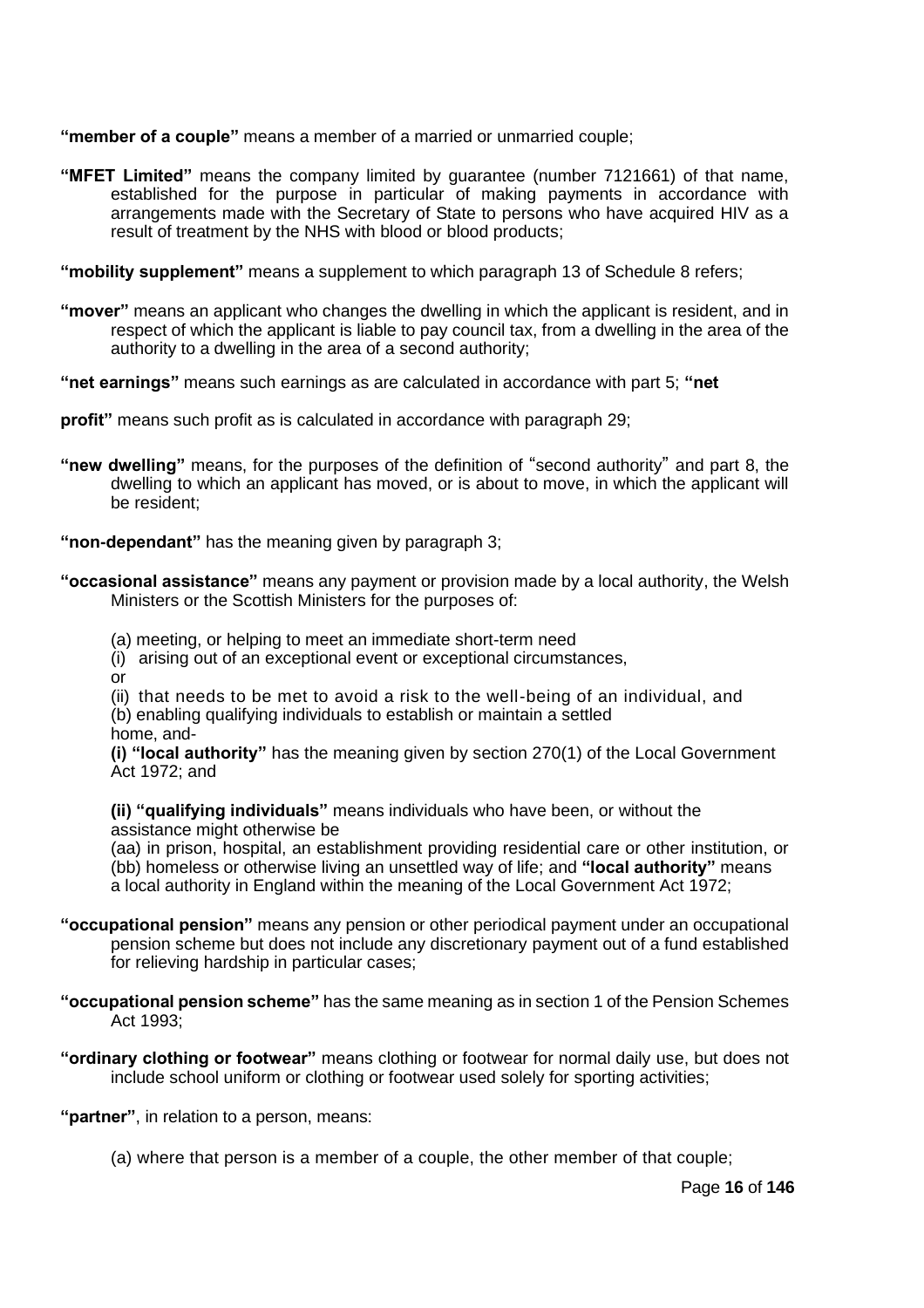(b)subject to paragraph (c), where that person is polygamously married to two or more members of his household, any such member to whom he is married; or (c)where that person is polygamously married and has an award of universal credit with the other party to the earliest marriage that still subsists, that other party to the earliest marriage;

**"paternity leave"** means a period of absence from work on ordinary paternity leave by virtue of section 80A or 80B of the Employment Rights Act 1996 or on additional paternity leave by virtue of section 80AA or 80BB of that Act;

**"payment"** includes part of a payment;

- **"pension fund holder"** means with respect to a personal pension scheme or an occupational pension scheme, the trustees, managers or scheme administrators, as the case may be, of the scheme concerned;
- **"pensionable age"** has the meaning given by the rules in paragraph 1 of Schedule 4 to the Pensions Act 1995;

**"pensioner"** has the meaning given by paragraph 5;

**"person on income support"** means a person in receipt of income support;

**"personal independence payment"** has the meaning given by part 4 of the Welfare Reform Act 2012;

**"person treated as not being in Great Britain"** has the meaning given by paragraph 7; **"person** 

**who is not a pensioner"** has the meaning given by paragraph 5;

**"personal independence payment"** has the meaning given by Part 4 of the Welfare Reform Act 2012;

**"personal pension scheme"** means:

(a)a personal pension scheme as defined by section 1 of the Pension Schemes Act 1993;

(b)an annuity contract or trust scheme approved under section 620 or 621 of the Income and Corporation Taxes Act 1988 or a substituted contract within the meaning of section 622(3) of that Act which is treated as having become a registered pension scheme by virtue of paragraph 1(1)(f) of Schedule 36 to the Finance Act 2004;

(c)a personal pension scheme approved under Chapter 4 of Part 14 of the Income and Corporation Taxes Act 1988 which is treated as having become a registered pension scheme by virtue of paragraph 1(1)(g) of Schedule 36 to the Finance Act 2004;

**"policy of life insurance"** means any instrument by which the payment of money is assured on death (except death by accident only) or the happening of any contingency dependent on human life, or any instrument evidencing a contract which is subject to payment of premiums for a term dependent on human life;

**"polygamous marriage"** means any marriage to which paragraph 13 applies;

**"qualifying age for state pension credit"** means (in accordance with section 1(2)(b) and (6) of the State Pension Credit Act 2002) (a) in the case of a woman, pensionable age; or (b) in the case of a man, the age which is pensionable age in the case of a woman born on the same day as the man;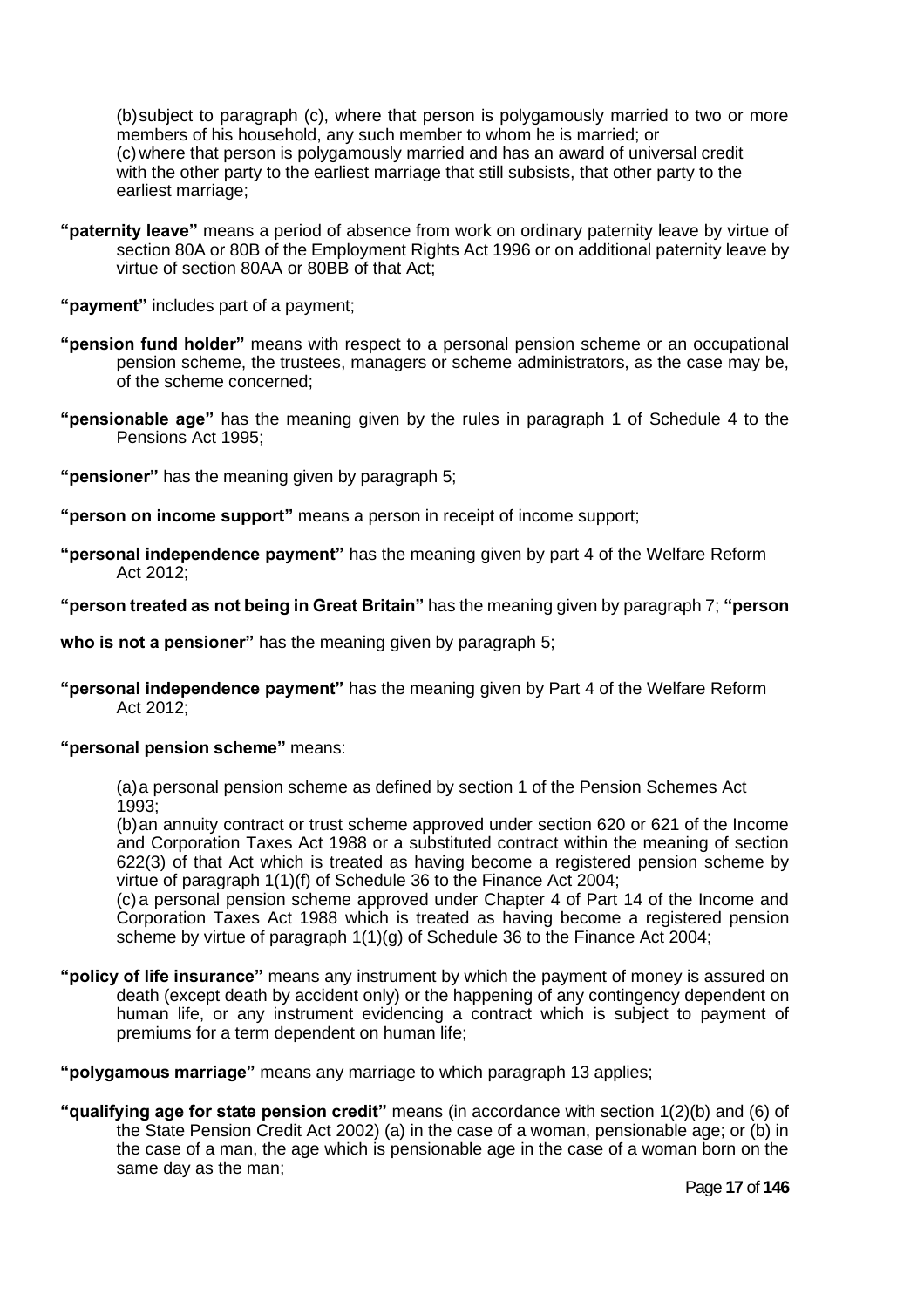#### **"qualifying contributory benefit"** means:

- (a) severe disablement allowance; (b) incapacity benefit;
- (c) contributory employment and support allowance;
- **"qualifying course"** means a qualifying course as defined for the purposes of Parts 2 and 4 of the Jobseekers Allowance Regulations 1996;

#### **"qualifying income-related benefit"** means

- (a) income support;
- (b) income-based jobseeker's allowance;
- (c) income-related employment and support allowance;
- **"qualifying person"** means a person in respect of whom payment has been made from the Fund, the Eileen Trust, MFET Limited, the Skipton Fund, the Caxton Foundation, the Scottish Infected Blood Support Scheme, an approved blood scheme, the London Emergencies Trust, the We Love Manchester Emergency Fund or the London Bombings Relief Charitable Fund;
- **"reduction week"** means a period of seven consecutive days beginning with a Monday and ending with a Sunday;

**"relative"** means a close relative, grandparent, grandchild, uncle, aunt, nephew or niece;

**"relevant week",** in relation to any particular day, means the week within which the day in question falls;

**"remunerative work"** has the meaning given by paragraph 10;

- **"rent"** means **"eligible rent"** to which regulation 12 of the Housing Benefit (Persons who have attained the qualifying age for state pension credit) Regulations 2006 refer, less any deductions in respect of non-dependants which fall to be made under paragraph 58 (nondependant deductions);
- **"savings credit"** is to be construed in accordance with sections 1 and 3 of the State Pension Credit Act 2002;
- **"the Scottish Infected Blood Support Scheme"** means the scheme of that name administered by the Common Services Agency (constituted under section 10 of the National Health Service (Scotland) Act 1978(b));
- **"second authority"** means the authority to which a mover is liable to make payments for the new dwelling;
- **"self-employed earner"** is to be construed in accordance with section 2(1)(b) of the Social Security Contributions and Benefits Act;
- **"self-employment route"** means assistance in pursuing self-employed earner's employment whilst participating in:
	- (a) an employment zone programme;

(b) a programme provided by or under arrangements made pursuant to section 2 of the Employment and Training Act 1973 (functions of the Secretary of State) or section 2 of the Enterprise and New Towns (Scotland) Act 1990 (functions in relation to training for employment, etc.); or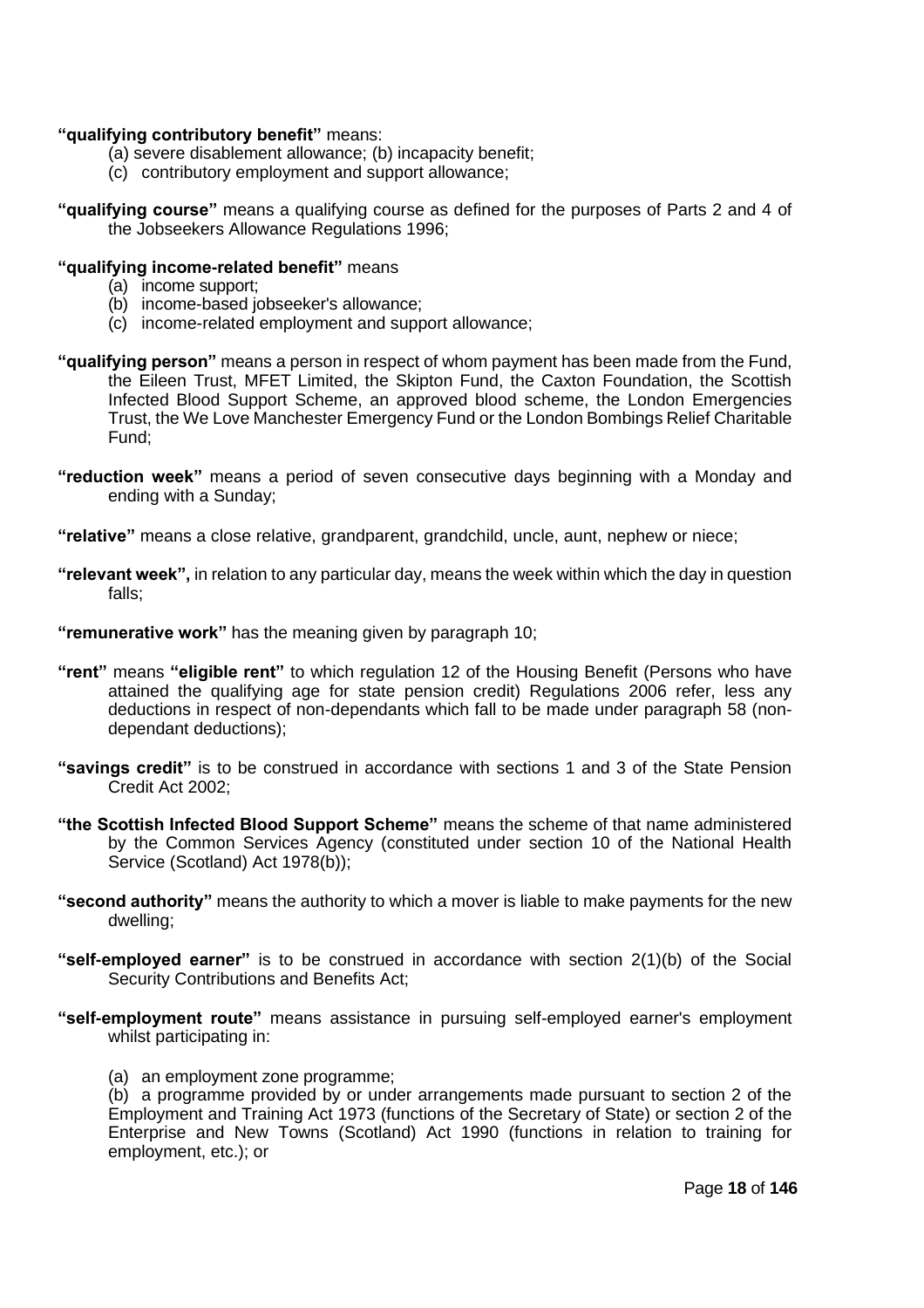(c) the Employment, Skills and Enterprise Scheme;

**"single applicant"** means an applicant who neither has a partner nor is a lone parent;

**"single applicant"** means an applicant who neither has a partner nor is a lone parent;

- **"the Skipton Fund"** means the ex-gratia payment scheme administered by the Skipton Fund Limited, incorporated on 25th March 2004, for the benefit of certain persons suffering from hepatitis C and other persons eligible for payment in accordance with the scheme's provisions;
- **"special account"** means an account as defined for the purposes of Chapter 4A of Part 8 of the Jobseekers Allowance Regulations, or Chapter 5 of Part 10 of the Employment and Support Allowance Regulations;
- **"sports award"** means an award made by one of the Sports Councils named in section 23(2) of the National Lottery etc. Act 1993<sup>48</sup> out of sums allocated to it for distribution under that section;

**"the SSCBA"** means the Social Security Contributions and Benefits Act 1992;

**"state pension credit"** means state pension credit under the State Pension Credit Act 2002;

**"student"** has the meaning given by part 7;

- **"subsistence allowance"** means an allowance which an employment zone contractor has agreed to pay to a person who is participating in an employment zone programme;
- **"support or reduction week"** means a period of 7 consecutive days starting on a Monday and ending on a Sunday;
- **"tax year"** means a period beginning with 6th April in one year and ending with 5th April in the next;
- **"training allowance"** means an allowance (whether by way of periodical grants or otherwise) payable:

(a) out of public funds by a Government department or by or on behalf of the Secretary of State, Skills Development Scotland, Scottish Enterprise or Highlands and Islands Enterprise, the Chief Executive of Skills Funding or the Welsh Ministers;

(b) to a person for his maintenance or in respect of a member of his family; and

(c) for the period, or part of the period, during which he is following a course of training or instruction provided by, or in pursuance of arrangements made with, that department or approved by that department in relation to him or so provided or approved by or on behalf of the Secretary of State, Skills Development Scotland, Scottish Enterprise or Highlands and Islands Enterprise or the Welsh Ministers, but it does not include an allowance paid by any Government department to or in respect of a person by reason of the fact that he is following a course of full-time education, other than under arrangements made under section 2 of the Employment and Training Act 1973, or is training as a teacher;

**"the Trusts"** (except where the context otherwise requires) means the Macfarlane Trust, the Macfarlane (Special Payments) Trust and the Macfarlane (Special Payments) (No. 2) Trust and **"Trustees"** is to be construed accordingly;

**"universal credit"** has the meaning given by section 1 of the Welfare Reform Act 2012; Page **19** of **146**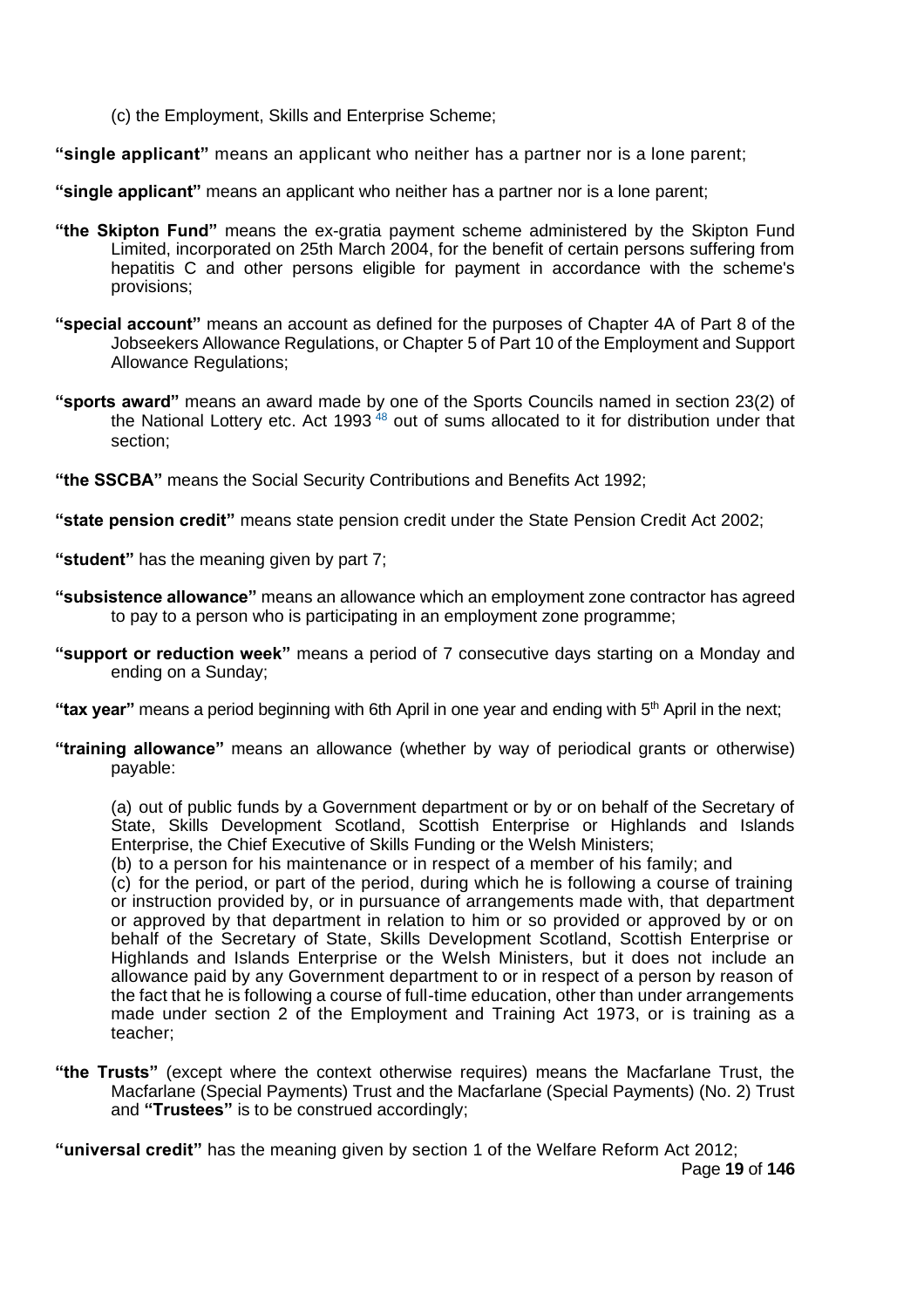- **"voluntary organisation"** means a body, other than a public or local authority, the activities of which are carried on otherwise than for profit;
- **"war disablement pension"** means any retired pay or pension or allowance payable in respect of disablement under an instrument specified in section 639(2) of the Income Tax (Earnings and Pensions) Act 2003;
- **"war pension"** means a war disablement pension, a war widow's pension or a war widower's pension;
- **"war widow's pension"** means any pension or allowance payable to a woman as a widow under an instrument specified in section 639(2) of the Income Tax (Earnings and Pensions) Act 2003 in respect of the death or disablement of any person;
- **"war widower's pension"** means any pension or allowance payable to a man as a widower or to a surviving civil partner under an instrument specified in section 639(2) of the Income Tax (Earnings and Pensions) Act 2003 in respect of the death or disablement of any person;

#### **"water charges"** means:

(a) as respects England and Wales, any water and sewerage charges under Chapter 1 of Part 5 of the Water Industry Act 1991,

(b) as respects Scotland, any water and sewerage charges established by Scottish Water under a charges scheme made under section 29A of the Water Industry (Scotland) Act 2002 <sup>51</sup> , in so far as such charges are in respect of the dwelling which a person occupies as his home;

**"week"** means a period of 7 consecutive days starting on a Monday and ending on a Sunday;

**"the We Love Manchester Emergency Fund"** means the registered charity of that name (number 1173260) established on 30th May 2017;

**"working tax credit"** means a working tax credit under section 10 of the Tax Credits Act 2002;

- **"young person"** means a person who falls within the definition of qualifying young person in section 142 of the SSCBA.
- 2.2. In this scheme, reference to a person occupying a dwelling or premises as his home shall be construed in accordance with Regulation 7 of the Housing Benefit Regulations 2006.
- 2.3. In this scheme, where an amount is to be rounded to the nearest penny, a fraction of a penny must be disregarded if it is less than half a penny and must otherwise be treated as a whole penny.
- 2.4. For the purpose of this scheme, a person is on an income-based jobseeker's allowance on any day in respect of which an income-based jobseeker's allowance is payable to him and on any day:
- 2.4.1. in respect of which he satisfies the conditions for entitlement to an income-based jobseeker's allowance but where the allowance is not paid because of a reduction in accordance with section 19 or 19A or regulations made under section 17A or 19B of the Jobseekers Act 1995 (circumstances in which a jobseeker's allowance is not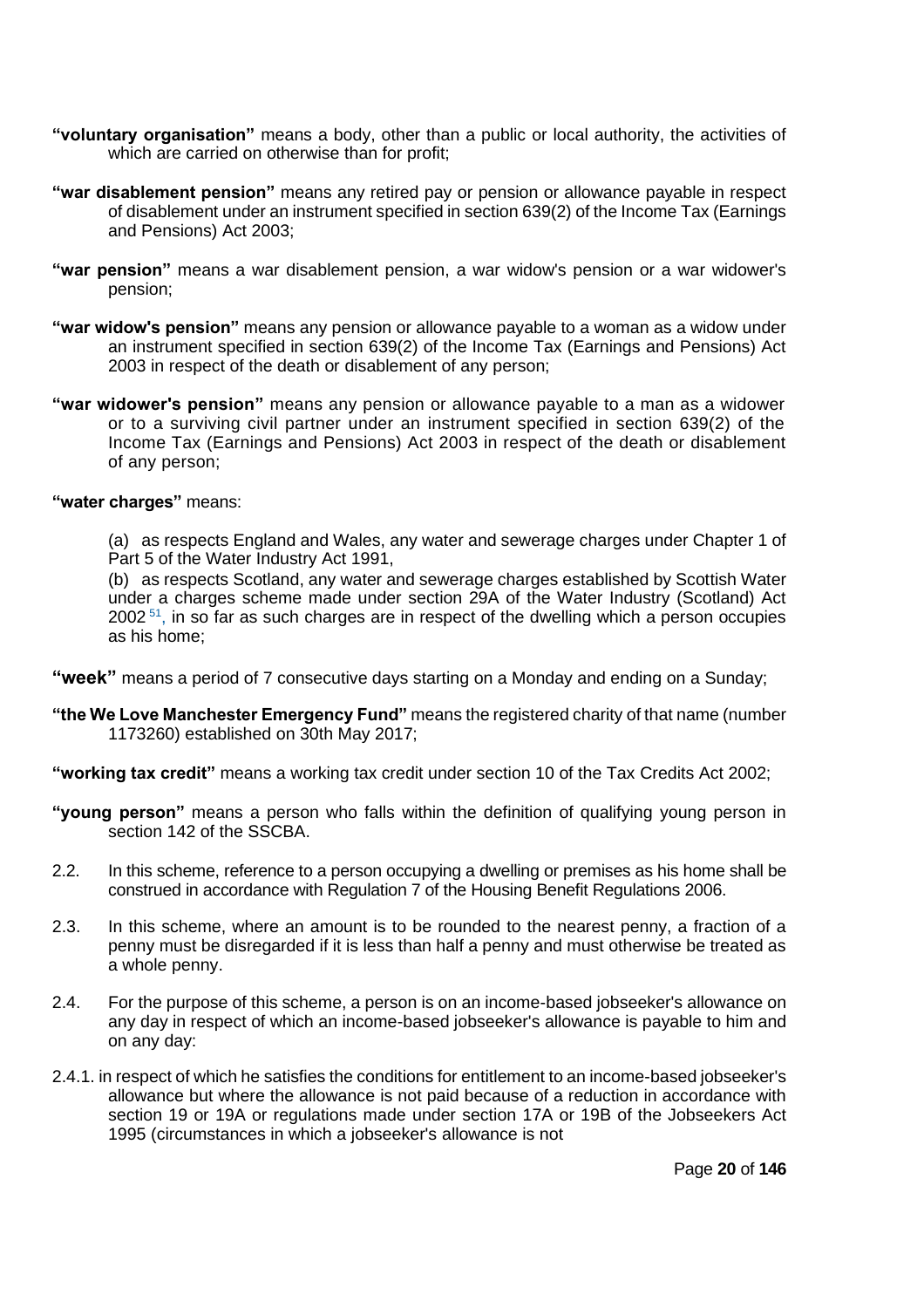payable); (b) which is a waiting day for the purposes of paragraph 4 of Schedule 1 to that Act and which falls immediately before a day in respect of which an income-based jobseeker's allowance is payable to him or would be payable to him but for section 19 or 19A or regulations made under section 17A or 19B of that Act; or

- 2.4.2. in respect of which an income-based jobseeker's allowance would be payable but for a restriction imposed pursuant to section 6B, 7, 8 or 9 of the Social Security Fraud Act 2001 (loss of benefit provisions).
- 2.5. For the purposes of this scheme, a person is on an income-related employment and support allowance on any day in respect of which an income-related employment and support allowance is payable to him and on any day:
- 2.5.1. in respect of which he satisfies the conditions for entitlement to an income-related employment and support allowance but where the allowance is not paid in accordance with section 18 of the Welfare Reform Act 2007 (disqualification); or
- 2.5.2. which is a waiting day for the purposes of paragraph 2 of Schedule 2 to that Act (employment and support allowance: supplementary provisions) and which falls immediately before a day in respect of which an income-related employment and support allowance is payable to him or would be payable to him but for section 18 of that Act.
- 2.6. For the purposes of this scheme, two persons must be taken to be estranged only if their estrangement constitutes a breakdown of the relationship between them.
- 2.7. In this scheme, references to any person in receipt of state pension credit includes a person who would be in receipt of state pension credit but for regulation 13 of the State Pension Credit Regulations 2002 (small amounts of state pension credit).
- 2.8 References in this scheme to an applicant participating as a service user are to: -
- 2.8.1. a person who is being consulted by or on behalf of
	- (i) a body which has a statutory duty to provide services in the field of health, social care or housing; or

(ii) a body which conducts research or undertakes monitoring for the purpose of planning or improving such services,

In their capacity as a person affected or potentially affected by the exercise of those functions or the carer of such a person;

- 2.8.2. a person who is being consulted by or on behalf of
	- (i) the Secretary of State in relation to any of the Secretary of State's functions in the field of social security or child support or under section 2 of the Employment and Training Act 1973; or

(ii) a body which conducts research or undertakes monitoring for the purpose of planning or improving such services,

In their capacity as a person affected or potentially affected by the exercise of those functions or the carer of such a person; or

- 2.8.3. The carer of a person consulted as described in 2.8.1. or 2.8.2. where the carer is not being consulted as described therein.
- 2.9. In this scheme, references to a person in class D or E (as the case may be) is a reference to class D, or E described in paragraphs 1.4 to 1.10 of this scheme.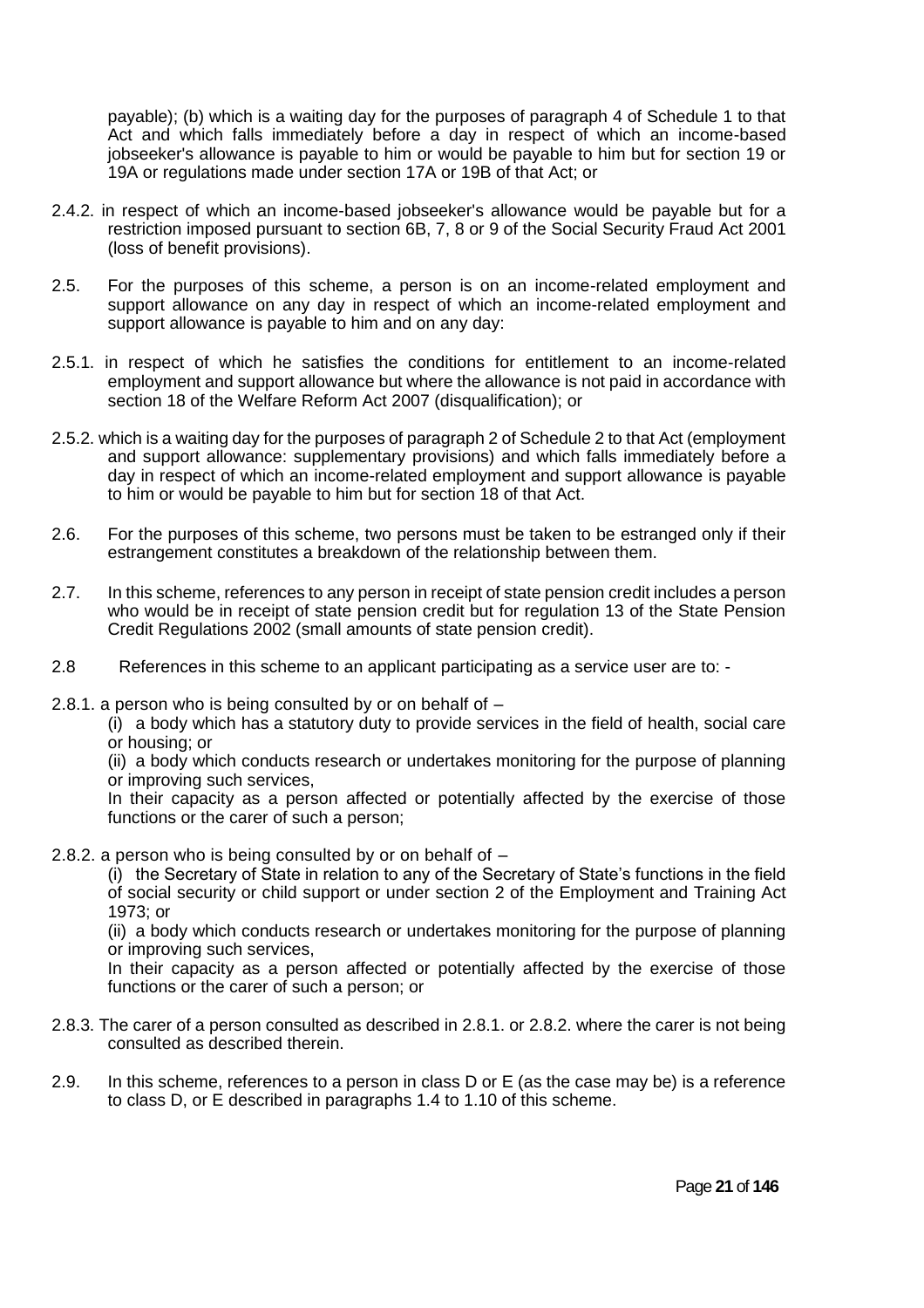# **3 Definition of non-dependant**

- 3.1. In this scheme, "non-dependant" means any person, except someone to whom paragraph 3.2. applies, who normally resides with an applicant or with whom an applicant normally resides.
- 3.2. This paragraph applies to-
- 3.2.1. any member of the applicant's family;
- 3.2.2. if the applicant is polygamously married, any partner of his and any child or young person who is a member of his household and for whom he or his partner is responsible
- 3.2.3. where the applicant has (alone or jointly with his partner) an award of universal credit,
- 3.2.3.1.any party to such a marriage other than the applicant's partner; and
- 3.2.3.2.any child or young person who is a member of his household and for whom he or his partner or another party to the polygamous marriage is responsible; or
- 3.2.3.3.in any other case, any partner of his and any child or young person who is a member of his household and for whom he or one of his partners is responsible;
- 3.2.4. a child or young person who is living with the applicant but who is not a member of his household by virtue of paragraph 11;
- 3.2.5. subject to sub-paragraph (3), any person who, with the applicant, is jointly and severally liable to pay council tax in respect of a dwelling for any day under section 6 or 7 of the 1992 Act (persons liable to pay council tax);
- 3.2.6. subject to sub-paragraph (3), any person who is liable to make payments on a commercial basis to the applicant or the applicant's partner in respect of the occupation of the dwelling;
- 3.2.7. a person who lives with the applicant in order to care for him or a partner of his and who is engaged by a charitable or voluntary organisation which makes a charge to the applicant or his partner for the services provided by that person.
- 3.3. Excepting persons to whom sub-paragraph 3.2.1. to 3.2.4 and 3.2.9. refer, a person to whom any of the following paragraphs applies is a non-dependant:
- 3.3.1. a person who resides with the person to whom he is liable to make payments in respect of the dwelling and either-
	- 3.3.1.1. that person is a close relative of his or his partner; or

3.3.1.2. the tenancy or other agreement between them is other than on a commercial basis;

- 3.3.2. a person whose liability to make payments in respect of the dwelling appears to the authority to have been created to take advantage of a council tax reduction scheme except someone who was, for any period within the eight weeks prior to the creation of the agreement giving rise to the liability to make such payments, otherwise liable to make payments of rent in respect of the same dwelling;
- 3.3.3. a person who becomes jointly and severally liable with the applicant for council tax in respect of a dwelling and who was, at any time during the period of eight weeks prior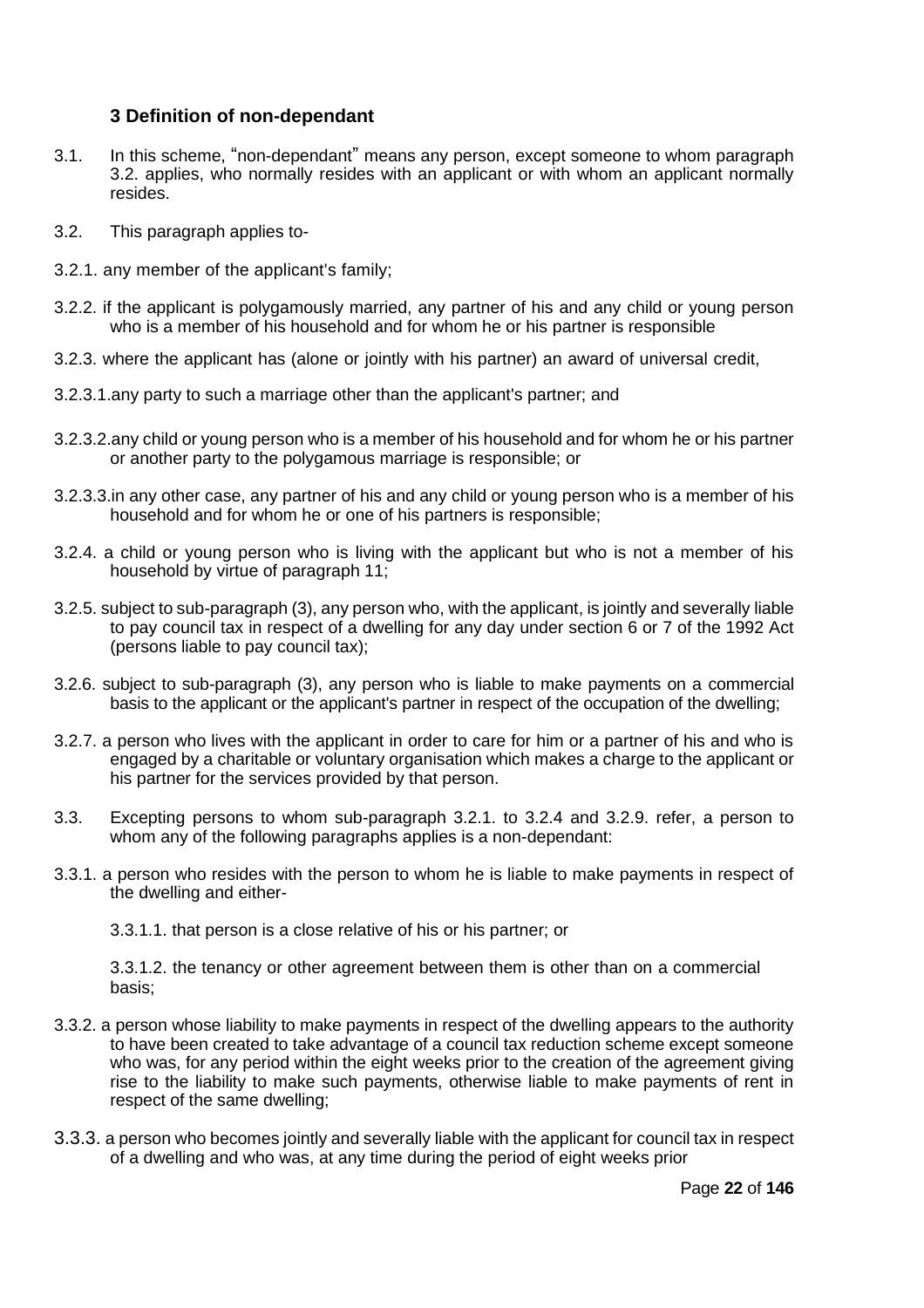to his becoming so liable, a non-dependant of one or more of the other residents in that dwelling who are so liable for the tax, unless the change giving rise to the new liability was not made to take advantage of a council tax reduction scheme.

# **4 Requirement to provide a National Insurance Number**

- 4.1. No person shall be entitled to support unless paragraph 4.2 is satisfied in relation to both himself and any other person in respect of whom he is claiming support.
- 4.2. This paragraph is satisfied in relation to a person if-
- 4.2.1. the application is accompanied by-
- 4.2.1.1.a statement of the person's national insurance number and information or evidence establishing that that number has been allocated to the person; or
- 4.2.1.2. information or evidence enabling the authority to ascertain the national insurance number that has been allocated to the person; or
- 4.2.2. the person has made an application for a national insurance number to be allocated to him and the application for the reduction is accompanied by-
- 4.2.2.1. evidence of the application for a national insurance number to be so allocated;
- and 4.2.2.2.the information or evidence enabling it to be so allocated.
- 4.3 Paragraph 4.2. does not apply-
- 4.3.1. in the case of a child or young person in respect of whom an application for a reduction is made;
- 4.3.2. to a person who-
- 4.3.2.1. is a person treated as not being in Great Britain for the purposes of this scheme;
- 4.3.2.2. is subject to immigration control within the meaning of section 115(9)(a) of the Immigration and Asylum Act 1999; and
- 4.3.2.3. has not previously been allocated a national insurance number.

### **5 Persons who have attained the qualifying age for state pension credit or who are of working age and who have a partner who has attained the qualifying age for state pension credit**

- 5.1. This scheme for working age applicants does not apply in relation to any person if he, or his partner, has attained the qualifying age for state pension credit, except where either he or his partner receives income support, an income based jobseeker's allowance, an income based employment and support allowance or a universal credit award.
- 5.2. This scheme for working age applicants applies to any person if:
- 5.2.1. he has not attained the qualifying age for state pension credit; or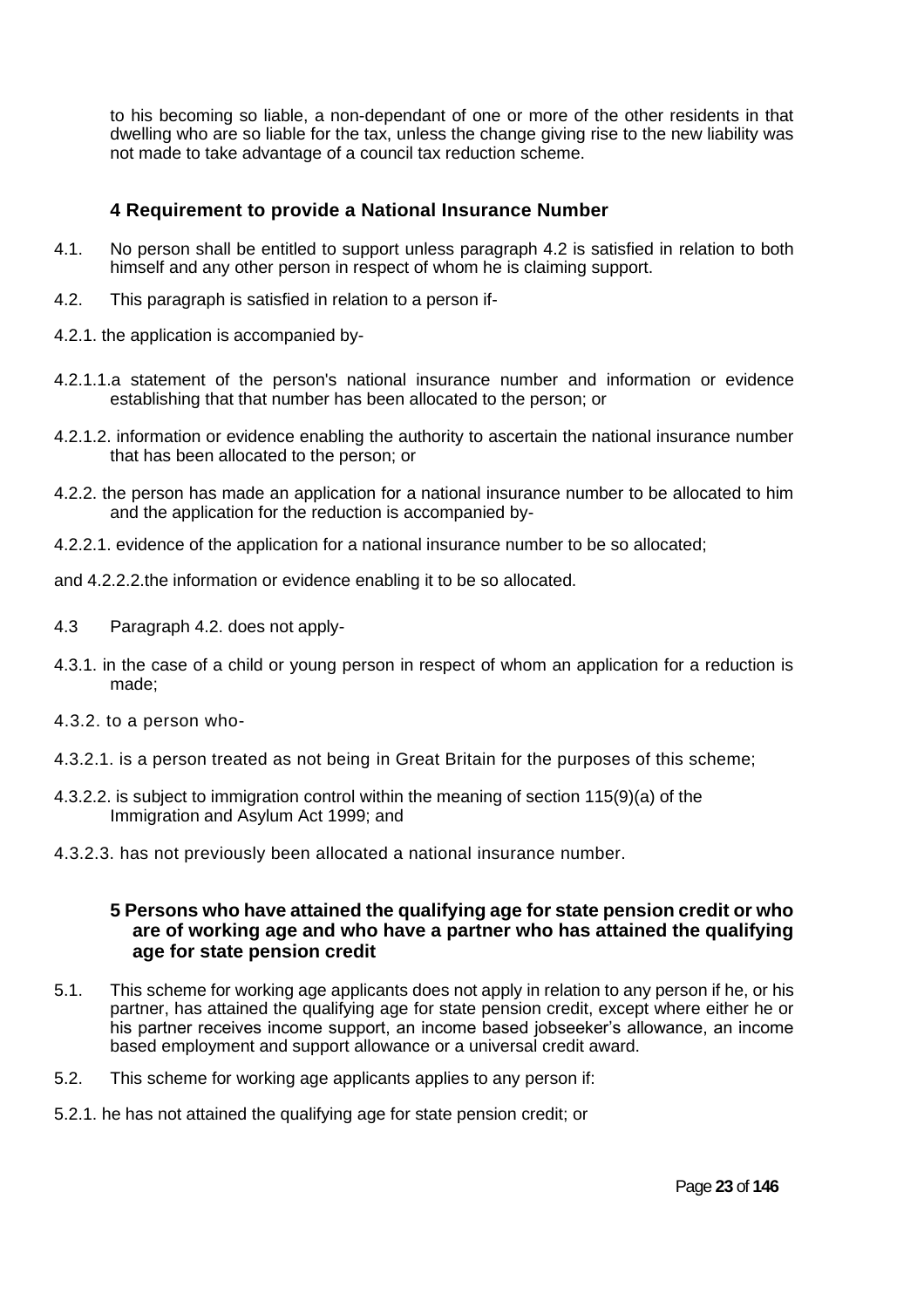- 5.2.2. he has attained the qualifying age for state pension credit and he, or if he has a partner, his partner, is-
- 5.2.2.1. a person on income support, on an income-based jobseeker's allowance or on an incomerelated employment and support allowance, or
- 5.2.2.2. a person with an award of universal credit.

#### **6 Remunerative work**

- 6.1. Subject to the following provisions of this section, a person must be treated for the purposes of this scheme as engaged in remunerative work if he is engaged, or, where his hours of work fluctuate, he is engaged on average, for not less than 16 hours a week, in work for which payment is made or which is done in expectation of payment.
- 6.2. Subject to paragraph 6.3, in determining the number of hours for which a person is engaged in work where his hours of work fluctuate, regard must be had to the average of hours worked over;
- 6.2.1. if there is a recognisable cycle of work, the period of one complete cycle (including, where the cycle involves periods in which the person does no work, those periods but disregarding any other absences);
- 6.2.2. in any other case, the period of 5 weeks immediately prior to the date of application, or such other length of time as may, in the particular case, enable the person's weekly average hours of work to be determined more accurately.
- 6.3. Where, for the purposes of paragraph 6.2.1. a person's recognisable cycle of work at a school, other educational establishment or other place of employment is one year and includes periods of school holidays or similar vacations during which he does not work, those periods and any other periods not forming part of such holidays or vacations during which he is not required to work must be disregarded in establishing the average hours for which he is engaged in work.
- 6.4. Where no recognisable cycle has been established in respect of a person's work, regard must be had to the number of hours or, where those hours will fluctuate, the average of the hours, which he is expected to work in a week.
- 6.5. A person must be treated as engaged in remunerative work during any period for which he is absent from work referred to in paragraph 6. 1. if the absence is either without good cause or by reason of a recognised, customary or other holiday.
- 6.6. A person on income support, an income-based jobseeker's allowance or an income-related employment and support allowance for more than 3 days in any reduction week is to be treated as not being in remunerative work in that week.
- 6.7. A person must not be treated as engaged in remunerative work on any day on which the person is on maternity leave, paternity leave or adoption leave, or is absent from work because he is ill.
- 6.8. A person must not be treated as engaged in remunerative work on any day on which he is engaged in an activity in respect of which-
- 6.8.1. a sports award has been made, or is to be made, to him; and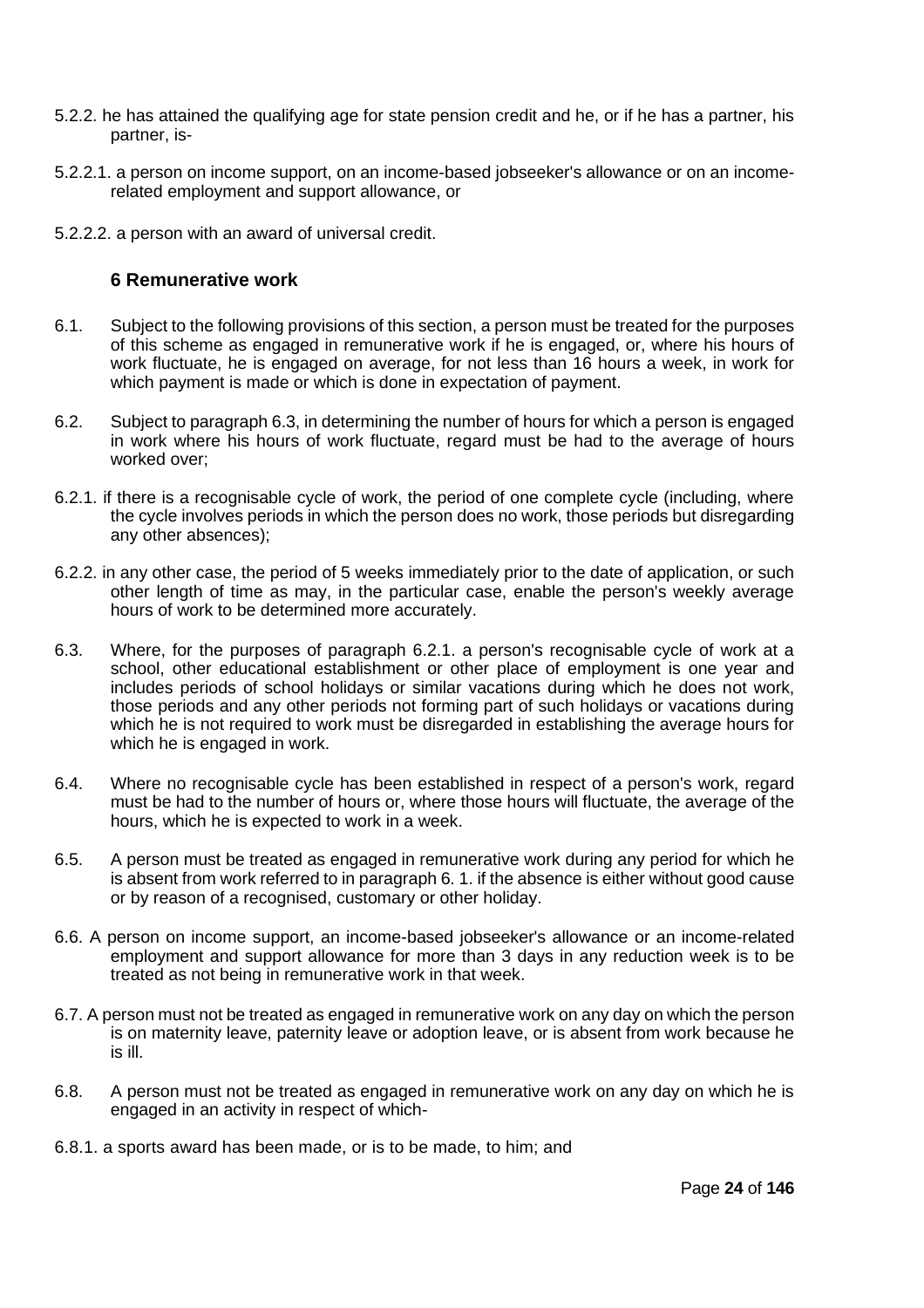6.8.2. no other payment is made or is expected to be made to him.

### **7 Persons subject to immigration control – excluded from claiming under this scheme. Class of person excluded from this scheme: persons treated as not being in Great Britain**

- 7.1. The class of person described in this paragraph consists of any person treated as not being in Great Britain.
- 7.2. Except where a person falls within paragraph 7.5 or 7.7, a person is to be treated as not being in Great Britain if the person is not habitually resident in the United Kingdom, the Channel Islands, the Isle of Man or the Republic of Ireland.
- 7.3. A person must not be treated as habitually resident in the United Kingdom, the Channel Islands, the Isle of Man or the Republic of Ireland unless the person has a right to reside in one of those places.
- 7.4. For the purposes of paragraph 7.3, a right to reside does not include a right which exists by virtue of, or in accordance with –
- 7.4.1. regulation 13 of the EEA Regulations or Article 6 of Council Directive No 2004/38/EC;
- 7.4.2. regulation 14 of the EEA Regulations, but only in a case where the right exists under that regulation because the person is—
- (I) a jobseeker for the purpose of the definition of "qualified person" in regulation 6(1) of those Regulations, or
- (II) a family member (within the meaning of regulation 7 of those Regulations) of such a jobseeker;
- 7.4.3. Article 45 of the Treaty on the functioning of the European Union (4) (in a case where the person is seeking work in the United Kingdom, the Channel Islands, the Isle of Man or the Republic of Ireland); or
- 7.4.4. regulation 15A(1) of the EEA Regulations, but only in a case where the right exists under that regulation because the applicant satisfies the criteria in paragraph (4A) of that regulation or Article 20 of the Treaty on the Functioning of the European Union (in a case where the right to reside arises because a British citizen would otherwise be deprived of the genuine enjoyment of their rights as a European Union citizen).
- 7.5 A person falls within this sub-paragraph if the person is:
- 7.5.1. a qualified person for the purposes of regulation 6 of the EEA Regulations as a worker or a self-employed person;
- 7.5.2. a family member of a person referred to in paragraph (a) within the meaning of regulation 7(1)(a), (b) or (c) of the EEA Regulations;
- 7.5.3. a person who has a right to reside permanently in the United Kingdom by virtue of regulation 15(1)(c), (d) or (e) of the EEA Regulations;
- 7.5.4. a person recorded by the Secretary of State as a refugee within the definition in Article 1 of the Convention relating to the Status of Refugees done at Geneva on 28th July 1951, as extended by Article 1(2) of the Protocol relating to the Status of Refugees done at New York on 31st January 1967;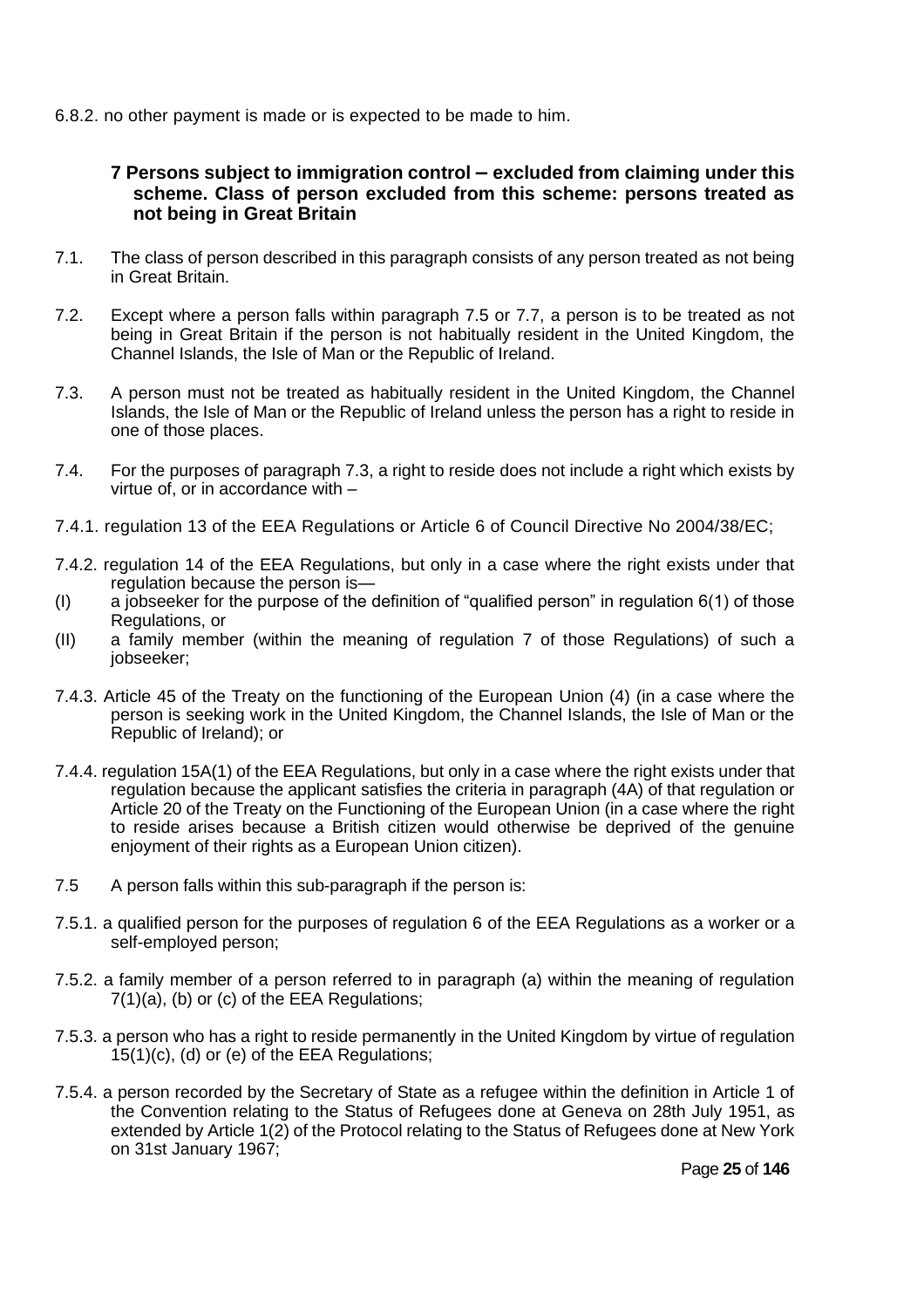- 7.5.5. a person who has been granted, or who is deemed to have been granted leave outside the rules made under section 3(2) of the Immigration Act 1971(5) where that leave is—
	- (i) discretionary leave to enter or remain in the United Kingdom,

( ) leave to remain under the Destitution Domestic Violence concession (6) which came into effect on 1st April 2012, or

( ) leave deemed to have been granted by virtue of regulation 3 of the Displaced Persons (Temporary Protection) Regulations 2005(d);(f) a person who has humanitarian protection granted under those rules;

- 7.5.6. a person who is not a person subject to immigration control within the meaning of section 115(9) of the Immigration and Asylum Act 1999 and who is in the United Kingdom as a result of his deportation, expulsion or other removal by compulsion of law from another country to the United Kingdom;
- 7.5.7. in receipt of income support, or on an income-related employment and support allowance;
- 7.5.8. in receipt of an income-based jobseeker's allowance and has a right to reside other than a right to reside falling within paragraph 7.4; or
- 7.5.9. a person who is treated as a worker for the purpose of the definition of "qualified person" in regulation 6(1) of the EEA Regulations pursuant to regulation 5 of the Accession of Croatia (Immigration and Worker Authorisation) Regulations 2013(8) (right of residence of a Croatian who is an "accession State national subject to worker authorisation")
- 7.6. Paragraph 7.5 above does not apply to a person who, on 31st March 2015—
- 7.6.1. is liable to pay council tax at a reduced rate by virtue of a council tax reduction under an authority's scheme established under section 13A (2) of the Act; and
- 7.6.2. is entitled to an income-based jobseeker's allowance,

until the first of the events in paragraph 7.6.3. occurs.

- 7.6.3. The events are— the person makes a new application for a reduction under an authority's scheme established under section 13A (2) of the Act; or the person ceases to be entitled to an income-based jobseeker's allowance.
- 7.7. A person falls within this sub-paragraph if the person is a Crown servant or member of Her Majesty's forces posted overseas.
- 7.8 A person mentioned in paragraph 7.7. is posted overseas if the person is performing overseas the duties of a Crown servant or member of Her Majesty's forces and was, immediately before the posting or the first of consecutive postings, habitually resident in the United Kingdom.
- 7.9. In this paragraph-

**"claim for asylum"** has the same meaning as in section 94(1) of the Immigration and Asylum Act 1999;

**"EEA Regulations**" means the Immigration (European Economic Area) Regulations 2006.

- 7.10. Subject to paragraph 7.11. Persons subject to immigration control are not entitled to a reduction under this scheme.
- 7.11. A person who is a national of a state which has ratified the European Convention on Social and Medical Assistance (9) (done in Paris on 11th December 1953) or a state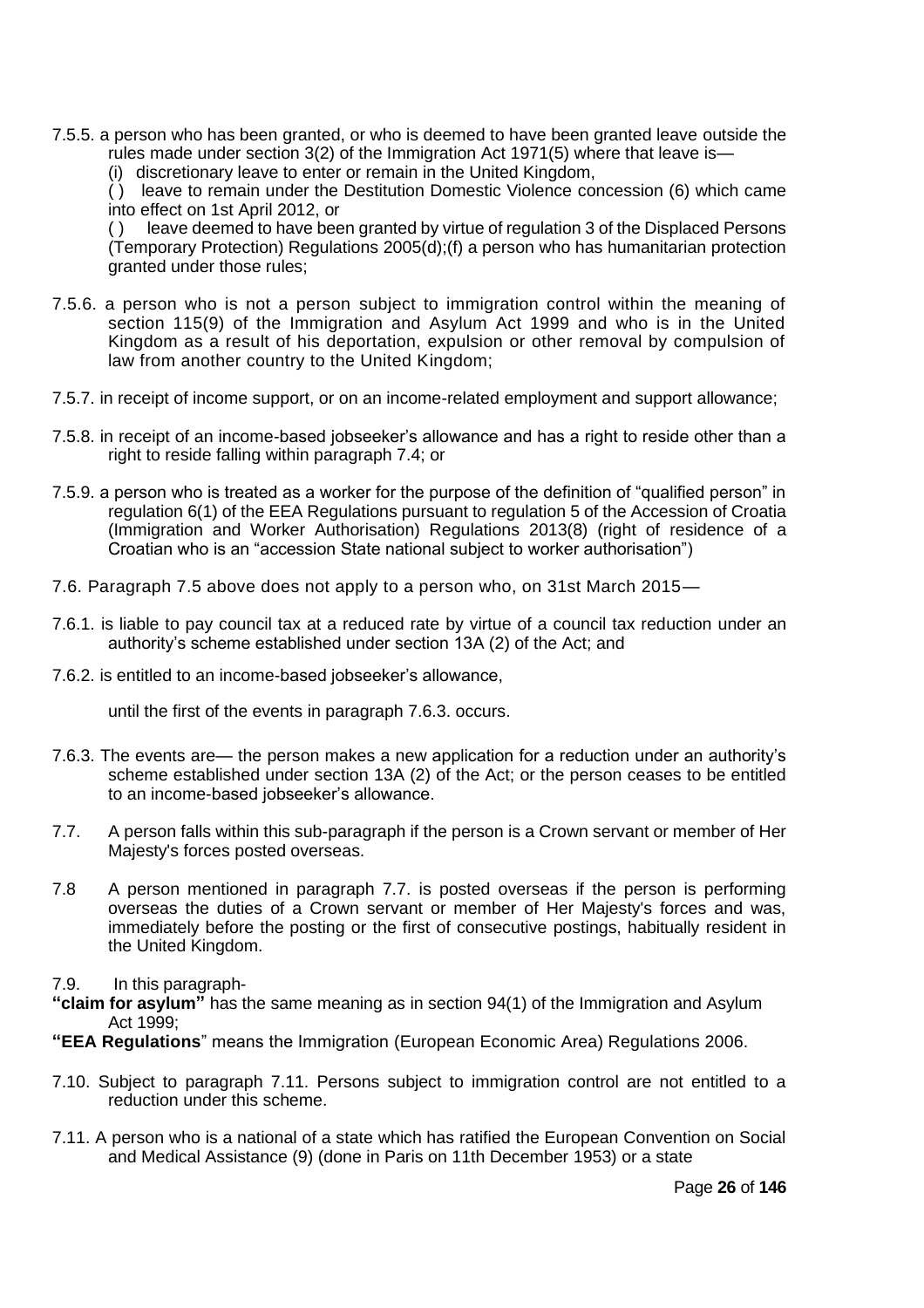which has ratified the Council of Europe Social Charter (signed in Turin on 18th October 1961) and who is lawfully present in the United Kingdom is not a person subject to immigration control for the purpose of paragraph 7.10.

7.12 **"Person subject to immigration control"** has the meaning given in section 115(9) of the Immigration and Asylum Act 1999.

# **8 Periods of absence from a dwelling**

- 8.1. Where a person is absent from the dwelling throughout any day then no support shall be payable.
- 8.2. A person is not absent from a dwelling in relation to any day which falls within a period of temporary absence from that dwelling.
- 8.3. In paragraph 8.2, a **"period of temporary absence"** means
- 8.3.1. a period of absence not exceeding 13 weeks, beginning with the first whole day on which a person resides in residential accommodation in Great Britain where and for so long as
	- (i) the person resides in that accommodation;
	- (ii) the part of the dwelling in which he usually resided is not let or sub-let; and
	- (iii) that period of absence does not form part of a longer period of absence from the dwelling of more than 52 weeks,

where he has entered the accommodation for the purpose of ascertaining whether it suits his needs and with the intention of returning to the dwelling if it proves not to suit his needs;

- 8.3.2. subject to 8.3.6., a period of absence within Great Britain not exceeding 13 weeks, beginning with the first whole day of absence from the dwelling, where and for so long as: (i) the person intends to return to the dwelling;
	- $(iv)$  the part of the dwelling in which he usually resided is not let or sub-let; and
	- (v) that period is unlikely to exceed 13 weeks;
- 8.3.3. subject to 8.3.8., a period of absence within Great Britain not exceeding 52 weeks, beginning with the first whole day of that absence, where and for so long as: (i) the person intends to return to the dwelling;
	- (vi) the part of the dwelling in which he usually resided is not let or sub-let;
	- (ii) the person is a person to whom –paragraph 8.4 applies; and
	- $(i)$  the period of absence is unlikely to exceed 52 weeks or, in exceptional

circumstances, is unlikely substantially to exceed that period.

- 8.3.4. subject to paragraphs 8.3.10., 8.9., 8.11. and where paragraph 8.3.9. applies, a period of absence outside Great Britain not exceeding 4 weeks, beginning with the first day of that absence from Great Britain where and for so long as - (i)the person intends to return to the dwelling;
	- ( ) the part of the dwelling in which he usually resides is not let or sub-let; and (iii)the period of absence from Great Britain is unlikely to exceed 4 weeks.
- 8.3.5. The period of 13 weeks referred to in paragraph 8.3.2. shall run or continue to run during any period of absence from Great Britain.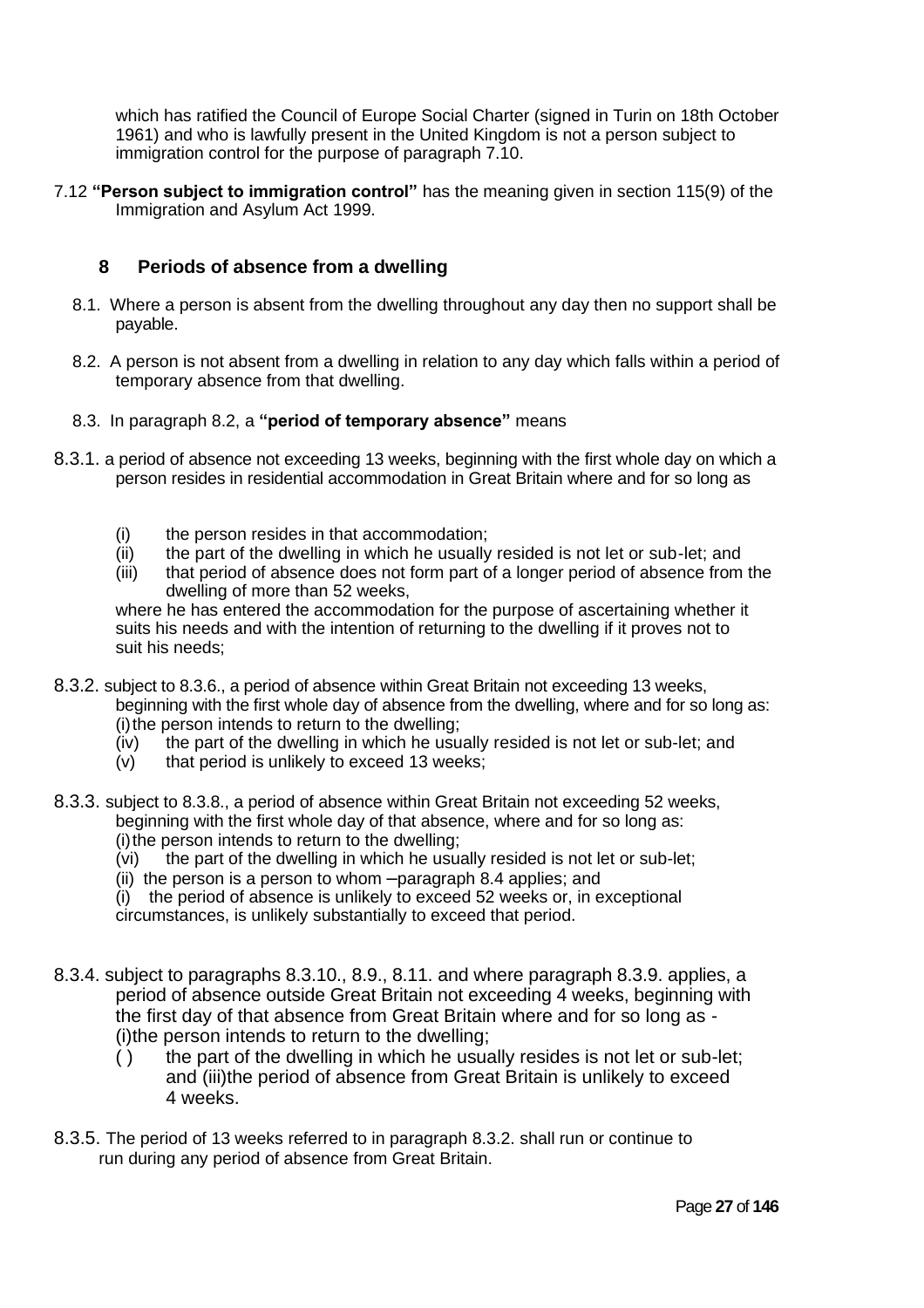8.3.6. Where—

(i) a person returns to Great Britain after a period of absence from Great Britain (period A);

(ii) that person has been absent from the dwelling, including any absence within Great Britain, for less than 13 weeks beginning with the first day of absence from that dwelling; and

(iii) at the outset of, or during, period A, period A ceased to be treated as a period of temporary absence,

then any day that follows period A and precedes the person's return to the dwelling, shall not be treated as a period of temporary absence under paragraph 8.3. 2..

- 8.3.7. The period of 52 weeks referred to in paragraph 8.3.3. shall run or continue to run during any period of absence from Great Britain.
- 8.3.8. Where —

(i) a person returns to Great Britain after a period of absence from Great Britain (period A);

(ii) that person has been absent from the dwelling, including any absence within Great Britain, for less than 52 weeks beginning with the first day of absence from that dwelling; and

(iii) at the outset of, or during, period A, period A ceased to be treated as a period of temporary absence,

then, any day that follows period A and precedes the person's return to the dwelling, shall not be treated as a period of temporary absence under sub-paragraph 8.3. 3..

- 8.3.9. This sub-paragraph applies where—
	- (i) a person is temporarily absent from Great Britain;

(ii) immediately before that period of absence from Great Britain, the person was not absent from the dwelling.

- 8.3.10. If the temporary absence referred to in sub-paragraph 8.3.4. is in connection with the death of—
	- (i) the person's partner or a child or young person for whom the person or
	- the person's partner is responsible;
	- (ii) the person's close relative;
	- (iii) the close relative of the person's partner; or

(iv) the close relative of a child or young person for whom the person or the person's partner is responsible,

then the period of 4 weeks in the opening words of sub-paragraph 8.3.4. may be extended by up to 4 further weeks if the relevant authority considers it unreasonable to expect the person to return to Great Britain within the first 4 weeks (and the reference in subparagraph (iii) of that paragraph to a period of 4 weeks shall, where the period is extended, be taken as referring to the period as so extended).

- 8.4. This sub-paragraph applies to a person who –
- 8.4.1. is a person to whom paragraph 8.7. applies.
- 8.4.2. is resident in a hospital or similar institution as a patient;
- 8.4.3. is undergoing, or whose partner or dependent child is undergoing medical treatment, or medically approved convalescence, in accommodation other than residential accommodation;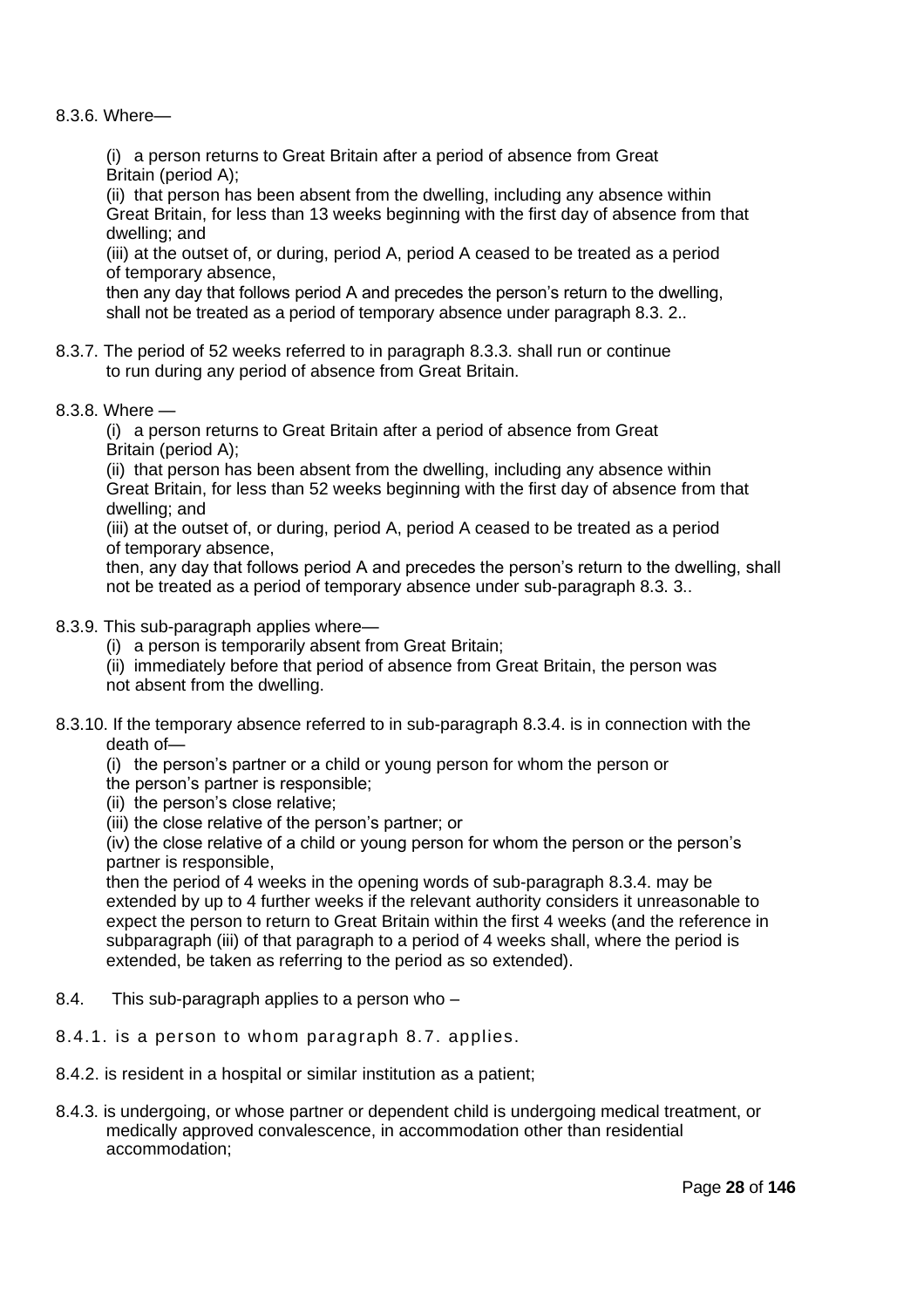- 8.4.4. is following a training course;
- 8.4.5. is undertaking medically approved care of a person;
- 8.4.6. is undertaking the care of a child whose parent or guardian is temporarily absent from the dwelling normally occupied by that parent or guardian for the purpose of receiving medically approved care or medical treatment;
- 8.4.7. is receiving medically approved care provided in accommodation other than residential accommodation;
- 8.4.8. is a student;
- 8.4.9. is receiving care provided in residential accommodation and is not a person to whom paragraph 8.4.3. applies; or
- 8.4.10. has left the dwelling he resides in through fear of violence, in that dwelling, or by a person who was formerly a member of the family of the person first mentioned.
- 8.5. This paragraph applies to a person who is
- 8.5.1. detained in custody pending sentence upon conviction or under a sentence imposed by a court (other than a person who is detained in hospital under the provisions of the Mental Health Act 1983, or, in Scotland, under the provisions of the Mental Health (Care and Treatment) (Scotland) Act 2003 or the Criminal Procedure (Scotland) Act 1995 or, in Northern Ireland, under Article 4 or 12 of the Mental Health (Northern Ireland) Order 1986); and
- 8.5.2. on temporary release from detention in accordance with Rules made under the provisions of the Prison Act 1952 or the Prisons (Scotland) Act 1989.
- 8.6. Where paragraph 8.5applies to a person, then, for any day when he is on temporary release-
- 8.6.1. if such temporary release was immediately preceded by a period of temporary absence under paragraph 8.3.2. or 8.3.3., he must be treated, for the purposes of paragraph 8.1. as if he continues to be absent from the dwelling, despite any return to the dwelling;
- 8.6.2. for the purposes of paragraph 8.5.1. he must be treated as if he remains in detention;
- 8.6.3. if he does not fall within paragraph 8.6.1., he is not to be considered to be a person who is liable to pay council tax in respect of a dwelling of which he is a resident.
- 8.7. This paragraph applies to a person ("P") who is—
	- (i) detained in custody on remand pending trial;
	- (ii) detained pending sentence upon conviction; or
	- (v) as a condition of bail required to reside—
	- (a) in a dwelling, other than a dwelling P occupies as P's home; or
	- (b) in premises approved under section 13 of the Offender Management Act 2007,

and who is not also detained in custody following sentence upon conviction.

- 8.8. This sub-paragraph applies where—
	- (i) a person is temporarily absent from Great Britain;
	- (ii) the person is a member of Her Majesty's forces posted overseas, a mariner or a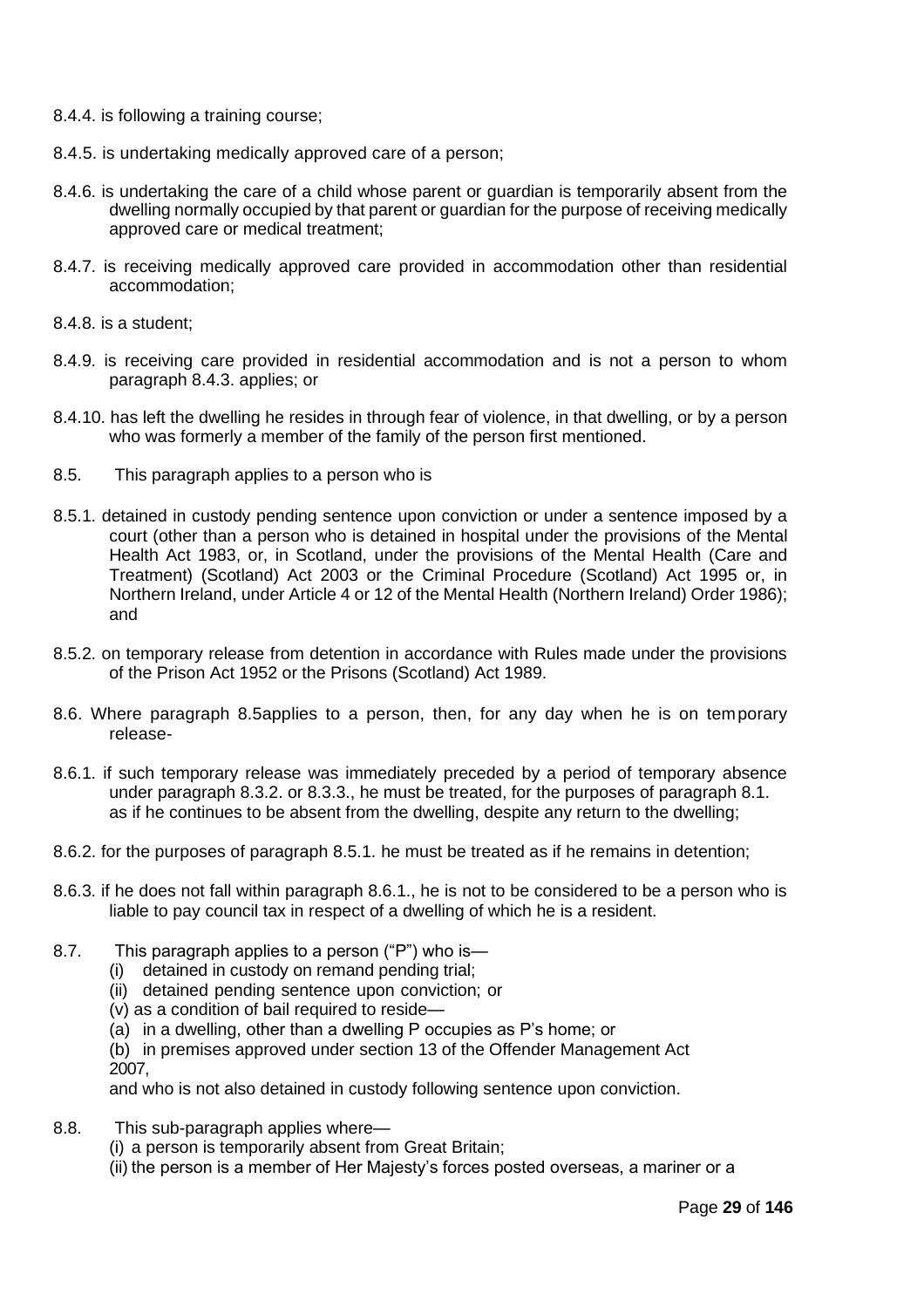continental shelf worker;

(iii) immediately before that period of absence from Great Britain, the person was not absent from the dwelling.

- 8.9. Where paragraph 8.8 applies, a period of absence from Great Britain not exceeding 26 weeks, beginning with the first day of absence from Great Britain, shall be treated as a period of temporary absence where and for so long as—
	- (i) the person intends to return to the dwelling;
	- (ii the part of the dwelling in which he usually resided is not let or sub-let;
	- (iii) the period of absence from Great Britain is unlikely to exceed 26 weeks.
- 8.10. This sub-paragraph applies where—
	- (i) a person is temporarily absent from Great Britain;
	- (ii) the person is a person described in any of paragraphs 8.4.2., 8.4.3., 8.4.7., or 8.4.10;
	- ( ) immediately before that period of absence from Great Britain, the person was not absent from the dwelling.
- 8.11. Where paragraph 8.10 applies, a period of absence from Great Britain not exceeding 26 weeks, beginning with the first day of absence from Great Britain, shall be treated as a period of temporary absence where and for so long as—
	- (i) the person intends to return to the dwelling;
	- (ii) the part of the dwelling in which he usually resided is not let or sub-let;
	- (i) the period of absence is unlikely to exceed 26 weeks, or in exceptional circumstances, is unlikely substantially to exceed that period.
- 8.12. This sub-paragraph applies where—
	- (i) a person is temporarily absent from Great Britain;
	- (ii) the person is a person described in any of paragraphs 8.4.1., 8.4.4., 8.4.5., 8.4.6., 8.4.8. or 8.4.9.;
	- (ii) immediately before that period of absence from Great Britain, the person was not absent from the dwelling.
- 8.13 Where paragraph 8.12 applies, a period of absence from Great Britain not exceeding 4 weeks, beginning with the first day of absence from Great Britain, shall be treated as a period of temporary absence where and for so long as—
	- (i) the person intends to return to the dwelling;
	- (ii) the part of the dwelling in which he usually resided is not let or sub-let;
	- (iii) the period of absence is unlikely to exceed 4 weeks, or in exceptional circumstances, is unlikely substantially to exceed that period.

In this paragraph –

- **""continental shelf worker"** means a person who is employed, whether under a contract of service or not, in a designated area or a prescribed area in connection with any of the activities mentioned in section 11(2) of the Petroleum Act 1998;
- **"designated area"** means any area which may from time to time be designated by Order in Council under the Continental Shelf Act 1964 as an area within which the rights of the United Kingdom with respect to the seabed and subsoil and their natural resources may be exercised;
- **"mariner"** means a person who is employed under a contract of service either as a master or member of the crew of any ship or vessel, or in any other capacity on board any ship or vessel, where—

(i) the employment in that capacity is for the purposes of that ship or vessel or its crew or any passengers or cargo or mails carried by the ship or vessel; and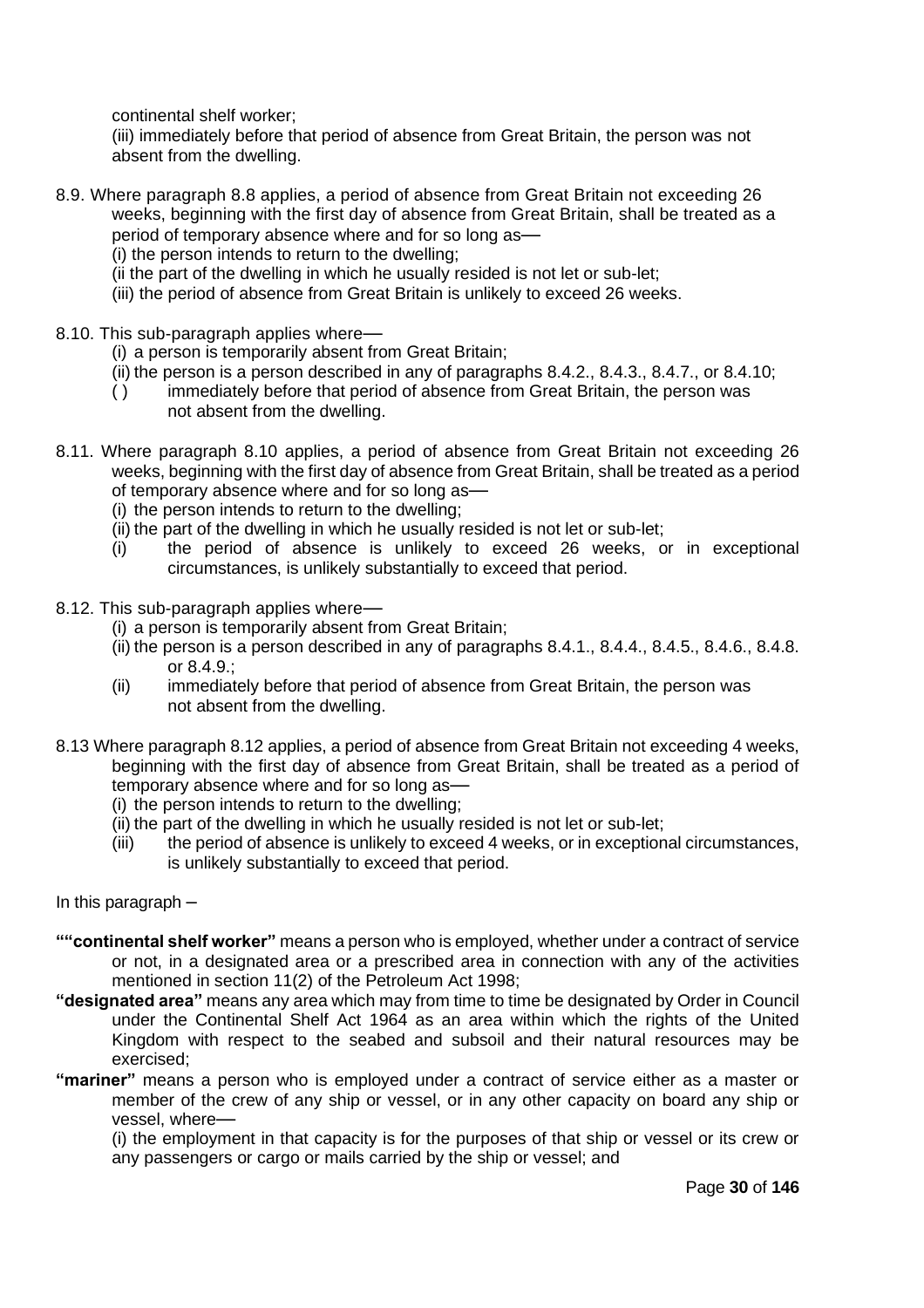- (ii) the contract is entered into in the United Kingdom with a view to its performance (in whole or in part) while the ship or vessel is on its voyage;";
- **"medically approved"** means certified by a medical practitioner;
- **"member of Her Majesty's forces posted overseas"** means a person who is a member of the regular forces or the reserve forces (within the meaning of section 374 of the Armed Forces Act 2006), who is absent from the main dwelling because the person has been posted outside of Great Britain to perform the duties of a member of Her Majesty's regular forces or reserve forces;
- **"patient"** means a person who is undergoing medical or other treatment as an in- patient in any hospital or similar institution;
- **""prescribed area"** means any area over which Norway or any member State (other than the United Kingdom) exercises sovereign rights for the purpose of exploring the seabed and subsoil and exploiting their natural resources, being an area outside the territorial seas of Norway or such member State, or any other area which is from time to time specified under section 10(8) of the Petroleum Act 1998
- **"residential accommodation"** means accommodation which is provided in

#### (a) a care home;

- (b) an independent hospital;
- (c) an Abbeyfield Home; or
- (d) an establishment managed or provided by a body incorporated by Royal Charter or constituted by Act of Parliament other than a local social services authority;
- **"training course"** means a course of training or instruction provided wholly or partly by or on behalf of or in pursuance of arrangements made with, or approved by or on behalf of, Skills Development Scotland, Scottish Enterprise, Highlands and Islands Enterprise, a government department or the Secretary of State.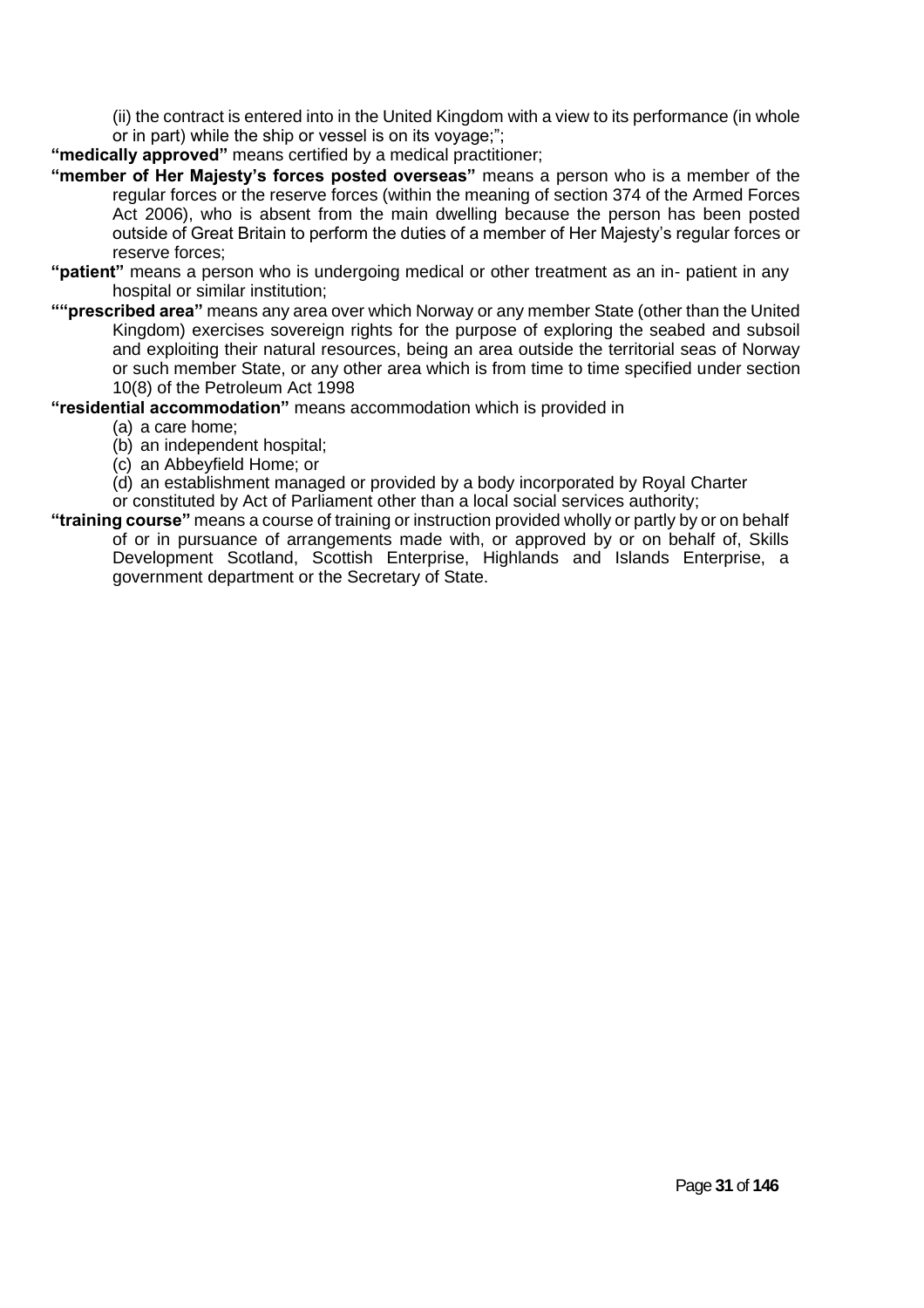# **Part 3 – The Family for Council Tax Reduction purposes**

# **9 Membership of a Family**

- 9.1. In this scheme **"couple**" means:
- 9.1.1. a man and woman who are married to each other and are members of the same household;
- 9.1.2. a man and woman who are not married to each other but are living together as husband and wife;
- 9.1.3. two people of the same sex who are civil partners of each other or married to each other and are members of the same household; or
- 9.1.4. two people of the same sex who are not civil partners of each other and are not married to each other but are living together as if they were civil partners or married to each other.
	- 9.2. Two people of the same sex are to be treated as living together as if they were civil partners or married to each other if, and only if, they would be treated as living together as husband and wife were they of opposite sexes.
	- 9.3. This paragraph applies to any case where-
- 9.3.1. a person is a husband or wife by virtue of a marriage entered into under a law which permits polygamy; and
- 9.3.2. either party to the marriage has for the time being any spouse additional to the other party.

For the purposes of paragraph 9.1. (meaning of "couple") either party to the marriage is to be taken to be a member of a couple.

- 9.4. In this scheme **"family"** means:
- 9.4.1. a couple;
- 9.4.2. a couple and a member of the same household for whom one of them is or both are responsible and who is a child or a young person; or
- 9.4.3. a person who is not a member of a couple and a member of the same household for whom that person is responsible and who is a child or a young person;
	- 9.5. The references to a child or young person in paragraph 9.4 include a child or young person in respect of whom section 145A of the SSCBA applies for the purposes of entitlement to child benefit, but only for the period prescribed under section 145A (1).
	- 9.6. The references to a young person in paragraph 9.4. do not include a young person who is-
- 9.6.1. on income support, an income-based jobseeker's allowance or an income-related employment and support allowance;
- 9.6.2. a person to whom section 6 of the Children (Leaving Care) Act 2000 (exclusion from benefits) applies; or

Page **32** of **146**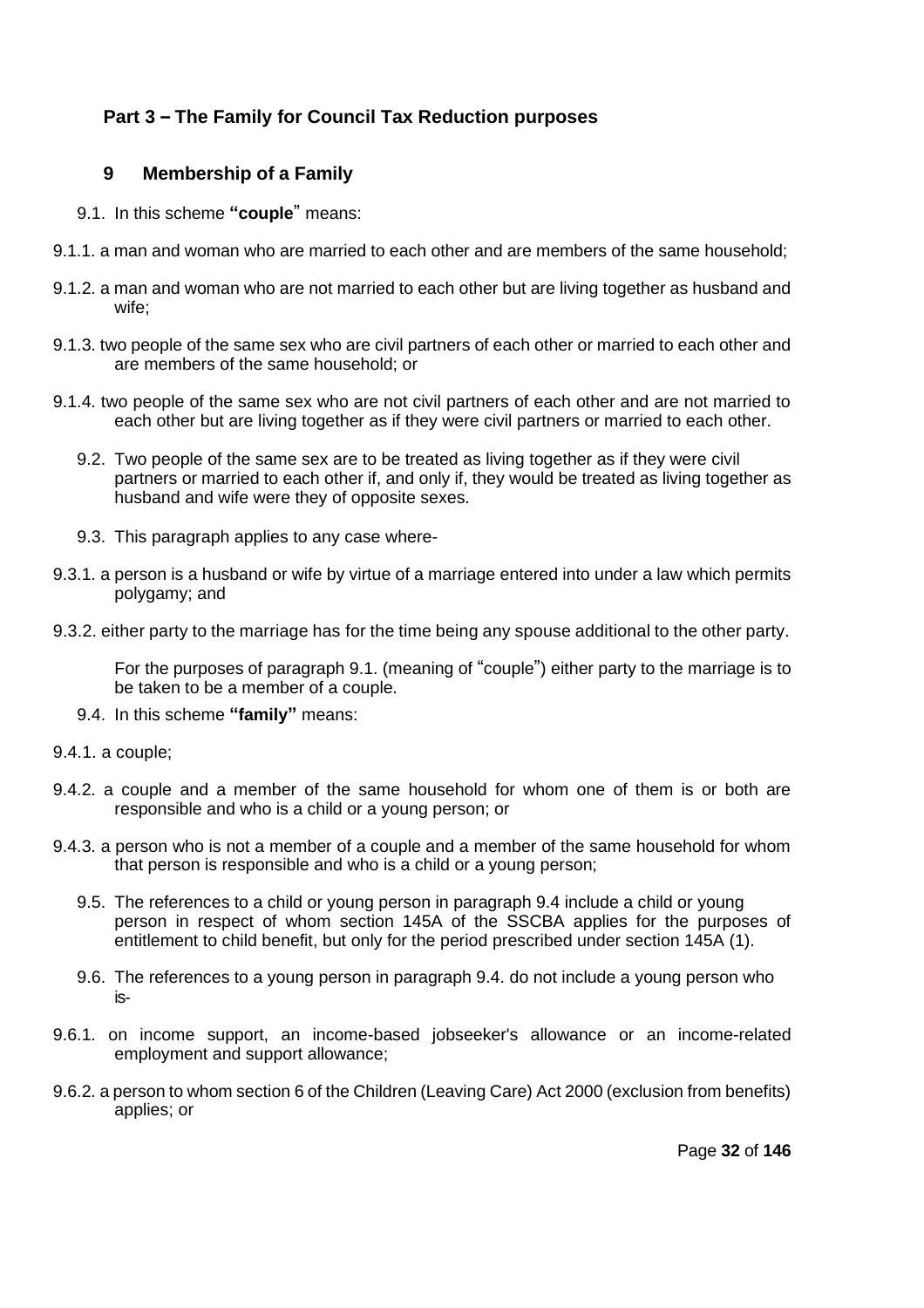9.6.3. entitled to an award of universal credit.

# **10 Circumstances in which a person is to be treated as responsible (or not responsible) for a child or young person**

- 10.1. A person is to be treated as responsible for a child or young person who is normally living with him, including a child or young person to whom paragraph 9.5 applies.
- 10.2. Where a child or young person spends equal amounts of time in different households, or where there is a question as to which household he is living in, the child or young person must be treated for the purposes of paragraph 10.1. as normally living with-
- 10.2.1. the person who is receiving child benefit in respect of that child or young person, or
- 10.2.2. if there is no such person-

(i) where only one claim for child benefit has been made in respect of him, the person who made that claim, or

- (iii) in any other case the person who has the primary responsibility for him.
- 10.3. For the purposes of this scheme a child or young person is the responsibility of only one person in any reduction week and any person other than the one treated as responsible for the child or young person under this paragraph is to be treated as not so responsible.

### **11 Circumstance in which a child or young person is to be treated as not being a member of the household**

- 11.1. Subject to paragraphs 1 1. 2. and 1 1. 3 ., an applicant and any partner and, where the applicant or his partner is treated (by virtue of paragraph 9.7) as responsible for a child or young person, that child or young person and any child of that child or young person, are to be treated as members of the same household notwithstanding that any of them is temporarily absent from that household.
- 11.2. A child or young person is not be treated as a member of the applicant's household where he is-
- 11.2.1.placed with the applicant or his partner by a local authority under section 22C or 23(2)(a) of the Children Act 1989 or by a voluntary organisation under section 59(1)(a) of that Act, or section 81(2) of the Social Services and Well-being (Wales) Act 2014 (ways in which looked after children are to be accommodated and maintained) or in Scotland boarded out or placed with the applicant or his partner under a relevant enactment; or
- 11.2.2. placed, or in Scotland boarded out or placed, with the applicant or his partner prior to adoption; or
- 11.2.3. placed for adoption with the applicant or his partner in accordance with the Adoption and Children Act 2002 or the Adoption Agencies (Scotland) Regulations 2009 or the Adoption (Northern Ireland) Order 1987.
- 11.3. Subject to sub-paragraph 1 1. 4. paragraph 1 1. 2. does not apply to a child or young person who is not living with the applicant and who-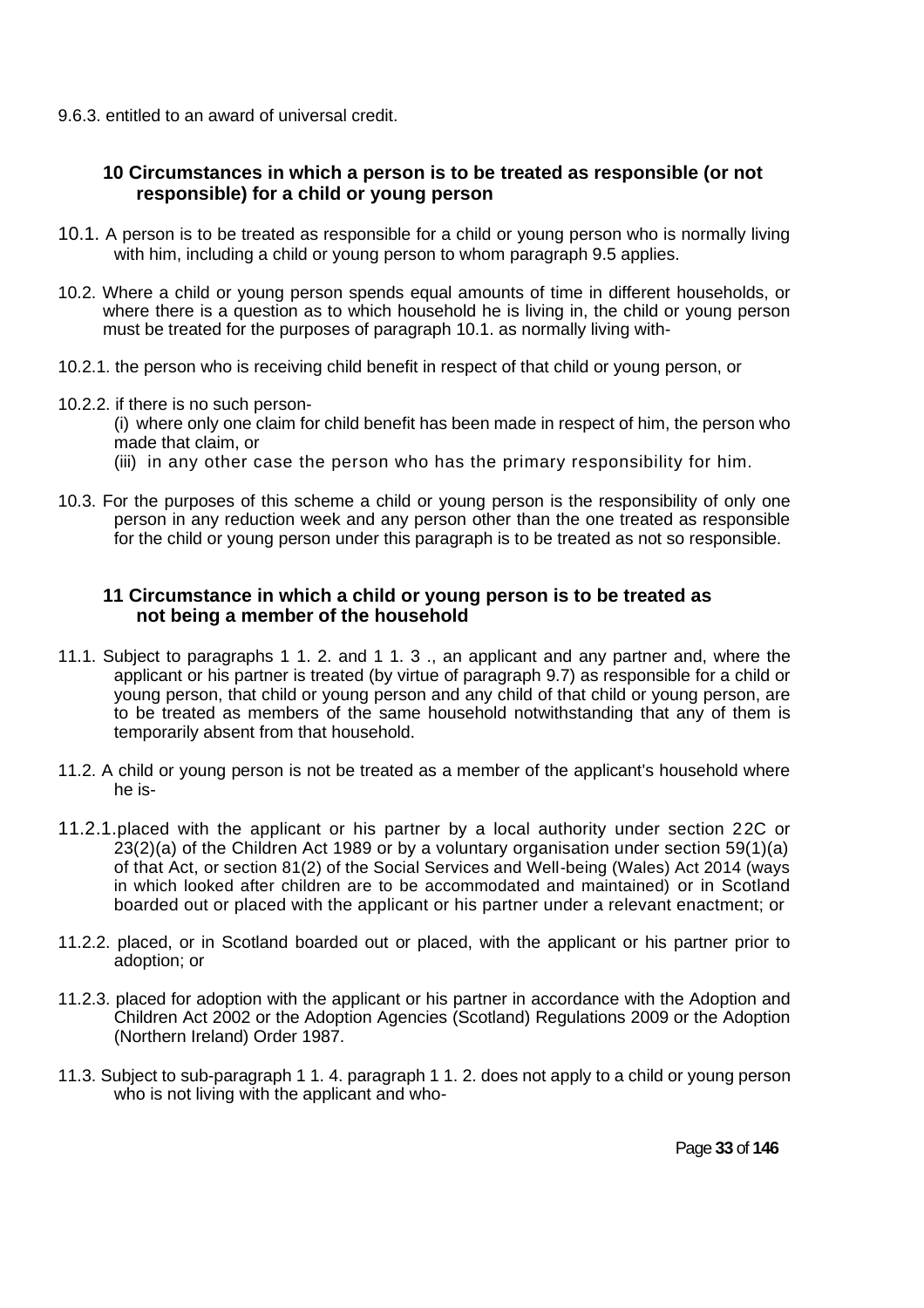- 11.3.1. is being looked after by, or in Scotland is in the care of, a local authority under a relevant enactment; or
- 11.3.2.has been placed, or in Scotland boarded out, with a person other than the applicant prior to adoption; or
- 11.3.3. has been placed for adoption in accordance with the Adoption and Children Act 2002 or the Adoption Agencies (Scotland) Regulations 2009.
- 11.4. The authority must treat a child or young person to whom paragraph 11.3. applies as being a member of the applicant's household in any reduction week where-
- 11.4.1. that child or young person lives with the applicant for part or all of that reduction week; and
- 11.4.2. the authority considers that it is reasonable to do so taking into account the nature and frequency of that child's or young person's visits.
- 11.5. In this paragraph **"relevant enactment"** means:
	- (a) the Army Act 1955;
	- (b) the Air Force Act 1955;
	- (c) the Naval Discipline Act 1957;
	- (d) the Matrimonial Proceedings (Children) Act 1958; (e) the Social Work (Scotland) Act 1968;
	- (f) the Family Law Reform Act 1969;
	- (g) the Children and Young Persons Act 1969; (h) the Matrimonial Causes Act 1973;
	- (i) the Children Act 1975;
	- $(i)$  the Domestic Proceedings and Magistrates' Courts Act 1978; (k) the Adoption and Children (Scotland) Act 2007;
	- (l) the Family Law Act 1986;
	- (k) the Children Act 1989;
	- (l) the Children (Scotland) Act 1995;
	- (m) the Children's Hearings (Scotland) Act 2011(3); and
	- (n) the Legal Aid, Sentencing and Punishment of Offenders Act 2012.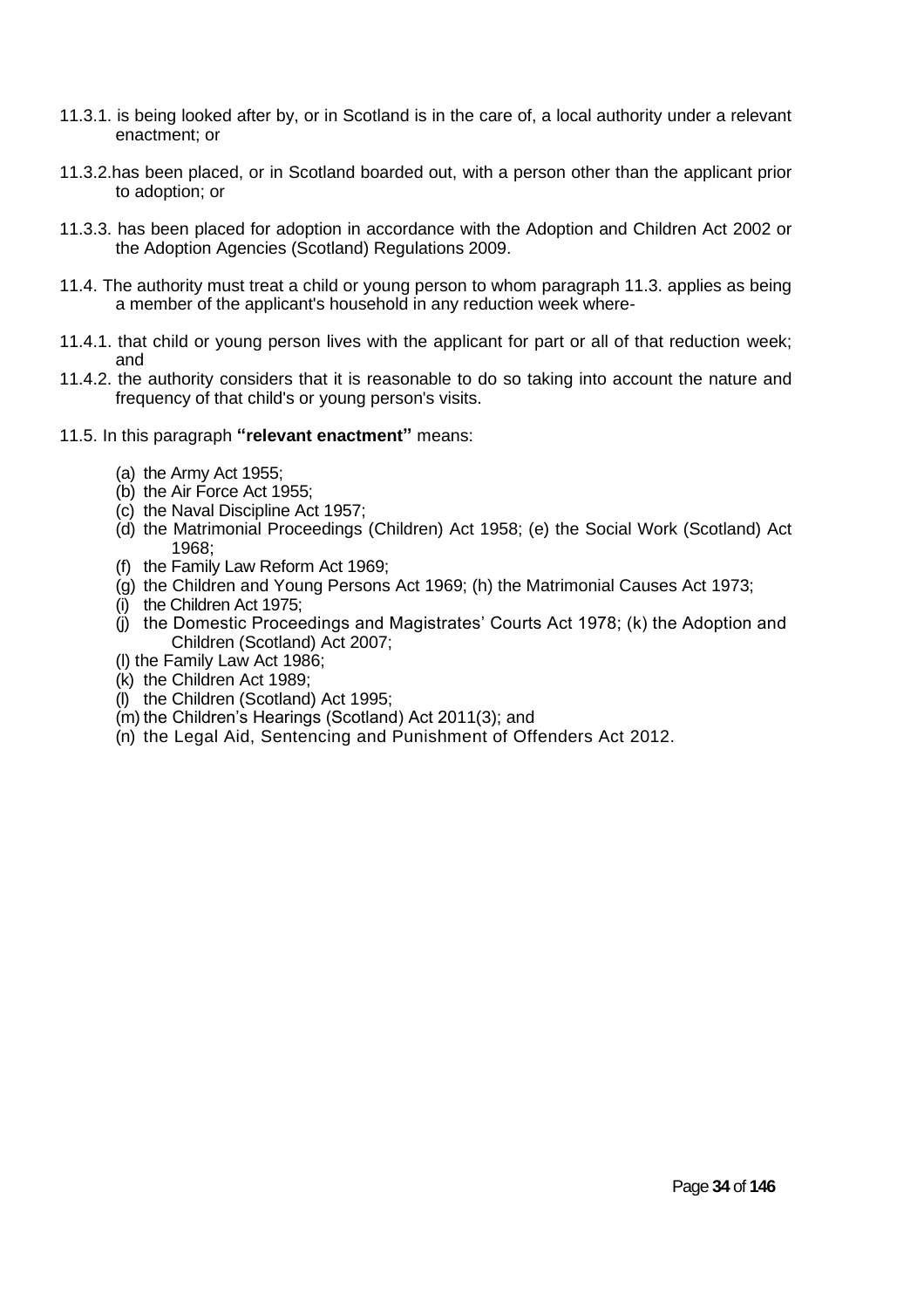# **Part 4 - Applicable Amounts (Living Allowances) for Council Tax Reduction purposes**

# **12 Applicable amounts**

- 12.1. Subject to paragraphs 13 and 14, the applicable amount for a week for a person is the aggregate of such of the following amounts (as stated in Schedule 1) as may apply in his case-
- 12.1.1. an amount in respect of himself or, if he is a member of a couple, an amount in respect of both of them, determined in accordance with Schedule 1;
- 12.1.2. an amount determined in accordance with paragraph 3 of that Schedule in respect of up to two individuals who are either children or young persons and who are members of his family.;
- 12.1.3. Not used
- 12.1.4. the amount of any premiums which may be applicable to him, determined in accordance with Parts 2 and 3 of that Schedule;
- 12.1.5. the amount of either the
	- (i) work-related activity component; or
	- (ii) support component,

which may be applicable to him in accordance with Parts 3 and 4 of that Schedule (the components);

- 12.1.6. the amount of any transitional addition which may be applicable to him in accordance with Parts 6 and 7 of that Schedule (transitional addition).
- 12.2. For the purposes of paragraph 12.1.2., as it applies apart from 12.2.2., where the family includes more than two individuals who are either children or young persons, and, under paragraph 3 of Schedule 1, a different amount applies to different individuals, the two amounts to be included in the applicable amount shall be those that result in the greatest possible total amount.
- 12.2.1. Paragraph 12.2.2. applies where—
	- (i) (whether or not as part of a tax credit couple) the claimant has an award of child tax credit in respect of a child or young person who is a member of his family, and whether or not any amount is payable by way of such credit; and
	- (ii) the total amount to be included in the applicable amount under paragraph 12.1.2. as substituted by paragraph 12.2.2. would be higher than the total amount that would be included under paragraph 12.1.2. apart from paragraph 12.2. 2..
- 12.2.2. Where this paragraph applies, for paragraph 12.1.2. substitute—
	- "12.1.2. an amount determined in accordance with paragraph 3 of Schedule 1 in respect of any child or young person who is a member of his family and in respect of whom the individual element of child tax credit has been included in the determination of the maximum rate of that credit;".
- 12.2.3. In this regulation, **"tax credit couple"** means a couple as defined in section 3(5A) of the Tax Credits Act 2002.
- 12.3. In Schedule 1-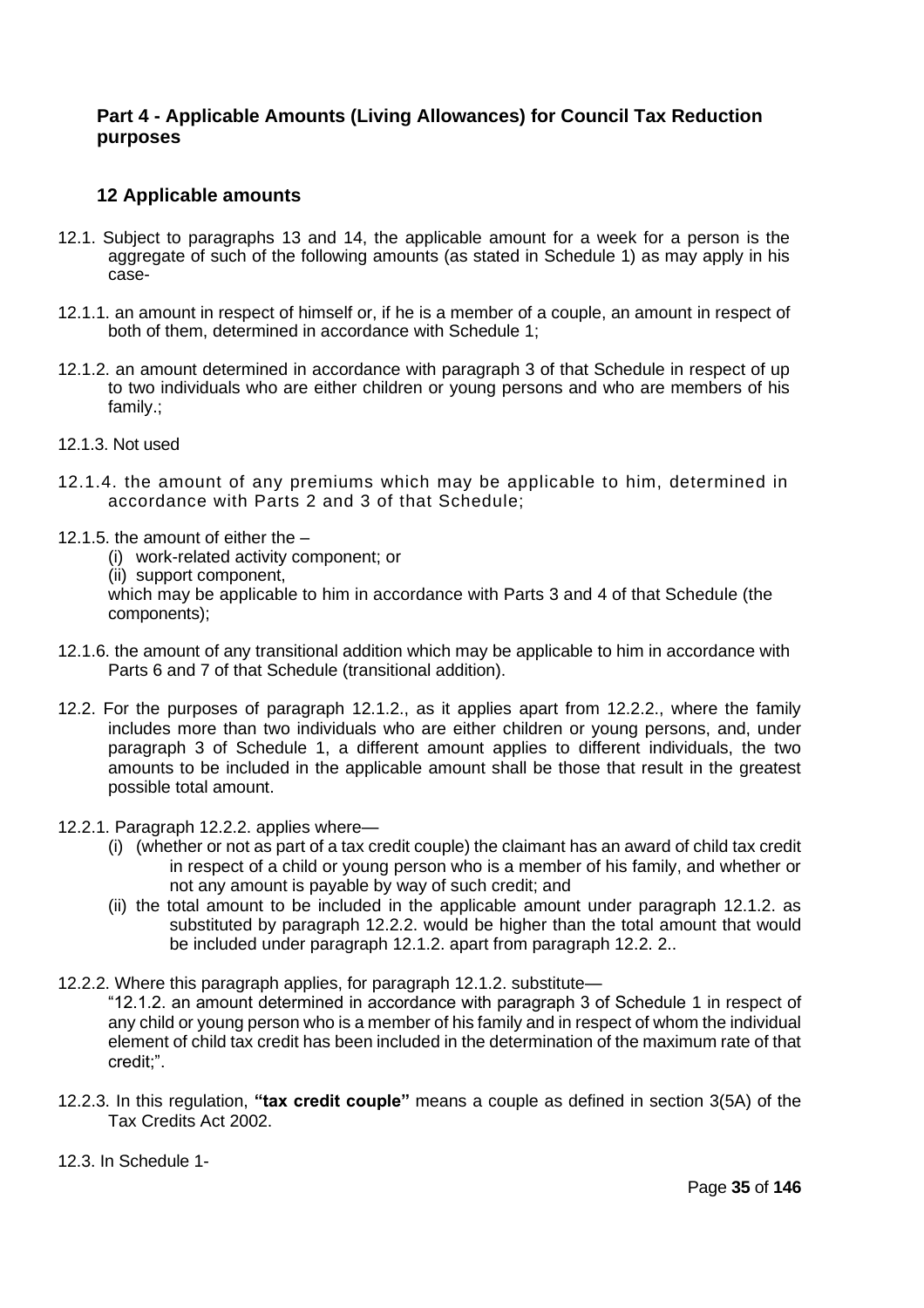- **"additional spouse"** means a spouse of either party to the marriage who is additional to the other party to the marriage;
- **"converted employment and support allowance"** means an employment and support allowance which is not income-related and to which a person is entitled as a result of a conversion decision within the meaning of the Employment and Support Allowance (Existing Awards) Regulations 2008;
- **"patient"** means a person (other than a person who is serving a sentence of imprisonment or detention in a youth custody institution) who is regarded as receiving free in-patient treatment within the meaning of regulation 2(4) and (5) of the Social Security (Hospital In-Patients) Regulations 2005.

#### **13 Polygamous marriages**

- 13.1. This paragraph applies where an applicant who is not a pensioner is a member of a polygamous marriage and does not have (alone or jointly with a party to a marriage), an award of universal credit.
- 13.2. The applicable amount for a week of an applicant where this paragraph applies is the aggregate of such of the following amounts as may apply in his case:
- 13.2.1. the amount applicable to him and one of his partners determined in accordance with Part 1 of Schedule 1 as if he and that partner were a couple;
- 13.2.2. an amount equal to the difference between the amounts specified that Schedule in respect of each of his other partners;
- 13.2.3. an amount determined in accordance with paragraph 3 of Schedule 1 in respect of up to two individuals who are either children or young persons and for whom he or a partner of his is responsible and who are members of the same household;
- 13.2.4. Not used
- 13.2.5. the amount of any premiums which may be applicable to him determined in accordance with Parts 2 and 3 of that Schedule (premiums);
- 13.2.6. the amount of either the-
	- (i) work-related activity component; or
	- (ii) support component,
	- which may be applicable to him in accordance with part 4 and 5 of that Schedule (the components);
		- (iv) the amount of any transitional addition which may be applicable to him in accordance with Parts 7 and 8 of that Schedule (transitional addition).
- 13.3. For the purposes of paragraph 13.2.3., as it applies apart from paragraph 13.5., where the claimant and his partners are between them responsible for more than two individuals who are either children or young persons and who are members of the same household, and, under paragraph 3 of Schedule 1, a different amount applies to different individuals, the two amounts to be included in the applicable amount shall be those that result in the greatest possible total amount.
- 13.4. Paragraph 13.5. applies where—
	- (i) (as part of a polygamous unit) the claimant has an award of child tax credit in respect of any child or young person for whom he or a partner of his is responsible and who is a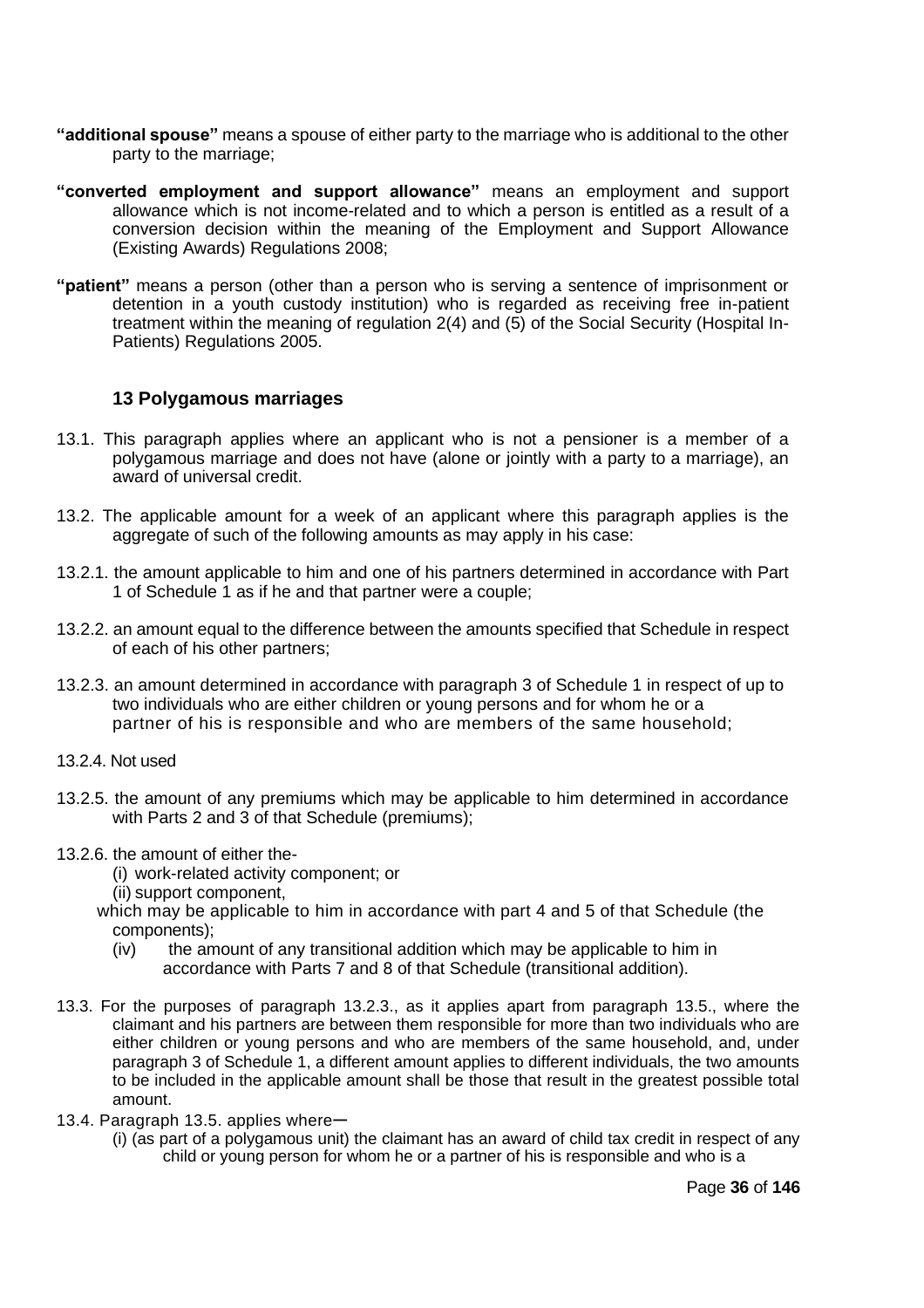member of the same household, and whether or not any amount is payable by way of such credit; and

- (ii) the total amount to be included in the applicable amount under paragraph 13.2.3. as substituted by paragraph 13.5. would be higher than the total amount that would be included under paragraph 13.2.3. apart from paragraph 13.5.
- 13.5. Where this paragraph applies, for paragraph 13.2.3. substitute—
	- "(c) an amount determined in accordance with paragraph 3 of Schedule 1 in respect of any child or young person for whom he or a partner of his is responsible and who is a member of the same household and in respect of whom the individual element of child tax credit has been included in the determination of the maximum rate of that credit;".
- 13.6. In this regulation, **"polygamous unit"** has the same meaning as in regulation 2 of the Tax Credits (Polygamous Marriages) Regulations 2003.

#### **14 Applicable amount: persons who have an award of universal credit**

- 14.1. Subject to paragraph 1 4. 2, in determining the applicable amount for a week of an applicant:
- 14.1.1. who has, or
- 14.1.2. who (jointly with his partner) has, an award of universal credit, the authority must use the calculation or estimate of the maximum amount of universal credit the applicant, or the applicant and his partner jointly (as the case may be), subject to the adjustment described in paragraph 14.3
- 14.2. In determining the applicable amount for a week of an applicant who is a member of a polygamous marriage, the fact that two people are husband and wife is to be disregarded if:
- 14.2.1. one of them is a party to an earlier marriage that still subsists; and
- 14.2.2. the other party to that earlier marriage is living in the same household.
- 14.3. The adjustment referred to in paragraph 1 4. 1. 1. is to multiply the maximum amount by 12 and divide the product by 52, where the universal credit has been awarded at a monthly rate
- 14.4. In this paragraph "maximum amount" means the maximum amount calculated by the Secretary of State in accordance with section 8(2) of the Welfare Reform Act 2012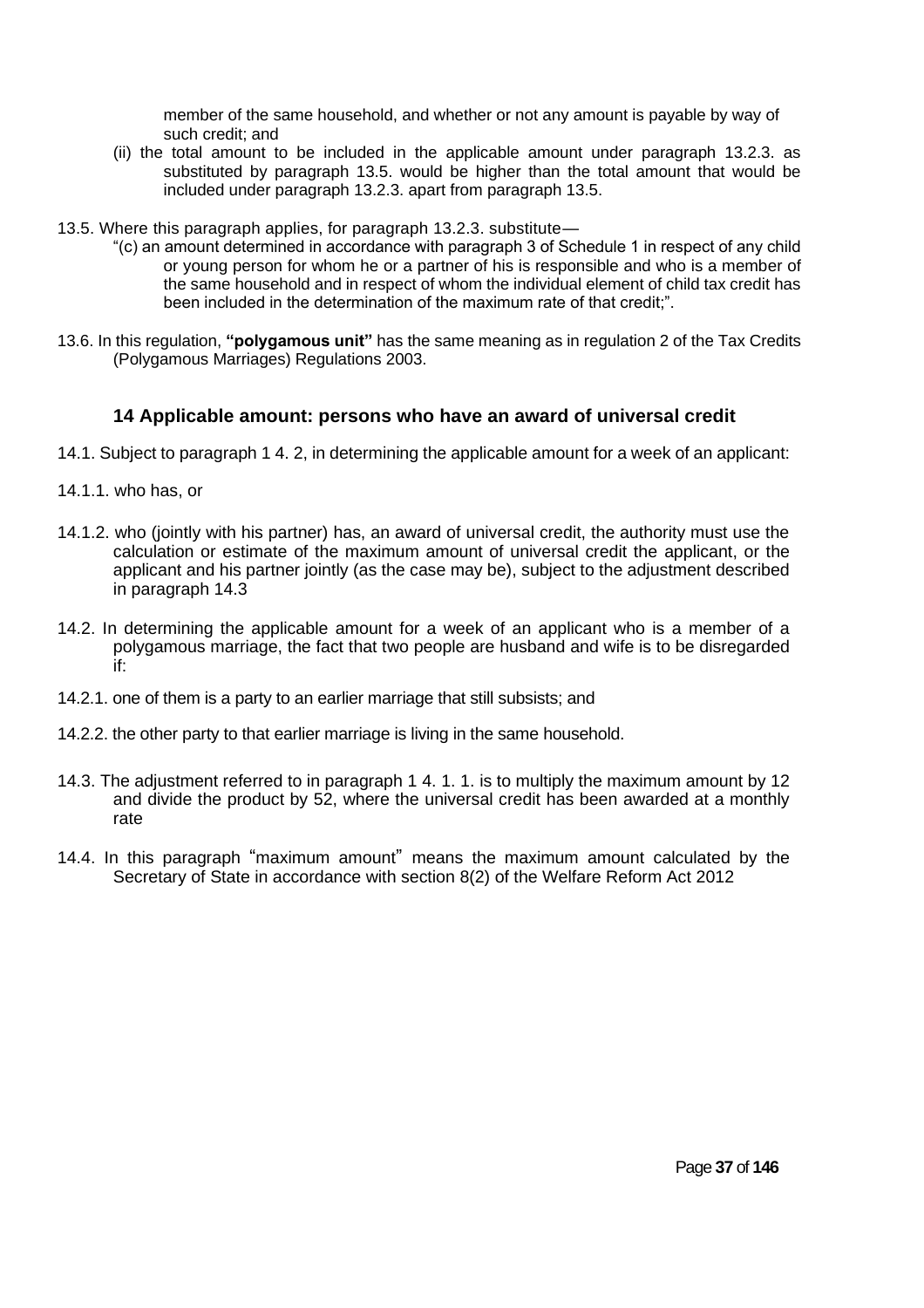# **Part 5 – Definition, and the treatment of, Income for Council Tax Reduction purposes**

# **15 Calculation of income and capital: applicant's family and polygamous marriages**

- 15.1. The income and capital of-
- 15.1.1. an applicant; and
- 15.1.2. any partner of that applicant,

is to be calculated in accordance with the provisions of this Part.

- 15.2. The income and capital of any partner of the applicant is to be treated as income and capital of the applicant, and in this scheme any reference to the applicant in relation to income and capital applies equally to any partner of that applicant.
- 15.3. Where an applicant or the partner of an applicant is married polygamously to two or more members of his household-
- 15.3.1. the applicant must be treated as possessing capital and income belonging to each such member; and
- 15.3.2. the income and capital of that member is to be calculated in accordance with the following provisions of this scheme in like manner as for the applicant.

### **16 Calculation of income and capital: persons who have an award of universal credit**

- 16.1. In determining the income of an applicant:
	- (a) who has, or
	- (b) who (jointly with his partner) has,

an award of universal credit the authority must, subject to the following provisions of this paragraph, use the calculation or estimate of the amount of the income of the applicant, or the applicant and his partner jointly (as the case may be), made by the Secretary of State for the purpose of determining the award of universal credit.

- 16.2. The authority must adjust the amount of the income referred to in paragraph 16.1. by multiplying the amount by 12 and dividing the product by 52, where the Universal Credit has been calculated at a monthly rate
- 16.3. The authority may only adjust the amount of the income as adjusted in accordance with paragraph 17.2. so far as necessary to take into account-
- 16.3.1. the amount of the award of universal credit, determined in accordance with paragraph 17.3.;
- 16.3.2. paragraph 1 7 (circumstances in which income and capital of non- dependant is to be treated as applicant's), if the authority determines that the provision applies in the applicant's case;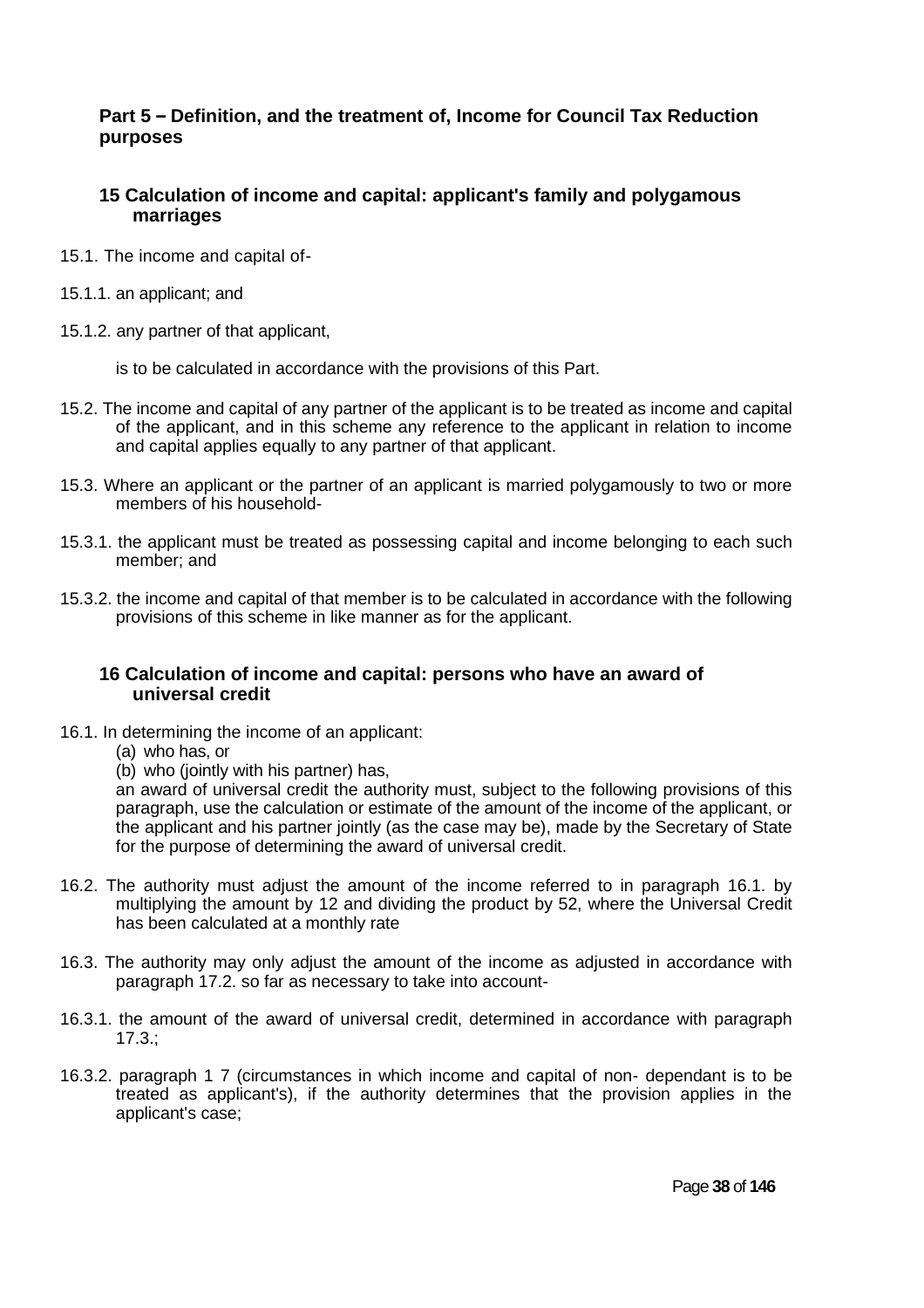- 16.3.3. such further reduction (if any) as the authority thinks fit under section 13A(1)(c) of the 1992 Act (power of billing authority to reduce amount of council tax payable).
- 16.4. Paragraph 17 (income and capital of non-dependant to be treated as applicant's) applies for the purpose of determining any adjustments which fall to be made to the figure for income under paragraph 16.3.

#### **17 Circumstances in which income and capital of a non-dependant is to be treated as applicant's**

- 17.1. Paragraph 17.2. applies where it appears to the authority that a non- dependant and an applicant have entered into arrangements in order to take advantage of this scheme and the non-dependant has more income and capital than the applicant.
- 17.2. Except where-

(a)the applicant is a pensioner and is on a guarantee credit, or (b)the applicant is not a pensioner and is on income support, an income-based jobseeker's allowance, an income-related employment and support allowance or has a universal credit award, the authority must treat the applicant as possessing income and capital belonging to that non-dependant and, in such a case, any income and capital which the applicant does possess is to be disregarded.

17.3. Where an applicant is treated as possessing income and capital belonging to a nondependant under paragraph 17.2. the income and capital of that non- dependant must be calculated in accordance with the following provisions of this Part in like manner as for the applicant and, except where the context otherwise requires, any reference to the "applicant" is to be construed for the purposes of this Part as if it were a reference to that non-dependant.

# **18 Calculation of income on a weekly basis**

- 18.1. Subject to paragraph 25 (disregard of changes in tax, etc.), the income of an applicant is to be calculated on a weekly basis-
- 18.1.1. by estimating the amount which is likely to be his average weekly income in accordance with this scheme;
- 18.1.2. by adding to that amount, the weekly income calculated under paragraph 42 (tariff income); and
- 18.1.3. deducting from the sum of paragraphs 18.1.1. and 18.1.2. any relevant childcare charges to which paragraph 1 9 (treatment of childcare charges) applies from any earnings which form part of the average weekly income or, in a case where the conditions in paragraph 18.2. are met, from those earnings plus whichever credit specified in paragraph 18.1.2. of that paragraph is appropriate, up to a maximum deduction in respect of the applicant's family of whichever of the sums specified in paragraph 18.3. applies in his case.
- 18.2. The conditions of this paragraph are that-
- 18.2.1. the applicant's earnings which form part of his average weekly income are less than the lower of either his relevant childcare charges or whichever of the deductions specified in paragraph 18.3 otherwise applies in his case; and

Page **39** of **146**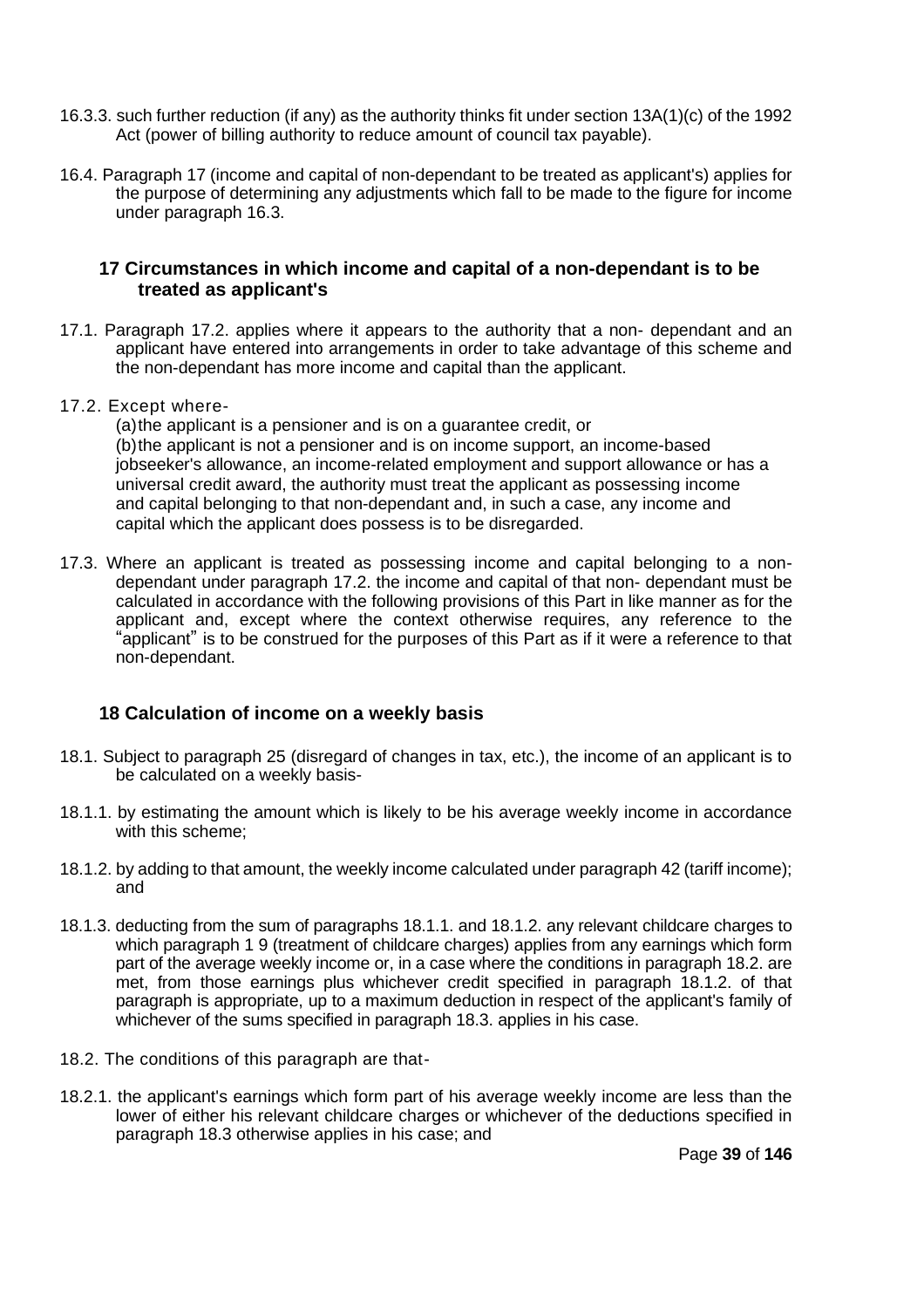- 18.2.2. that applicant or, if he is a member of a couple either the applicant or his partner, is in receipt of either working tax credit or child tax credit.
- 18.3. The maximum deduction to which paragraph 18.1.3. above refers is to be-
- 18.3.1. where the applicant's family includes only one child in respect of whom relevant childcare charges are paid, £175.00 per week;
- 18.3.2. where the applicant's family includes more than one child in respect of whom relevant childcare charges are paid, £300 per week.
- 18.4. For the purposes of paragraph 18.1 **"income"** includes capital treated as income under paragraph 32 and notional income under paragraph 33.

#### **19 Treatment of childcare charges**

- 19.1. This paragraph applies where an applicant (within the meaning in this paragraph) is incurring relevant childcare charges and-
- 19.1.1. is a lone parent and is engaged in remunerative work;
- 19.1.2. is a member of a couple both of whom are engaged in remunerative work; or
- 19.1.3. is a member of a couple where one member is engaged in remunerative work and the other-
	- (i) is incapacitated;
	- (ii) is an in-patient in hospital; or

**(i)** is in prison (whether serving a custodial sentence or remanded in custody awaiting trial or sentence).

- 19.2. For the purposes of paragraph 19.1. and subject to paragraph 19.4., a person to whom paragraph 19.3. applies must be treated as engaged in remunerative work for a period not exceeding 28 weeks during which he-
- 19.2.1. is paid statutory sick pay;
- 19.2.2. is paid short-term incapacity benefit at the lower rate under sections 30A to 30E of the SSCBA;
- 19.2.3. is paid an employment and support allowance;
- 19.2.4. is paid income support on the grounds of incapacity for work under regulation 4ZA of, and paragraph 7 or 14 of Schedule 1B to, the Income Support (General) Regulations 1987; or
- 19.2.5. is credited with earnings on the grounds of incapacity for work or limited capability for work under regulation 8B of the Social Security (Credits) Regulations 1975.
- 9.3. This sub-paragraph applies to a person who was engaged in remunerative work immediately before-
- 19.3.1. the first day of the period in respect of which he was first paid statutory sick pay, short-term incapacity benefit, an employment and support allowance or income support on the grounds of incapacity for work; or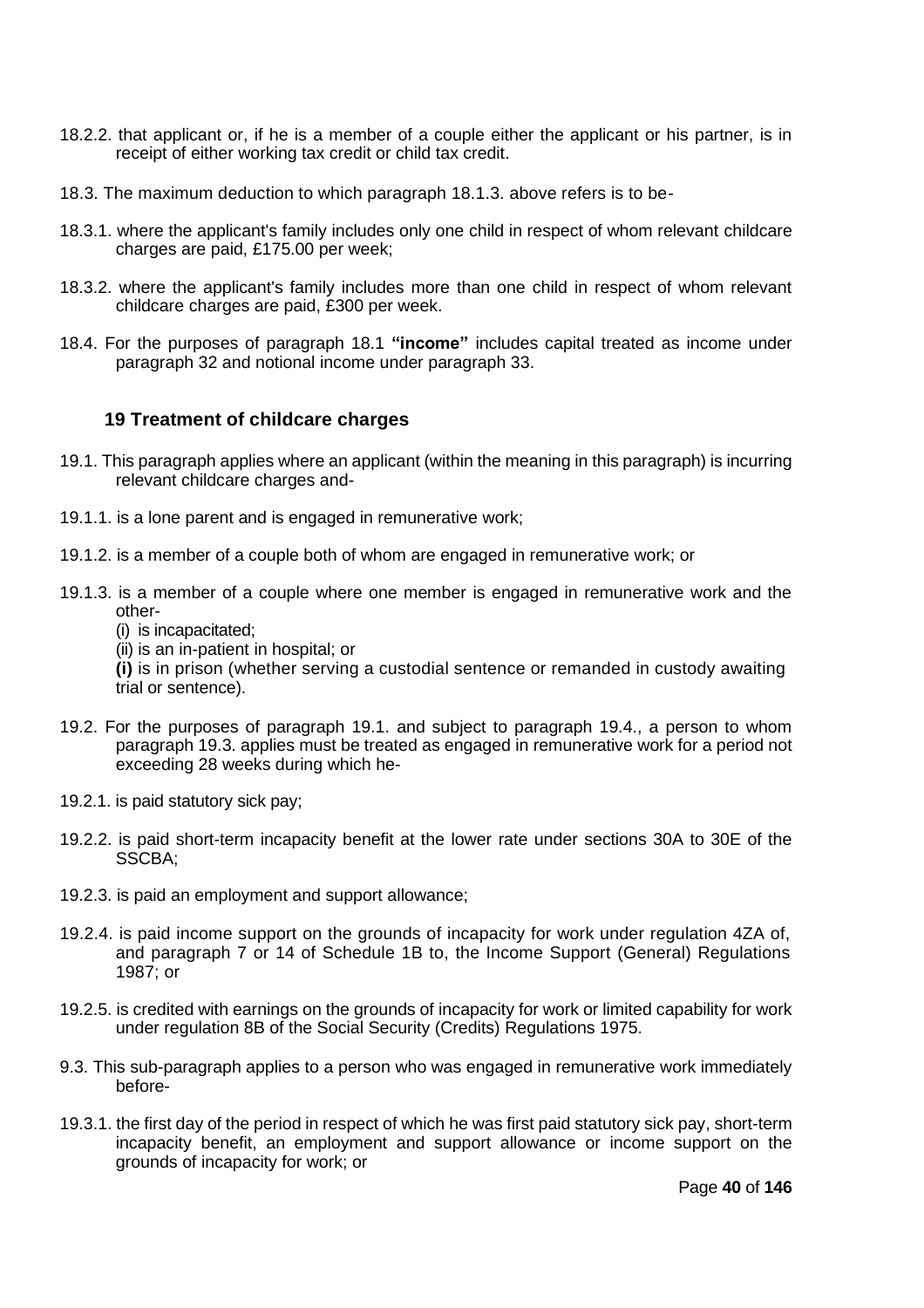- 19.3.2. the first day of the period in respect of which earnings are credited, as the case may be.
- 19.4. In a case to which paragraph 19.2.4. or 19.2.5. applies, the period of 28 weeks begins on the day on which the person is first paid income support or on the first day of the period in respect of which earnings are credited, as the case may be.
- 19.5. Relevant childcare charges are those charges for care to which paragraphs 19.6. and 19.7. apply, and are to be calculated on a weekly basis in accordance with paragraph 19.10.
- 19.6. The charges are paid by the applicant for care which is provided-
- 19.6.1. in the case of any child of the applicant's family who is not disabled, in respect of the period beginning on that child's date of birth and ending on the day preceding the first Monday in September following that child's fifteenth birthday; or
- 19.6.2. in the case of any child of the applicant's family who is disabled, in respect of the period beginning on that person's date of birth and ending on the day preceding the first Monday in September following that person's sixteenth birthday.
- 19.7. The charges are paid for care which is provided by one or more of the care providers listed in paragraph 19.8. and are not paid-
- 19.7.1. in respect of the child's compulsory education;
- 19.7.2. by an applicant to a partner or by a partner to an applicant in respect of any child for whom either or any of them is responsible in accordance with paragraph 7 (circumstances in which a person is treated as responsible or not responsible for another); or
- 19.7.3. in respect of care provided by a relative of the child wholly or mainly in the child's home.
- 19.8. The care to which paragraph 19.7. refers may be provided-
- 19.8.1. out of school hours, by a school on school premises or by a local authority- (i) for children who are not disabled in respect of the period beginning on their eighth birthday and ending on the day preceding the first Monday in September following their fifteenth birthday; or (vi) for children who are disabled in respect of the period beginning on their eighth birthday
	- and ending on the day preceding the first Monday in September following their sixteenth birthday; or
- 19.8.2. by a childcare provider approved in accordance with the Tax Credit (New Category of Child Care Provider) Regulations 1999; or
- 19.8.3. by persons registered under Part 2 of the Children and Families (Wales) Measure 2010; or
- 19.8.4. by a person who is excepted from registration under Part 2 of the Children and Families (Wales) Measure 2010 because the child care that person provides is in a school or establishment referred to in article 11, 12 or 14 of the Child Minding and Day Care Exceptions (Wales) Order 2010; or 19.8.5. by-

(i) persons registered under section 59(1) of the Public Services Reform (Scotland) Act 2010; or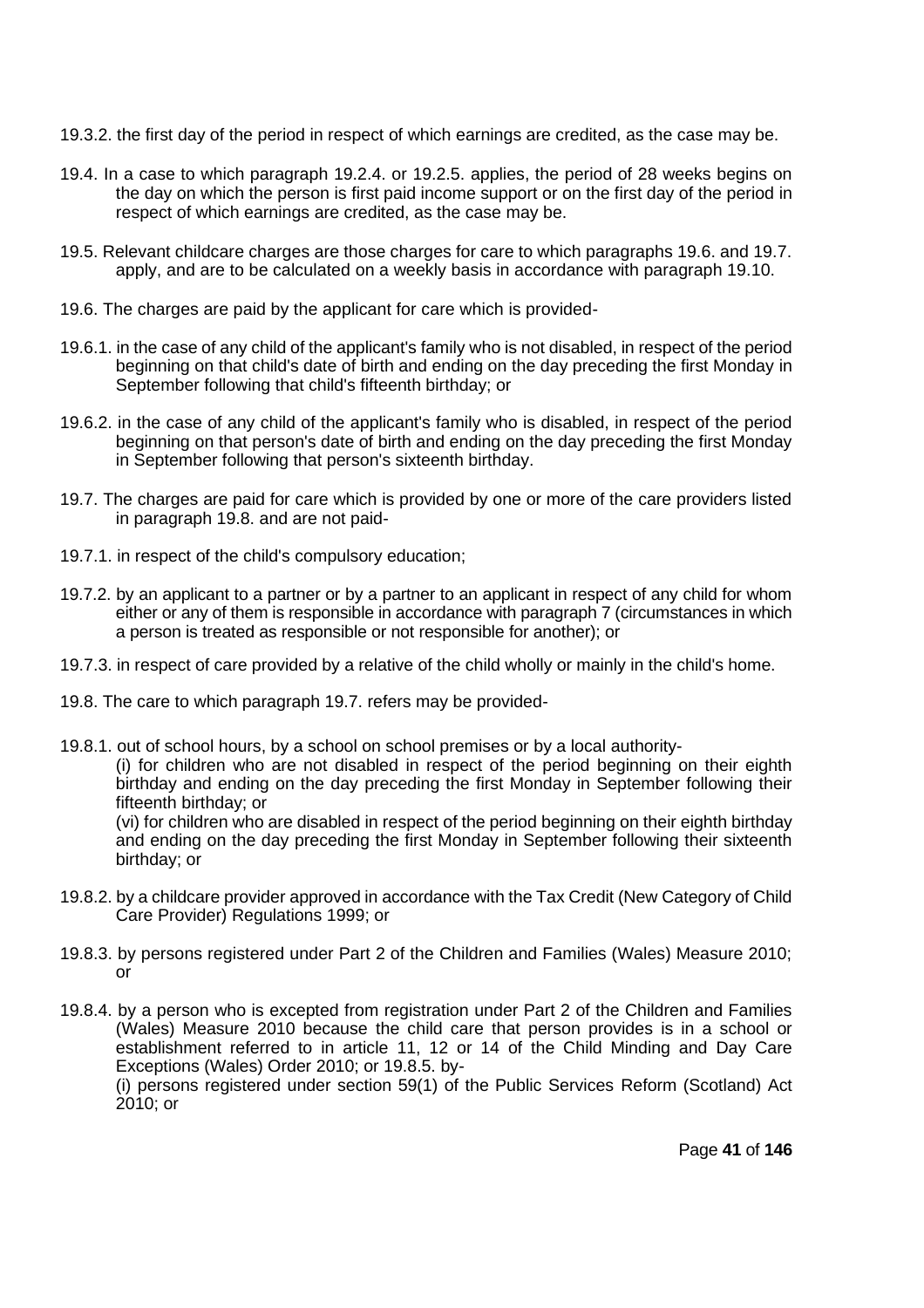(ii) local authorities registered under section 83(1) of that Act, where the care provided is child minding or day care of children within the meaning of that Act; or

- 19.8.6. by a person prescribed in regulations made pursuant to section 12(4) of the Tax Credits Act 2002; or
- 19.8.7. by a person who is registered under Chapter 2 or 3 of Part 3 of the Childcare Act 2006; or
- 19.8.8. by any of the schools mentioned in section 34(2) of the Childcare Act 2006 in circumstances where the requirement to register under Chapter 2 of Part 3 of that Act does not apply by virtue of section 34(2) of that Act; or
- 19.8.9. by any of the schools mentioned in section 53(2) of the Childcare Act 2006 in circumstances where the requirement to register under Chapter 3 of Part 3 of that Act does not apply by virtue of section 53(2) of that Act; or
- 19.8.10. by any of the establishments mentioned in section 18(5) of the Childcare Act 2006 in circumstances where the care is not included in the meaning of "childcare" for the purposes of Part 1 and Part 3 of that Act by virtue of that subsection; or
- 19.8.11. by a foster parent or kinship carer under the Fostering Services Regulations 2011, the Fostering Services (Wales) Regulations 2003 or the Looked After Children (Scotland) Regulations 2009 in relation to a child other than one whom the foster parent is fostering or kinship carer is looking after; or
- 19.8.12. by a provider of personal care within the meaning of paragraph 1 of Schedule 1 to the Health and Social Care Act 2008 (Regulated Activities) Regulations 2010 and being a regulated activity prescribed by those Regulations; or
- 19.8.13. by a person who is not a relative of the child wholly or mainly in the child's home.
- 19.9. In paragraphs 1 9. 6. and 1 9. 8. 1., "the first Monday in September" means the Monday which first occurs in the month of September in any year.
- 19.10. Relevant child care charges must be estimated over such period, not exceeding a year, as is appropriate in order that the average weekly charge may be estimated accurately having regard to information as to the amount of that charge provided by the child minder or person providing the care.
- 19.11. For the purposes of paragraph 19.1.3. the other member of a couple is incapacitated where-
- 19.11.1. the applicant is a pensioner and the other member of the couple is aged not less than 80;
- 19.11.2. the applicant is a pensioner and the other member of the couple is aged less than 80, and-

(i) the additional condition specified in P a r t 2 a n d 3 of Schedule 1 to this scheme is treated as applying in his case; and

(ii) he satisfies that conditions or would satisfy it but for his being treated as capable of work by virtue of a determination made in accordance with regulations made under section 171E of the SSCBA;

19.11.3. the applicant is not a pensioner, the applicant's applicable amount includes a disability premium on account of the other member's incapacity or the support component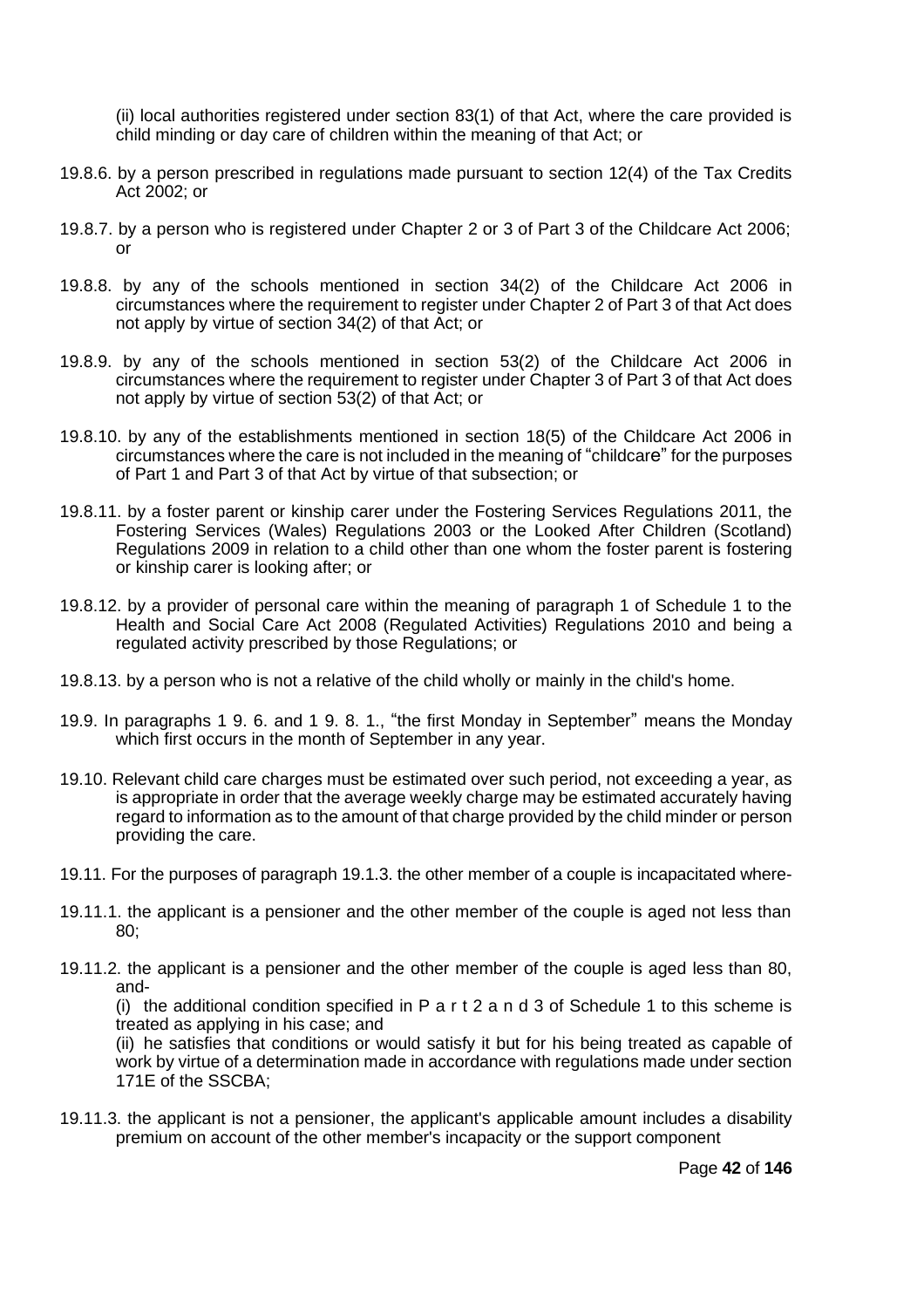or the work-related activity component on account of his having limited capability for work;

- 19.11.4. the applicant is not a pensioner, the applicant's applicable amount would include a disability premium on account of the other member's incapacity but for that other member being treated as capable of work by virtue of a determination made in accordance with regulations made under section 171E of the SSCBA;
- 19.11.5. the other member of the couple would be a member of the support group by virtue of a determination made in accordance with the Employment and Support Allowance Regulations 2008 or the Employment and Support Allowance Regulations 2013;
- 19.11.6. he is, or is treated as, incapable of work and has been so incapable, or has been so treated as incapable, of work in accordance with the provisions of, and regulations made under, Part 12A of the SSCBA (incapacity for work) for a continuous period of not less than 196 days; and for this purpose any two or more separate periods separated by a break of not more than 56 days must be treated as one continuous period;
- 19.11.7. he is, or is treated as having, limited capability for work and has had, or been treated as having, limited capability for work in accordance with the Employment and Support Allowance Regulations 2008 or the Employment and Support Allowance Regulations 2013 for a continuous period of not less than 196 days and for this purpose any two or more separate periods separated by a break of not more than 84 days must be treated as one continuous period;
- 19.11.8. there is payable in respect of him one or more of the following pensions or allowances-
	- (i) long-term incapacity benefit or short-term incapacity benefit at the higher rate under Schedule 4 to the SSCBA;
	- (ii) attendance allowance under section 64 of the SSCBA;
	- (iii) severe disablement allowance under section 68 of the SSCBA;
	- (iv) disability living allowance under section 71 of the SSCBA;
	- (v) personal independence payment;
	- (vi) an AFIP;
	- **(ii)** increase of disablement pension under section 104 of the SSCBA;

(vii)a pension increase paid as part of a war disablement pension or under an industrial injuries scheme which is analogous to an allowance or increase of disablement pension under sub- paragraph (ii), (iv), (v) or (vii) above;

- (vii) main phase employment and support allowance;
- 19.11.9. a pension or allowance or payment to which sub-paragraph (v), (vii) or (viii) of paragraph 19.11.8 above refers was payable on account of his incapacity but has ceased to be payable in consequence of his becoming a patient, which in this paragraph means a person (other than a person who is serving a sentence of imprisonment or detention in a youth custody institution) who is regarded as receiving free in-patient treatment within the meaning of regulation 2(4) and (5) of the Social Security (Hospital In-Patients) Regulations 2005;
- 19.11.10 an attendance allowance under section 64 of the SSCBA or disability living allowance would be payable to that person but for-

(i) a suspension of benefit in accordance with regulations under section 113(2) of the SSCBA; or

(ii) an abatement as a consequence of hospitalisation;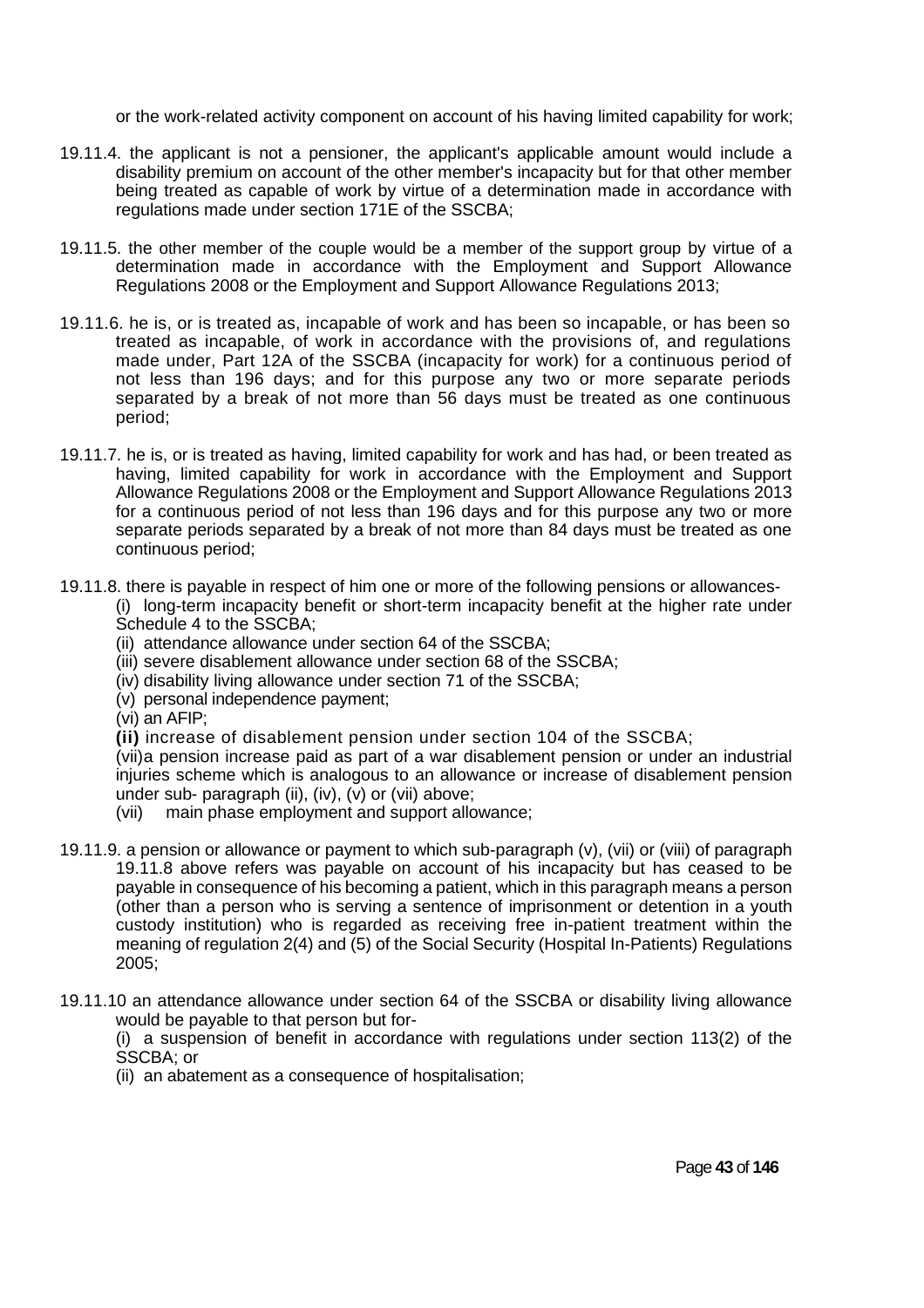- 19.11.11. the daily living component of personal independence payment would be payable to that person but for a suspension of benefit in accordance with regulations under section 86 of the Welfare Reform Act 2012 (hospital in-patients);
- 19.11.12. an AFIP would be payable to that person but for any suspension of payment in accordance with any terms of the armed and reserve forces compensation scheme which allow for a suspension because a person is undergoing medical treatment in a hospital or similar institution;
- 19.11.13 paragraph 19.8, 19.9,19.10. or 19.11 would apply to him if the legislative provisions referred to in those paragraphs were provisions under any corresponding enactment having effect in Northern Ireland; or
- 19.11.14. he has an invalid carriage or other vehicle provided to him by the Secretary of State or a clinical commissioning group under paragraph 9 of Schedule 1 to the National Health Service Act 2006 or under section 46 of the National Health Service (Scotland) Act 1978 or provided by the Department of Health, Social Services and Public Safety in Northern Ireland under Article 30(1) of the Health and Personal Social Services (Northern Ireland) Order 1972.
- 19.12. For the purposes of paragraph 19.1 1, once paragraph 19.11.6. applies to the person, if he then ceases, for a period of 56 days or less, to be incapable, or to be treated as incapable, of work, that sub-paragraph is, on his again becoming so incapable, or so treated as incapable, of work at the end of that period, immediately thereafter to apply to him for so long as he remains incapable, or is treated as remaining incapable, of work.
- 19.13. For the purposes of paragraph 19.11., once paragraph 19.11.7. applies to the person, if he then ceases, for a period of 84 days or less, to have, or to be treated as having, limited capability for work, that paragraph is, on his again having, or being treated as having, limited capability for work at the end of that period, immediately thereafter to apply to him for so long as he has, or is treated as having, limited capability for work.
- 19.14 For the purposes of paragraphs 19.6. and 19.8.1., a person is disabled if he is a person-
- 19.14.1. to whom an attendance allowance or the care component of disability allowance is payable or would be payable but for-

(i) a suspension of benefit in accordance with regulations under section 113(2) of the SSCBA; or

- (ii) an abatement as a consequence of hospitalisation;
- 19.14.2. to whom the daily living component of personal independence payment is payable or has ceased to be payable by virtue of a suspension of benefit in accordance with regulations under section 86 of the Welfare Reform Act 2012 (hospital in-patients);
- 19.14.3. who is registered as blind in a register compiled under section 29 of the National Assistance Act 1948 (welfare services) or, in Scotland, has been certified as blind and in consequence he is registered as blind in a register maintained by or on behalf of a council constituted under section 2 of the Local Government (Scotland) Act 1994; or
- 19.14.4. who ceased to be registered as blind in such a register within the period beginning 28 weeks before the first Monday in September following that person's fifteenth birthday and ending on the day preceding that person's sixteenth birthday.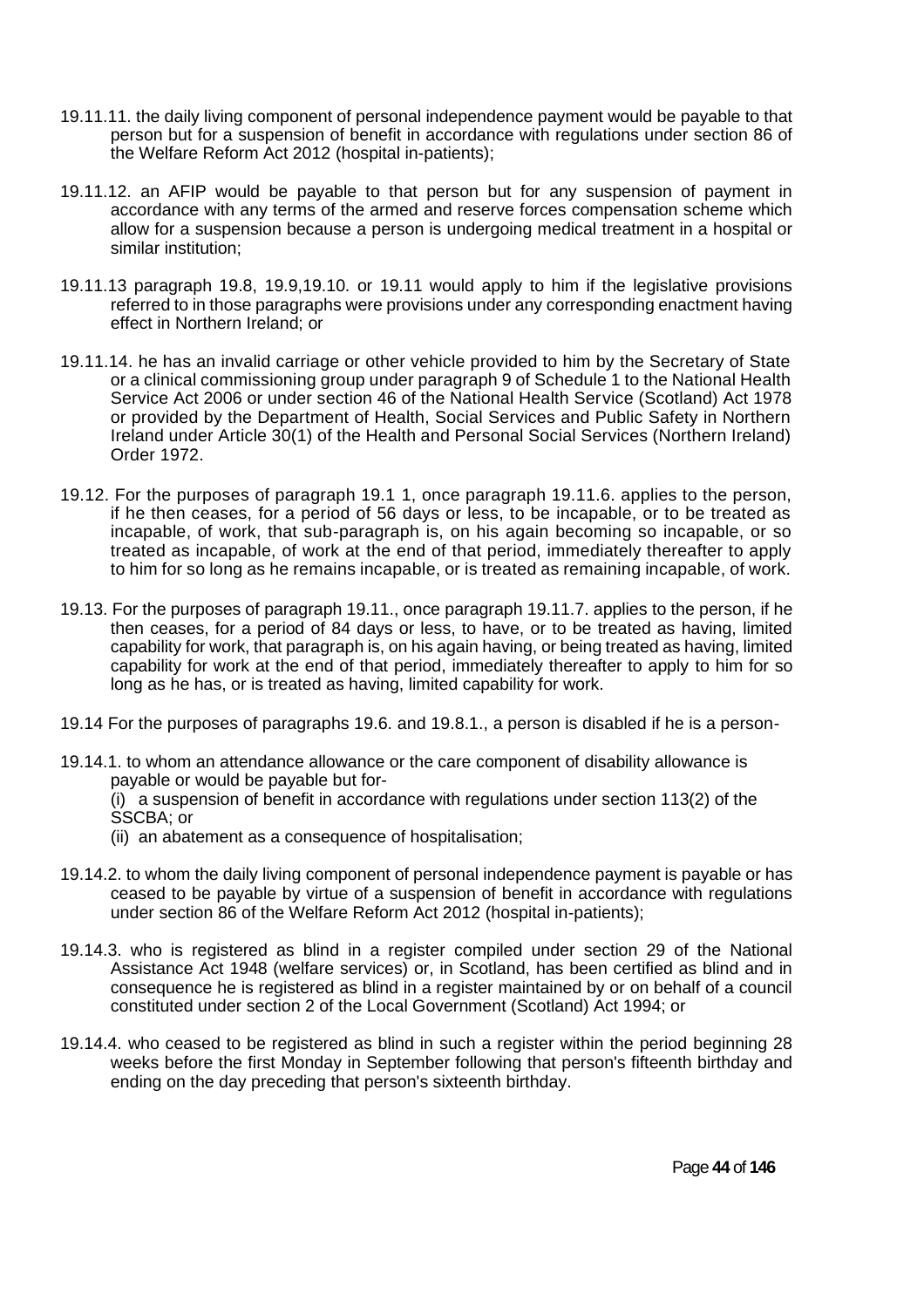- 19.15 For the purposes of paragraph 19.1. a person on maternity leave, paternity leave or adoption leave is to be treated as if he is engaged in remunerative work for the period specified in paragraph 19.16. ("the relevant period") provided that-
- 19.15.1. in the week before the period of maternity leave, paternity leave or adoption leave began he was in remunerative work;
- 19.15.2. the applicant is incurring relevant childcare charges within the meaning of paragraph 19.5.; and
- 19.15.3. he is entitled to either statutory maternity pay under section 164 of the SSCBA, ordinary statutory paternity pay by virtue of section 171ZA or 171ZB of that Act, additional statutory paternity pay by virtue of section 171ZEA or 171ZEB of that Act, statutory adoption pay by of section 171ZL of that Act, maternity allowance under section 35 of that Act or qualifying support.
- 19.16. For the purposes of paragraph 19.15 the relevant period begins on the day on which the person's maternity, paternity leave or adoption leave commences and ends on-
- 19.16.1. the date that leave ends;
- 19.16.2. if no childcare element of working tax credit is in payment on the date that entitlement to maternity allowance, qualifying support, statutory maternity pay, ordinary or additional statutory paternity pay or statutory adoption pay ends, the date that entitlement ends; or
- 19.16.3. if a child care element of working tax credit is in payment on the date that entitlement to maternity allowance or qualifying support, statutory maternity pay, ordinary or additional statutory paternity pay or statutory adoption pay ends, the date that entitlement to that award of the child care element of the working tax credit ends, whichever occurs first.
- 19.17. In sub-paragraphs 19.15. and 19.16.-
- 19.17.1. **"qualifying support"** means income support to which that person is entitled by virtue of paragraph 14B of Schedule 1B to the Income Support (General) Regulations 1987; and
- 19.17.2. **"childcare element"** of working tax credit means the element of working tax credit prescribed under section 12 of the Tax Credits Act 2002 (childcare element).
- 19.18 In this paragraph **"applicant"** does not include an applicant
- 19.18.1. who has, or
- 19.18.2. who (jointly with his partner) has, an award of universal credit.

# **20 Average weekly earnings of employed earners**

- 20.1. Where the income of an applicant consists of earnings from employment as an employed earner his average weekly earnings must be estimated by reference to his earnings from that employment-
- 20.1.1. over a period immediately preceding the reduction week in which the application is made or treated as made and being a period of- (i) 5 weeks, if he is paid weekly; or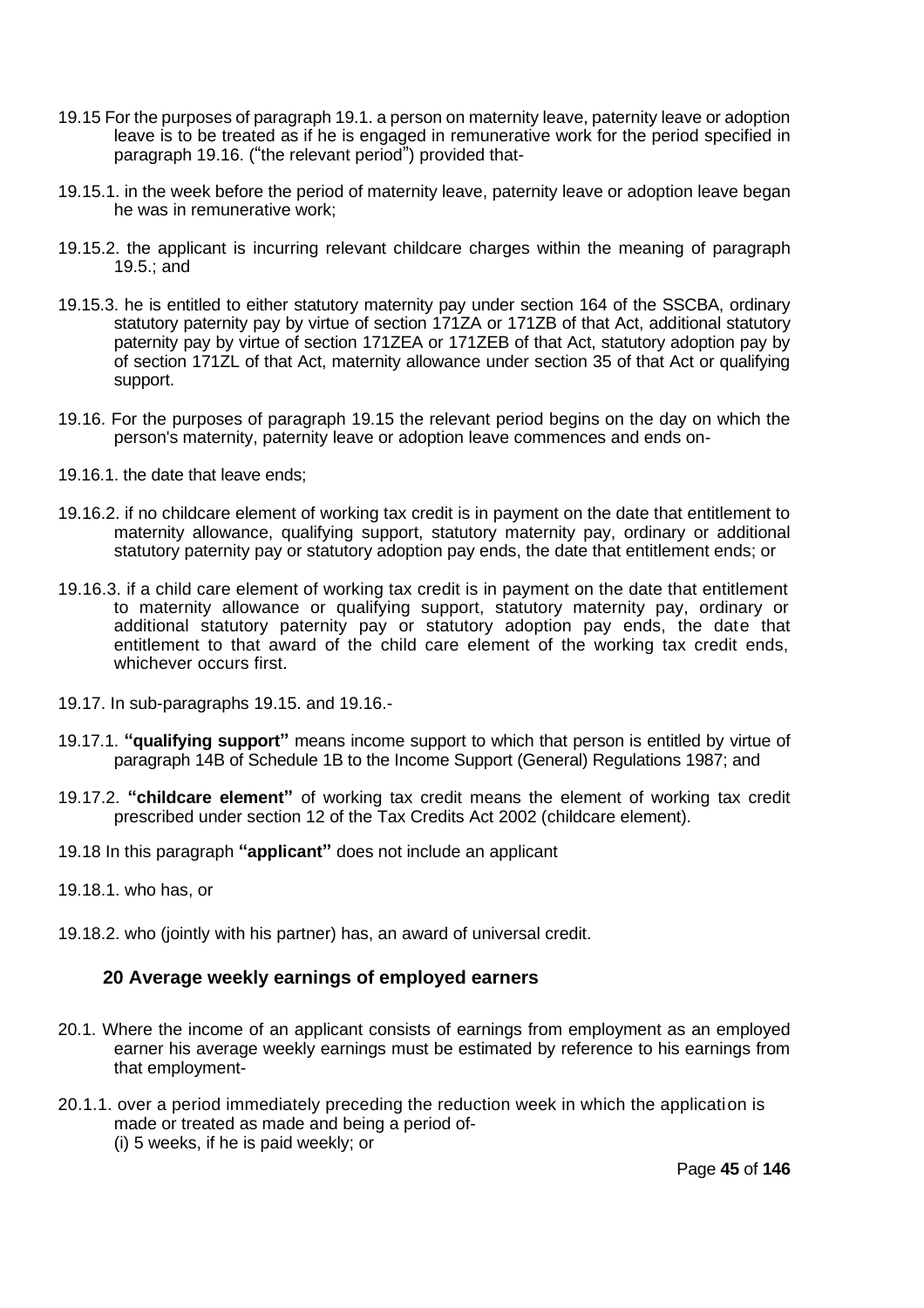- (ii) 2 months, if he is paid monthly; or
- 20.1.2. whether or not paragraph 20.1.1. (i) or (ii) applies, where an applicant's earnings fluctuate, over such other period preceding the reduction week in which the application is made or treated as made as may, in any particular case, enable his average weekly earnings to be estimated more accurately.
- 20.2. Where the applicant has been in his employment for less than the period specified in paragraph 20.1.1. (i) or (ii)-
- 20.2.1. if he has received any earnings for the period that he has been in that employment and those earnings are likely to represent his average weekly earnings from that employment his average weekly earnings must be estimated by reference to those earnings;
- 20.2.2. in any other case, the authority must estimate the applicant's average weekly earnings
- 20.3. Where the amount of an applicant's earnings changes the authority must estimate his average weekly earnings by reference to his likely earnings from the employment over such period as is appropriate in order that his average weekly earnings may be estimated accurately but the length of the period must not in any case exceed 52 weeks.
- 20.4. For the purposes of this paragraph the applicant's earnings are to be calculated in accordance with paragraphs 26 and 27.

# **21 Average weekly earnings of self-employed earners**

- 21.1. Where the income of an applicant consists of earnings from employment as a self-employed earner his average weekly earnings must be estimated by reference to his earnings from that employment over such period as is appropriate in order that his average weekly earnings may be estimated accurately but the length of the period must not in any case exceed a year.
- 21.2. For the purposes of this paragraph the applicant's earnings must be calculated in accordance with paragraphs 28, 29 and 30.

# **22 Average weekly income other than earnings**

- 22.1. The income of an applicant, which does not consist of earnings must, except where paragraph 22.2. applies, be estimated over such period as is appropriate in order that his average weekly income may be estimated accurately but the length of the period must not in any case exceed 52 weeks; and nothing in this paragraph authorises an authority to disregard any such income other than that specified in Schedule 3.
- 22.2. The period over which any benefit under the benefit Acts is to be taken into account is to be the period in respect of which that benefit is payable.
- 22.3. For the purposes of this paragraph income other than earnings is to be calculated in accordance with paragraph 31.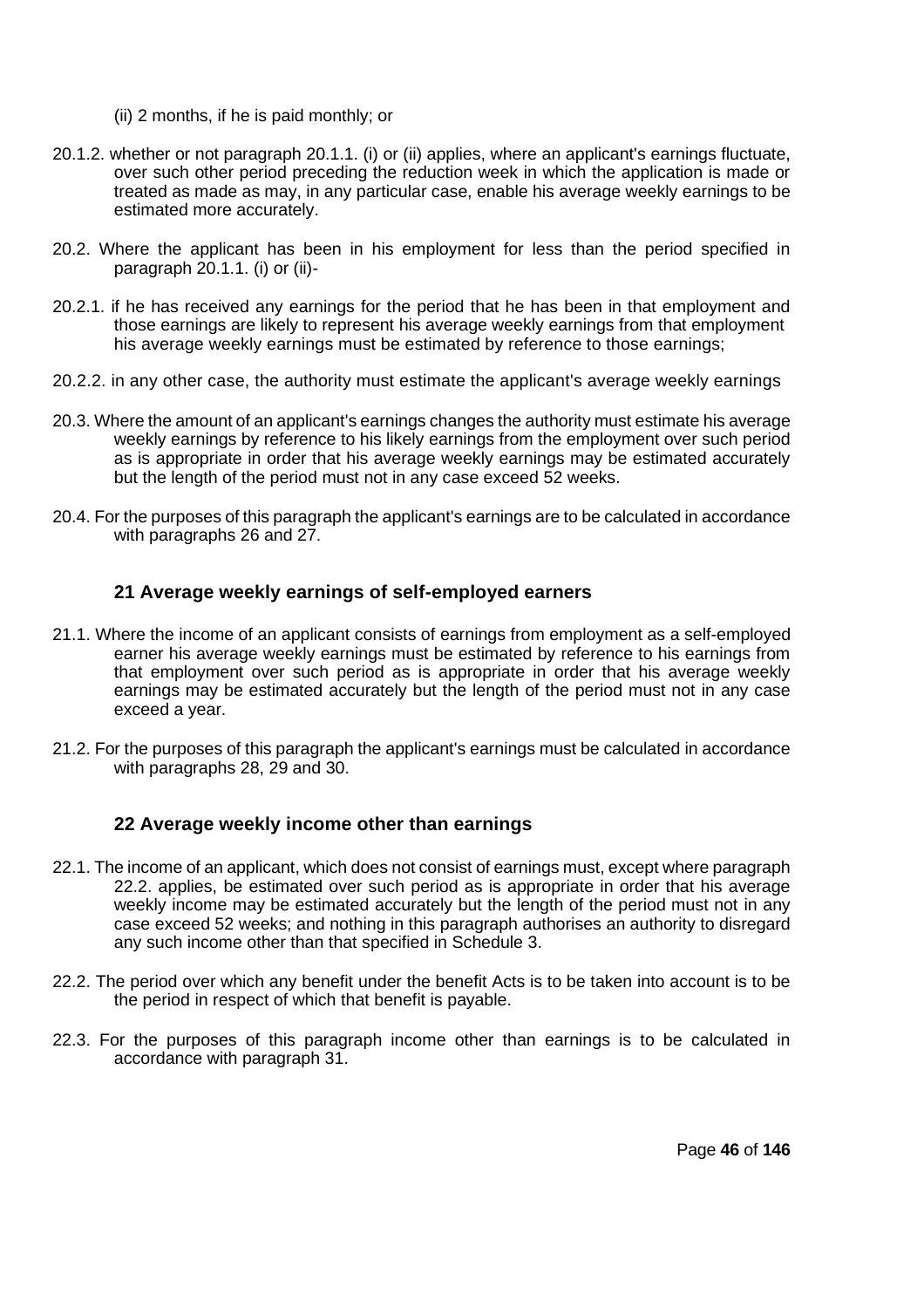# **23 Calculation of average weekly income from tax credits**

- 23.1. This paragraph applies where an applicant receives a tax credit.
- 23.2. Where this paragraph applies, the period over which a tax credit is to be taken into account is the period set out in paragraph 23.3.
- 23.3. Where the instalment in respect of which payment of a tax credit is made is-
- 23.3.1. a daily instalment, the period is 1 day, being the day in respect of which the instalment is paid;
- 23.3.2. a weekly instalment, the period is 7 days, ending on the day on which the instalment is due to be paid;
- 23.3.3. a two-weekly instalment, the period is 14 days, commencing 6 days before the day on which the instalment is due to be paid;
- 23.3.4. a four-weekly instalment, the period is 28 days, ending on the day on which the instalment is due to be paid.
- 23.4. For the purposes of this paragraph **"tax credit"** means child tax credit or working tax credit.

# **24 Calculation of weekly income**

- 24.1. For the purposes of paragraphs 20 (average weekly earnings of employed earners), 22 (average weekly income other than earnings) and 23 (calculation of average weekly income from tax credits), where the period in respect of which a payment is made-
- 24.1.1. does not exceed a week, the weekly amount is to be the amount of that payment;
- 24.1.2. exceeds a week, the weekly amount is to be determined- (i) in a case where that period is a month, by multiplying the amount of the payment by 12 and dividing the product by 52; (ii) in any other case, by dividing the amount of the payment by the number equal to the number of days in the period to which it relates and multiplying the product by 7.
- 24.2. For the purposes of paragraph 21 (average weekly earnings of self-employed earners) the weekly amount of earnings of an applicant is to be determined by dividing his earnings over the assessment period by the number equal to the number of days in that period and multiplying the product by 7.
- 24.3. Income calculated pursuant to sub-paragraphs 24.1.1. and 24.1.2. must be taken into account—
- 24.3.1. in the case of an application, on the date on which the application was made or treated as made, and the first day of each reduction week thereafter;
- 24.3.2. in the case of an application or a reduction under a scheme where the applicant commences employment, the first day of the reduction week following the date the applicant commences that employment, and the first day of each reduction week thereafter; or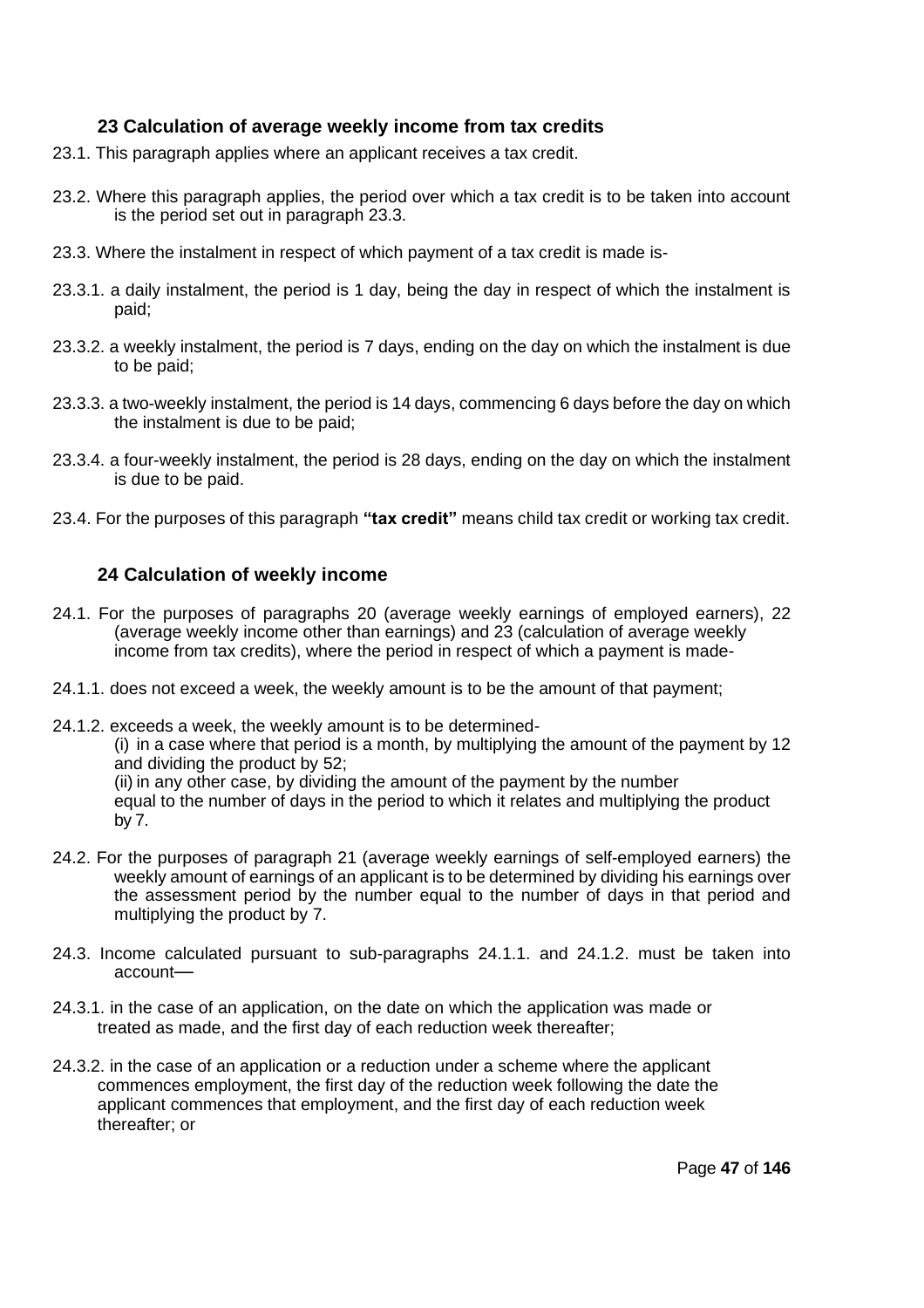24.3.3. in the case of an application or a reduction under a scheme where the applicant's average weekly earnings from employment change, the first day of the reduction week following the date the applicant's earnings from employment change so as to require recalculation under this paragraph, and the first day of each reduction week thereafter,

regardless of whether those earnings were actually received in that reduction week

- 24.4. An applicant's earnings from employment as an employed earner not calculated pursuant to sub-paragraphs 24.1.1. and 24.1.2. must be taken into account—
- 24.4.1. in the case of an application, on the date on which the application was made or treated as made, and the first day of each reduction week thereafter;
- 24.4.2 in the case of an application or a reduction under a scheme where the applicant commences employment, the first day of the reduction week following the date the applicant commences that employment, and the first day of each reduction week thereafter; or
- 24.4.3. in the case of an application or a reduction under a scheme where the applicant's average weekly earnings from employment change, the first day of the reduction week following the date the applicant's earnings from employment change so as to require recalculation under this paragraph, and the first day of each reduction week thereafter,

regardless of whether those earnings were actually received in that reduction week

#### **25 Disregard of changes in tax, contributions etc.**

- 2 5.1. In calculating the applicant's income, the authority may disregard any legislative change-
- 25.1.1. (i) in the basic or other rates of income tax; (ii) in the Scottish basic or other rates of income tax
- 25.1.2. in the amount of any personal tax reliefs under Chapter 2, 3 and 3A of Part 3 of the Income Tax Act 2007.;
- 25.1.3. in the rates of national insurance contributions payable under the SCBA or in the lower earnings limit or upper earnings limit for Class 1 contributions under that Act, the lower or upper limits applicable to Class 4 contributions under that Act or the amount specified in section 11(4) of that Act (small p r o f its t h r e s h o I d in relation to Class 2 contributions);
- 25.1.4. in the amount of tax payable as a result of an increase in the weekly rate of Category A, B, C or D retirement pension or any addition thereto or any graduated pension payable under the SSCBA;
- 25.1.5. in the maximum rate of child tax credit or working tax credit, for a period not exceeding 30 reduction weeks beginning with the reduction week immediately following the date from which the change is effective.

# **26 Earnings of employed earners**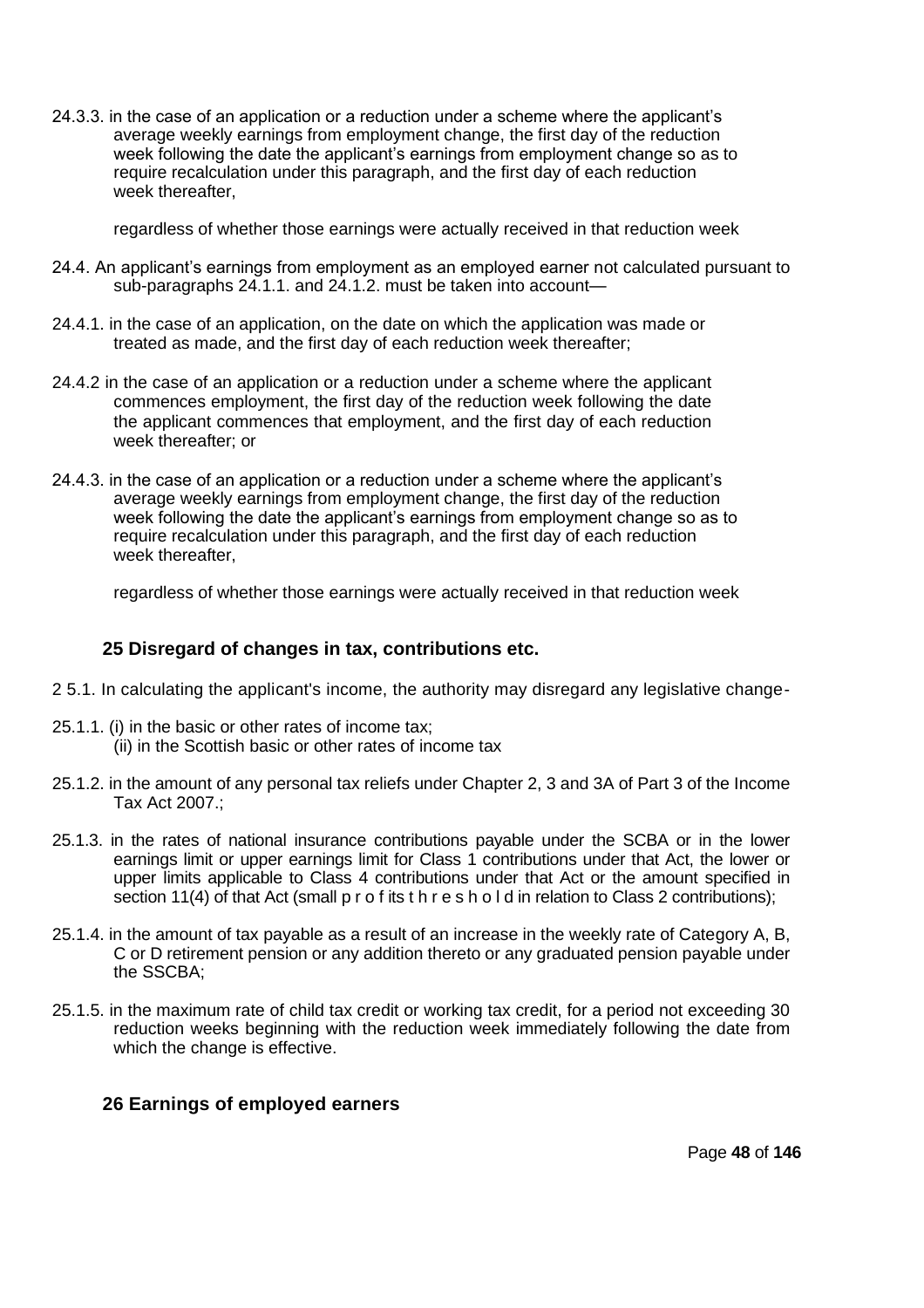- 26.1. Subject to paragraph 26.2., "earnings" means in the case of employment as an employed earner, any remuneration or profit derived from that employment and includes:
- 26.1.1. any bonus or commission;
- 26.1.2. any payment in lieu of remuneration except any periodic sum paid to an applicant on account of the termination of his employment by reason of redundancy;
- 26.1.3. any payment in lieu of notice, or any lump sum payment intended as compensation for the loss of employment but only in so far as it represents loss of income;
- 26.1.4. any holiday pay except any payable more than 4 weeks after termination or interruption of the employment;
- 26.1.5. any payment by way of a retainer;
- 26.1.6. any payment made by the applicant's employer in respect of expenses not wholly, exclusively and necessarily incurred in the performance of the duties of the employment, including any payment made by the applicant's employer in respect of- (i) travelling expenses incurred by the applicant between his home and place of

employment;

(ii) expenses incurred by the applicant under arrangements made for the care of a member of his family owing to the applicant's absence from home;

- 26.1.7. any award of compensation made under section 112(4) or 117(3)(a) of the Employment Rights Act 1996 (remedies and compensation for unfair dismissal);
- 26.1.8. any payment or remuneration made under section 28, 34, 64, 68 or 70 of the Employment Rights Act 1996 (right to guarantee payments, remuneration on suspension on medical or maternity grounds, complaints to employment tribunals);
- 26.1.9. any such sum as is referred to in section 112 of the SSCBA (certain sums to be earnings for social security purposes);
- 26.1.10. any statutory sick pay, statutory maternity pay, statutory paternity pay, or statutory adoption pay, or a corresponding payment under any enactment having effect in Northern Ireland;
- 26.1.11. any remuneration paid by or on behalf of an employer to the applicant who for the time being is on maternity leave, paternity leave or adoption leave or is absent from work because he is ill;
- 26.1.12. the amount of any payment by way of a non-cash voucher which has been taken into account in the computation of a person's earnings in accordance with Part 5 of Schedule 3 to the Social Security (Contributions) Regulations 2001.
- 26.2. Earnings does not include-
- 26.2.1. subject to paragraph 26.3., any payment in kind;
- 26.2.2. any payment in respect of expenses wholly, exclusively and necessarily incurred in the performance of the duties of the employment;
- 26.2.3. any occupational pension;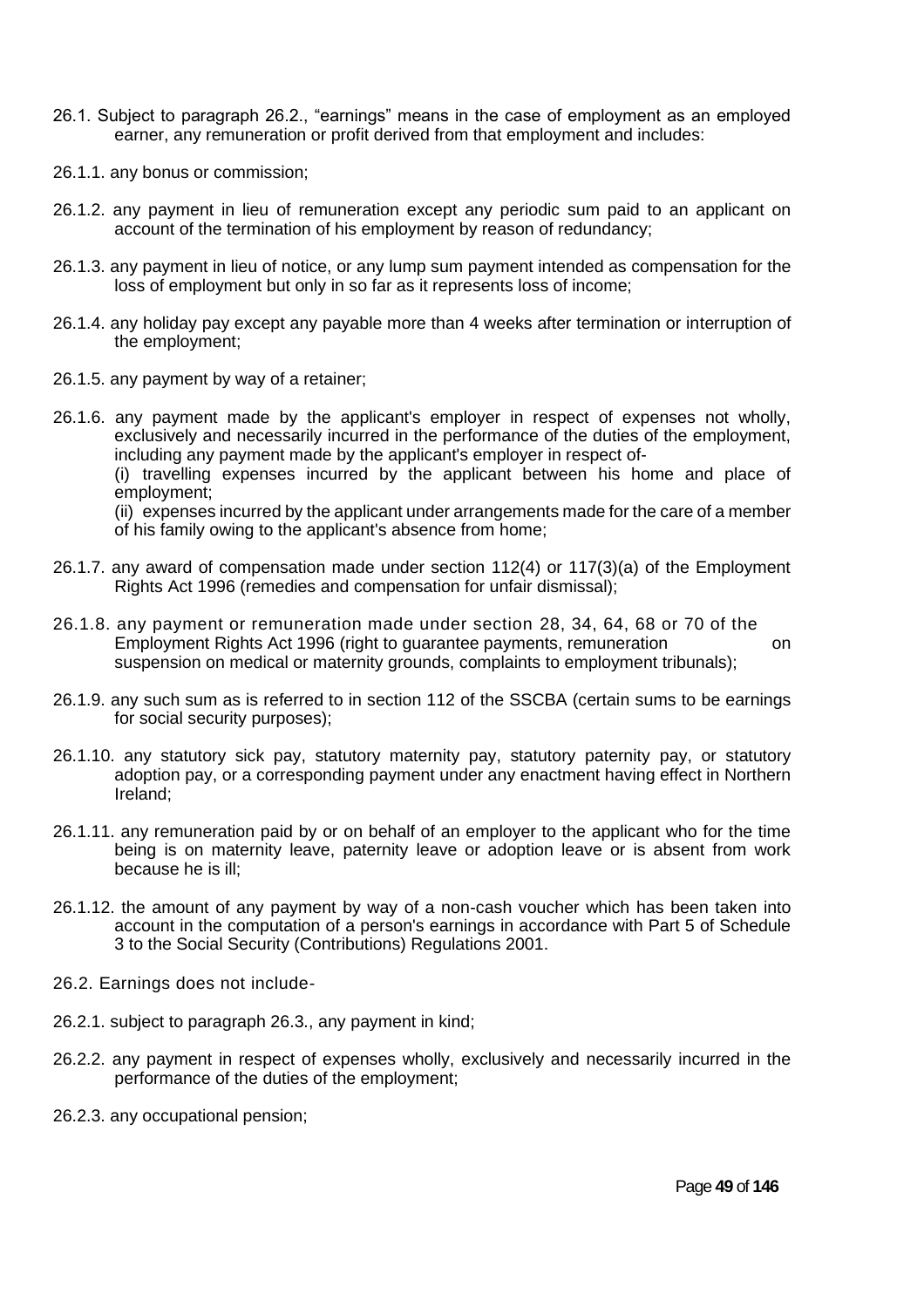- 26.2.4. any payment in respect of expenses arising out of the applicant participating as a service user.
- 26.3. Paragraph 26.2.1. does not apply in respect of any non-cash voucher referred to in subparagraph 26.1.12.

### **27 Calculation of net earnings of employed earners**

- 27.1. For the purposes of paragraph 20, the earnings of an applicant derived or likely to be derived from employment as an employed earner to be taken into account must, subject to paragraph 27.2., be his net earnings.
- 27.2. There is to be disregarded from an applicant's net earnings, any sum, where applicable, specified in Schedule 2.
- 27.3. For the purposes of paragraph [27.1. net](http://27.1.net/) earnings must, except where paragraph 27.6. applies, be calculated by taking into account the gross earnings of the applicant from that employment over the assessment period, less-
- 27.3.1. any amount deducted from those earnings by way of-
	- (i) income tax;
	- (ii) primary Class 1 contributions under the SSCBA;
- 27.3.2. one-half of any sum paid by the applicant by way of a contribution towards an occupational pension scheme;
- 27.3.3. one-half of the amount calculated in accordance with paragraph 27.5 in respect of any qualifying contribution payable by the applicant; and
- 27.3.4. where those earnings include a payment which is payable under any enactment having effect in Northern Ireland and which corresponds to statutory sick pay, statutory maternity pay, statutory paternity pay or statutory adoption pay, any amount deducted from those earnings by way of any contributions which are payable under any enactment having effect in Northern Ireland and which correspond to primary Class 1 contributions under the SSCBA.
- 27.4. In this paragraph "qualifying contribution" means any sum which is payable periodically as a contribution towards a personal pension scheme.
- 27.5. The amount in respect of any qualifying contribution is to be calculated by multiplying the daily amount of the qualifying contribution by the number equal to the number of days in the assessment period; and for the purposes of this paragraph the daily amount of the qualifying contribution is to be determined-
- 27.5.1. where the qualifying contribution is payable monthly, by multiplying the amount of the qualifying contribution by 12 and dividing the product by the number of days in that year;
- 27.5.2. in any other case, by dividing the amount of the qualifying contribution by the number equal to the number of days in the period to which the qualifying contribution relates.
- 27.6. Where the earnings of an applicant are estimated under paragraph 21.2.2. (average weekly earnings of employed earners), his net earnings is to be calculated by taking into account those earnings over the assessment period, less: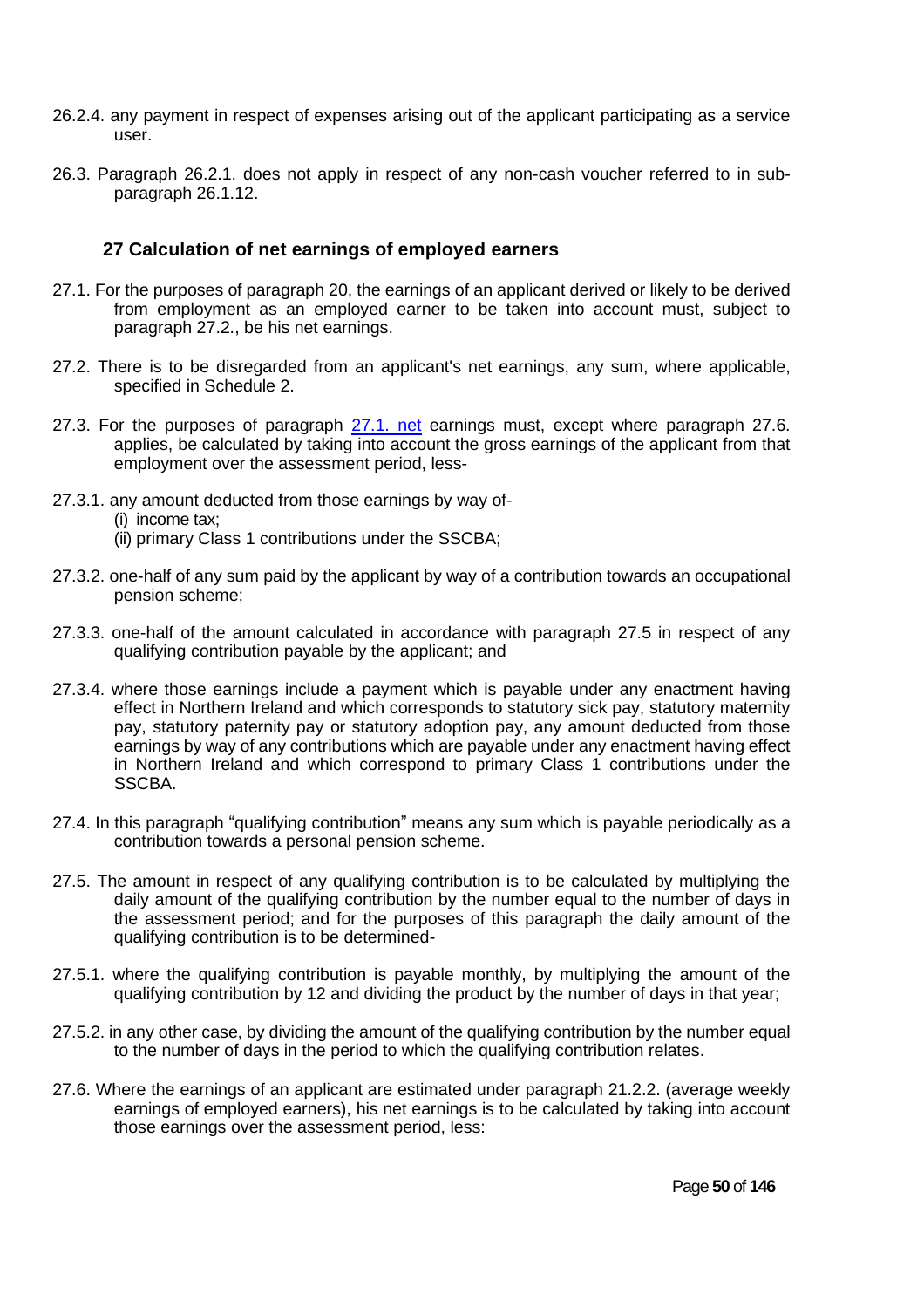- 27.6.1. an amount in respect of income tax equivalent to an amount calculated by applying to those earnings the basic rate, or in the case of a Scottish taxpayer, the Scottish basic rate, of tax applicable to the assessment period less only the personal relief to which the applicant is entitled under Chapters 2, 3 and 3A of Part 3 of the Income Tax Act 2007 (personal allowances) as is appropriate to his circumstances but, if the assessment period is less than a year, the earnings to which the basic rate of tax or Scottish basic rate is to be applied and the amount of the personal reliefs deductible under this paragraph is to be calculated on a pro rata basis;
- 27.6.2. an amount equivalent to the amount of the primary Class 1 contributions that would be payable by him under the SSCBA in respect of those earnings if such contributions were payable; and
- 27.6.3. one-half of any sum which would be payable by the applicant by way of a contribution towards an occupational or personal pension scheme if the earnings so estimated were actual earnings.

### **28 Earnings of self-employed earners**

- 28.1. Subject to paragraph 28. 2., "earnings", in the case of employment as a self-employed earner of a person, means the gross income of the employment.
- 28.2**. "Earnings"** does not include any payment to which paragraph 31 or 32 of Schedule 3 refers nor does it include any sports award.
- 28.3. This paragraph applies to:
- 28.3.1. royalties or other sums paid as a consideration for the use of, or the right to use, any copyright, design, patent or trademark; or
- 28.3.2. any payment in respect of any-
	- (i) book registered under the Public Lending Right Scheme 1982; or

(ii) work made under any international public lending right scheme that is analogous to the Public Lending Right Scheme 1982, where the applicant is the first owner of the copyright, design, patent or trade mark, or an original contributor to the book or work concerned.

- 28.4. Where the applicant's earnings consist of any items to which paragraph 28.3. applies, those earnings must be taken into account over a period equal to such number of weeks as is equal to the number obtained (and any fraction is to be treated as a corresponding fraction of a week) by dividing the earnings by:
- 28.4.1. the amount of reduction under this scheme to which the applicant would have been entitled had the payment not been made, plus
- 28.4.2. an amount equal to the total of the sums which would fall to be disregarded from the payment under Schedule 2 as appropriate in the applicant's case.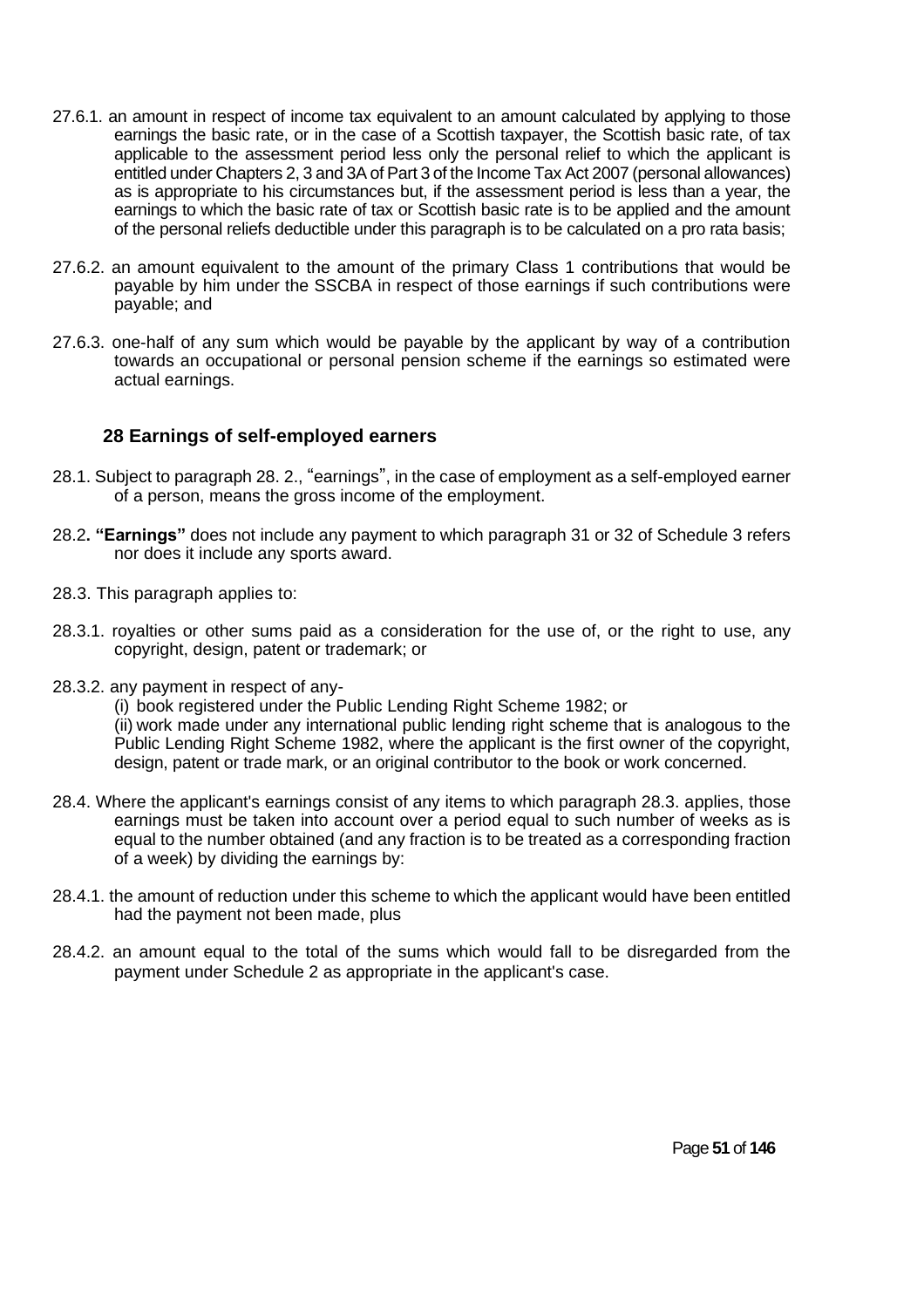# **29 Calculation of net profit of self-employed earners**

- 29.1. For the purposes of paragraphs 21 (average weekly earnings of self- employed earners) and 18 (calculation of income on a weekly basis) the earnings of an applicant to be taken into account must be-
- 29.1.1. in the case of a self-employed earner who is engaged in employment on his own account, the net profit derived from that employment;
- 29.1.2. in the case of a self-employed earner who is a pensioner whose employment is carried on in partnership, his share of the net profit derived from that employment, less- (i) an amount in respect of income tax and of national insurance contributions payable

under the SSCBA calculated in accordance with paragraph 30 (deduction of tax and contributions of self-employed earners); and

(ii) one-half of the amount calculated in accordance with paragraph 29.11 in respect of any qualifying premium;

29.1.3. in the case of a self-employed earner who is not a pensioner whose employment is carried on in partnership or is that of a share fisherman within the meaning of the Social Security (Mariners' Benefits) Regulations 1975, his share of the net profit derived from that employment, less-

(i) an amount in respect of income tax and of national insurance contributions payable under the SSCBA calculated in accordance with paragraph 30 deduction of tax and contributions for self-employed earners); and

(ii) one-half of the amount calculated in accordance with paragraph 29.11 in respect of any qualifying premium.

- 29.2. There must be disregarded from the net profit of an applicant, any sum, where applicable, specified in Schedule 2.
- 29.3. For the purposes of paragraph 29.1.1. the net profit of the employment must, except where paragraph 29.9. applies, be calculated by taking into account the earnings of the employment over the assessment period less-
- 29.3.1. subject to paragraphs 29.5. to 29.8., any expenses wholly and exclusively incurred in that period for the purposes of that employment;
- 29.3.2. an amount in respect of-
	- (i) income tax; and

(ii) national insurance contributions payable under the SSCBA, calculated in accordance with paragraph 30 (deduction of tax and contributions for self-employed earners); and

- 29.3.3. one-half of the amount calculated in accordance with sub-paragraph 29.11. in respect of any qualifying premium.
- 29.4. For the purposes of paragraph 29.1.2. the net profit of the employment is to be calculated by taking into account the earnings of the employment over the assessment period less, subject to paragraphs 29.5. to 29.6., any expenses wholly and exclusively incurred in that period for the purposes of the employment.
- 29.5. Subject to paragraph 29.6. no deduction is to be made under paragraph 29.3.1. or 29.4., in respect of-
- 29.5.1. any capital expenditure;
- 29.5.2. the depreciation of any capital asset;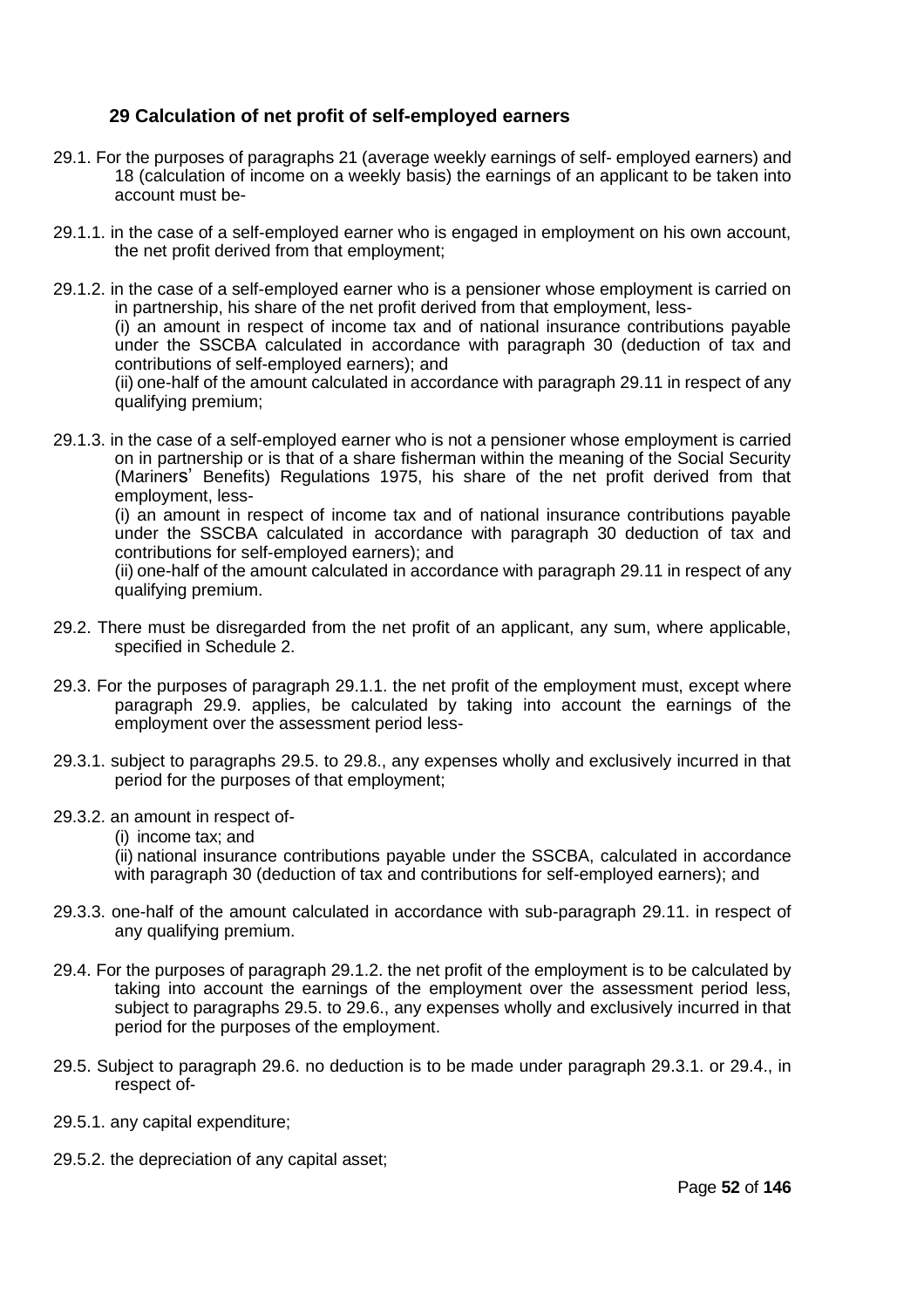- 29.5.3. any sum employed or intended to be employed in the setting up or expansion of the employment;
- 29.5.4. any loss incurred before the beginning of the assessment period;
- 29.5.5. the repayment of capital on any loan taken out for the purposes of the employment;
- 29.5.6. any expenses incurred in providing business entertainment; and
- 29.5.7. any debts, except bad debts proved to be such, but this paragraph does not apply to any expenses incurred in the recovery of a debt.
- 29.6 A deduction is to be made under paragraph 29.3.1. or 29.4 in respect of the repayment of capital on any loan used for-
- 29.6.1. the replacement in the course of business of equipment or machinery; or
- 29.6.2. the repair of an existing business asset except to the extent that any sum is payable under an insurance policy for its repair.
- 29.7. The authority must refuse to make a deduction in respect of any expenses under subparagraph 2 9. 3. 1. or 2 9. 4. where it is not satisfied given the nature and the amount of the expense that it has been reasonably incurred.
- 29.8. For the avoidance of doubt-
- 29.8.1. a deduction must not be made under paragraph 29.3.1. or 29.4. in respect of any sum unless it has been expended for the purposes of the business;
- 29.8.2. a deduction must be made thereunder in respect of-

(i) the excess of any value added tax paid over value added tax received in the assessment period;

(ii) any income expended in the repair of an existing business

asset except to the extent that any sum is payable under an insurance policy for its repair;

- (iii) any payment of interest on a loan taken out for the purposes
- of the employment.
- 29.9. Where an applicant is engaged in employment as a child minder the net profit of the employment is to be one-third of the earnings of that employment, less-
- 29.9.1. an amount in respect of-
	- (i) income tax; and

(ii) national insurance contributions payable under the SSCBA, calculated in accordance with paragraph 30 (deduction of tax and contributions for self-employed earners); and

- 29.9.2. one-half of the amount calculated in accordance with paragraph 29.11. in respect of any qualifying premium.
- 29.10. For the avoidance of doubt where an applicant is engaged in employment as a selfemployed earner and he is also engaged in one or more other employments as a selfemployed or employed earner any loss incurred in any one of his employments must not be offset against his earnings in any other of his employments.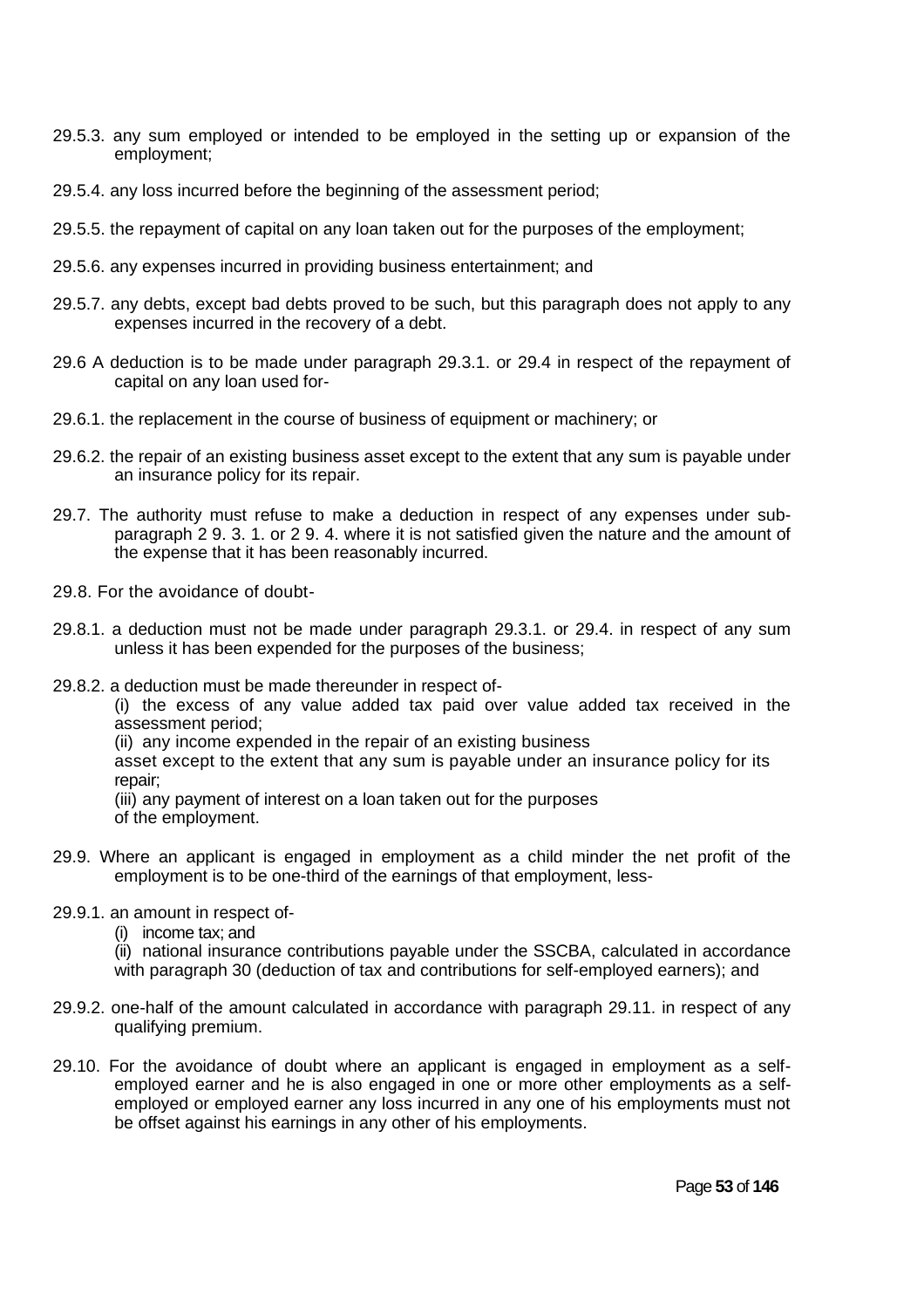- 29.11. The amount in respect of any qualifying premium is to be calculated by multiplying the daily amount of the qualifying premium by the number equal to the number of days in the assessment period; and for the purposes of this paragraph the daily amount of the qualifying premium must be determined-
- 29.11.1. where the qualifying premium is payable monthly, by multiplying the amount of the qualifying premium by 12 and dividing the product by the number of days in the year.
- 29.11.2. in any other case, by dividing the amount of the qualifying premium by the number equal to the number of days in the period to which the qualifying premium relates.
- 29.12. In this paragraph, "qualifying premium" means any premium which is payable periodically in respect of a personal pension scheme and is so payable on or after the date of application.

### **30 Deduction of tax and contributions of self-employed earners**

- 30.1. The amount to be deducted in respect of income tax under paragraph 29 (calculation of net profit of self-employed earners) must be calculated on the basis of the amount of chargeable income, and as if that income were assessable to income tax at the basic rate, or in the case of a Scottish tax payer, the Scottish basic rate, of tax applicable to the assessment period less only the personal relief to which the applicant is entitled under Chapter 2, 3 and 3A of Part 3 of the Income Tax Act 2007 (personal allowances) as is appropriate to his circumstances; but, if the assessment period is less than a year, the earnings to which the basic rate or the Scottish basic rate of tax is to be applied and the amount of the personal reliefs deductible under this paragraph must be calculated on a pro rata basis.
- 30.2. The amount to be deducted in respect of national insurance contributions under paragraph 29 is the total of-
- 30.2.1. the amount of Class 2 contributions payable under section 11(1) or, as the case may be, 11(3) of the SSCBA at the rate applicable to the assessment period except where the applicant's chargeable income is less than the amount specified in section 11(4) of that Act (small profits threshold) for the tax year applicable to the assessment period; but if the assessment period is less than a year, the amount specified for that tax year must be reduced pro rata; and
- 30.2.2. the amount of Class 4 contributions (if any) which would be payable under section 15 of the SSCBA (Class 4 contributions recoverable under the Income Tax Acts) at the percentage rate applicable to the assessment period on so much of the chargeable income as exceeds the lower limit but does not exceed the upper limit of profits and gains applicable for the tax year applicable to the assessment period; but if the assessment period is less than a year, those limits must be reduced pro rata.
- 30.3. In this paragraph "chargeable income" means
- 30.3.1. except where paragraph 30.3.2. applies, the earnings derived from the employment less any expenses deducted under paragraph 29;
- 30.3.2. in the case of employment as a child minder, one-third of the earnings of that employment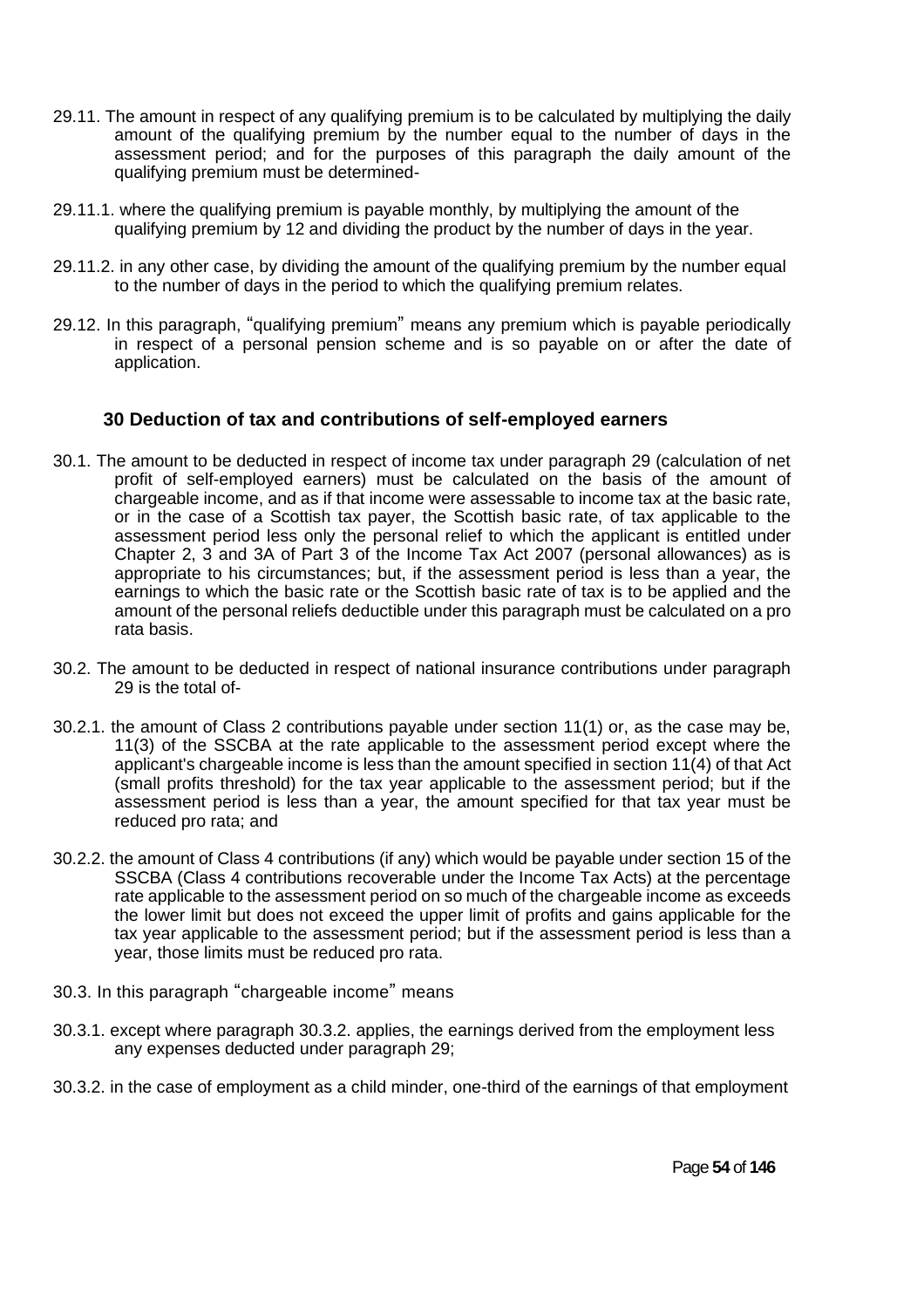## **31 Calculation of income other than earnings**

- 31. 1. For the purposes of paragraph 22 (average weekly income other than earnings), the income of an applicant which does not consist of earnings to be taken into account must, subject to paragraphs 31.2.to 31.8., be his gross income and any capital treated as income under paragraph 32 (capital treated as income).
- 31.2. There is to be disregarded from the calculation of an applicant's gross income under paragraph 31.1., any sum, where applicable, specified in Schedule 3.
- 31.3. Where the payment of any benefit under the benefit Acts is subject to any deduction by way of recovery the amount to be taken into account under paragraph 31.1. must be the gross amount payable.
- 31.4. Where the applicant or, where he is a member of a couple, his partner is receiving a contributory employment and support allowance and that benefit has been reduced under regulation 63 of the Employment and Support Allowance Regulations 2008, the amount of that benefit to be taken into account is the amount as if it had not been reduced.
- 31.5. Where an award of any working tax credit or child tax credit under the Tax Credits Act 2002 is subject to a deduction by way of recovery of an overpayment of working tax credit or child tax credit which arose in a previous tax year the amount to be taken into account under paragraph 31.1. is to be the amount of working tax credit or child tax credit awarded less the amount of that deduction.
- 31.6. In paragraph 31.5. "tax year" means a period beginning on 6<sup>th</sup> April in one year and ending with 5<sup>th</sup> April in the next year.
- 31.7. Paragraphs 31.8. and 31.9. apply where-
- 31.7.1. a relevant payment has been made to a person in an academic year; and
- 31.7.2. that person abandons, or is dismissed from, his course of study before the payment to him of the final instalment of the relevant payment.
- 31.8. Where a relevant payment is made quarterly, the amount of a relevant payment to be taken into account for the assessment period for the purposes of paragraph 31.1. in respect of a person to whom paragraph 31.7. applies, is to be calculated by applying the formula-where

A - (B x C)) D

Where

 $A =$  the total amount of the relevant payment which that person would have received had he remained a student until the last day of the academic term in which he abandoned, or was dismissed from, his course, less any deduction under paragraph 46.3 or 51.5 (costs of travel, books and equipment);

 $B =$  the number of reduction weeks from the reduction week immediately following that which includes the first day of that academic year to the reduction week which includes the day on which the person abandoned, or was dismissed from, his course;

 $C$  = the weekly amount of the relevant payment, before the application of the £10 disregard, which would have been taken into account as income under paragraph 82(2) (treatment of student loans) had the person not abandoned or been dismissed from, his course and, in the case of a person who was not entitled to a reduction under this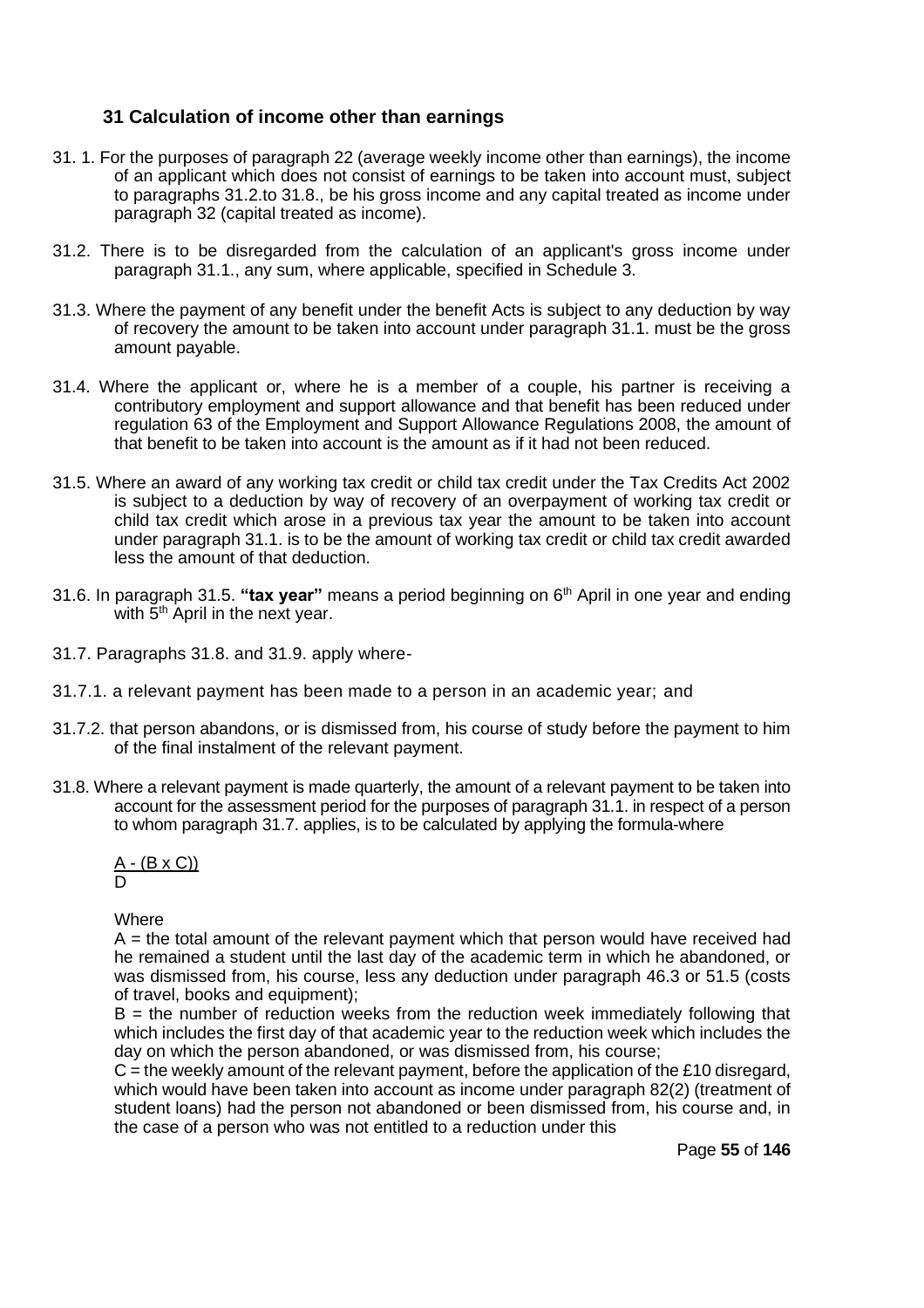scheme immediately before he abandoned or was dismissed from his course, had that person, at that time, been entitled to housing benefit;

 $D =$  the number of reduction weeks in the assessment period.

31.8. Where a relevant payment is made by two or more instalments in a quarter, the amount of a relevant payment to be taken into account for the assessment period for the purposes of paragraph 31.1. in respect of a person to whom paragraph 31.7. applies, is to be calculated by applying the formula in paragraph 31.8 but as if-

 $A =$  the total amount of relevant payments which that person received, or would have received, from the first day of the academic year to the day the person abandoned the course, or was dismissed from it, less any deduction under paragraph 46.3 or 51.5 .

### 31.9. In this paragraph-

**"academic year"** and **"student loan"** have the same meanings as in Part 7 (students); **"assessment** period" means:

- 31.9.1 in a case where a relevant payment is made quarterly, the period beginning with the reduction week which includes the day on which the person abandoned, or was dismissed from, his course and ending with the reduction week which includes the last day of the last quarter for which an instalment of the relevant payment was payable to that person;
- 31.9.2 in a case where the relevant payment is made by two or more instalments in a quarter, the period beginning with the reduction week which includes the day on which the person abandoned, or was dismissed from, his course and ending with the reduction week which includes-

(i) the day immediately before the day on which the next instalment of the relevant payment would have been due had the payments continued; or

(ii) the last day of the last quarter for which an instalment of the relevant payment was payable to that person,

whichever of those dates is earlier;

**"quarter"** in relation to an assessment period means a period in that year beginning on- (i) 1st January and ending on 31st March;

- (ii) 1st April and ending on 30th June;
- 
- (iii) 1st July and ending on 31st August; or

(iv) 1st September and ending on 31st December;

**"relevant payment"** means either a student loan or an amount intended for the maintenance of dependants referred to in part 7 or both.

- 31.10. For the avoidance of doubt there must be included as income to be taken into account under paragraph 31.1.-
- 32.10.1. any payment to which part 7 applies; or
- 31.10.2. in the case of an applicant who is receiving support under section 95 or 98 of the Immigration and Asylum Act 1999 including support provided by virtue of regulations made under Schedule 9 to that Act, the amount of such support provided in respect of essential living needs of the applicant and his dependants (if any) as is specified in regulations made under paragraph 3 of Schedule 8 to the Immigration and Asylum Act 1999.

# **32 Capital treated as income**

32.1. Any capital payable by instalments which are outstanding at the date on which the application is made or treated as made, or, at the date of any subsequent revision or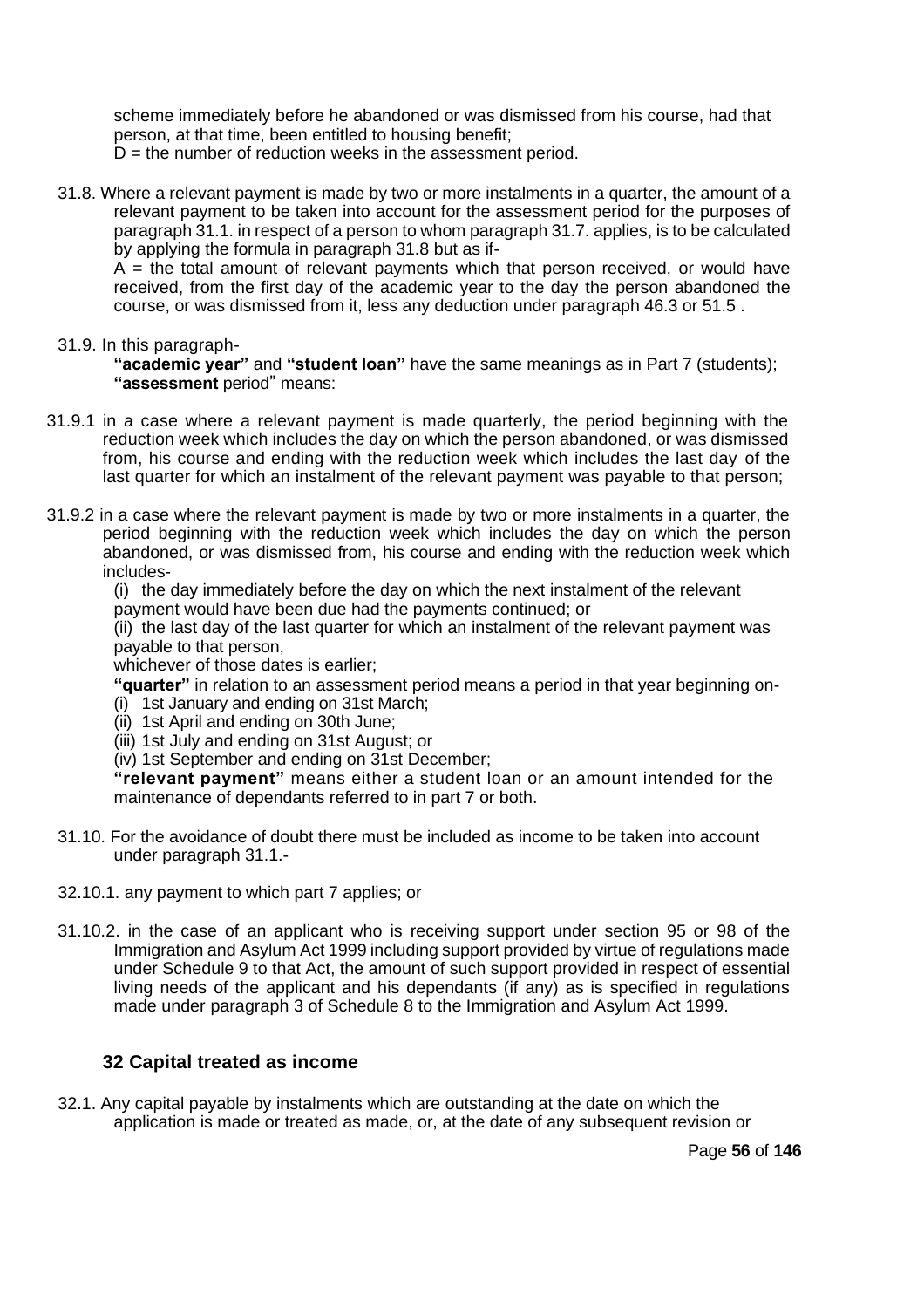supersession, must, if the aggregate of the instalments outstanding and the amount of the applicant's capital otherwise calculated in accordance with part 6 exceeds £16,000, be treated as income.

- 32.2. Any payment received under an annuity is to be treated as income.
- 32.3. Any earnings to the extent that they are not a payment of income is to be treated as income.
- 32.4. Any Career Development Loan paid pursuant to section 2 of the Employment and Training Act 1973 is to be treated as income.
- 32.5. Where an agreement or court order provides that payments must be made to the applicant in consequence of any personal injury to the applicant and that such payments are to be made, wholly or partly, by way of periodic payments, any such periodic payments received by the applicant (but not a payment which is treated as capital by virtue of this Part), is to be treated as income.

#### **33 Notional income**

- 33.1. An applicant is to be treated as possessing income of which he has deprived himself for the purpose of securing entitlement to support under a council tax reduction scheme or increasing the amount of the support.
- 33.2. Except in the case of-
- 33.2.1. a discretionary trust;
- 33.2.2. a trust derived from a payment made in consequence of a personal injury;
- 33.2.3. a personal pension scheme, occupational pension scheme or a payment made by the Board of the Pension Protection Fund where the applicant has not attained the qualifying age for state pension credit;
- 33.2.4. any sum to which paragraph 50(2)(a) of Schedule 4 (capital disregards: persons who are not pensioners) applies which is administered in the way referred to in paragraph 50(1)(a);
- 33.2.5. any sum to which paragraph 51(a) of Schedule 4 refers;
- 33.2.6. rehabilitation allowance made under section 2 of the Employment and Training Act 1973;
- 33.2.7. child tax credit;
- 33.2.8. working tax credit, or
- 33.2.9. any sum to which paragraph 33.11. applies, any income which would become available to the applicant upon application being made, but which has not been acquired by him, is to be treated as possessed by the applicant but only from the date on which it could be expected to be acquired were an application made.
- 33.3. Any payment of income, other than a payment of income specified in paragraph 33.4., made-

Page **57** of **146**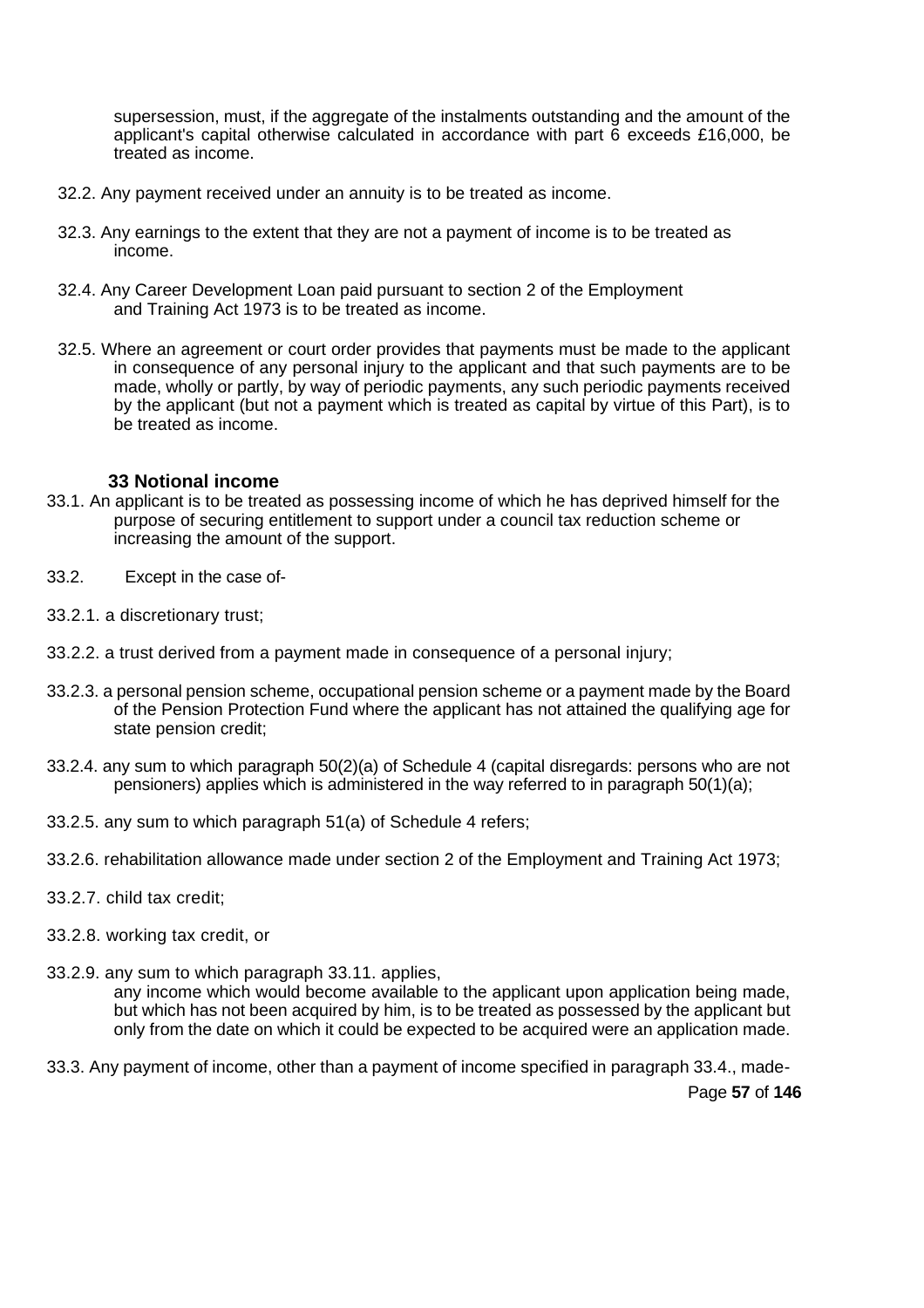- 33.3.1. to a third party in respect of a single applicant or a member of the family (but not a member of the third party's family) must, where that payment is a payment of an occupational pension, a pension or other periodical payment made under a personal pension scheme or a payment made by the Board of the Pension Protection Fund, be treated as possessed by that single applicant or, as the case may be, by that member;
- 33.3.2. to a third party in respect of a single applicant or in respect of a member of the family (but not a member of the third party's family) must, where it is not a payment referred to in paragraph (a), be treated as possessed by that single applicant or by that member to the extent that it is used for the food, ordinary clothing or footwear, household fuel or rent of that single applicant or, as the case may be, of any member of that family or is used for any council tax or water charges for which that applicant or member is liable;
- 33.3.3. to a single applicant or a member of the family in respect of a third party (but not in respect of another member of that family) must be treated as possessed by that single applicant or, as the case may be, that member of the family to the extent that it is kept or used by him or used by or on behalf of any member of the family.
- 33.4. Paragraph 33.3. does not apply in respect of a payment of income made-
- 33.4.1. under or by the Macfarlane Trust, the Macfarlane (Special Payments) Trust, the Macfarlane (Special Payments) (No. 2) Trust, the Fund, the Eileen Trust, MFET Limited, the Skipton Fund, the Caxton Foundation or the Independent Living Fund (2006);
- 33.4.2. pursuant to section 19(1)(a) of the Coal Industry Act 1994 (concessionary coal);
- 33.4.3. pursuant to section 2 of the Employment and Training Act 1973 in respect of a person's participation-
	- (i) in an employment programme specified in regulation
	- 75(1)(a)(ii) of the Jobseeker's Allowance Regulations 1996;
	- (ii) in a training scheme specified in regulation  $75(1)(b)(ii)$  of those Regulations;
	- $( )$  in the Intense Activity Period specified in regulation 75(1)(a)(iv) of those Regulations;
	- (v) in a qualifying course within the meaning specified in regulation 17A (7) of those Regulations; or
	- (iii) in the Flexible New Deal specified in regulation  $75(1)(a)(v)$  of those Regulations;
- 33.4.4. in respect of a person's participation in the Work for Your Benefit Pilot Scheme;
- 33.4.5. in respect of a person's participation in the Mandatory Work Activity Scheme;
- 33.4.6. in respect of an applicant's participation in the Employment, Skills and Enterprise Scheme;
- 33.4.7. under an occupational pension scheme, in respect of a pension or other periodical payment made under a personal pension scheme or a payment made by the Board of the Pension Protection Fund where-

(i) a bankruptcy order has been made in respect of the person in respect of whom the payment has been made or, in Scotland, the estate of that person is subject to sequestration or a judicial factor has been appointed on that person's estate under section 41 of the Solicitors (Scotland) Act 1980;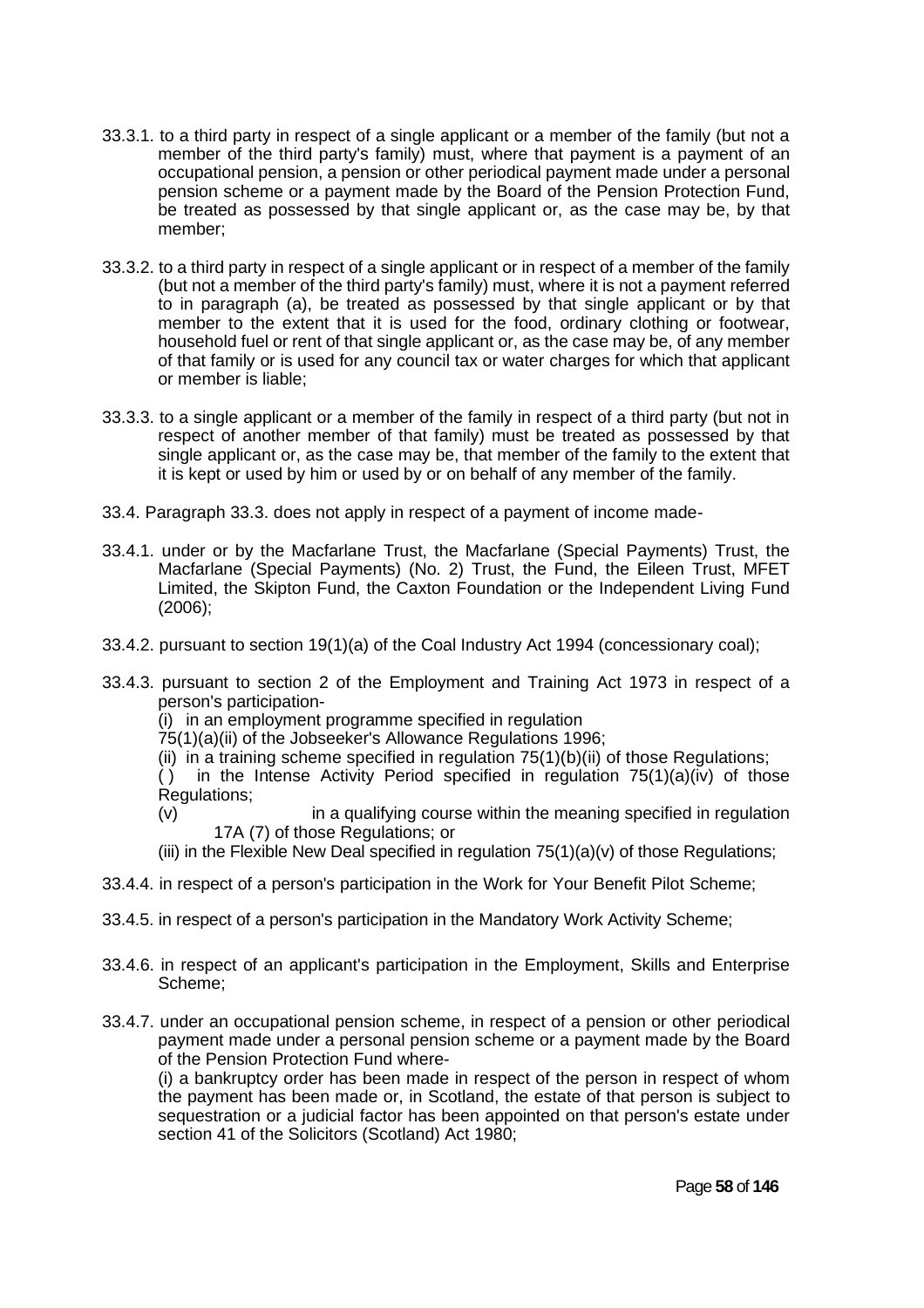(ii) the payment is made to the trustee in bankruptcy or any other person acting on behalf of the creditors; and

(iii) the person referred to in sub-paragraph (i) and any member of his family does not possess, or is not treated as possessing, any other income apart from that payment.

- 33.5. Where an applicant is in receipt of any benefit under the benefit Acts and the rate of that benefit is altered with effect from a date on or after 1st April in any year but not more than 14 days thereafter, the authority must treat the applicant as possessing such benefit at the altered rate from either 1st April or the first Monday in April in that year, whichever date the authority selects, to the date on which the altered rate is to take effect.
- 33.6. Subject to paragraph 33.7., where-
- 33.6.1. an applicant performs a service for another person; and
- 33.6.2. that person makes no payment of earnings or pays less than that paid for a comparable employment in the area, the authority must treat the applicant as possessing such earnings (if any) as is reasonable for that employment unless the applicant satisfies the authority that the means of that person are insufficient for him to pay or to pay more for the service.
- 33.7. Paragraph 33.6. does not apply-
- 33.7.1. to an applicant who is engaged by a charitable or voluntary organisation or who is a volunteer if the authority is satisfied in any of those cases that it is reasonable for him to provide those services free of charge; or
- 33.7.2. in a case where the service is performed in connection with-

(i) the applicant's participation in an employment or training programme in accordance with regulation 19(1)(q) of the Jobseeker's Allowance Regulations 1996, other than where the service is performed in connection with the applicant's participation in the Intense Activity Period specified in regulation 75(1)(a)(iv) of those Regulations; or

(ii) the applicant's or the applicant's partner's participation in an employment or training programme as defined in regulation 19(3) of those Regulations for which a training allowance is not payable or, where such an allowance is payable, it is payable for the sole purpose of reimbursement of travelling or meal expenses to the person participating in that programme; or

- 33.7.3. to an applicant who is participating in a work placement approved by the Secretary of State (or a person providing services to the Secretary of State) before the placement starts.
- 33.8. In paragraph 33.7.3. "work placement" means practical work experience which is not undertaken in expectation of payment.
- 33.9. Where an applicant is treated as possessing any income under any of paragraphs 33.1. to 33.8., the foregoing provisions of this scheme apply for the purposes of calculating the amount of that income as if a payment had actually been made and as if it were actual income which he does possess.
- 33.10. Where an applicant is treated as possessing any earnings under sub-paragraph (6) the foregoing provisions of this Part apply for the purposes of calculating the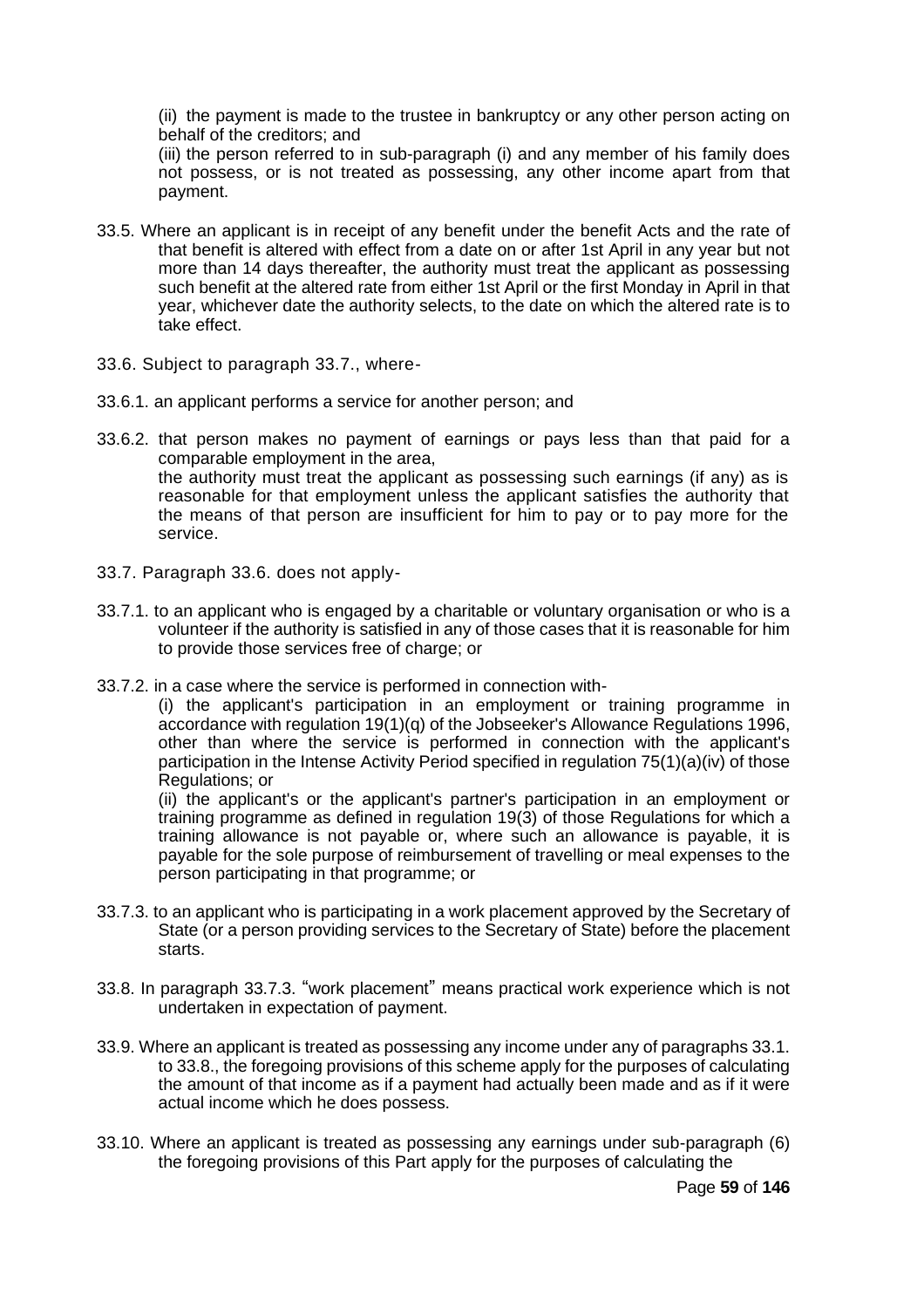amount of those earnings as if a payment had actually been made and as if they were actual earnings which he does possess except that paragraph 27 (calculation of net earnings of employed earners) does not apply and his net earnings are to be calculated by taking into account those earnings which he is treated as possessing, less-

- 33.10.1. an amount in respect of income tax equivalent to an amount calculated by applying to those earnings the basic rate of tax applicable to the assessment period less only the personal relief to which the applicant is entitled under sections 35 to 37. of the Income Tax Act 2007 (personal allowances) as is appropriate to his circumstances; but, if the assessment period is less than a year, the earnings to which the basic rate of tax is to be applied and the amount of the personal relief deductible under this subparagraph is to be calculated on a pro rata basis;
- 33.10.2. an amount equivalent to the amount of the primary Class 1 contributions that would be payable by him under the SSCBA in respect of those earnings if such contributions were payable; and
- 33.10.3. one-half of any sum payable by the applicant by way of a contribution towards an occupational or personal pension scheme.
- 33.11. Paragraphs 33.1, 33.2, 33.3, and 33.6. do not apply in respect of any amount of income other than earnings, or earnings of an employed earner, arising out of the applicant participating as a service user.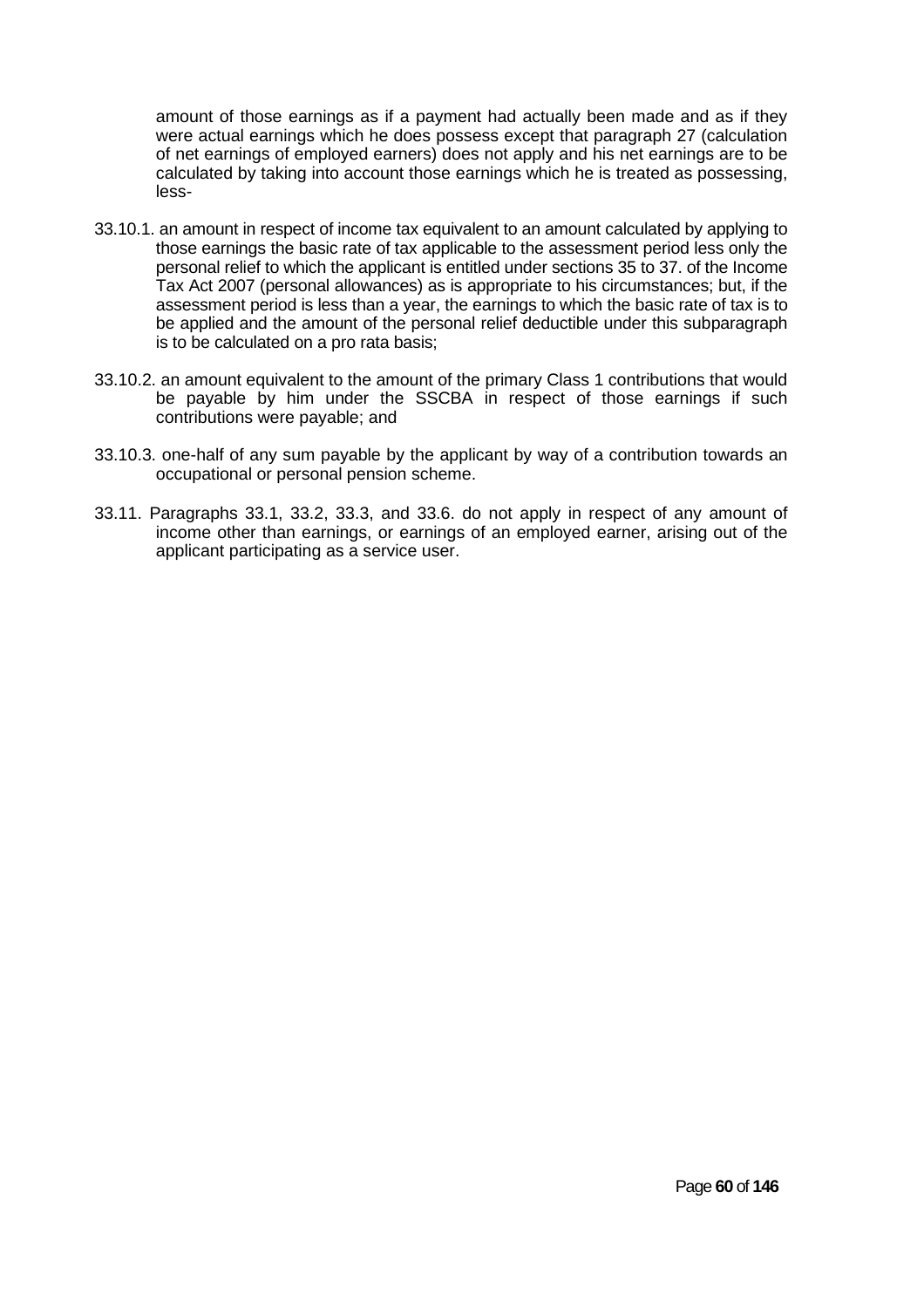### **Part 6 – Definition and treatment of Capital for Council Tax Reduction purposes**

# **34 Capital limit**

- 34.1. For the purposes of this scheme, the prescribed amount is £16,000 and no support shall be granted where the applicant's capital, exceeds this amount.
- 34.2. Capital for the purposes of paragraph 34.1. is to be calculated in accordance with this scheme.

# **35 Calculation of capital**

- 35.1. The capital of an applicant to be taken into account must be, subject to paragraph 36.2., be the whole of his capital calculated in accordance with this scheme and any income treated as capital under paragraph 55 (income treated as capital).
- 35.2. There must be disregarded from the calculation of an applicant's capital under paragraph 36.1., any capital, where applicable, specified in Schedule 4.
- 35.3. The capital of a child or young person who is a member of the family of an applicant who is not a pensioner must not be treated as capital of the applicant.

### **36 Income treated as capital**

- 36.1. Any bounty derived from employment to which paragraph 9 of Schedule 2 (sums disregarded in the calculation of earnings) applies and paid at intervals of at least one year is to be treated as capital.
- 36.2. Any amount by way of a refund of income tax deducted from profits or emoluments chargeable to income tax under Schedule D or E is to be treated as capital.
- 36.3. Any holiday pay which is not earnings under paragraph 26 is to be treated as capital.
- 36.4. Except any income derived from capital disregarded under Schedule 4 any income derived from capital is to be treated as capital but only from the date it is normally due to be credited to the applicant's account.
- 36.5. In the case of employment as an employed earner, any advance of earnings or any loan made by the applicant's employer is to be treated as capital.
- 36.6. Any charitable or voluntary payment which is not made or due to be made at regular intervals, other than a payment which is made under or by the Trusts, the Fund, the Eileen Trust, MFET Limited, the Skipton Fund, the Caxton Foundation, the Independent Living Fund (2006) or the London Bombings Charitable Relief Fund, is to be treated as capital.
- 36.7. There is to be treated as capital the gross receipts of any commercial activity carried on by a person in respect of which assistance is received under the self- employment route, but only in so far as those receipts were payable into a special account during the period in which that person was receiving such assistance.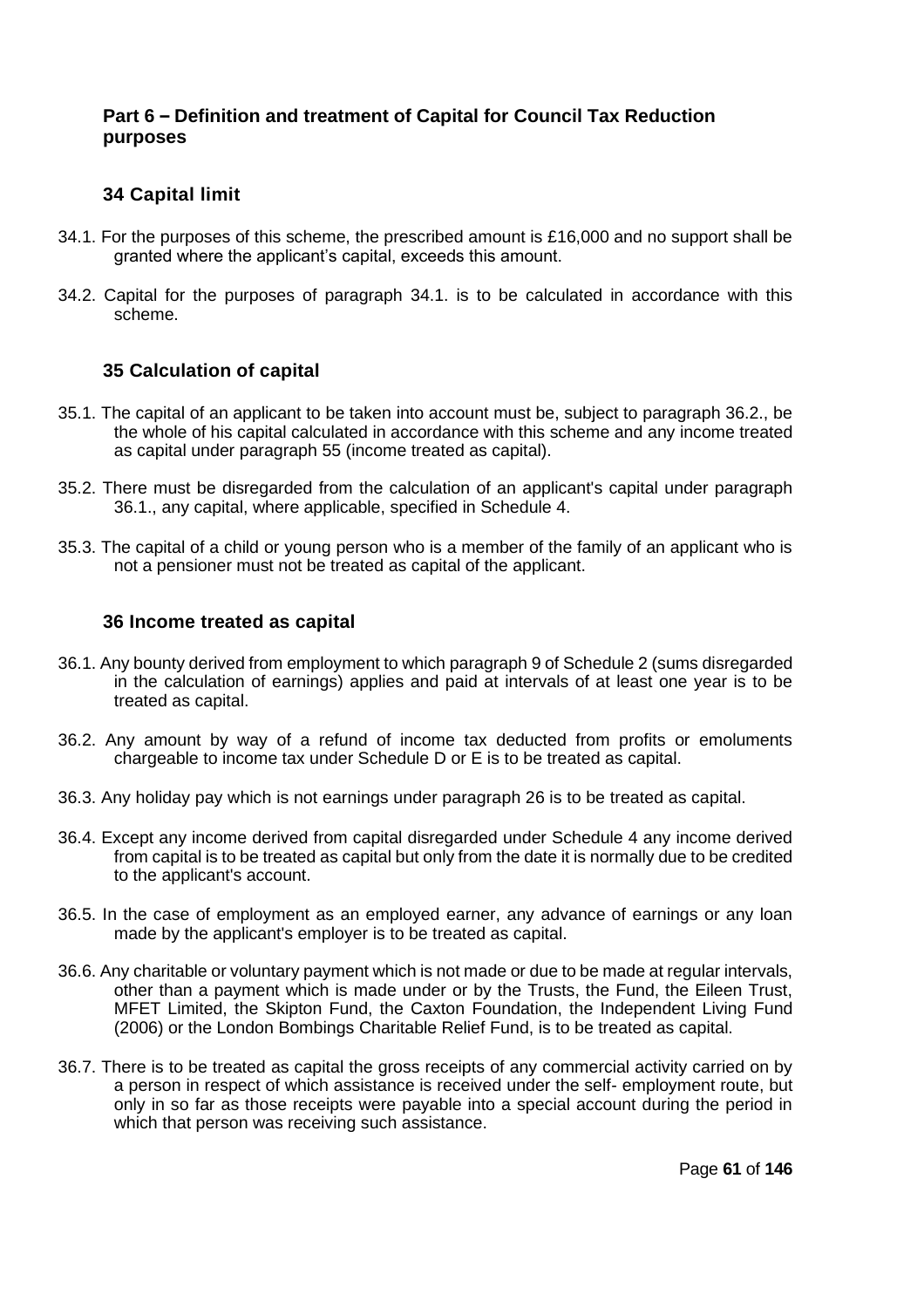- 36.8. Any arrears of subsistence allowance which are paid to an applicant as a lump sum must be treated as capital.
- 36.9. Any arrears of working tax credit or child tax credit must be treated as capital.

# **37 Calculation of capital in the United Kingdom**

- 37.1. Capital which an applicant possesses in the United Kingdom is to be calculated at its current market or surrender value less-
- 37.1.1. where there would be expenses attributable to the sale, 10 per cent; and
- 37.1.2. the amount of any encumbrance secured on it.

# **38 Calculation of capital outside the United Kingdom**

- 38.1. Capital which an applicant possesses in a country outside the United Kingdom must be calculated-
- 38.1.1. in a case where there is no prohibition in that country against the transfer to the United Kingdom of an amount equal to its current market or surrender value in that country, at that value;
- 38.1.2. in a case where there is such a prohibition, at the price which it would realise if sold in the United Kingdom to a willing buyer, less, where there would be expenses attributable to sale, 10 per cent and the amount of any encumbrances secured on it.

# **39 Notional capital**

- 39.1. An applicant is to be treated as possessing capital of which he has deprived himself for the purpose of securing entitlement to support or increasing the amount of that support except to the extent that that capital is reduced in accordance with paragraph 41 (diminishing notional capital rule).
- 39.2. Except in the case of-
- 39.2.1. a discretionary trust; or
- 39.2.2. a trust derived from a payment made in consequence of a personal injury; or
- 39.2.3. any loan which would be obtained only if secured against capital disregarded under Schedule 4; or
- 39.2.4. a personal pension scheme, occupational pension scheme or a payment made by the Board of the Pension Protection Fund; or
- 39.2.5. any sum to which paragraph 50(2)(a) of Schedule 4 (capital disregards) applies which is administered in the way referred to in paragraph 50(1)(a); or
- 39.2.6. any sum to which paragraph 51(a) of Schedule 4 refers; or

39.2.7. child tax credit; or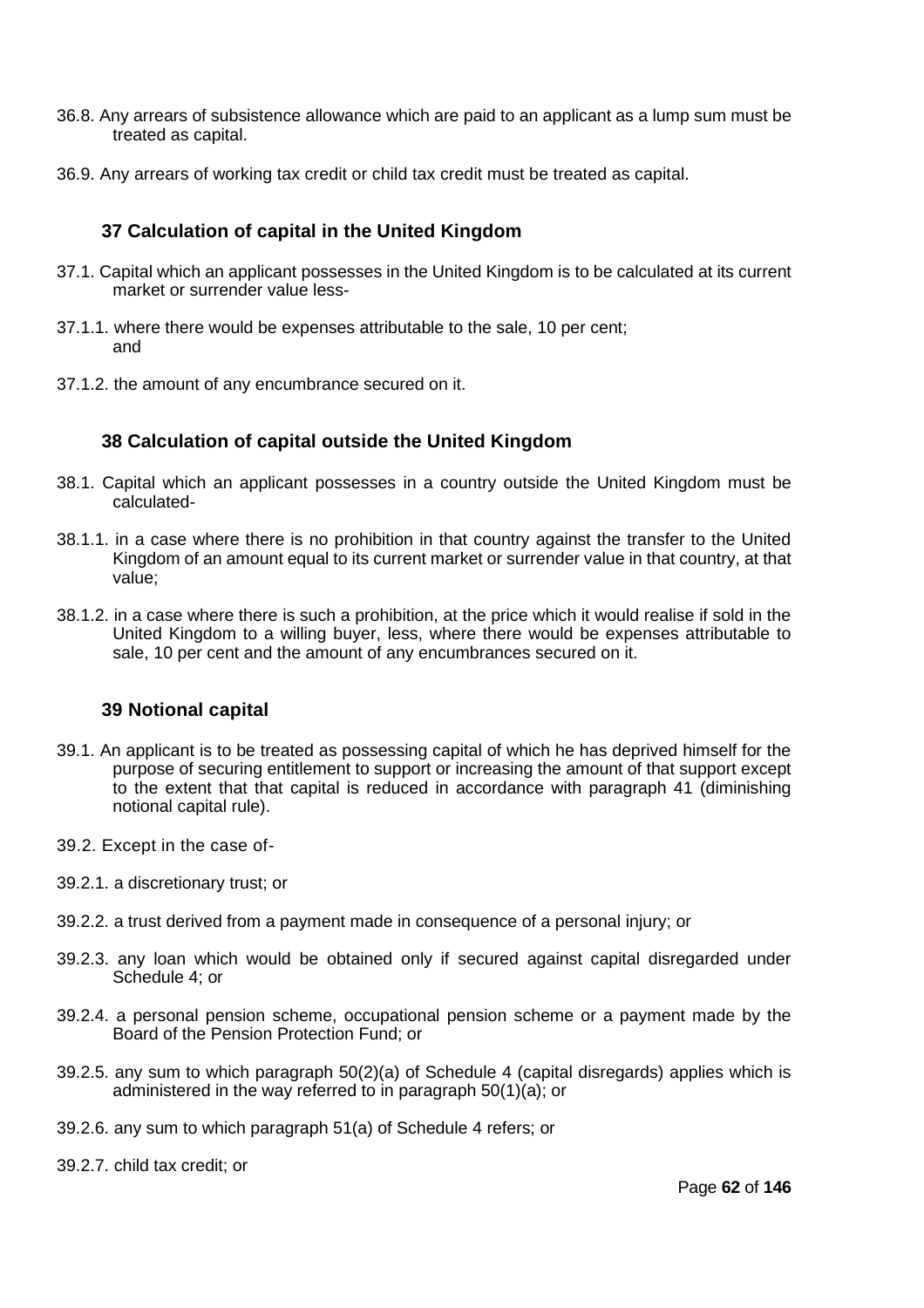- 39.2.8. working tax credit,
- 39.2.9. any capital which would become available to the applicant upon application being made, but which has not been acquired by him, is to be treated as possessed by him but only from the date on which it could be expected to be acquired were an application made.
- 39.3. Any payment of capital, other than a payment of capital specified in paragraph 39.4., made-
- 39.3.1. to a third party in respect of a single applicant or a member of the family (but not a member of the third party's family) must, where that payment is a payment of an occupational pension, a pension or other periodical payment made under a personal pension scheme or a payment made by the Board of the Pension Protection Fund, be treated as possessed by that single applicant or, as the case may be, by that member;
- 39.3.2. to a third party in respect of a single applicant or in respect of a member of the family (but not a member of the third party's family) must, where it is not a payment referred to in paragraph (a), be treated as possessed by that single applicant or by that member to the extent that it is used for the food, ordinary clothing or footwear, household fuel or rent of that single applicant or, as the case may be, of any member of that family or is used for any council tax or water charges for which that applicant or member is liable;
- 39.3.3. to a single applicant or a member of the family in respect of a third party (but not in respect of another member of the family) must be treated as possessed by that single applicant or, as the case may be, that member of the family to the extent that it is kept or used by him or used by or on behalf of any member of the family.
- 39.4. Paragraph 39.3. does not apply in respect of a payment of capital made-
- 39.4.1. under or by any of the Trusts, the Fund, the Eileen Trust, MFET Limited, the Independent Living Fund (2006), the Skipton Fund, the Caxton Foundation, or the London Bombings Relief Charitable Fund;
- 39.4.2. pursuant to section 2 of the Employment and Training Act 1973 in respect of a person's participation

(i) in an employment programme specified in regulation

75(1)(a)(ii) of the Jobseeker's Allowance Regulations 1996;

- (ii) in a training scheme specified in regulation  $75(1)(b)(ii)$  of those Regulations;
- (iv) in the Intense Activity Period specified in regulation  $75(1)(a)(iv)$  of those Regulations;

(v) in a qualifying course within the meaning specified in regulation 17A (7) of those Regulations; or

(iii) in the Flexible New Deal specified in regulation  $75(1)(a)(v)$  of those Regulations;

- 39.4.3. in respect of a person's participation in the Work for Your Benefit Pilot Scheme;
- 39.4.4. in respect of a person's participation in the Mandatory Work Activity Scheme;
- 39.4.5. in respect of an applicant's participation in the Employment, Skills and Enterprise Scheme;
- 39.4.6. under an occupational pension scheme, in respect of a pension or other periodical payment made under a personal pension scheme or a payment made by the Board of the Pension Protection Fund where-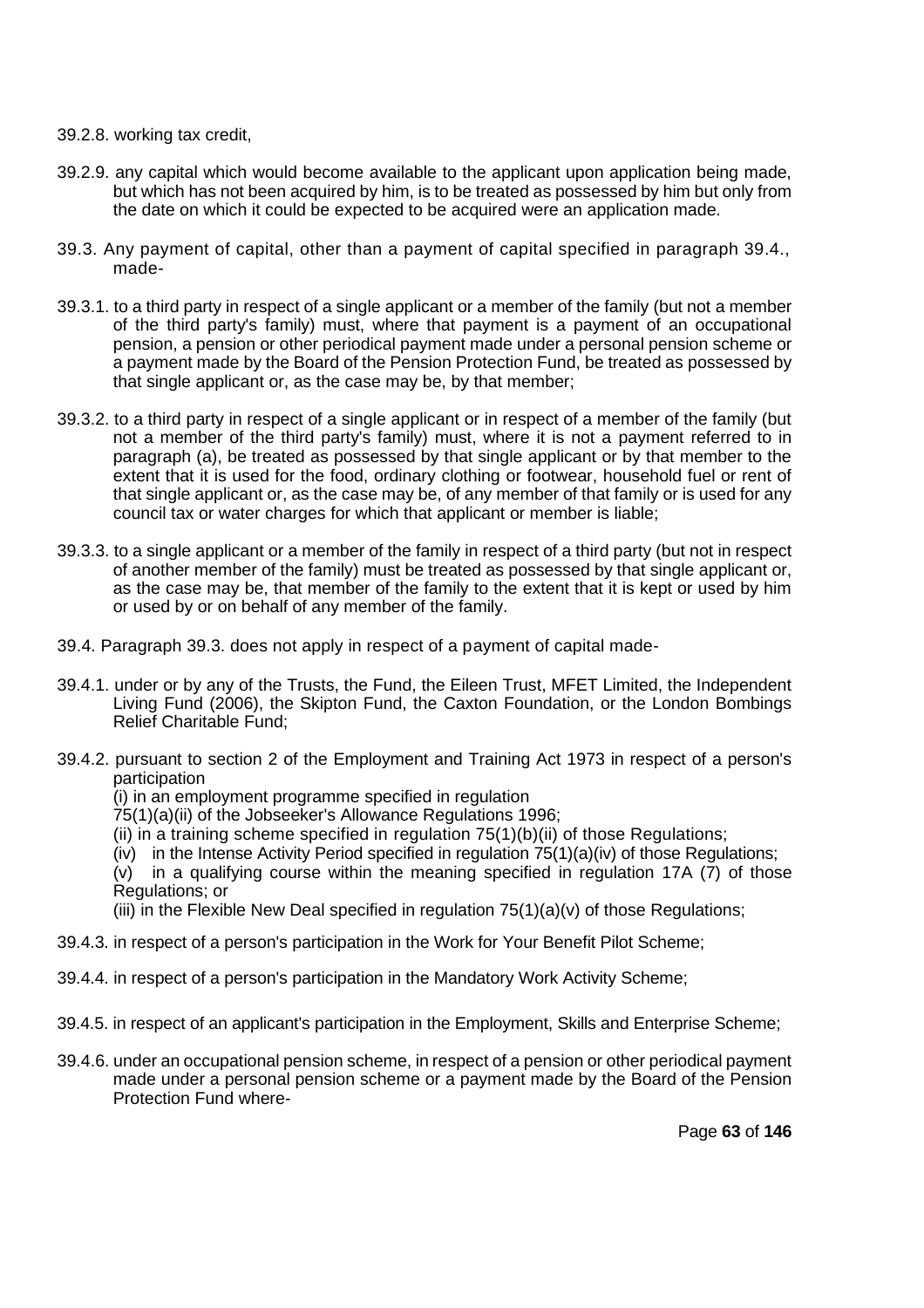(i) a bankruptcy order has been made in respect of the person in respect of whom the payment has been made or, in Scotland, the estate of that person is subject to sequestration or a judicial factor has been appointed on that person's estate under section 41 of the Solicitors (Scotland) Act 1980;

(ii) the payment is made to the trustee in bankruptcy or any other person acting on behalf of the creditors; and

(iv) the person referred to in sub-paragraph (i) and any member of his family does not possess, or is not treated as possessing, any other income apart from that payment.

- 39.5. Where an applicant stands in relation to a company in a position analogous to that of a sole owner or partner in the business of that company, he may be treated as if he were such sole owner or partner and in such a case-
- 39.5.1. the value of his holding in that company must, notwithstanding paragraph 64(calculation of capital) be disregarded; and
- 39.5.2. he must, subject to paragraph 39.6., be treated as possessing an amount of capital equal to the value or, as the case may be, his share of the value of the capital of that company and the foregoing provisions of this Chapter apply for the purposes of calculating that amount as if it were actual capital which he does possess.
- 39.6. For so long as the applicant undertakes activities in the course of the business of the company, the amount which he is treated as possessing under sub-paragraph 39.5. is to be disregarded.
- 39.7. Where an applicant is treated as possessing capital under any of paragraphs 39.1., 39.2. or 39. the foregoing provisions of this scheme apply for the purposes of calculating its amount as if it were actual capital which he does possess.

#### **40 Diminishing notional capital rule**

- 40.1. Where an applicant is treated as possessing capital under paragraph 40 (notional capital), the amount which he is treated as possessing-
- 40.1.1. in the case of a week that is subsequent to-

(i) the relevant week in respect of which the conditions set out in paragraph 40.2. are satisfied; or

(ii) a week which follows that relevant week, and which satisfies those

conditions, is to be reduced by an amount determined under paragraph 40.3.;

- 40.1.2. in the case of a week in respect of which paragraph 40.1.1. does not apply but where- (i) that week is a week subsequent to the relevant week; and
	- (ii) that relevant week is a week in which the condition in paragraph 40.4. is satisfied, is to be reduced by the amount determined under paragraph 40.5.
- 40.2. This paragraph applies to a reduction week or part-week where the applicant satisfies the conditions that-
- 40.2.1. he is in receipt of a reduction in council tax under this scheme; and
- 40.2.2. but for paragraph 40.1., he would have received a greater reduction in council tax under this scheme in that week.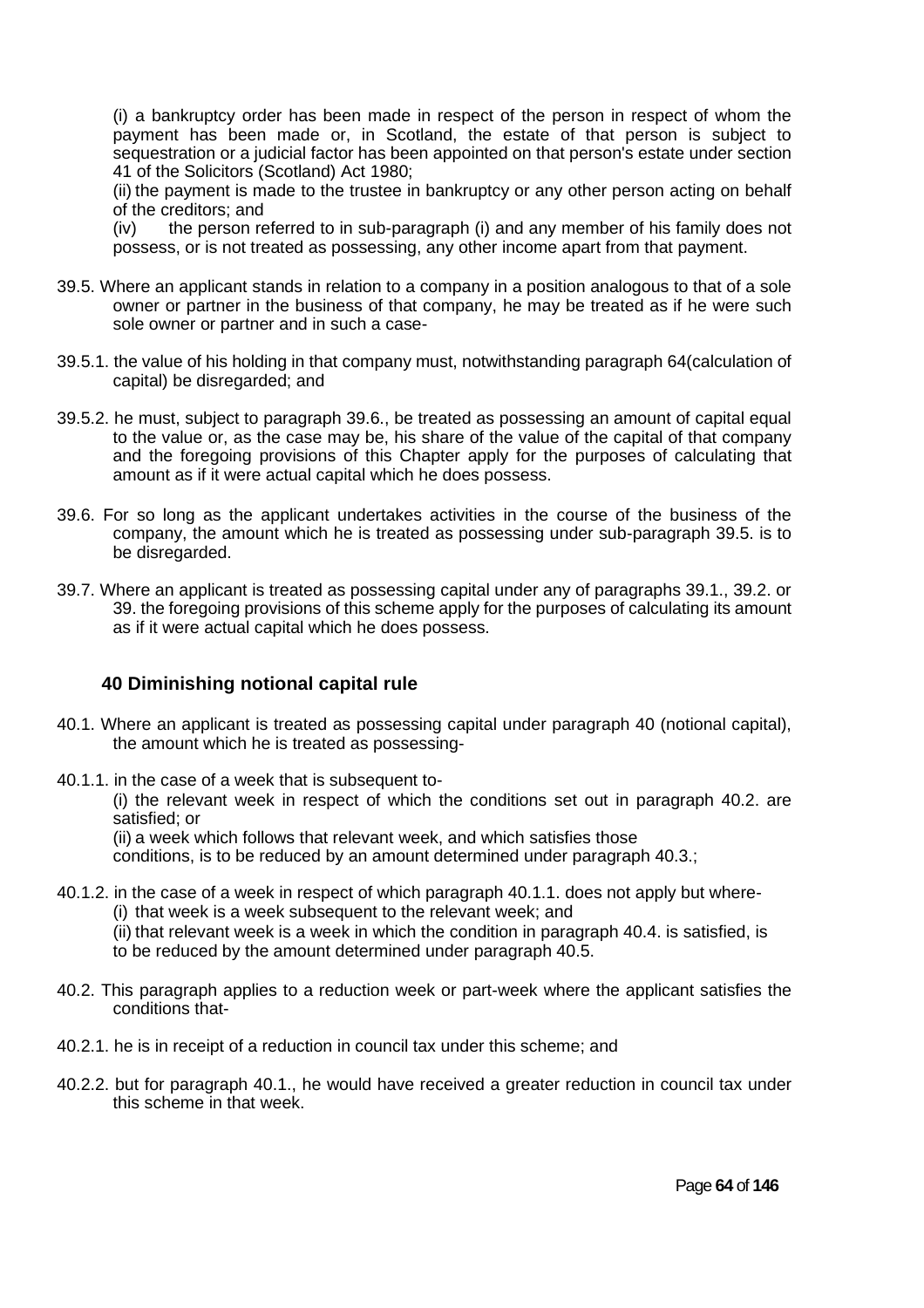- 40.3. In a case to which paragraph 40.2. applies, the amount of the reduction in the amount of capital he is treated as possessing for the purposes of paragraph 40.1.1. is equal to the aggregate of-
- 40.3.1. an amount equal to the additional amount of the reduction in council tax to which paragraph 40.2.2. refers;
- 40.3.2. where the applicant has also claimed housing benefit, the amount of any housing benefit or any additional amount of that benefit to which he would have been entitled in respect of the whole or part of the reduction week to which paragraph 40.2 refers but for the application of regulation 49(1) of the Housing Benefit Regulations 2006 (notional capital);
- 40.3.3. where the applicant has also claimed income support, the amount of income support to which he would have been entitled in respect of the whole or part of the reduction week to which paragraph 40.2. refers but for the application of regulation 51(1) of the Income Support (General) Regulations 1987 (notional capital);
- 40.3.4. where the applicant has also claimed a jobseeker's allowance, the amount of an income-based jobseeker's allowance to which he would have been entitled in respect of the whole or part of the reduction week to which paragraph 40.2. refers but for the application of regulation 113 of the Jobseeker's Allowance Regulations 1996 (notional capital); and
- 40.3.5. where the applicant has also claimed an employment and support allowance, the amount of an income-related employment and support allowance to which he would have been entitled in respect of the whole or part of the reduction week to which subparagraph (2) refers but for the application of regulation 115 of the Employment and Support Allowance Regulations 2008 (notional capital).
- 40.4. Subject to paragraph 40.6., for the purposes of paragraph 40.1.2. the condition is that the applicant would have been entitled to a reduction in council tax in the relevant week but for paragraph 40.1., and In such a case the amount of the reduction in the amount of capital he is treated as possessing must be equal to the aggregate of-
- 40.4.1. the amount of council tax benefit to which the applicant would have been entitled in the relevant week but for paragraph 40.1.;
- 40.4.2. if the applicant would, but for regulation 49(1) of the Housing Benefit Regulations 2006, have been entitled to housing benefit or to an additional amount of housing benefit in respect of the benefit week which includes the last day of the relevant week, the amount which is equal to-

(i) in a case where no housing benefit is payable, the amount to which he would have been entitled; or

(ii) in any other case, the amount equal to the additional amount of housing benefit to which he would have been entitled;

- 40.4.3. if the applicant would, but for regulation 51(1) of the Income Support (General) Regulations 1987, have been entitled to income support in respect of the benefit week, within the meaning of regulation 2(1) of those Regulations (interpretation), which includes the last day of the relevant week, the amount to which he would have been entitled;
- 40.4.4. if the applicant would, but for regulation 113 of the Jobseeker's Allowance Regulations 1996, have been entitled to an income-based jobseeker's allowance in respect of the benefit week, within the meaning of regulation 1(3) of those Regulations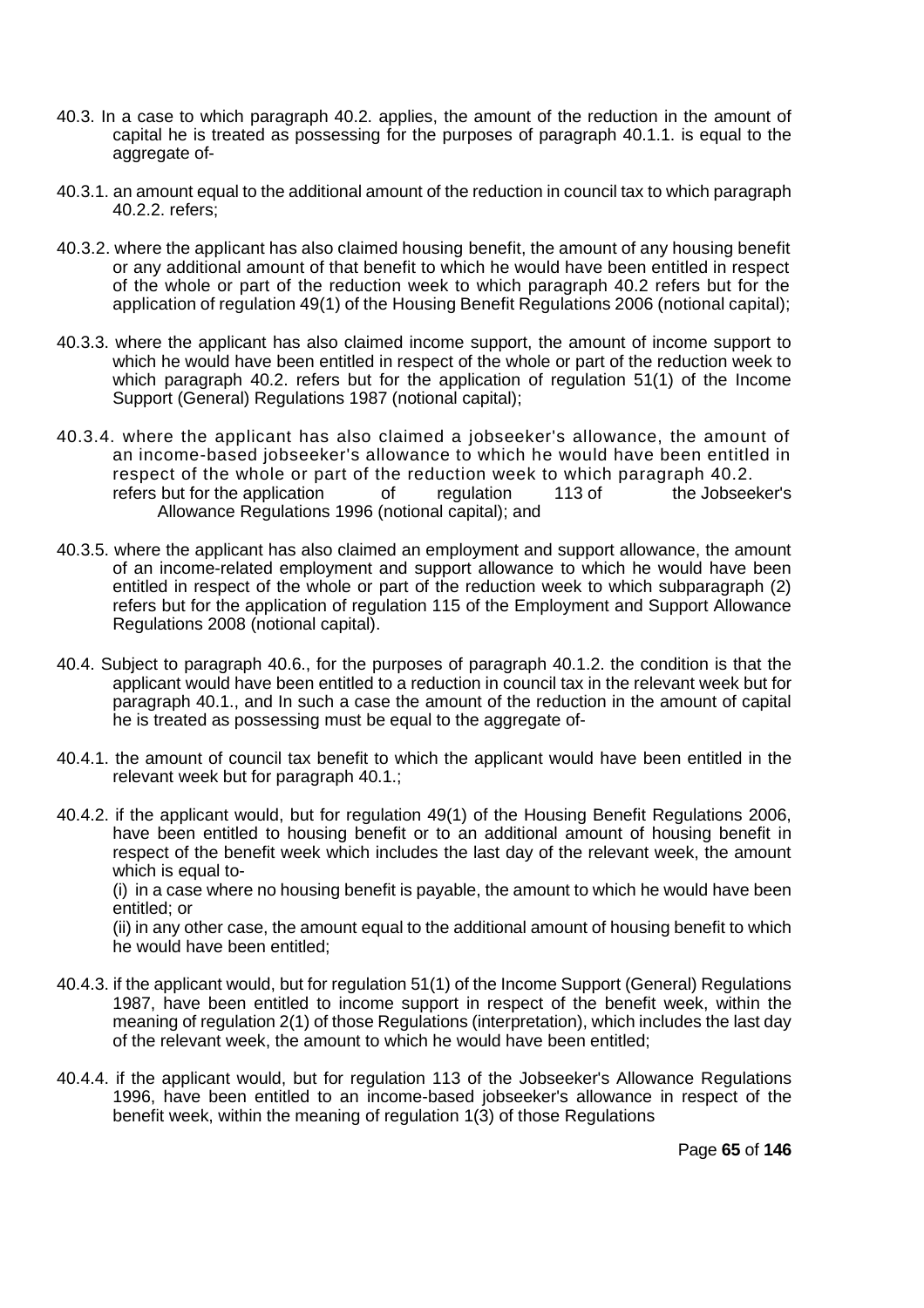(interpretation), which includes the last day of the relevant week, the amount to which he would have been entitled; and

- 40.4.5. if the applicant would, but for regulation 115 of the Employment and Support Allowance Regulations 2008, have been entitled to an income-related employment and support allowance in respect of the benefit week, within the meaning of regulation 2(1) of those Regulations (interpretation), which includes the last day of the relevant week, the amount to which he would have been entitled.
- 40.5. But if the amount mentioned in paragraph 40.4.1. to 40.4.5. ("the relevant amount") is in respect of a part-week, the amount that is to be taken into account under that paragraph is to be determined by-
- 40.5.1. dividing the relevant amount by the number equal to the number of days in that part-week, and
- 40.5.2. multiplying the result of that calculation by 7.
- 40.6. The amount determined under paragraph 40.4. is to be re-determined under the appropriate sub-paragraph if the applicant makes a further application and the conditions in paragraph 40.7 are satisfied, and in such a case-
- 40.6.1. paragraphs 40.4.1. to 40.4.5. apply as if for the words "relevant week" there were substituted the words "relevant subsequent week"; and
- 40.6.2. subject to paragraph 4 0. 8. the amount as re-determined has effect from the first week following the relevant subsequent week in question.
- 40.7. The conditions are that-
- 40.7.1. a further application is made 26 or more weeks after-

(i) the date on which the applicant made an application for a reduction under this scheme in respect of which he was first treated as possessing the capital in question under paragraph 40.1.;

(vi) in a case where there has been at least one re- determination in accordance with sub-paragraph 40.6., the date on which he last made an application under this scheme which resulted in the weekly amount being redetermined, or

(vii) the date on which he last ceased to be entitled to a reduction under this scheme, whichever last occurred; and

- 40.7.2. the applicant would have been entitled to a reduction under this scheme but for paragraph 40. 1..
- 40.8. The amount as re-determined pursuant to paragraph 40.6. must not have effect if it is less than the amount which applied in that case immediately before the re- determination and in such a case the higher amount must continue to have effect.
- 40.9. For the purposes of this paragraph- "part-week"
- 40.9.1. in relation to an amount mentioned in paragraph 40.5., means a period of less than a week for which a reduction under this scheme is allowed;
- 40.9.2. in relation to an amount mentioned in paragraph 40.4.2., means a period of less than a week for which housing benefit is payable;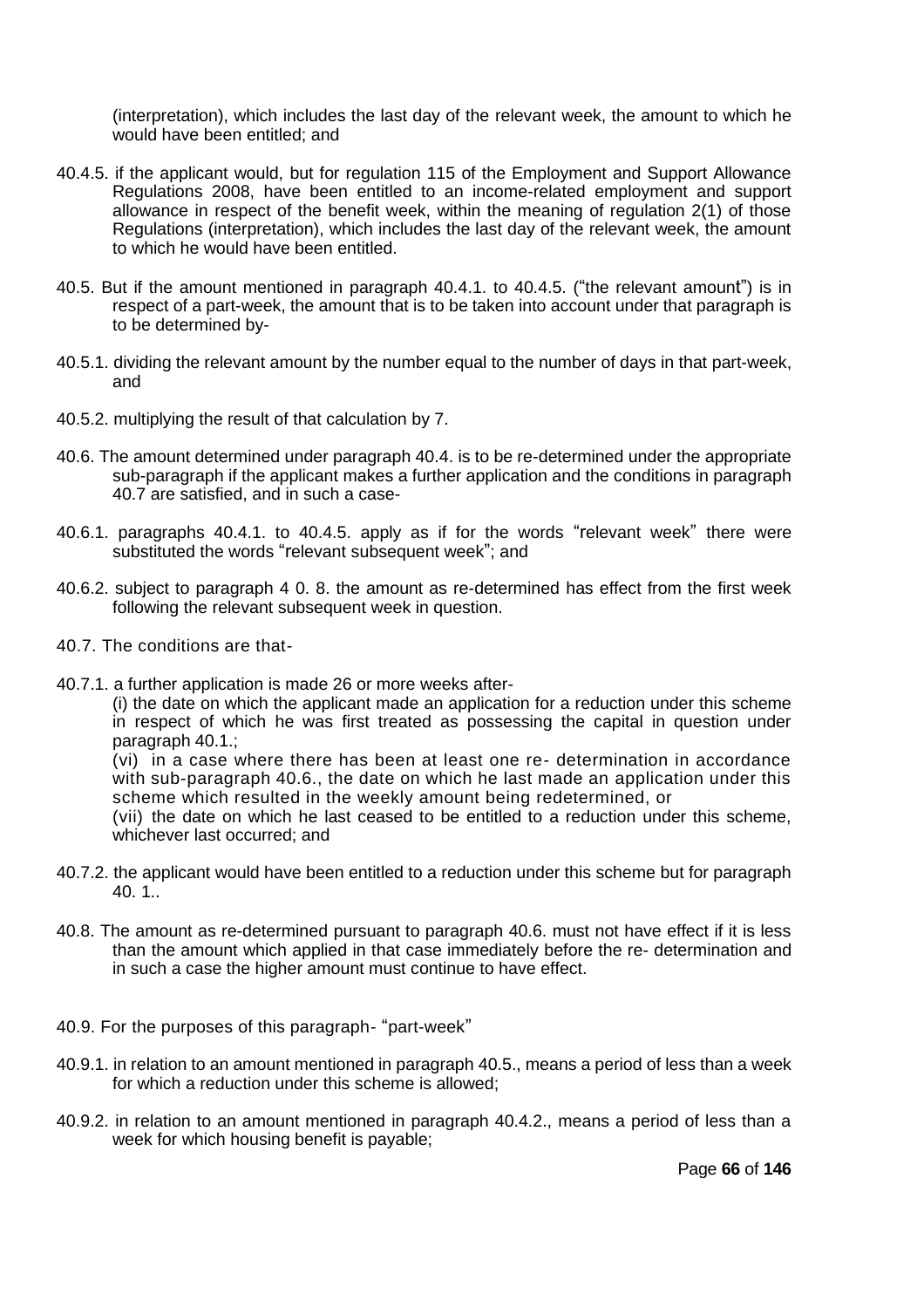40.9.3. in relation to an amount mentioned in paragraph 40.4.3., 40.4.4. or 40.4.5. means- (i) a period of less than a week which is the whole period for which income support, an income-related employment and support allowance or, as the case may be, an incomebased jobseeker's allowance is payable; and

(ii) any other period of less than a week for which it is payable;

"relevant week" means the reduction week or part-week in which the capital in question

of which the applicant has deprived himself within the meaning of paragraph 40.1

(i) was first taken into account for the purpose of determining his entitlement to a reduction; or

(ii) was taken into account on a subsequent occasion for the purpose of determining or redetermining his entitlement to a reduction on that subsequent occasion and that determination or re-determination resulted in his beginning to receive, or ceasing to receive, a reduction,

and where more than one reduction week is identified by reference to paragraphs (i) and (ii) of this definition, the later or latest such reduction week or, as the case may be, the later or latest such part-week is the relevant week;

"relevant subsequent week" means the reduction week or part-week which includes the day on which the further application or, if more than one further application has been made, the last such application was made.

# **41 Capital jointly held**

41.1. Except where an applicant possesses capital which is disregarded under paragraph 33 (notional capital), where an applicant and one or more persons are beneficially entitled in possession to any capital asset they must be treated, in the absence of evidence to the contrary, as if each of them were entitled in possession to the whole beneficial interest therein in an equal share and the foregoing provisions of this scheme apply for the purposes of calculating the amount of capital which the applicant is treated as possessing as if it were actual capital which the applicant does possess.

# **42 Calculation of tariff income from capital**

- 42.1. Where the applicant's capital, calculated in accordance with this scheme, exceeds £6,000 it shall be treated as equivalent to a weekly income of £1 for each £250, or part thereof, in excess of £6,000 but not exceeding £16,000;
- 42.2. For the purposes of paragraph 42.1. capital includes any income treated as capital under paragraph 36.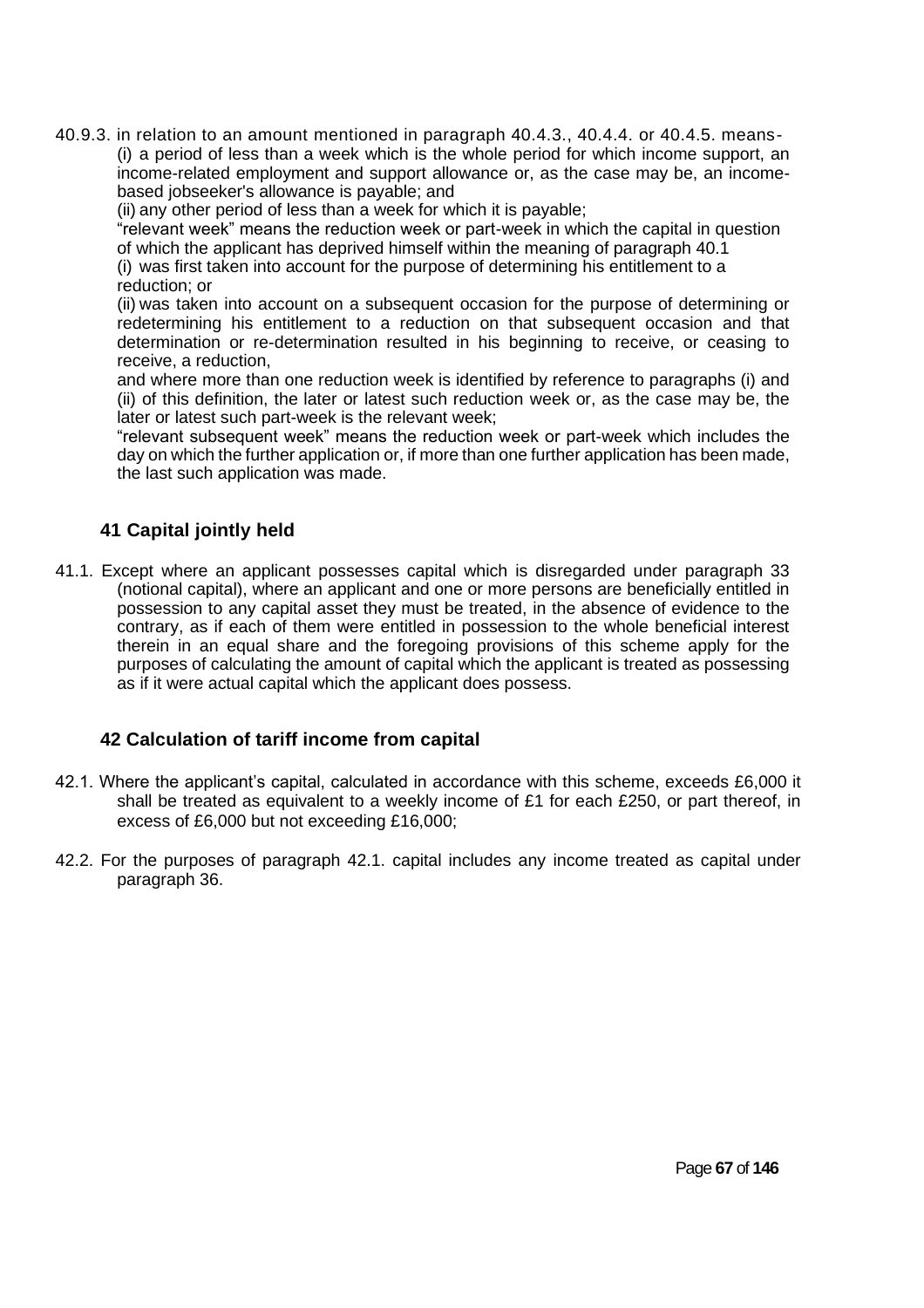### **Part 7 – Definition and treatment of Students for Council Tax Reduction purposes.**

# **43 Interpretation (Students)**

- 43.1. In this scheme, as regards Students,
- **"academic year"** means the period of twelve months beginning on 1st January, 1st April, 1st July or 1st September according to whether the course in question begins in the winter, the spring, the summer or the autumn respectively but if students are required to begin attending the course during August or September and to continue attending through the autumn, the academic year of the course is to be considered to begin in the autumn rather than the summer;

#### **"access funds"** means-

- (a) grants made under section 68 of the Further and Higher Education Act 1992 for the purpose of providing funds on a discretionary basis to be paid to students;
- () grants made under sections 73(a) and (c) and 74(1) of the Education (Scotland) Act 1980;
- (b) grants made under Article 30 of the Education and Libraries (Northern Ireland) Order 1993 or grants, loans or other payments made under Article 5 of the Further Education (Northern Ireland) Order 1997 in each case being grants, or grants, loans or other payments as the case may be, for the purpose of assisting students in financial difficulties;
- (c) discretionary payments, known as "learner support funds", which are made available to students in further education by institutions out of funds provided by the Secretary of State under section 14 of the Education Act 2002 or the Chief Executive of Skills Funding under sections 100 and 101 of the Apprenticeships, Skills, Children and Learning Act 2009; or
- (a) Financial Contingency Funds made available by the Welsh Ministers;
- **"college of further education"** means a college of further education within the meaning of Part 1 of the Further and Higher Education (Scotland) Act 1992;

#### **"contribution"** means-

- (a) any contribution in respect of the income of a student or any person which the Secretary of State, the Scottish Ministers or an education authority takes into account in ascertaining the amount of a student's grant or student loan; or
- (b) any sums, which in determining the amount of a student's allowance or bursary in Scotland under the Education (Scotland) Act 1980, the Scottish Ministers or education authority takes into account being sums which the Scottish Ministers or education authority considers that it is reasonable for the following persons to contribute towards the holder's expenses-
- (i) the holder of the allowance or bursary;
- (ii) the holder's parents;(iii) the holder's parent's spouse, civil partner
- (iii) or a person ordinarily living with the holder's parent as if he or she were the spouse or civil partner of that parent; or
- (iv) the holder's spouse or civil partner;
- **"course of study"** means any course of study, whether or not it is a sandwich course and whether or not a grant is made for attending or undertaking it;
- **"covenant income"** means the gross income payable to a full-time student under a Deed of Covenant by his parent;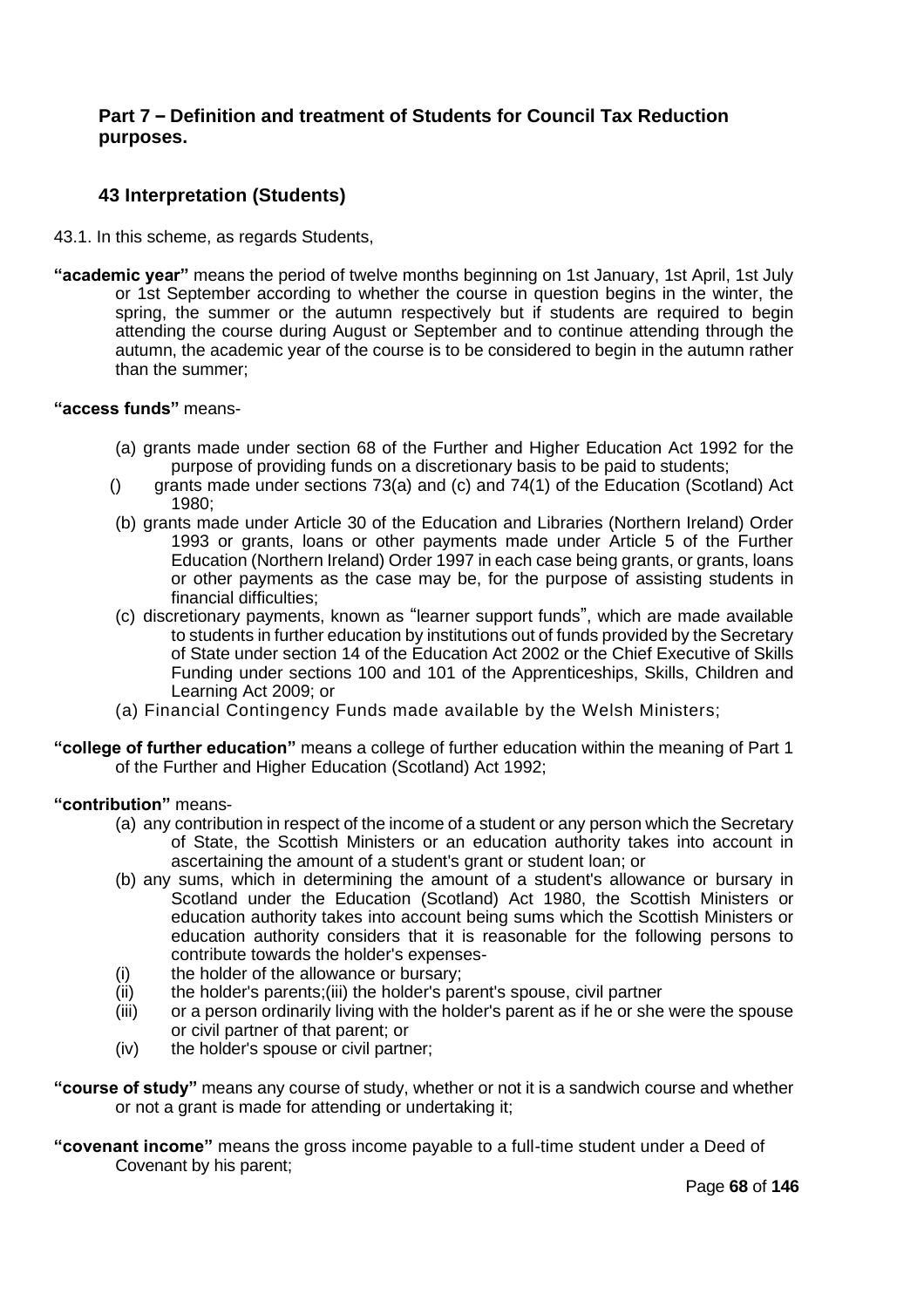**"education authority"** means a government department, a local authority as defined in section 579 of the Education Act 1996 (interpretation), a local education authority as defined in section 123 of the Local Government (Scotland) Act 1973, an education and library board established under Article 3 of the Education and Libraries (Northern Ireland) Order 1986, anybody which is a research council for the purposes of the Science and Technology Act 1965 or any analogous government department, authority, board or body, of the Channel Islands, Isle of Man or any other country outside Great Britain;

#### **"full-time course of study"** means a full-time course of study which

- (a) is not funded in whole or in part by the Secretary of State under section 14 of the Education Act 2002, the Chief Executive of Skills Funding or by the Welsh Ministers or a full-time course of study which is not funded in whole or in part by the Scottish Ministers at a college of further education or a full-time course of study which is a course of higher education and is funded in whole or in part by the Scottish Ministers;
- (b) is funded in whole or in part by the Secretary of State under section 14 of the Education Act 2002, the Chief Executive of Skills Funding or by the Welsh Ministers if it involves more than 16 guided learning hours per week for the student in question, according to the number of guided learning hours per week for that student set out-
- (i) in the case of a course funded by the Secretary of State under section 14 of the Education Act 2002 or the Chief Executive of Skills Funding, in the student's learning agreement signed on behalf of the establishment which is funded by either of those persons for the delivery of that course; or
- (ii) in the case of a course funded by the Welsh Ministers, in a document signed on behalf of the establishment which is funded by that Council for the delivery of that course; or
- (c) is not higher education and is funded in whole or in part by the Scottish Ministers at a college of further education and involves
- (i) more than 16 hours per week of classroom-based or workshop-based programmed learning under the direct guidance of teaching staff according to the number of hours set out in a document signed on behalf of the college; or
- (ii) 16 hours or less per week of classroom-based or workshop- based programmed learning under the direct guidance of teaching staff and additional hours using structured learning packages supported by the teaching staff where the combined total of hours exceeds 21 hours per week, according to the number of hours set out in a document signed on behalf of the college;
- **"full-time student"** means a person attending or undertaking a full-time course of study and includes a student on a sandwich course;
- **"grant"** (except in the definition of "access funds") means any kind of educational grant or award and includes any scholarship, studentship, exhibition, allowance or bursary but does not include a payment from access funds or any payment to which paragraph 16 of Schedule 8 or paragraph 55 of Schedule 10 (allowances and payments for courses of study) applies;

#### **"grant income"** means

- (a) any income by way of a grant;<br>(b) any contribution whether or no
- any contribution whether or not it is paid;
- **"higher education"** means higher education within the meaning of Part 2 of the Further and Higher Education (Scotland) Act 1992;

#### **"last day of the course"** means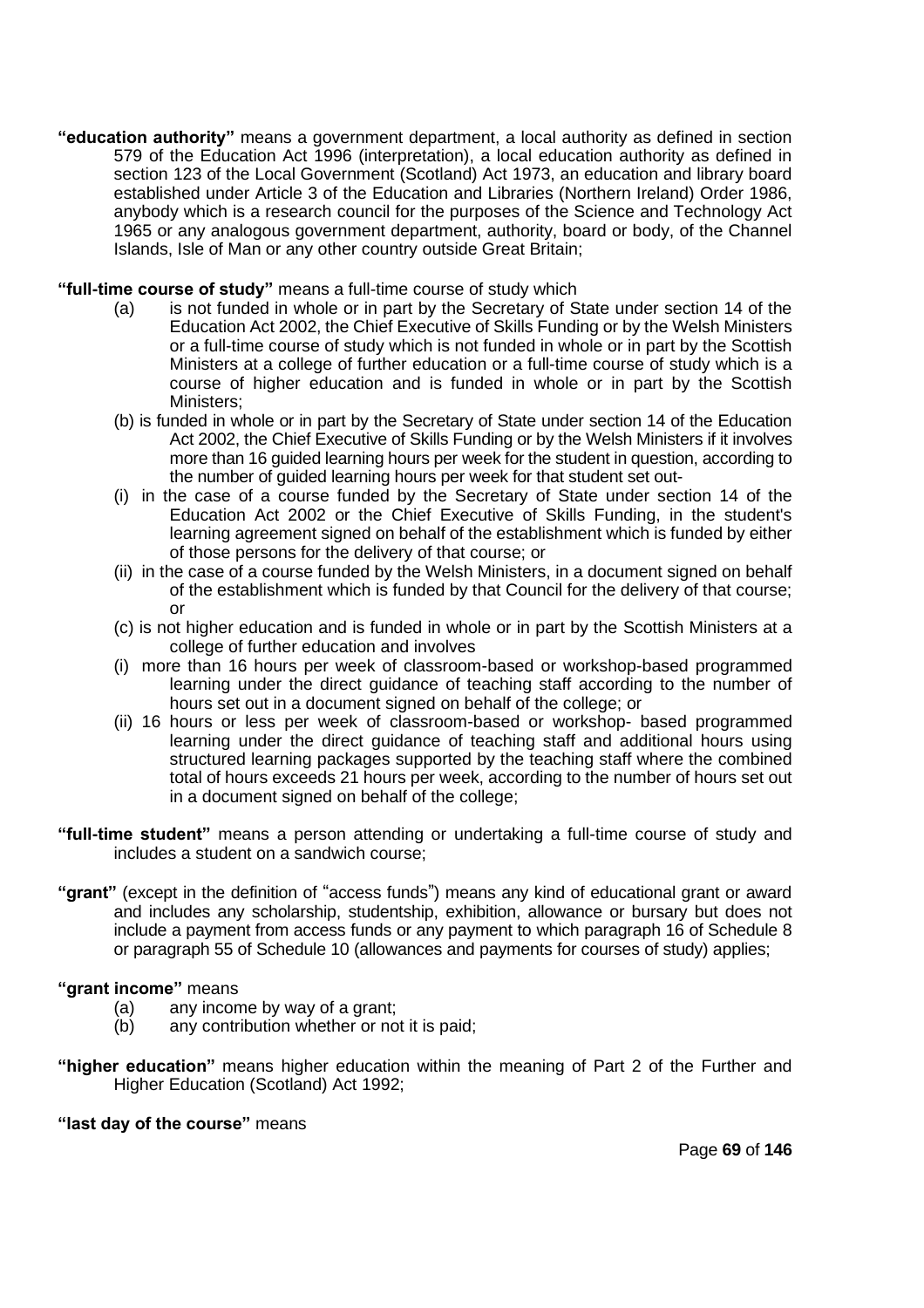- (a) in the case of a qualifying course, the date on which the last day of that course falls or the date on which the final examination relating to that course is completed, whichever is the later;
- (b) in any other case, the date on which the last day of the final academic term falls in respect of the course in which the student is enrolled;

### **"period of study"** means

- (a) in the case of a course of study for one year or less, the period beginning with the start of the course and ending with the last day of the course;
- (b) in the case of a course of study for more than one year, in the first or, as the case may be, any subsequent year of the course, other than the final year of the course, the period beginning with the start of the course or, as the case may be, that year's start and ending with either-
- (i) the day before the start of the next year of the course in a case where the student's grant or loan is assessed at a rate appropriate to his studying throughout the year or, if he does not have a grant or loan, where a loan would have been assessed at such a rate had he had one; or
- (ii) in any other case, the day before the start of the normal summer vacation appropriate to his course;
- (c) in the final year of a course of study of more than one year, the period beginning with that year's start and ending with the last day of the course;

**"periods of experience"** means periods of work experience which form part of a sandwich course;

**"qualifying course"** means a qualifying course as defined for the purposes of Parts 2 and 4 of the Jobseeker's Allowance Regulations 1996;"sandwich course" has the meaning prescribed in regulation 2(9) of the Education(Student Support) Regulations 2008, regulation 4(2) of the Education (Student Loans) (Scotland) Regulations 2007 or regulation 2(8) of the Education (Student Support) Regulations (Northern Ireland) 2007, as the case may be;

#### **"standard maintenance grant"** means

- (a) except where paragraph (b) or (c) applies, in the case of a student attending or undertaking a course of study at the University of London or an establishment within the area comprising the City of London and the Metropolitan Police District, the amount specified for the time being in paragraph 2(2)(a) of Schedule 2 to the Education (Mandatory Awards) Regulations 2003 ("the 2003 Regulations") for such a student;
- (b) except where paragraph (c) applies, in the case of a student residing at his parent's home, the amount specified in paragraph 3 thereof;
- (c) in the case of a student receiving an allowance or bursary under the Education (Scotland) Act 1980, the amount of money specified as "standard maintenance allowance" for the relevant year appropriate for the student set out in the Student Support in Scotland Guide issued by the Student Awards Agency for Scotland, or its nearest equivalent in the case of a bursary provided by a college of further education or a local education authority;
- (d) in any other case, the amount specified in paragraph 2(2) of Schedule 2 to the 2003 Regulations other than in sub-paragraph (a) or (b) thereof;

#### **"student"** means a person, other than a person in receipt of a training allowance, who is attending or undertaking

- (a) a course of study at an educational establishment; or
- (b) a qualifying course;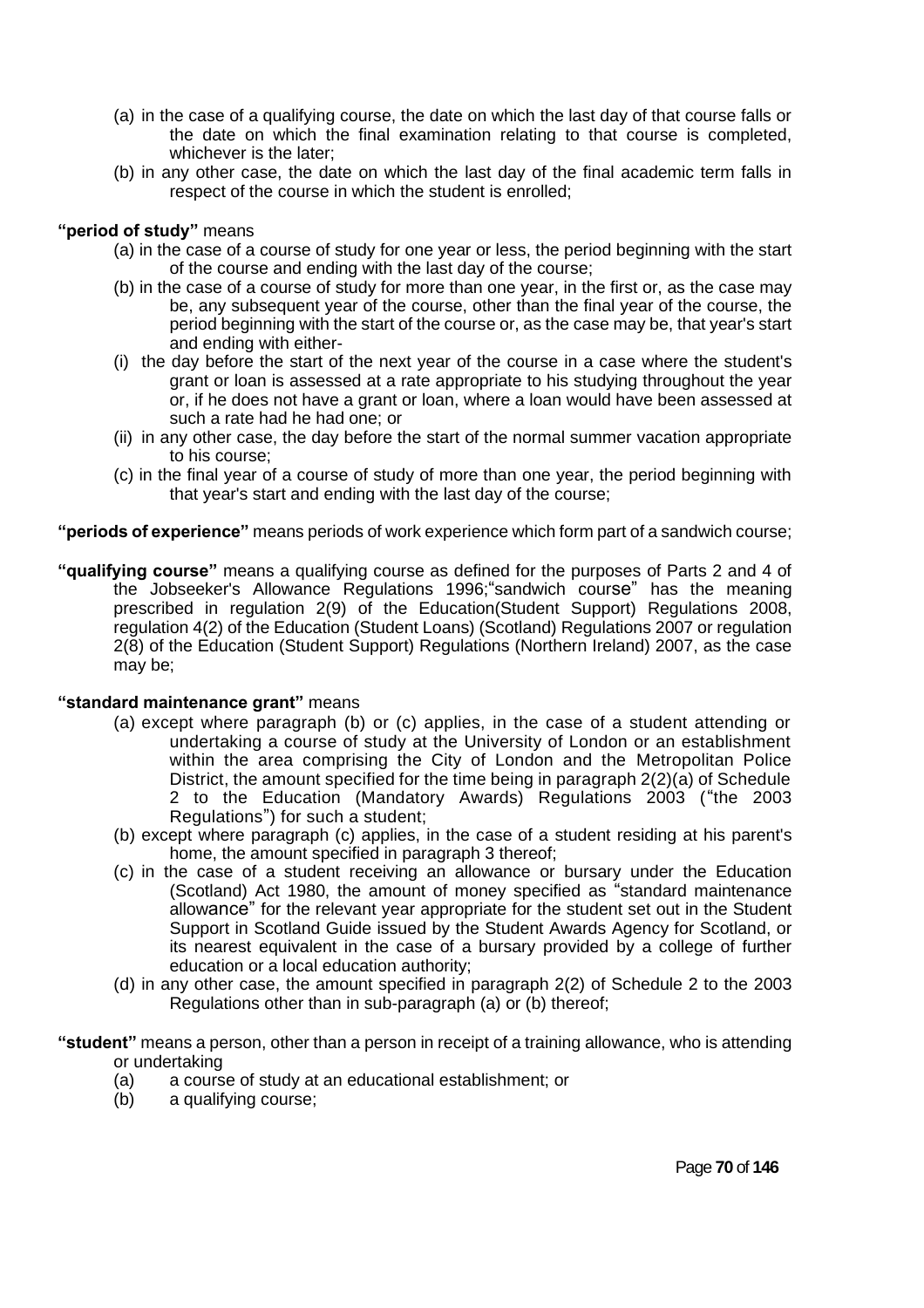- **"student loan"** means a loan towards a student's maintenance pursuant to any regulations made under section 22 of the Teaching and Higher Education Act 1998, section 73 of the Education (Scotland) Act 1980 or Article 3 of the Education (Student Support) (Northern Ireland) Order 1998 and includes, in Scotland, a young student's bursary paid under regulation 4(1)(c) of the Students' Allowances (Scotland) Regulations 2007.
- 43.2. For the purposes of the definition of "full-time student" in paragraph 43.1., a person must be regarded as attending or, as the case may be, undertaking a full-time course of study or as being on a sandwich course-
- 43.2.1. subject to paragraph 43.3., in the case of a person attending or undertaking a part of a modular course which would be a full-time course of study for the purposes of this Part, for the period beginning on the day on which that part of the course starts and ending-
	- (i) on the last day on which he is registered with the educational establishment as attending or undertaking that part as a full- time course of study; or
	- (ii) on such earlier date (if any) as he finally abandons the course or is dismissed from it;
- 43.2.2. in any other case, throughout the period beginning on the date on which he starts attending or undertaking the course and ending on the last day of the course or on such earlier date (if any) as he finally abandons it or is dismissed from it.
- 43.3. For the purposes of paragraph 43.2.1., the period referred to in that paragraph includes-
- 43.3.1. where a person has failed examinations or has failed successfully to complete a module relating to a period when he was attending or undertaking a part of the course as a full-time course of study, any period in respect of which he attends or undertakes the course for the purpose of retaking those examinations or that module;
- 43.3.2. any period of vacation within the period specified in that paragraph or immediately following that period except where the person has registered with the educational establishment to attend or undertake the final module in the course and the vacation immediately follows the last day on which he is required to attend or undertake the course.
- 43.4. In paragraph 43.2., **"modular course"** means a course of study which consists of two or more modules, the successful completion of a specified number of which is required before a person is considered by the educational establishment to have completed the course.

# **44 Treatment of students**

44.1. This scheme has effect in relation to students subject to the following provisions

#### **45 Students who are excluded from entitlement to a reduction under this scheme**

- 45.1. Students, except those specified in paragraph 45.2., are excluded from receiving a reduction under this scheme.
- 45.2. Paragraph 45.1. does not apply to a student-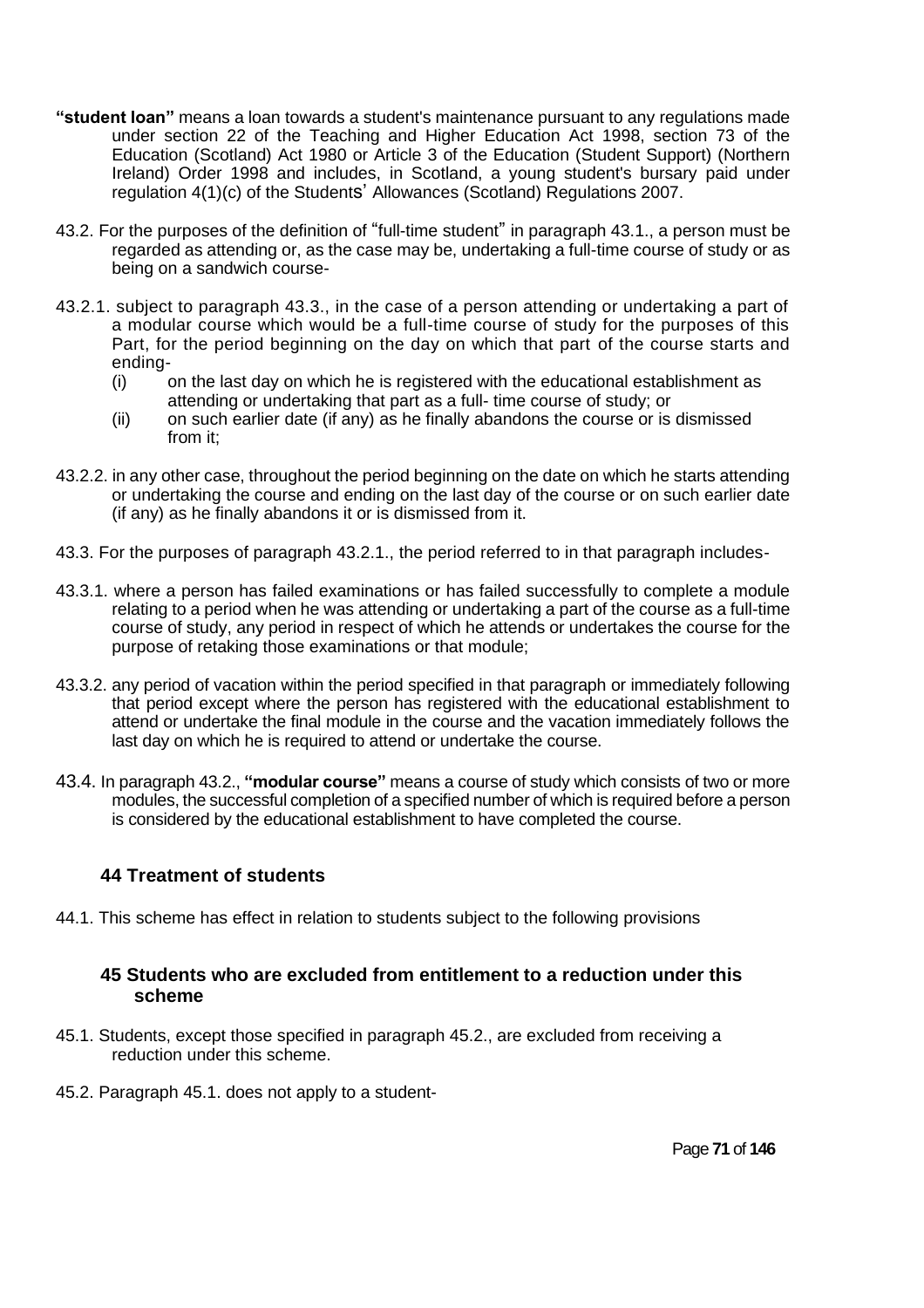- 45.2.1. who is a person on income support, an income-based jobseeker's allowance, an incomerelated employment and support allowance or has a universal credit award;
- 45.2.2. who is a lone parent;
- 45.2.3. whose applicable amount would, but for this paragraph, include the disability premium or severe disability premium;
- 45.2.4. whose applicable amount would include the disability premium but for his being treated as capable of work by virtue of a determination made in accordance with regulations made under section 171E of the SSCBA;
- 45.2.5. who is, or is treated as, incapable of work and has been so incapable, or has been so treated as incapable, of work in accordance with the provisions of, and regulations made under, Part 12A of the SSCBA (incapacity for work) for a continuous period of not less than 196 days; and for this purpose any two or more separate periods separated by a break of not more than 56 days must be treated as one continuous period;
- 45.2.6. who has, or is treated as having, limited capability for work and has had, or been treated as having, limited capability for work in accordance with the Employment and Support Allowance Regulations 2008 for a continuous period of not less than 196 days, and for this purpose any two or more separate periods separated by a break of not more than 84 days must be treated as one continuous period;
- 45.2.7. who has a partner who is also a full-time student, if he or that partner is treated as responsible for a child or young person;
- 45.2.8. who is a single applicant with whom a child is placed by a local authority or voluntary organisation within the meaning of the Children Act 1989 or, in Scotland, boarded out within the meaning of the Social Work (Scotland) Act 1968; 45.2.9. who is-

(i) aged under 21 and whose course of study is not a course of higher education,

(iii) aged 21 and attained that age during a course of study which is not a course of higher education, or

(iv) a qualifying young person or child within the meaning of section 142 of the SSCBA (child and qualifying young person);

45.2.9. in respect of whom-

(i) a supplementary requirement has been determined under paragraph 9 of Part 2 of Schedule 2 to the Education (Mandatory Awards) Regulations 2003;

(v) an allowance, or as the case may be, bursary has been granted which includes a sum under paragraph (1)(d) of regulation 4 of the Students' Allowances (Scotland) Regulations 1999 or, as the case may be, under paragraph (1)(d) of regulation 4 of the Education Authority (Bursaries) (Scotland) Regulations 1995, in respect of expenses incurred;

(vi) a payment has been made under or by virtue of regulations made under the Teaching and Higher Education Act 1998;

(vii) a grant has been made under regulation 13 of the Education (Student Support) Regulations 2005 or under regulation 13 of the Education (Student Support) Regulations (Northern Ireland) 2000; or

(viii)a supplementary requirement has been determined under paragraph 9 of Schedule 6 to the Students Awards Regulations (Northern Ireland) 1999 or a payment has been made under Article 50(3) of the Education and Libraries (Northern Ireland) Order 1986, on account of his disability by reason of deafness.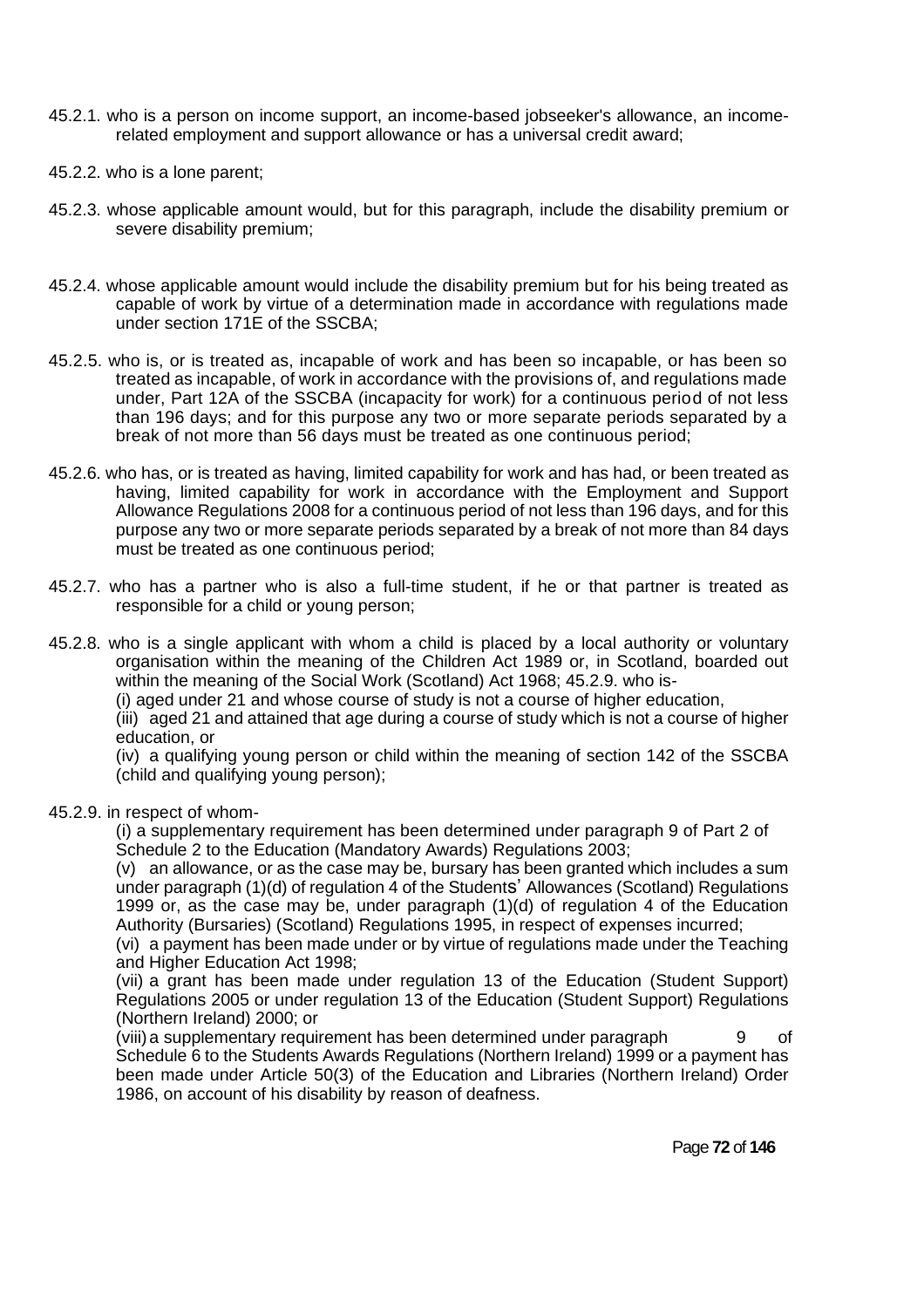- 45.3. Paragraph 45.2.9.(ii) only applies to an applicant until the end of the course during which the applicant attained the age of 21.
- 45.4. For the purposes of paragraph 45.2., once paragraph 45.2.5. applies to a full-time student, if he then ceases, for a period of 56 days or less, to be incapable, or to be treated as incapable, of work, that sub-paragraph must, on his again becoming so incapable, or so treated as incapable, of work at the end of that period, immediately thereafter apply to him for so long as he remains incapable or is treated as remaining incapable, of work.
- 45.5. In paragraph 45.2.9. the reference to a course of higher education is a reference to a course of any description mentioned in Schedule 6 to the Education Reform Act 1988.
- 45.6. A full-time student to whom paragraph 45.2.9. applies must be treated as satisfying that paragraph from the date on which he made a request for the supplementary requirement, allowance, bursary or payment as the case may be.
- 45.7. Paragraph 45.1. does not apply to a full-time student for the period specified in paragraph 45.8. if-
- 45.7.1. at any time during an academic year, with the consent of the relevant educational establishment, he ceases to attend or undertake a course because he is- (i) engaged in caring for another person; or (ii) ill;
- 45.7.2. he has subsequently ceased to be engaged in caring for that person or, as the case may be, he has subsequently recovered from that illness; and
- 45.7.3. he is not eligible for a grant or a student loan in respect of the period specified in subparagraph (8).
- 45.8. The period specified for the purposes of paragraph 45.7. is the period, not exceeding one year, beginning on the day on which he ceased to be engaged in caring for that person or, as the case may be, the day on which he recovered from that illness and ending on the day before-
- 45.8.1. the day on which he resumes attending or undertaking the course; or
- 45.8.2. the day from which the relevant educational establishment has agreed that he may resume attending or undertaking the course, whichever first occurs.

### **46 Calculation of grant income**

- 46.1. The amount of a student's grant income to be taken into account in assessing his income must, subject to paragraphs 46.2. and 46.3., be the whole of his grant income.
- 46.2. There must be excluded from a student's grant income any payment -
- 46.2.1. intended to meet tuition fees or examination fees;
- 46.2.2. in respect of the student's disability;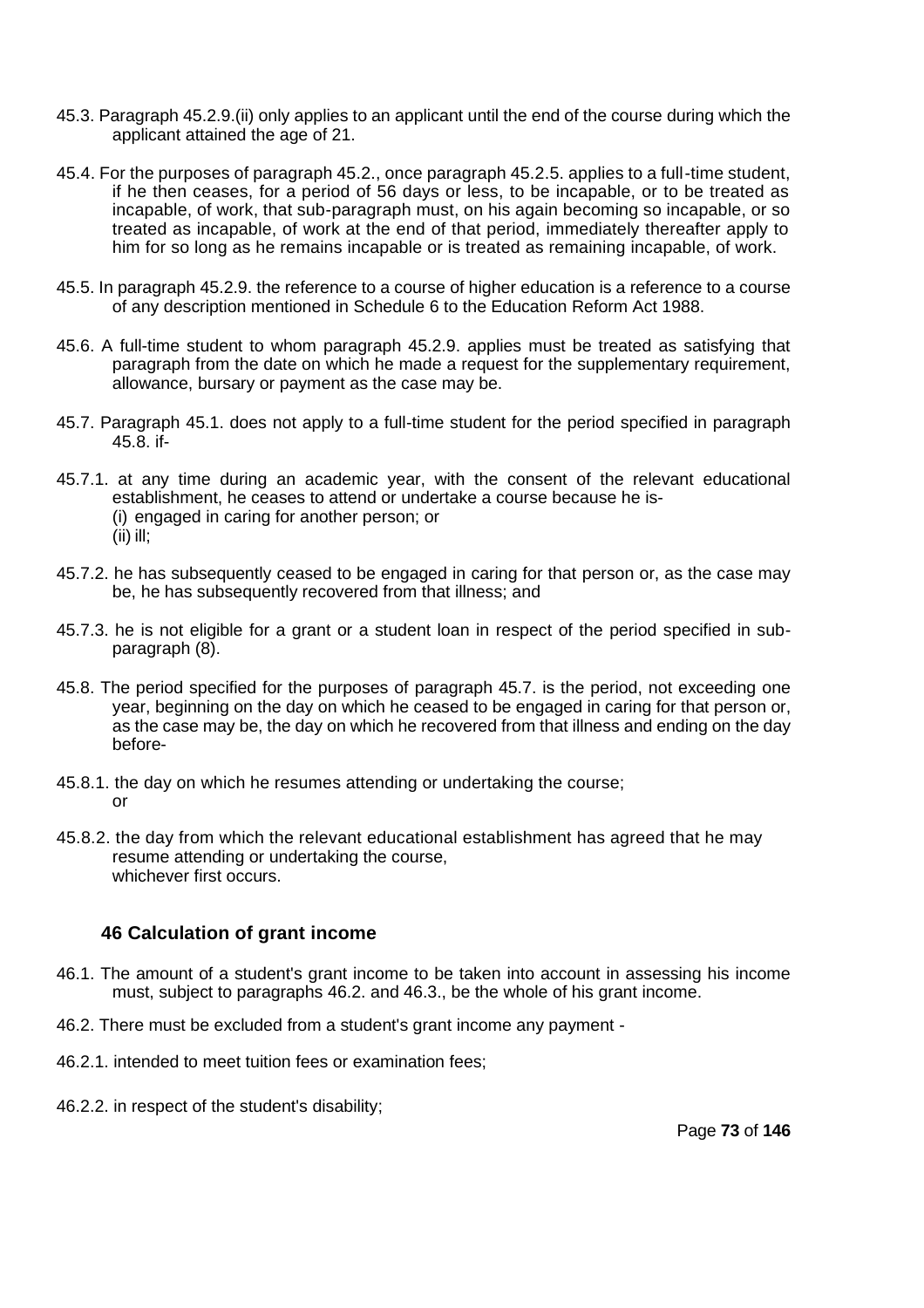- 46.2.3. intended to meet additional expenditure connected with term time residential study away from the student's educational establishment;
- 46.2.4. on account of the student maintaining a home at a place other than that at which he resides during his course;
- 46.2.5. on account of any other person but only if that person is residing outside the United Kingdom and there is no applicable amount in respect of him;
- 46.2.6. intended to meet the cost of books and equipment;
- 46.2.7. intended to meet travel expenses incurred as a result of his attendance on the course;
- 46.2.8. intended for the childcare costs of a child dependant;
- 46.2.9. of higher education bursary for care leavers made under Part 3 of the Children Act 1989.
- 46.3. Where a student does not have a student loan and is not treated as possessing such a loan, there must be excluded from the student's grant income-
- 46.3.1. the sum of £303 per academic year in respect of travel costs; and
- 46.3.2. the sum of £390 per academic year towards the costs of books and equipment, whether or not any such costs are incurred.
- 46.4. There must also be excluded from a student's grant income the grant for dependants known as the parents' learning allowance paid pursuant to regulations made under Article 3 of the Education (Student Support) (Northern Ireland) Order 1998 or section 22 of the Teaching and Higher Education Act 1998.
- 46.5. Subject to paragraphs 46.6. and 46.7., a student's grant income must be apportioned-
- 46.5.1. subject to paragraph 46.8., in a case where it is attributable to the period of study, equally between the weeks in that period beginning with the reduction week, the first day of which coincides with, or immediately follows, the first day of the period of study and ending with the reduction week, the last day of which coincides with, or immediately precedes, the last day of the period of study;
- 46.5.2. in any other case, equally between the weeks in the period beginning with the reduction week, the first day of which coincides with, or immediately follows, the first day of the period for which it is payable and ending with the reduction week, the last day of which coincides with, or immediately precedes, the last day of the period for which it is payable.
- 46.6. Any grant in respect of dependants paid under section 63(6) of the Health Services and Public Health Act 1968 (grants in respect of the provision of instruction to officers of hospital authorities) and any amount intended for the maintenance of dependants under Part 3 of Schedule 2 to the Education (Mandatory Awards) Regulations 2003 must be apportioned equally over the period of 52 weeks or, if there are 53 reduction weeks (including partweeks) in the year, 53.
- 46.7. In a case where a student is in receipt of a student loan or where he could have acquired a student loan by taking reasonable steps but had not done so, any amount intended for the maintenance of dependants to which neither paragraph 4 6 . 6. nor paragraph 5 0 (other amounts to be disregarded) applies, must be apportioned over the same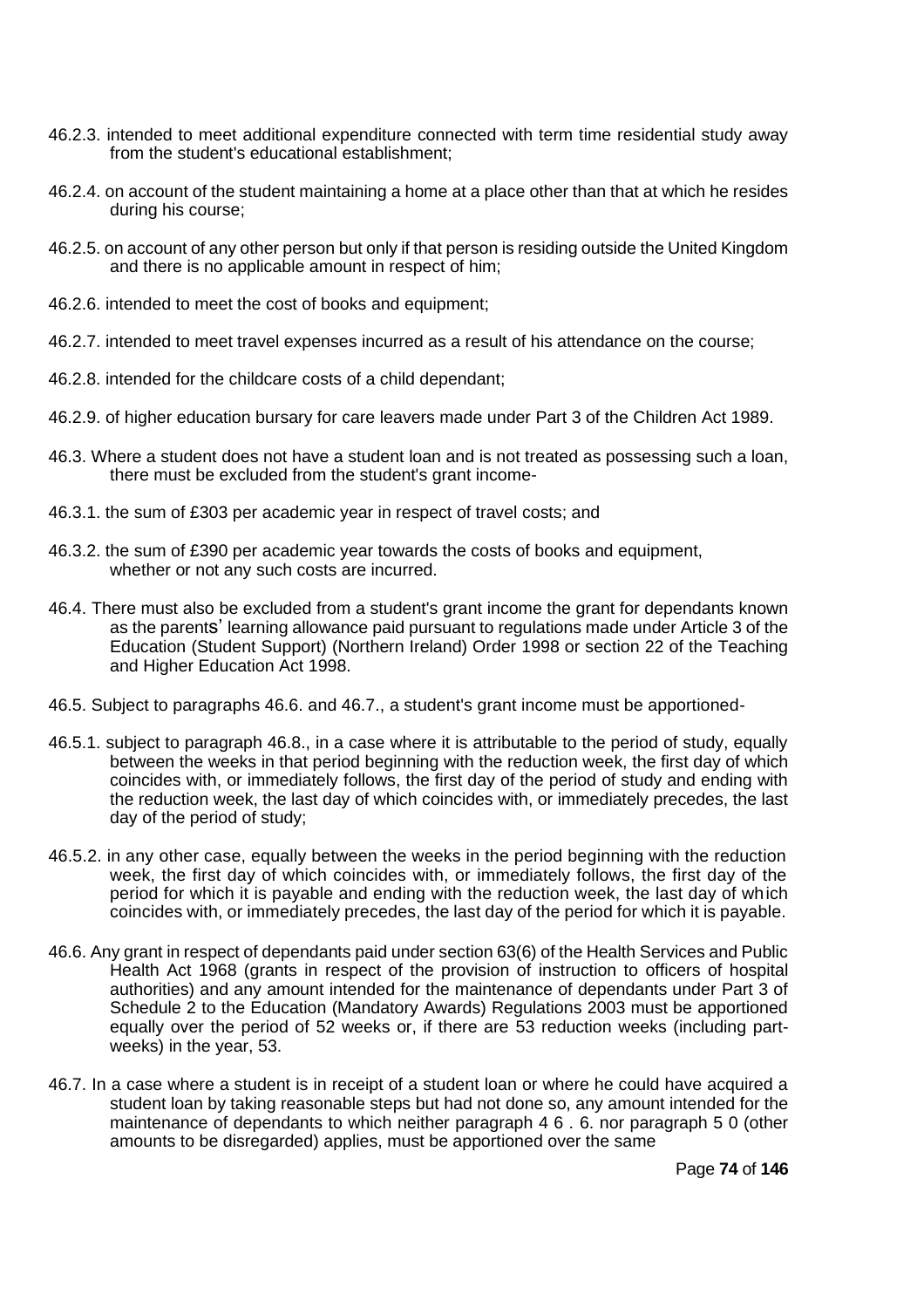period as the student's loan is apportioned or, as the case may be, would have been apportioned.

46.8. In the case of a student on a sandwich course, any periods of experience within the period of study must be excluded and the student's grant income must be apportioned equally between the weeks in the period beginning with the reduction week, the first day of which immediately follows the last day of the period of experience and ending with the reduction week, the last day of which coincides with, or immediately precedes, the last day of the period of study.

#### **47 Calculation of covenant income where a contribution is assessed**

- 47.1. Where a student is in receipt of income by way of a grant during a period of study and a contribution has been assessed, the amount of his covenant income to be taken into account for that period and any summer vacation immediately following must be the whole amount of the covenant income less, subject to paragraph 47.3., the amount of the contribution.
- 47.2. The weekly amount of the student's covenant must be determined-
- 47.2.1. by dividing the amount of income which falls to be taken into account under paragraph 58.1. by 52 or 53, whichever is reasonable in the circumstances; and
- 47.2.2. by disregarding £5 from the resulting amount.
- 47.3. For the purposes of paragraph 48.1., the contribution must be treated as increased by the amount (if any) by which the amount excluded under paragraph 47.2.7. falls short of the amount specified in paragraph 7(2) of Schedule 2 to the Education (Mandatory Awards) Regulations 2003 (travel expenditure).

#### **48 Covenant income where no grant income or no contribution is assessed**

- 48.1. Where a student is not in receipt of income by way of a grant the amount of his covenant income must be calculated as follows-
- 48.1.1. any sums intended for any expenditure specified in paragraph 46.2.1. to 46.2.5. necessary as a result of his attendance on the course must be disregarded;
- 48.1.2. any covenant income, up to the amount of the standard Maintenance grant, which is not so disregarded, must be apportioned equally between the weeks of the period of study;
- 48.1.3. there must be disregarded from the amount so apportioned the amount which would have been disregarded under paragraph 46.2.6. and 4 6. 3. had the student been in receipt of the standard maintenance grant; and
- 48.1.4. the balance, if any, must be divided by 52 or 53 whichever is reasonable in the circumstances and treated as weekly income of which £5 must be disregarded.
- 48.2. Where a student is in receipt of income by way of a grant and no contribution has been assessed, the amount of his covenanted income must be calculated in accordance with paragraphs 48.1.1. to 48.1.4., except that-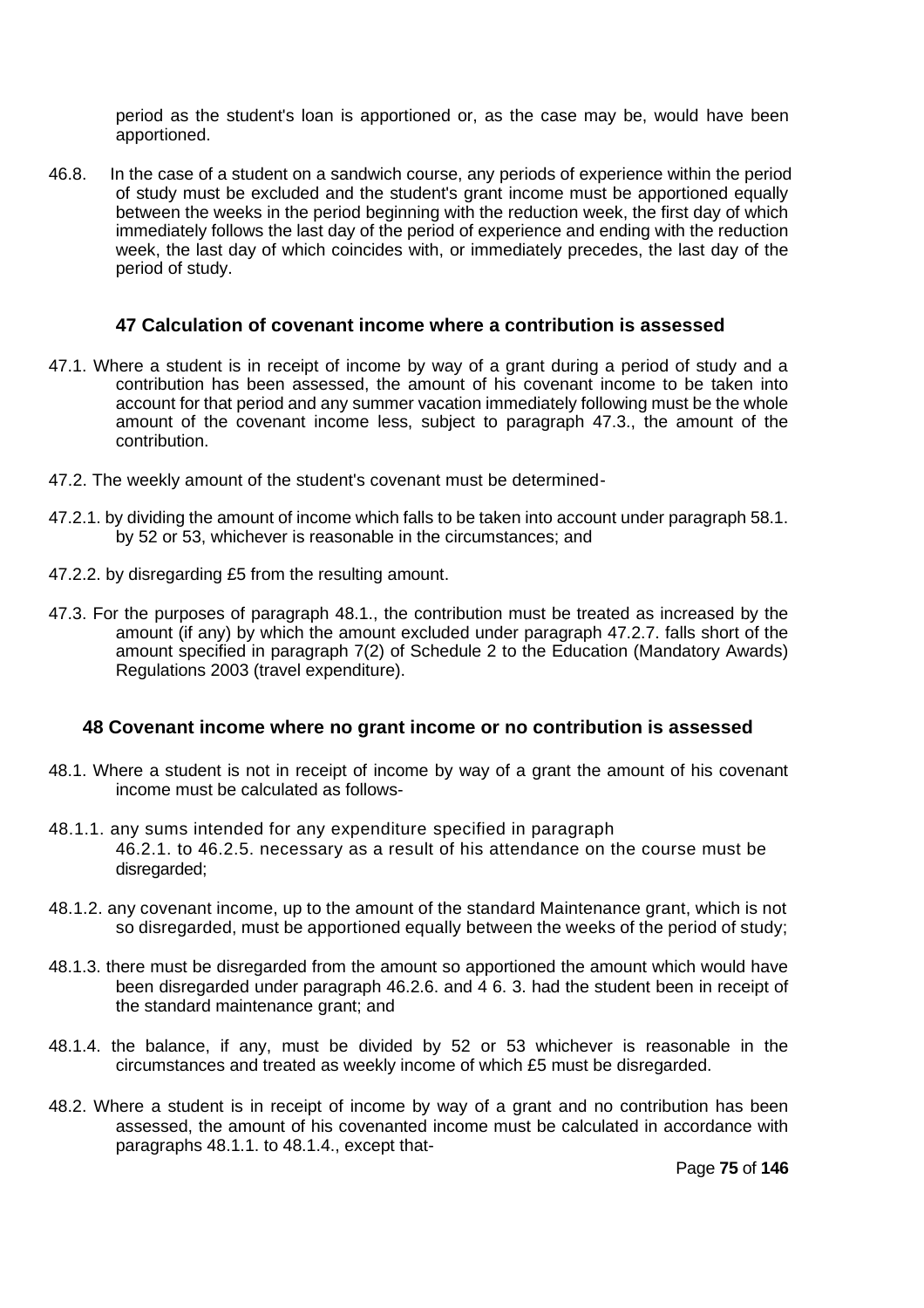- 48.2.1. the value of the standard maintenance grant must be abated by the amount of such grant income less an amount equal to the amount of any sums disregarded under paragraph 46.2.1. to 46.2.5.; and
- 48.2.2. the amount to be disregarded under paragraph 48.1.3. must be abated by an amount equal to the amount of any sums disregarded under paragraph 46.2.6 and 46.2.7. and 46.3.

#### **49 Relationship with amounts to be disregarded under Schedule 8**

49.1. No part of a student's covenant income or grant income is to be disregarded under paragraph 19 of Schedule 3 (disregard of certain charitable and voluntary, etc., payments).

#### **50 Other amounts to be disregarded**

- 50.1. For the purposes of ascertaining income other than grant income, covenant income and loans treated as income in accordance with paragraph 52 (treatment of student loans), any amounts intended for any expenditure specified in paragraph 47.2. (calculation of grant income), necessary as a result of his attendance on the course must be disregarded.
- 50.2. Paragraph 50.1. applies only if, and to the extent that, the necessary expenditure exceeds or is likely to exceed the amount of the sums disregarded under paragraph 46.2. or 46.3., 47.3., 48.1.1. or 48.1.3. or 51.5. (calculation of grant income, covenant income and treatment of student loans) on like expenditure.

#### **51 Treatment of student loans**

- 51.1. A student loan is to be treated as income.
- 51.2. In calculating the weekly amount of the loan to be taken into account as income-
- 51.2.1. in respect of a course that is of a single academic year's duration or less, a loan which is payable in respect of that period is to be apportioned equally between the weeks in the period beginning with-

(i) except in a case where sub-paragraph (ii) applies, the reduction week, the first day of which coincides with, or immediately follows, the first day of the single academic year; (iii) where the student is required to start attending the course in August or where the course is less than an academic year's duration, the reduction week, the first day of which coincides with, or immediately follows, the first day of the course, and ending with the reduction week, the last day of which coincides with, or immediately precedes, the last day of the course;

51.2.2. in respect of an academic year of a course which starts other than on 1st September, a loan which is payable in respect of that academic year is to be apportioned equally between the weeks in the period-

(i) beginning with the reduction week, the first day of which coincides with or immediately follows, the first day of that academic year, and

Page **76** of **146**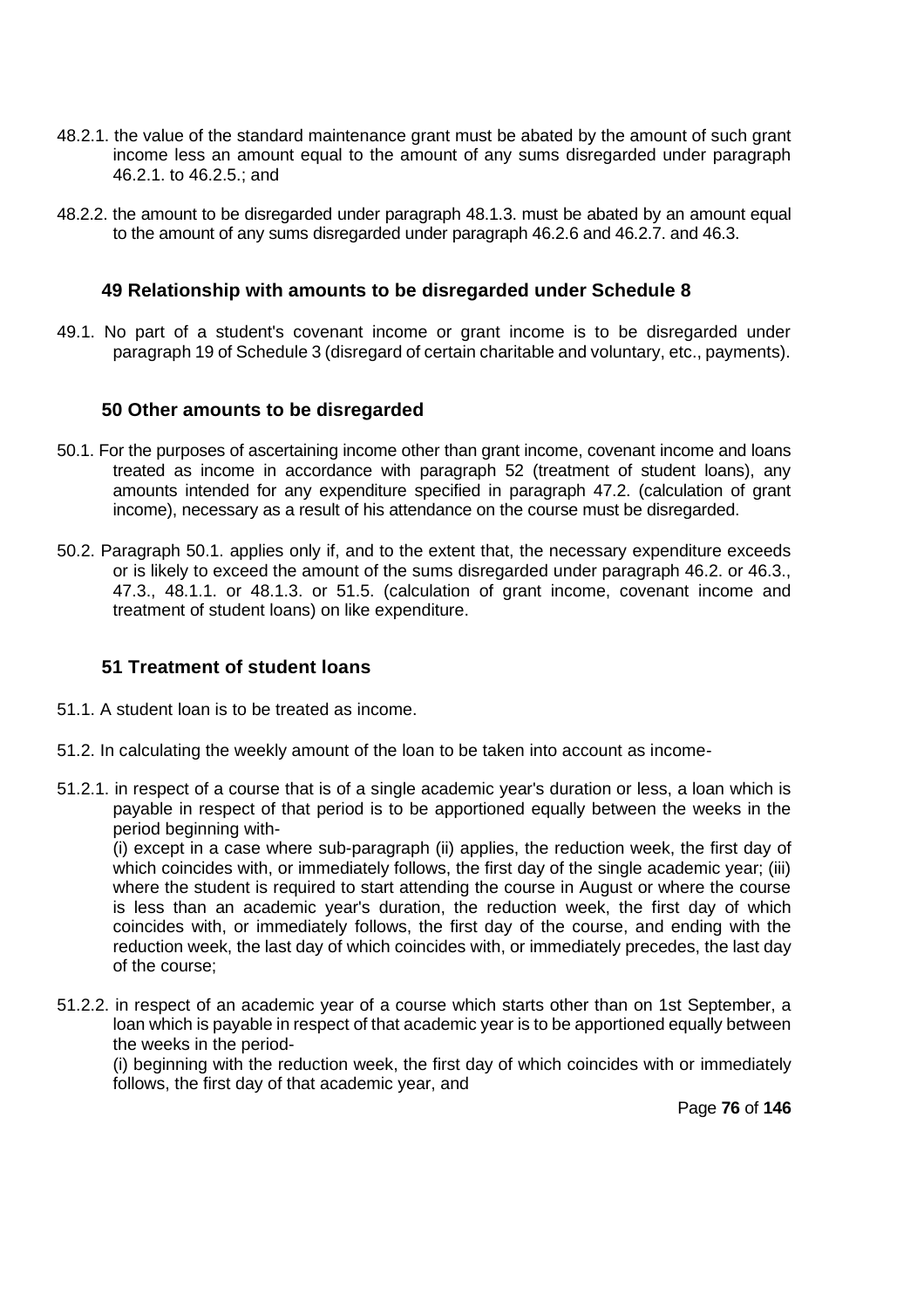(ii) ending with the reduction week, the last day of which coincides with or immediately precedes, the last day of that academic year, but excluding any reduction weeks falling entirely within the quarter during which, in the opinion of the authority, the longest of any vacation is taken and for the purposes of this paragraph, "quarter" has the same meaning as for the purposes of the Education (Student Support) Regulations 2005;

51.2.3. in respect of the final academic year of a course (not being a course of a single year's duration), a loan which is payable in respect of that final academic year is to be apportioned equally between the weeks in the period beginning with-

(i) except in a case where sub-paragraph (ii) applies, the reduction week, the first day of which coincides with, or immediately follows, the first day of that academic year;

(ii) where the final academic year starts on 1st September, the reduction week, the first day of which coincides with, or immediately follows, the earlier of 1st September or the first day of the autumn term,

and ending with the reduction week, the last day of which coincides with, or immediately precedes, the last day of the course;

51.2.4. in any other case, the loan is to be apportioned equally between the weeks in the period beginning with the earlier of-

(i) the first day of the first reduction week in September; or

(ii) the reduction week, the first day of which coincides with, or immediately follows the first day of the autumn term,

and ending with the reduction week, the last day of which coincides with, or immediately precedes, the last day of June, and, in all cases, from the weekly amount so apportioned £10 is to be disregarded.

- 51.3. A student is to be treated as possessing a student loan in respect of an academic year where-
- 51.3.1. a student loan has been made to him in respect of that year; or
- 51.3.2. he could acquire such a loan in respect of that year by taking reasonable steps to do so.
- 51.4. Where a student is treated as possessing a student loan under paragraph 51.3., the amount of the student loan to be taken into account as income must be, subject to paragraph 51.5.-
- 51.4.1. in the case of a student to whom a student loan is made in respect of an academic year, a sum equal to-

(i) the maximum student loan he is able to acquire in respect of that year by taking reasonable steps to do so; and

(ii) any contribution whether or not it has been paid to him;

51.4.2. in the case of a student to whom a student loan is not made in respect of an academic year, the maximum student loan that would be made to the student if-

(i) he took all reasonable steps to obtain the maximum student loan he is able to acquire in respect of that year; and

- ii) no deduction in that loan was made by virtue of the application of a means test.
- 51.5. There must be deducted from the amount of income taken into account under paragraph 51.4.-

Page **77** of **146**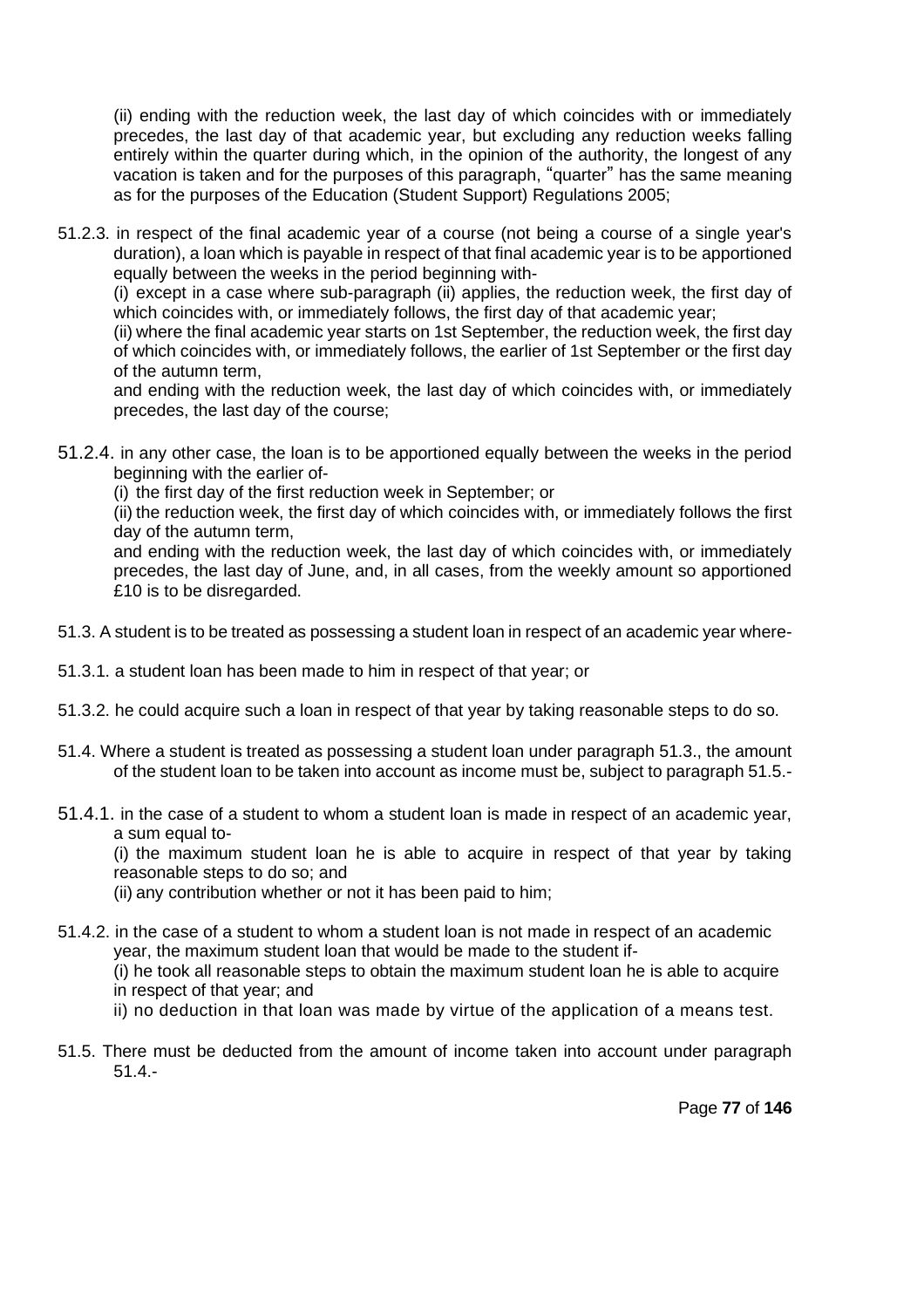- 51.5.1. the sum of £303 per academic year in respect of travel costs; and
- 51.5.2. the sum of £390 per academic year towards the cost of books and equipment, whether or not any such costs are incurred.
- 51.6. A loan for fees, known as a fee loan or a fee contribution loan, made pursuant to regulations made under Article 3 of the Education (Student Support) (Northern Ireland) Order 1998, section 22 of the Teaching and Higher Education Act 1998 or section 73(f) of the Education (Scotland) Act 1980, shall be disregarded as income.

#### **52 Treatment of payments from access funds**

- 52.1. This paragraph applies to payments from access funds that are not payments to which paragraph 36 (income treated as capital) applies.
- 52.2. A payment from access funds, other than a payment to which paragraph 52.3. applies, must be disregarded as income.
- 52.3. Subject to paragraph 52.4. and paragraph 40 of Schedule 3 (disregards in the calculation of income other than earnings)-
- 52.3.1. any payments from access funds which are intended and used for an item of food, ordinary clothing or footwear, household fuel, or rent of a single applicant or, as the case may be, of the applicant or any other member of his family, and
- 52.3.2. any payments from access funds which are used for any council tax or water charges for which that applicant or member is liable, must be disregarded as income to the extent of £20 per week.
- 52.4. Where a payment from access funds is made-
- 52.4.1. on or after 1st September or the first day of the course, whichever first occurs, but before receipt of any student loan in respect of that year and that payment is intended for the purpose of bridging the period until receipt of the student loan; or
- 52.4.2. before the first day of the course to a person in anticipation of that person becoming a student, that payment must be disregarded as income.

### **53 Disregard of contribution**

53.1. Where the applicant or his partner is a student and, for the purposes of assessing a contribution to the student's grant or student loan, the other partner's income has been taken into account, an amount equal to that contribution must be disregarded for the purposes of assessing that other partner's income.

#### **54 Further disregard of student's income**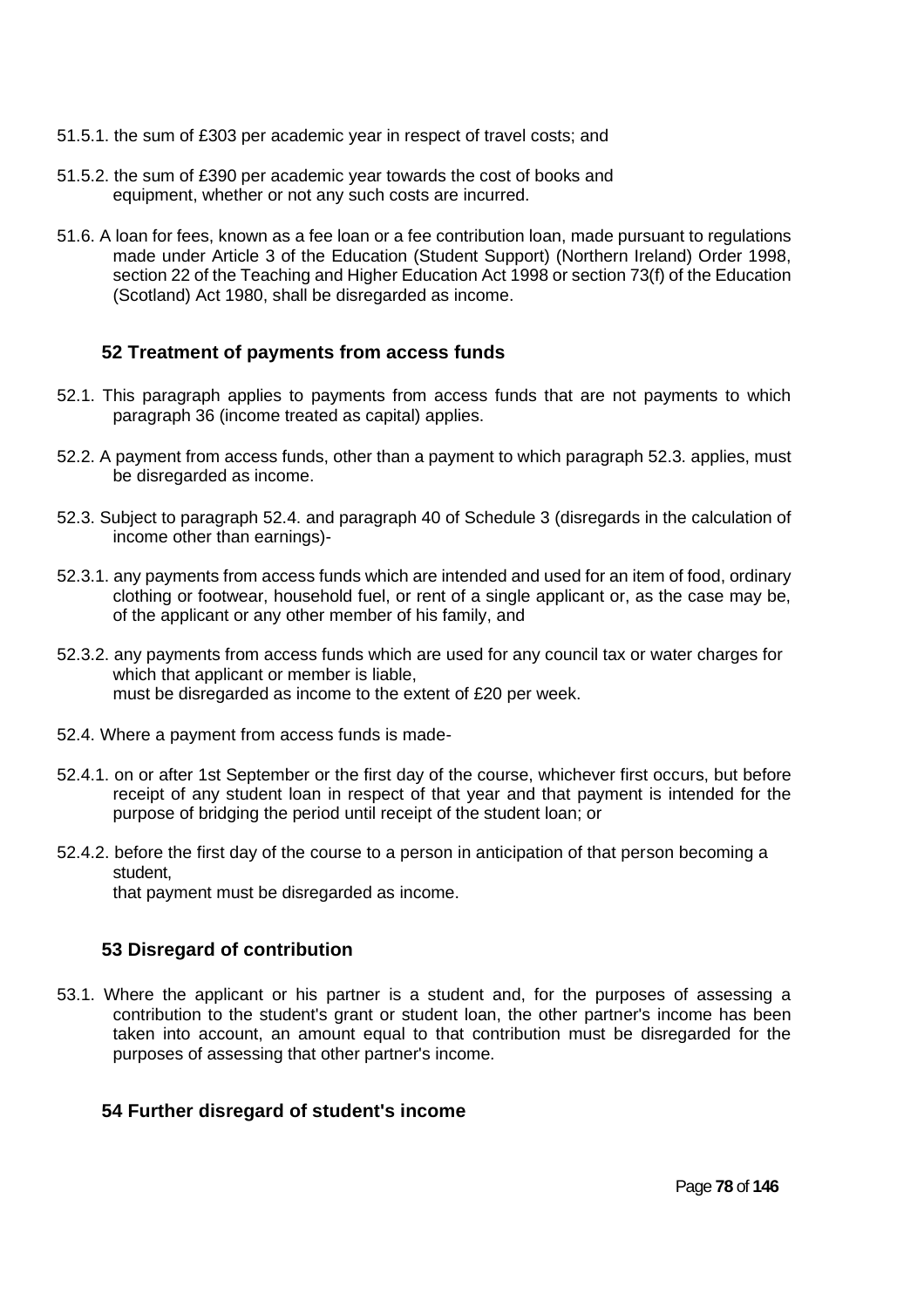54.1. Where any part of a student's income has already been taken into account for the purposes of assessing his entitlement to a grant or student loan, the amount taken into account must be disregarded in assessing that student's income.

## **55 Income treated as capital**

- 55.1. Any amount by way of a refund of tax deducted from a student's covenant income must be treated as capital.
- 55.2. An amount paid from access funds as a single lump sum must be treated as capital.
- 55.3. An amount paid from access funds as a single lump sum which is intended and used for an item other than food, ordinary clothing or footwear, household fuel or rent, or which is used for an item other than any council tax or water charges for which that applicant or member is liable, must be disregarded as capital but only for a period of 52 weeks from the date of the payment.

# **56 Disregard of changes occurring during summer vacation**

56.1. In calculating a student's income the authority must disregard any change in the standard maintenance grant, occurring in the recognised summer vacation appropriate to the student's course, if that vacation does not form part of his period of study from the date on which the change occurred to the end of that vacation.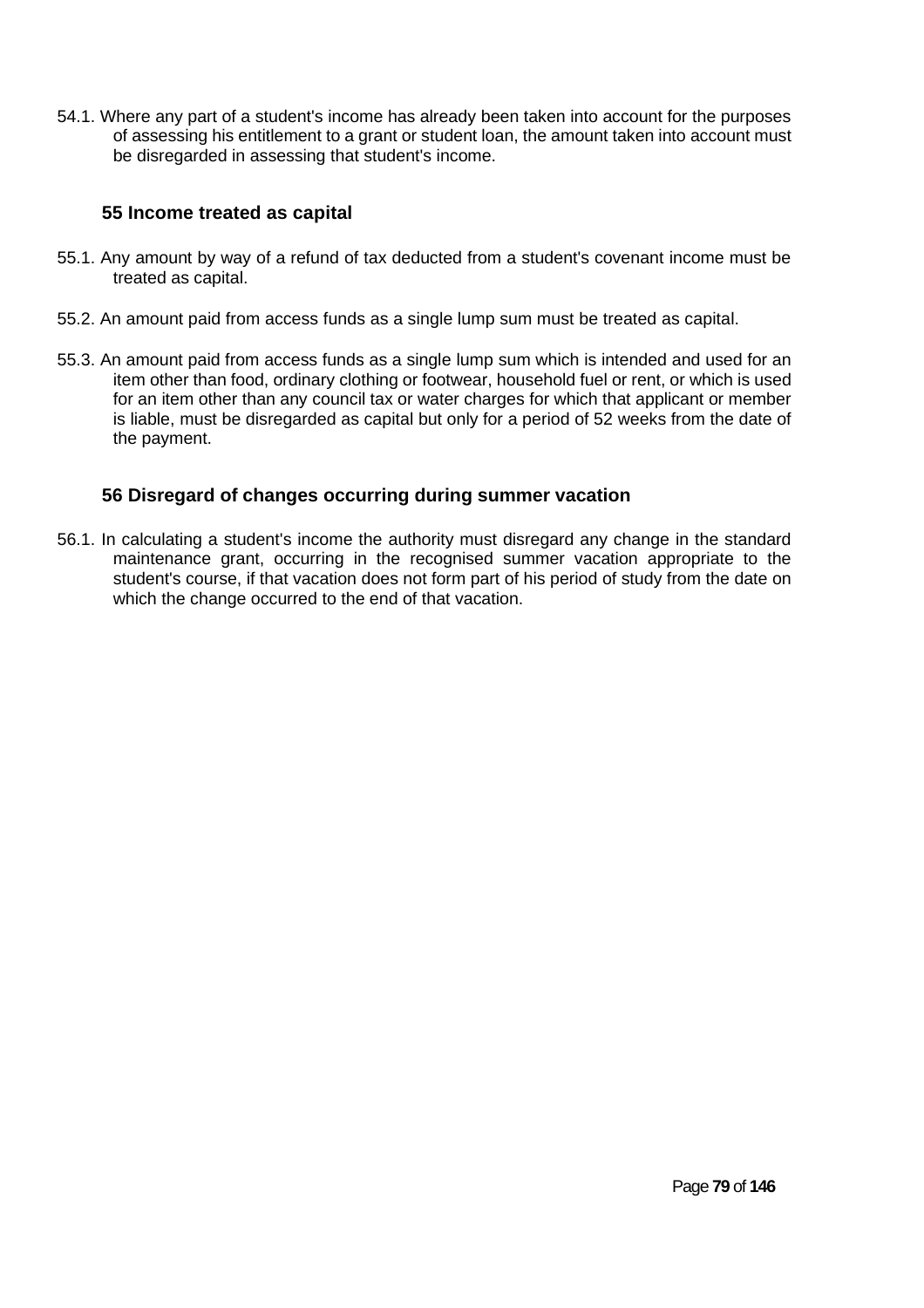## **Part 8 – The calculation and amount of Council Tax Reduction.**

#### **57 Maximum and minimum council tax reduction amount under this scheme.**

- 57.1. Subject to paragraphs 57.2 to 57.4, a person's maximum council tax reduction amount in respect of a day is 95.0 per cent of the amount A/B where:
- 57.1.1. A is the amount set by the authority as the council tax for the relevant financial year in respect of the dwelling in which he is a resident and for which he is liable, subject to any discount which may be appropriate to that dwelling under the 1992 Act; and
- 57.1.2. B is the number of days in that financial year, less any deductions in respect of nondependants which fall to be made under paragraph 58 (non-dependant deductions).
- 57.2. In calculating a person's maximum council tax reduction under this scheme any reduction in the amount that person is liable to pay in respect of council tax, which is made in consequence of any enactment in, or made under, the 1992 Act (other than a reduction under this scheme), is to be taken into account.
- 57.3. Subject to sub-paragraph 57.4., where an applicant is jointly and severally liable for council tax in respect of a dwelling in which he is resident with one or more other persons, in determining the maximum council tax reduction in his case in accordance with paragraph 57.1, the amount A is to be divided by the number of persons who are jointly and severally liable for that tax.
- 57.4. Where an applicant is jointly and severally liable for council tax in respect of a dwelling with only his partner, paragraph 57.3. does not apply in his case.
- 57.5. The reference in paragraph 57.3. to a person with whom an applicant is jointly and severally liable for council tax, where the applicant is a person who is not a pensioner, does not include a student to whom paragraph 45 (entitlement of students to a reduction under this scheme) applies.
- 57.6. In this paragraph **"relevant financial year"** means, in relation to any particular day, the financial year within which the day in question falls.
- 57.7. Where a council tax reduction is payable, it shall not be payable where the amount to which a person would otherwise be entitled is less than one pound per benefit week.

#### **58 Non-dependant deductions**

- 58.1. Subject to the following provisions of this paragraph, the non-dependant deductions in respect of a day referred to in paragraph 57 are as prescribed in the relevant "Council Tax Reduction Schemes (Prescribed Requirements) England (Amendment) Regulations produced each year up-rating the amounts for the forthcoming financial year
- 58.2. Only one deduction is to be made under this paragraph in respect of a couple or, as the case may be, members of a polygamous marriage (other than where there is an award of universal credit) and, where, but for this paragraph, the amount that would fall to be deducted in respect of one member of a couple or polygamous marriage is higher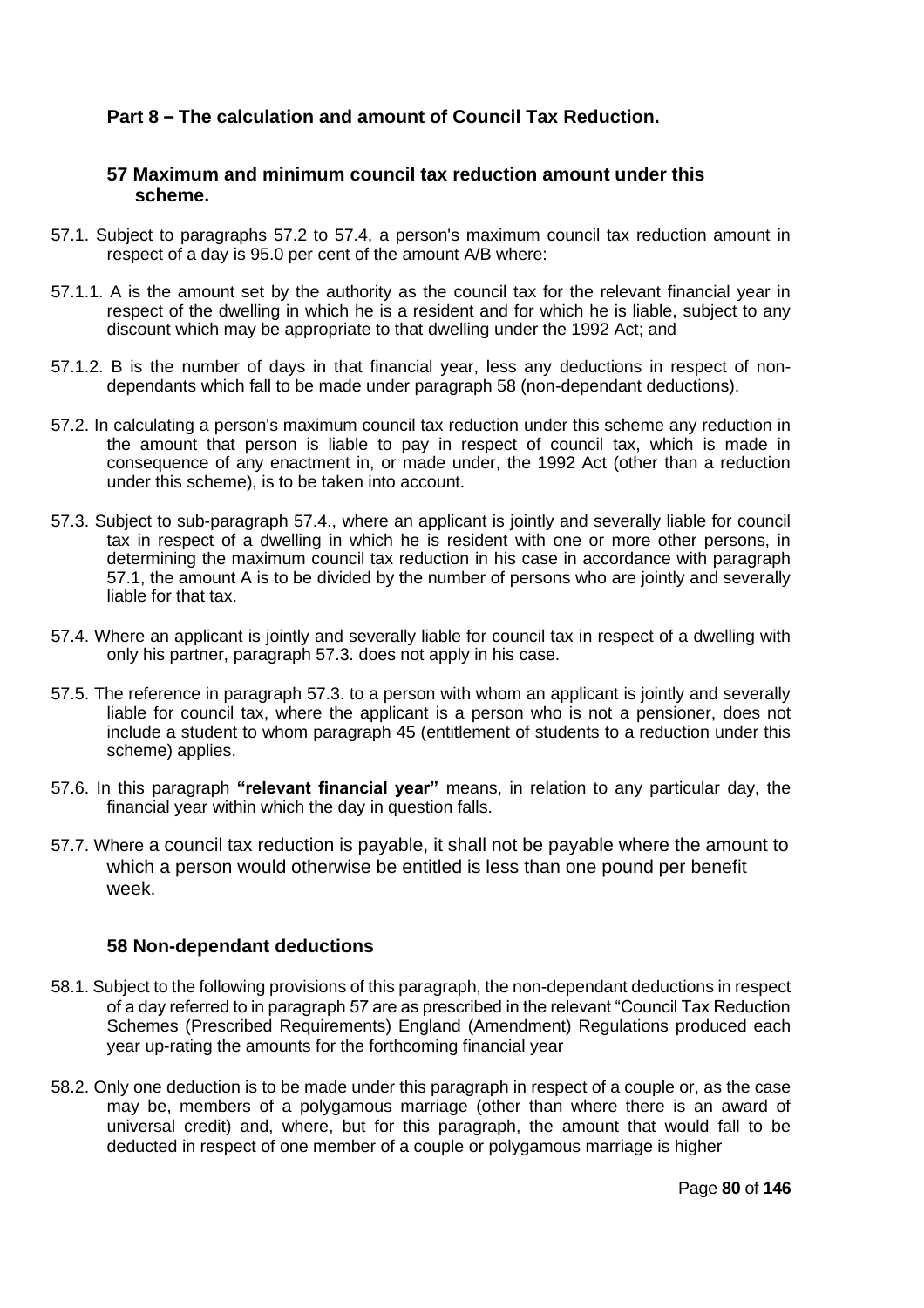than the amount (if any) that would fall to be deducted in respect of the other, or any other, member, the higher amount is to be deducted.

- 58.3 In applying the provisions of paragraph 58.2. in the case of a couple or, as the case may be, a polygamous marriage, regard must be had, for the purpose of that sub-paragraph, to the couple's or, as the case may be, all members of the polygamous marriage's joint weekly gross income.
- 58.4. Where in respect of a day-
- 58.4.1. a person is a resident in a dwelling but is not himself liable for council tax in respect of that dwelling and that day;
- 58.4.2. other residents in that dwelling (the liable persons) have joint and several liability for council tax in respect of that dwelling and that day otherwise than by virtue of section 9 of the 1992 Act (liability of spouses and civil partners); and
- 58.4.3. the person to whom paragraph 58.4.1. refers is a non-dependant of two or more of the liable persons, the deduction in respect of that non-dependant must be apportioned equally between those liable persons.
- 58.5. No deduction is to be made in respect of any non-dependants occupying an applicant's dwelling if the applicant or his partner is-
- 58.5.1. blind or treated as blind by virtue of paragraph 10 of Schedule 1 (additional condition for the disability premium); or
- 58.5.2. receiving in respect of himself-
	- (i) attendance allowance, or would be receiving that allowance but for-
	- (aa) a suspension of benefit in accordance with regulations under section 113(2) of the SSCBA; or

(bb) an abatement as a result of hospitalisation; or

(ii) the care component of the disability living allowance, or would be receiving that component but for-

(aa) a suspension of benefit in accordance with regulations under section 113(2) of the SSCBA; or

(bb) an abatement as a result of hospitalisation; or

(ix) the daily living component of personal independence payment, or would be receiving that allowance but for a suspension of benefit in accordance with regulations under section 86 of the Welfare Reform Act 2012 (hospital in-patients); or

(x) an AFIP, or would be receiving that payment but for a suspension of it in accordance with any terms of the armed and reserve forces compensation scheme which allows for a suspension because a person is undergoing medical treatment in a hospital or similar institution.

- 58.6. No deduction is to be made in respect of a non-dependant if:
- 58.6.1. although he resides with the applicant, it appears to the authority that his normal home is elsewhere; or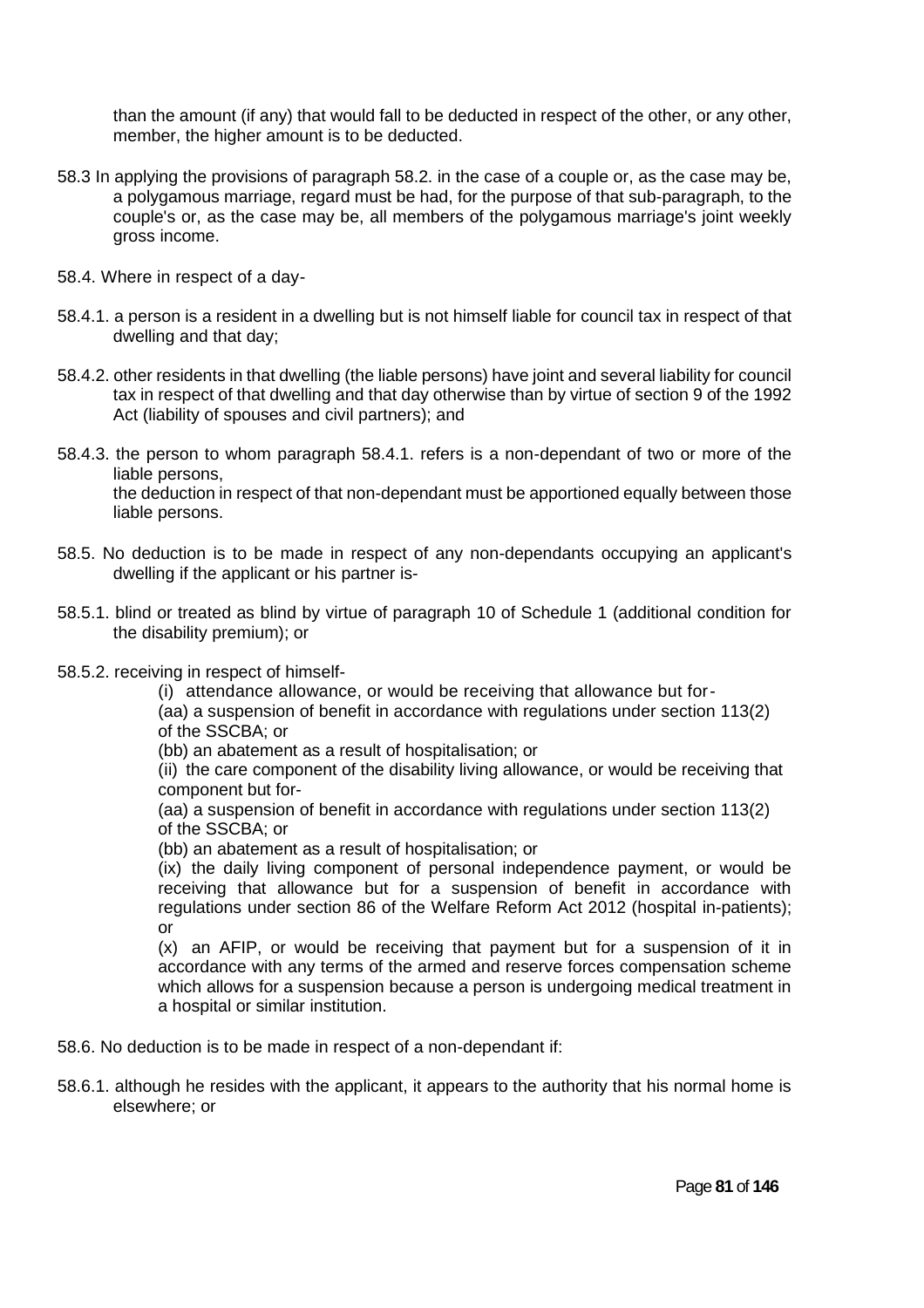- 58.6.2. he is in receipt of a training allowance paid in connection with youth training established under section 2 of the Employment and Training Act 1973 or section 2 of the Enterprise and New Towns (Scotland) Act 1990; or
- 58.6.3. he is a full-time student within the meaning of this scheme; or
- 58.6.4. he is not residing with the applicant because he has been a patient for a period in excess of 52 weeks, and for these purposes-
	- **(i) "patient"** has the meaning given in paragraph 8.6, and

(iii) where a person has been a patient for two or more distinct periods separated by one or more intervals each not exceeding 28 days, he is to be treated as having been a patient continuously for a period equal in duration to the total of those distinct periods.

- 58.6.5 he is not residing with the applicant because he is a member of the regular forces or the reserve forces (within the meaning of section 374 of the Armed Forces Act 2006 who is absent, whilst on operations, from the dwelling normally occupied as their home.
- 58.7. No deduction is to be made in respect of a non-dependant:
- 58.7.1. who is on income support, state pension credit, an income-based jobseeker's allowance or an income-related employment and support allowance;
- 58.7.2. to whom Schedule 1 to the 1992 Act applies (persons disregarded for purposes of discount), but this paragraph does not apply to a non- dependant who is a student to whom paragraph 4 of that Schedule refers: or
- 58.7.3. who is entitled to an award of universal credit where the award is calculated on the basis that the person does not have any earned income.
- 58.8. In the application of paragraph 58.1. there is to be disregarded from the non-dependant's weekly gross income:
- 58.8.1. any attendance allowance, disability living allowance, personal independence payment or an AFIP received by him;
- 58.8.2. any payment made under or by the Trusts, the Fund, the Eileen Trust, MFET Limited, the Skipton Fund, the Caxton Foundation the Scottish Infected Blood Support Scheme, an approved blood scheme, the London Emergencies Trust, the We Love Manchester Emergency Fund"; or the Independent Living Fund (2006) which, had his income fallen to be calculated under paragraph 31 (calculation of income other than earnings), would have been disregarded under paragraph 28 of Schedule 3 (income in kind); and
- 58.8.3. any payment which, had his income fallen to be calculated under paragraph 31, would have been disregarded under paragraph 41 of Schedule 3 (payments made under certain trusts and certain other payments).
- 58.8.4. any payment made under, or by, a trust which is approved by the Secretary of State and which is established for the purpose of giving relief and assistance to a disabled person whose disability was caused by their mother having taken a preparation containing the drug known as Thalidomide during her pregnancy.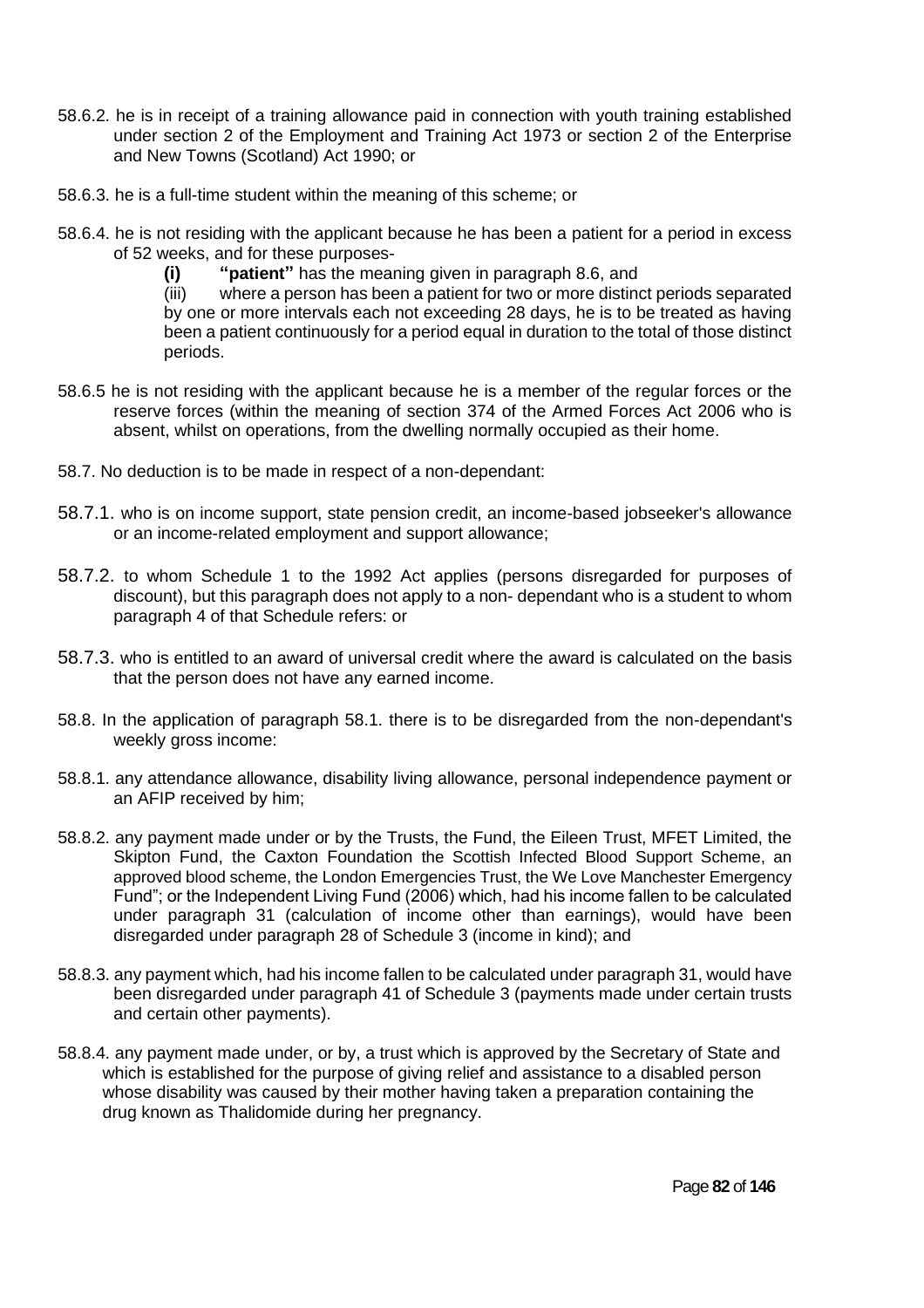58.9. For the purposes of paragraph 58.7., "earned income" has the meaning given in regulation 52 of the Universal Credit Regulations 2013.

## **59 Council Tax Reduction Taper (Applies to persons defined within Class E)**

59.1. The prescribed daily percentage for the purposes of calculating support as a percentage of income over the applicable amount, which is deducted from maximum council tax reduction, shall be 20 per cent. Where an applicant's income exceeds their applicable amount, their council tax reduction shall be calculated by deducting their excess income multiplied by the taper from their maximum council tax reduction as defined in paragraph 57 of this scheme.

## **60 Extended reductions**

- 60.1. An applicant who is entitled to a reduction under this scheme by virtue of the general conditions of entitlement shall be entitled to an extended reduction where-
- 60.1.1. the applicant or the applicant's partner was entitled to a qualifying income-related benefit;
- 60.1.2. entitlement to a qualifying income-related benefit ceased because the applicant or the applicant's partner-
- (i) commenced employment as an employed or self-employed earner;
- (ii) increased their earnings from such employment; or
- (iii) increased the number of hours worked in such employment, and that employment is or, as the case may be, those increased earnings or increased number of hours are expected to last five weeks or more; and
- 60.1.3. the applicant or the applicant's partner had been entitled to and in receipt of a qualifying income-related benefit, jobseeker's allowance or a combination of those benefits for a continuous period of at least 26 weeks before the day on which the entitlement to a qualifying income-related benefit ceased.
- 60.2. For the purpose of sub-paragraph 60.1.3., an applicant or an applicant's partner is to be treated as having been entitled to and in receipt of a qualifying income- related benefit or jobseeker's allowance during any period of less than five weeks in respect of which the applicant or the applicant's partner was not entitled to any of those benefits because the applicant or the applicant's partner was engaged in remunerative work as a consequence of their participation in an employment zone programme.
- 60.3. For the purpose of this paragraph, where an applicant or an applicant's partner is entitled to and in receipt of joint-claim jobseeker's allowance they must be treated as being entitled to and in receipt of jobseeker's allowance.
- 60.4. An applicant must be treated as entitled to a reduction under this scheme by virtue of the general conditions of entitlement where-
- 60.4.1. the applicant ceased to be entitled to a reduction under this scheme because the applicant vacated the dwelling in which the applicant was resident;
- 60.4.2. the day on which the applicant vacated the dwelling was either in the week in which entitlement to a qualifying income-related benefit ceased, or in the preceding week; and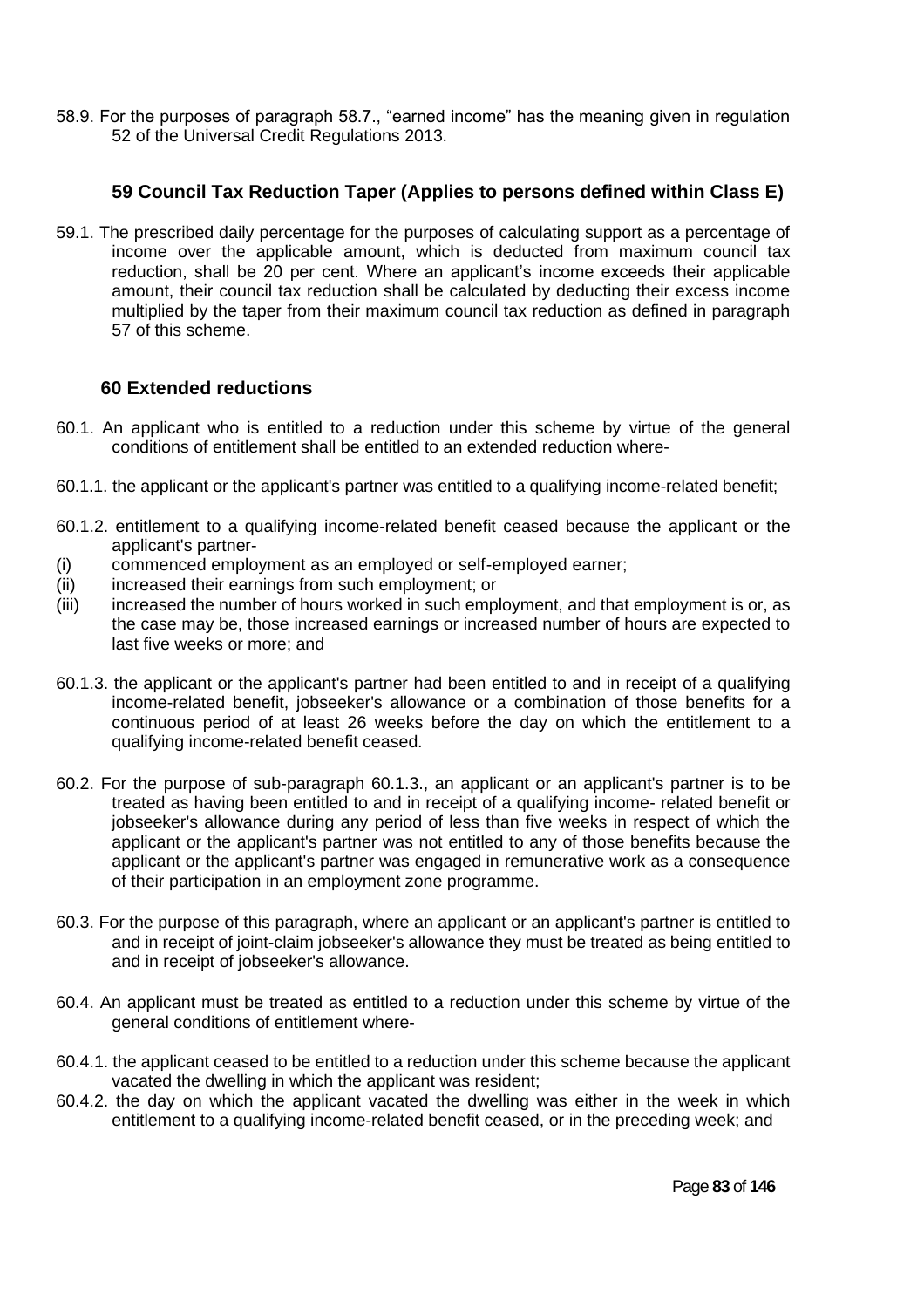- 60.4.3. entitlement to the qualifying income-related benefit ceased in any of the circumstances listed in paragraph 60.1.2.
- 60.4.4. This paragraph shall not apply where, on the day before an applicant's entitlement to income support ceased, regulation 6(5) of the Income Support (General) Regulations 1987 (remunerative work: housing costs) applied to that applicant.

#### **61 Duration of extended reduction period**

- 61.1. Where an applicant is entitled to an extended reduction, the extended reduction period starts on the first day of the reduction week immediately following the reduction week in which the applicant, or the applicant's partner, ceased to be entitled to a qualifying income-related benefit.
- 61.2. For the purpose of p paragraph 6 1. 1., an applicant or an applicant's partner ceases to be entitled to a qualifying income-related benefit on the day immediately following the last day of entitlement to that benefit.
- 61.3. The extended reduction period ends-
- 61.3.1. at the end of a period of four weeks; or
- 61.3.2. on the date on which the applicant to whom the extended reduction is payable has no liability for council tax if that occurs first.

#### **62 Amount of extended reduction**

- 62.1. For any week during the extended reduction period the amount of the extended reduction to which an applicant is entitled is to be the higher of-
- 61.1.1. the amount of the reduction under this scheme to which the applicant was entitled under the general conditions of entitlement in the last reduction week before the applicant or the applicant's partner ceased to be entitled to a qualifying income-related benefit;
- 61.1.2. the amount of reduction under this scheme to which the applicant would be entitled under the general conditions of entitlement in any reduction week during the extended reduction period, if paragraph 60 did not apply to the applicant; or
- 61.1.3. the amount of reduction under this scheme to which the applicant's partner would be entitled by virtue of under the general conditions of entitlement if paragraph 60 did not apply to the applicant.
- 62.2. Paragraph 62.1. does not apply in the case of a mover.
- 62.3. Where an applicant is in receipt of an extended reduction under this paragraph and the applicant's partner makes an application for a reduction under this scheme, no amount of reduction under this scheme is to be awarded by the authority during the extended reduction period.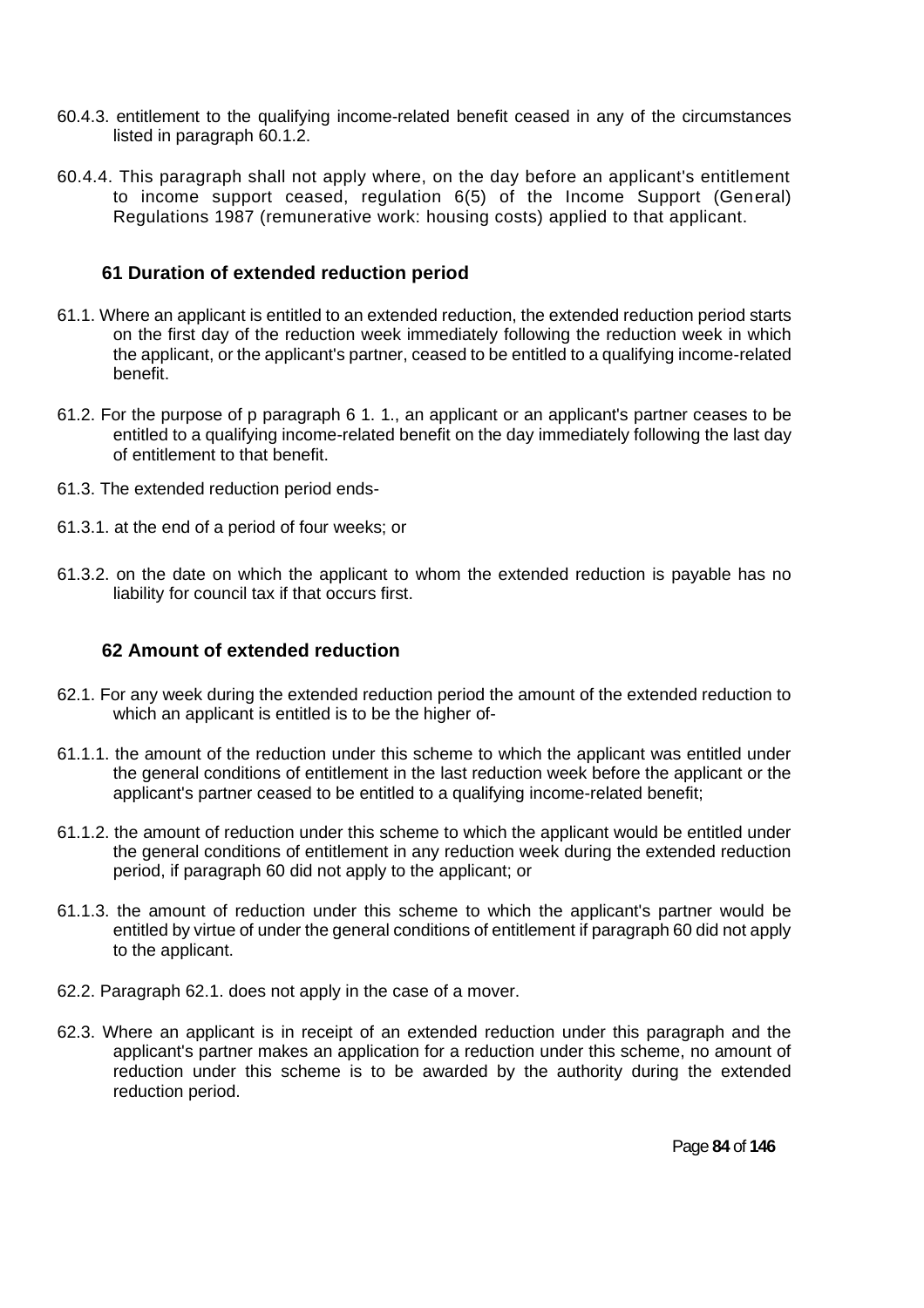## **63 Amount of extended reduction - movers**

- 63.1. This paragraph applies-
- 63.1.1. to a mover; and
- 63.1.2. from the Monday following the day of the move.
- 63.2. The amount of the extended reduction awarded from the Monday from which this paragraph applies until the end of the extended reduction period is to be the amount of reduction under this scheme to which the mover would have been entitled had they, or their partner, not ceased to be entitled to a qualifying income- related benefit.
- 63.3. Where a mover's liability to pay council tax in respect of the new dwelling is to a second authority, the extended reduction (qualifying contributory benefits) may take the form of a payment from this authority to-
- 63.3.1. the second authority; or
- 63.3.2. the mover directly.
- 63.3. Where –
- 63.3.1. a mover, or the mover's partner, makes a claim for council tax reduction to the second authority after the mover, or the mover's partner, ceased to be entitled to a qualifying income-related benefit; and
- 63.3.2. the mover, or the mover's partner, is in receipt of an extended reduction from the appropriate authority, the second authority shall reduce the weekly amount of council tax reduction that the mover, or the mover's partner, is entitled to by a sum equal to the amount of the extended reduction until the end of the extended reduction period.

#### **64 Relationship between extended reduction and entitlement to a reduction under the general conditions of entitlement**

64.1. Changes of circumstances and increases for exceptional circumstances shall not apply to any extended reduction payable in accordance with paragraphs 62.1.1. or 63.2.

### **65 Extended reductions (qualifying contributory benefits)**

- 65.1. An applicant who is entitled to a reduction under this scheme by virtue of the general conditions of entitlement shall be entitled to an extended reduction (qualifying contributory benefits) where-
- 65.1.1. the applicant or the applicant's partner was entitled to a qualifying contributory benefit;
- 65.1.2. entitlement to a qualifying contributory benefit ceased because the applicant or the applicant's partner-
	- (i) commenced employment as an employed or self-employed earner;
	- (ii) increased their earnings from such employment; or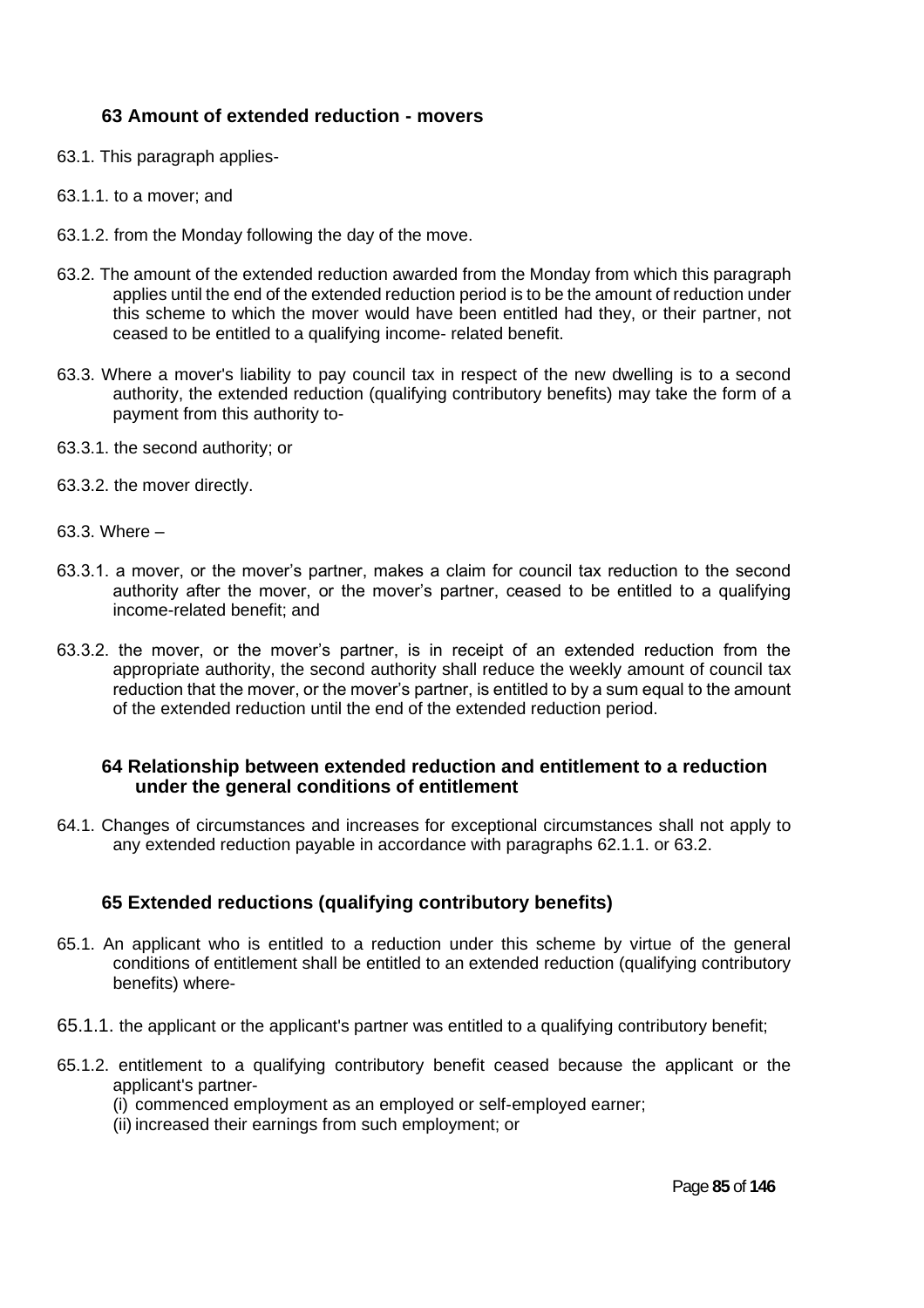(iii) increased the number of hours worked in such employment, and that employment is or, as the case may be, those increased earnings or increased number of hours are expected to last five weeks or more;

- 65.1.3. the applicant or the applicant's partner had been entitled to and in receipt of a qualifying contributory benefit or a combination of qualifying contributory benefits for a continuous period of at least 26 weeks before the day on which the entitlement to a qualifying contributory benefit ceased; and
- 65.1.4. the applicant or the applicant's partner was not entitled to and not in receipt of a qualifying income-related benefit in the last reduction week in which the applicant, or the applicant's partner, was entitled to a qualifying contributory benefit.
- 65.2. An applicant must be treated as entitled to a reduction under this scheme by virtue of the general conditions of entitlement where-
- 65.2.1. the applicant ceased to be entitled to a reduction under this scheme because the applicant vacated the dwelling in which the applicant was resident;
- 65.2.2. the day on which the applicant vacated the dwelling was either in the week in which entitlement to a qualifying contributory benefit ceased, or in the preceding week; and
- 65.2.3. entitlement to the qualifying contributory benefit ceased in any of the circumstances listed in paragraph 65.1.2.

#### **66 Duration of extended reduction period (qualifying contributory benefits)**

- 66.1. Where an applicant is entitled to an extended reduction (qualifying contributory benefits), the extended reduction period starts on the first day of the reduction week immediately following the reduction week in which the applicant, or the applicant's partner, ceased to be entitled to a qualifying contributory benefit.
- 66.2. For the purpose of paragraph 6 6. 1., an applicant or an applicant's partner ceases to be entitled to a qualifying contributory benefit on the day immediately following the last day of entitlement to that benefit.
- 66.3. The extended reduction period ends-
- 66.3.1. at the end of a period of four weeks; or
- 66.3.2. on the date on which the applicant entitled to the extended reduction (qualifying contributory benefits) has no liability for council tax if that occurs first.

### **67 Amount of extended reduction (qualifying contributory benefits)**

- 67.1. For any week during the extended reduction period the amount of the extended reduction (qualifying contributory benefits) payable to an applicant is to be the greater of-
- 67.1.1. the amount of reduction under this scheme to which the applicant was entitled by virtue of the general conditions of entitlement in the last reduction week before the applicant or the applicant's partner ceased to be entitled to a qualifying contributory benefit;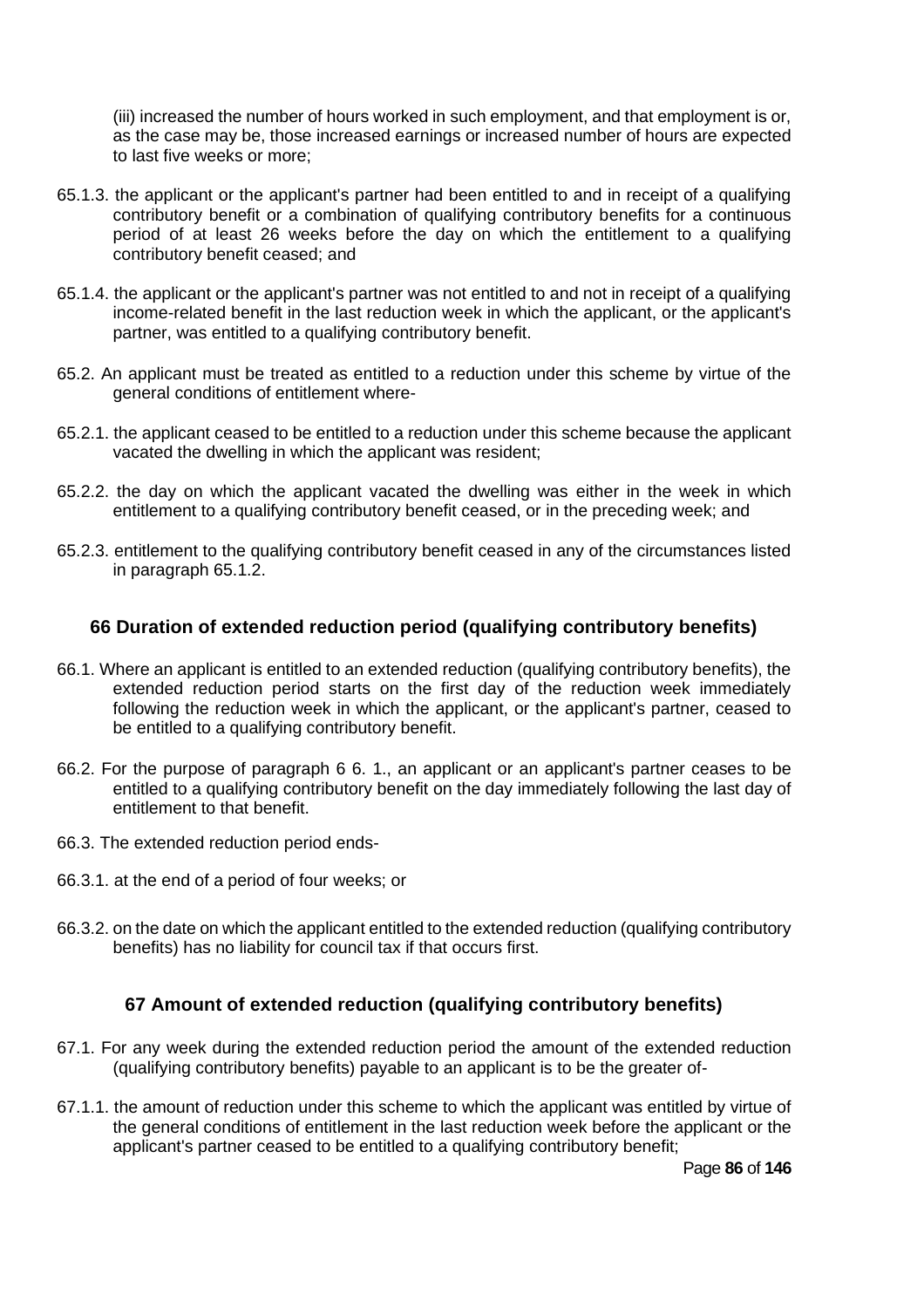- 67.1.2. the amount of reduction under this scheme to which the applicant would be entitled by virtue of the general conditions of entitlement for any reduction week during the extended reduction period, if paragraph 65 did not apply to the applicant; or
- 67.1.3. the amount of reduction under this scheme to which the applicant's partner would be entitled by virtue of the general conditions of entitlement if paragraph 65 did not apply to the applicant.
- 67.2. Paragraph 67.1. does not apply in the case of a mover.
- 67.3. Where an applicant is in receipt of an extended reduction (qualifying contributory benefits) under this paragraph and the applicant's partner makes an application for a reduction under this scheme, no amount of reduction may be allowed by the appropriate authority during the extended reduction period.

#### **68 Amount of extended reductions (qualifying contributory benefits)-movers**

- 68.1. This paragraph applies-
- 68.1.1. to a mover; and
- 68.1.2. from the Monday following the day of the move.
- 68.2. The amount of the extended reduction (qualifying contributory benefit) payable from the Monday from which this paragraph applies until the end of the extended reduction period is to be the amount of reduction under this scheme which was awarded to the mover for the last reduction week before the mover, or the mover's partner, ceased to be entitled to a qualifying contributory benefit.
- 68.3. Where a mover's liability to pay council tax in respect of the new dwelling is to a second authority, the extended reduction (qualifying contributory benefits) may take the form of a payment from this authority to-
- 68.3.1. the second authority; or
- 68.3.2. the mover directly.

#### **69 Relationship between extended reduction (qualifying contributory benefits) and entitlement to reduction by virtue of the general conditions of entitlement**

- 69.1. Where an applicant's reduction under this scheme would have ended when the applicant ceased to be entitled to a qualifying contributory benefit in the circumstances listed in paragraph 65.1.2., that reduction does not cease until the end of the extended reduction period.
- 69.2. Changes of circumstances and increases for exceptional circumstances shall not apply to any extended reduction (qualifying contributory benefits) payable in accordance with paragraph 67.1.1. or 68.2.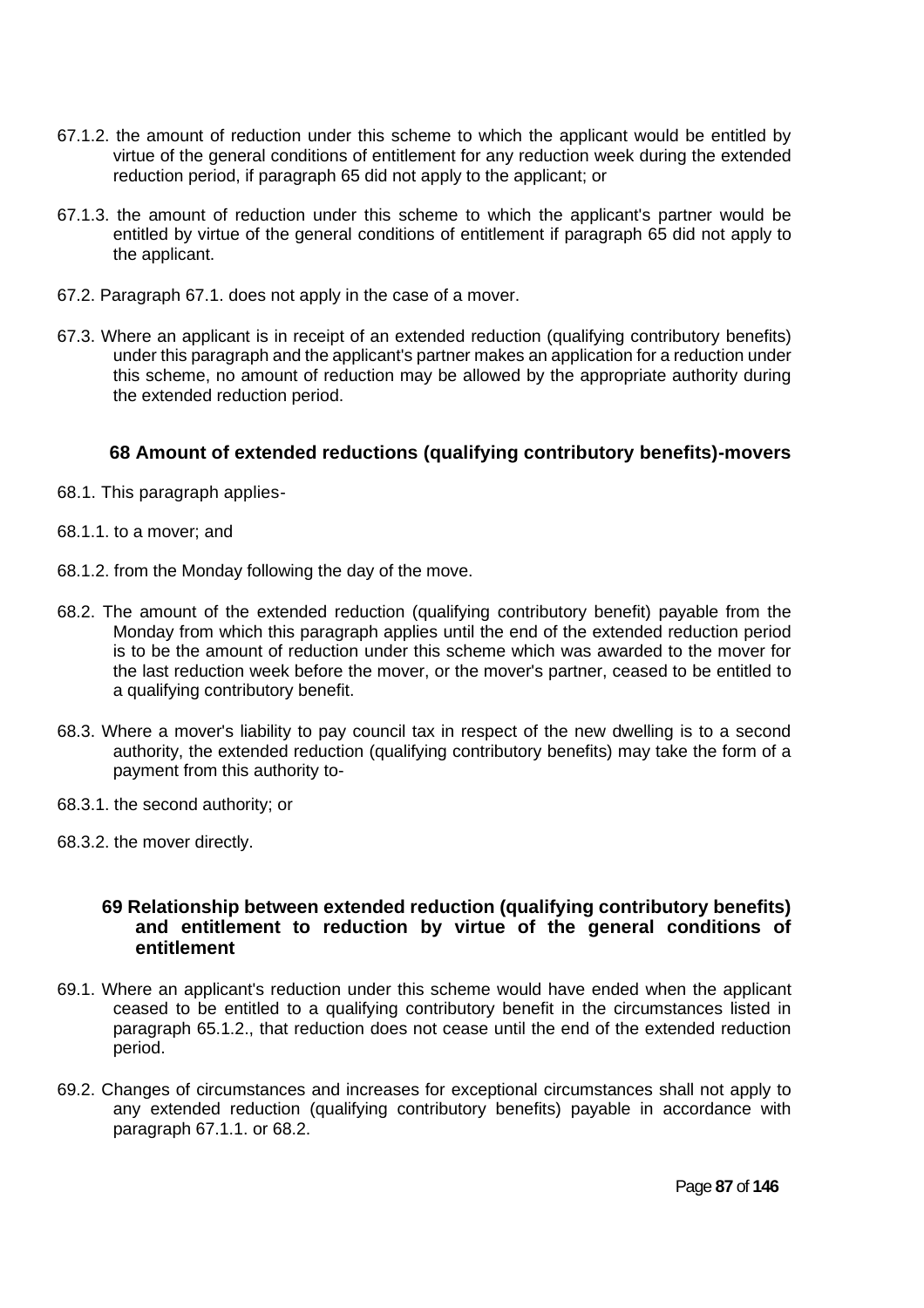# **70 Extended reductions: movers into the authority's area**

70.1. Where-

- 70.1.1. an application is made to the authority ("the current authority") for a reduction under this scheme, and
- 70.1.2. the applicant, or the partner of the applicant, is in receipt of an extended reduction from-

(i) another billing authority in England; or

(ii) a billing authority in Wales,

the current authority must reduce any reduction to which the applicant is entitled under this scheme by the amount of that extended reduction.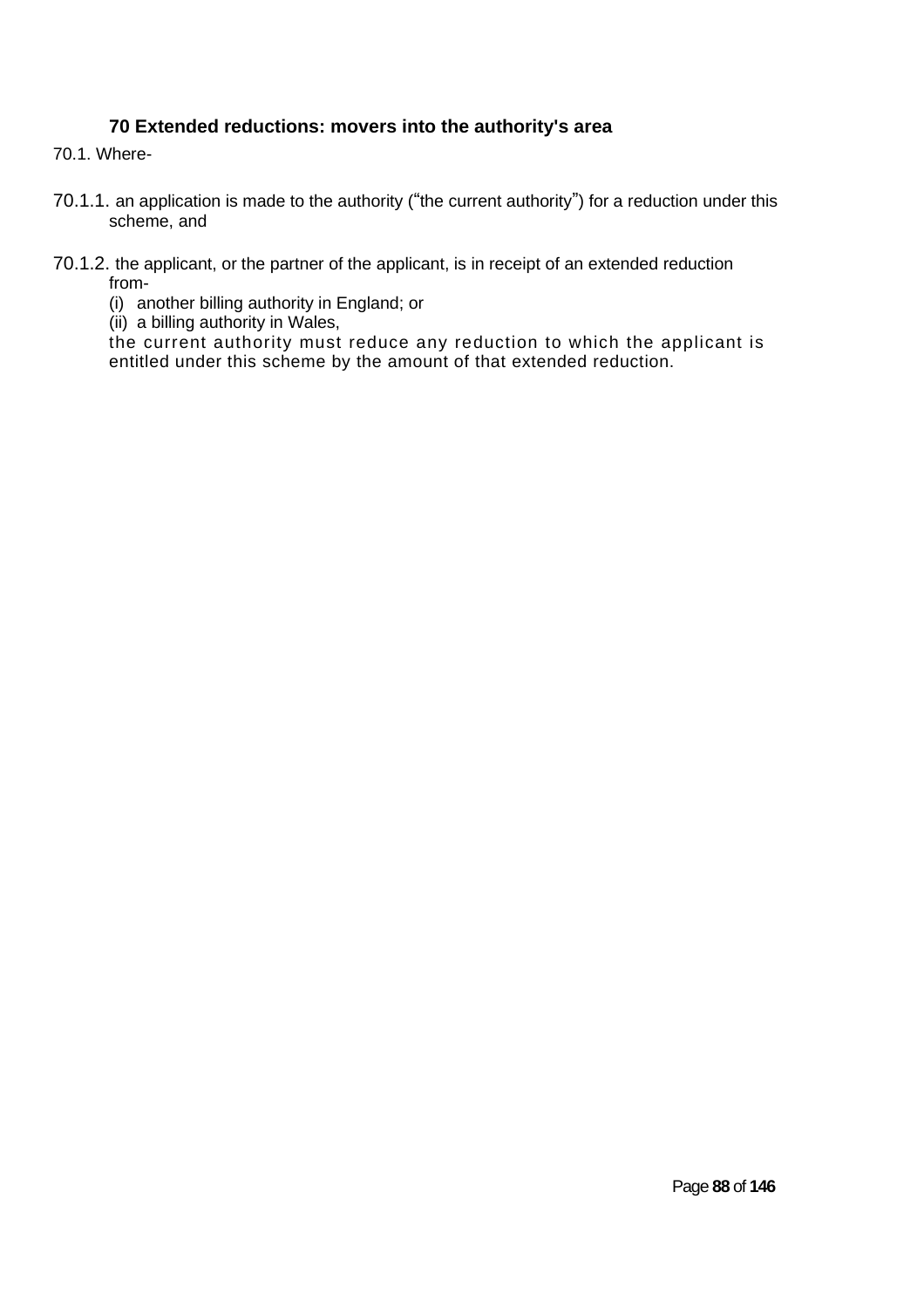#### **Part 9 – Date on which entitlement and changes in circumstances are to take effect.**

#### **71 Date on which entitlement begins**

- 71.1. Subject to paragraph 71.2., any person by whom or in respect of whom an application for a reduction under this scheme is made and who is otherwise entitled to that reduction is so entitled from the reduction week following the date on which that application is made or is treated as made.
- 71.2. Where a person is otherwise entitled to a reduction under this scheme and becomes liable for the first time for the authority's council tax in respect of a dwelling of which he is a resident in the reduction week in which his application is made or is treated as made, he is so entitled from that reduction week.

### **72 Date on which change of circumstances is to take effect**

- 72.1. Except in cases where paragraph 25 (disregard of changes in tax, contributions, etc.) applies and subject to Paragraph 73 and 74 and the following provisions of this paragraph and, a change of circumstances which affects entitlement to, or the amount of, a reduction under this scheme ("change of circumstances"), takes effect from the first day of the reduction week following the date on which the change actually occurs.
- 72.2. Where that change is cessation of entitlement to any benefit under the benefit Acts, the date on which the change actually occurs is the day immediately following the last day of entitlement to that benefit.
- 72.3. Subject to paragraph 73.4., where the change of circumstances is a change in the amount of council tax payable, it takes effect from the day on which it actually occurs.
- 72.4. Where the change of circumstances is a change in the amount a person is liable to pay in respect of council tax in consequence of regulations under section 13 of the 1992 Act (reduced amounts of council tax) or changes in the discount to which a dwelling may be subject under section 11 or 11A of that Act (discounts), it takes effect from the day on which the change in amount has effect.
- 72.5. Where the change of circumstances is the applicant's acquisition of a partner, the change takes effect on the day on which the acquisition takes place.
- 72.6. Where the change of circumstances is the death of an applicant's partner or their separation, it takes effect on the day the death or separation occurs.
- 72.7. If two or more changes of circumstances occurring in the same reduction week would, but for this paragraph, take effect in different reduction weeks in accordance with paragraphs 72.1. to 72.6. they take effect from the day to which the appropriate paragraph from 72.3. to 72.6. above refers, or, where more than one day is concerned, from the earlier day.
- 72.8. Where the change of circumstances is that income, or an increase in the amount of income, other than a benefit or an increase in the amount of a benefit under the SSCBA, is paid in respect of a past period and there was no entitlement to income of that amount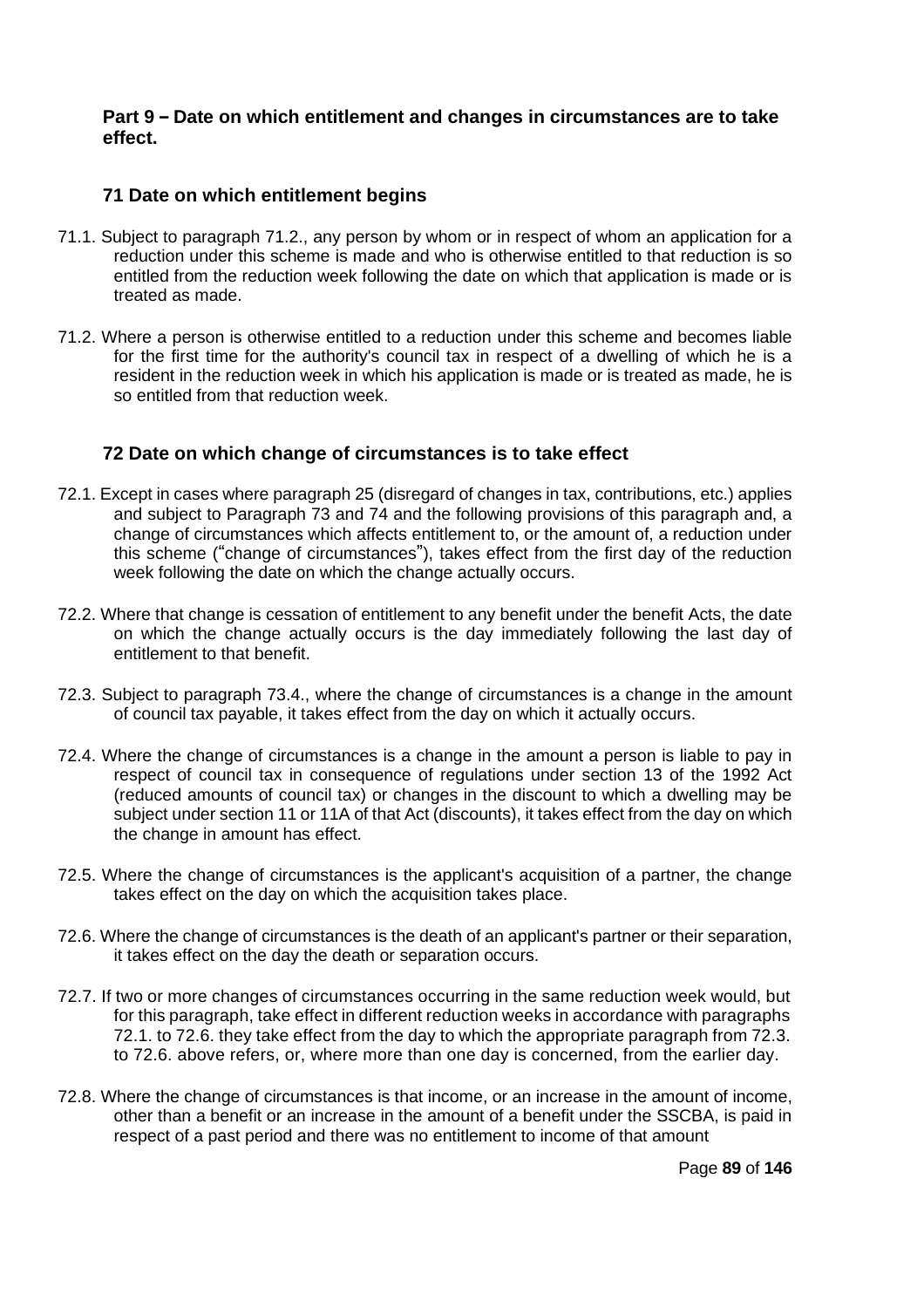during that period, the change of circumstances takes effect from the first day on which such income, had it been paid in that period at intervals appropriate to that income, would have fallen to be taken into account for the purposes of this scheme.

- 72.9. Without prejudice to paragraph 72.8., where the change of circumstances is the payment of income, or arrears of income, in respect of a past period, the change of circumstances takes effect from the first day on which such income, had it been timeously paid in that period at intervals appropriate to that income, would have fallen to be taken into account for the purposes of this scheme.
- 72.10 Paragraph 72.11. applies if -

72.10.1. the applicant or his partner has attained the qualifying age for state pension credit; and

- 72.10.2. either
	- (i) a non-dependant took up residence in the applicant's dwelling; or

(ii) there has been a change of circumstances in respect of a non-dependant so that the amount of the deduction which falls to be made under paragraph 31 (non-dependant deductions) increased.

- 72.11. Where this sub-paragraph applies, the change of circumstances referred to in paragraph 72.10.2. takes effect from the effective date.
- 72.12 In paragraph 72.11., but subject to paragraph 72.13, "the effective date" means
- 72.12.1. where more than one change of a kind referred to in paragraph 72.10.2. relating to the same non-dependant has occurred since –

(i) the date on which the applicant's entitlement to a reduction under this scheme first began; or

(ii) the date which was the last effective date in respect of such a change, whichever is the later, the date which falls 26 weeks after the date on which the first such change occurred;

- 72.12.2. where paragraph 72.12.1. does not apply, the date which falls 26 weeks after the date on which the change referred to in sub-paragraph 72.10.2. occurred.
- 72.13. If in any particular case the date determined under paragraph 72.12 is not the first day of a reduction week, the effective date in that case is to be the first day of the next reduction week to commence after the date determined under that sub-paragraph.

### **73 When beneficial changes of circumstances take effect**

73.1. For the purposes of determining the date on which a new decision is to take effect, in a case where –

i. the change of circumstances is a change of circumstances that is required by regulations to be notified; and

ii. that change of circumstances is notified more than one month after it occurs, or such longer period as may be allowed under paragraph 74; and

iii. the new decision is advantageous to the claimant,

the date of notification of the change of circumstances shall be treated as the date on which the change of circumstances occurred.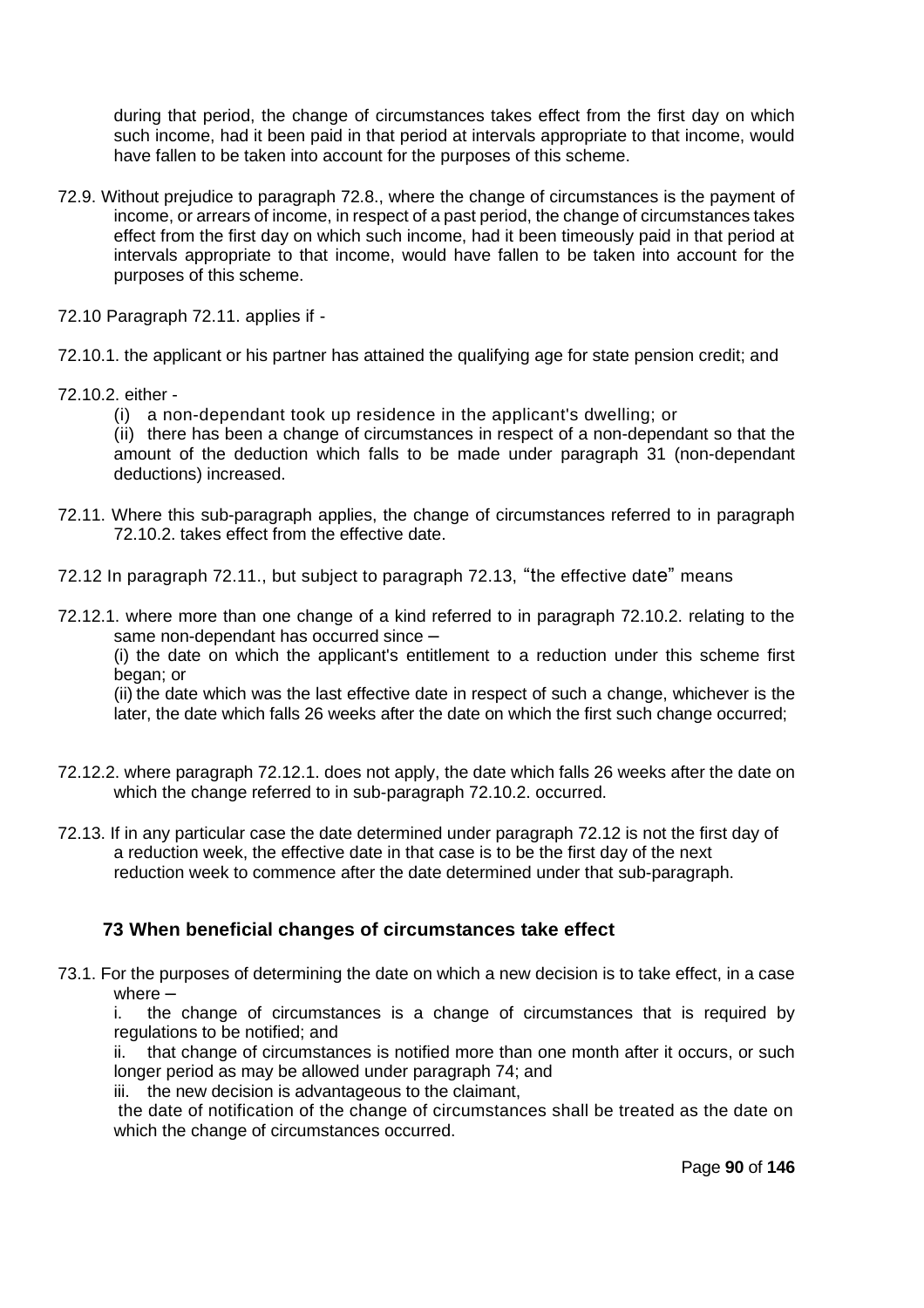## **74 Conditions for accepting a delay in notification of a change**

- 74.1. For the purposes of making a decision under paragraph 73 a longer period of time may be allowed for the notification of a change of circumstances in so far as it affects the effective date of the change where the conditions specified in the following provisions of this paragraph are satisfied.
- 74.2. An application for the purposes of paragraph 74.1. shall
- 74.2.1. include particulars of the change of circumstances and the reasons for the failure to notify the change of circumstances on an earlier date and
- 74.2.2. be made within 13 months of the date on which the change occurred.
- 74.3. An application for the purposes of paragraph 74.1. shall not be granted unless the appropriate relevant authority is satisfied that -
- 74.3.1. it is reasonable to grant the application;
- 74.3.2. the change of circumstances notified by the applicant is relevant to the decision which is to be superseded; and
- 74.3.3. special circumstances are relevant and as a result of those special circumstances it was not practicable for the applicant to notify the change of circumstances within one month of the change occurring.
- 74.4. In determining whether it is reasonable to grant the application, the appropriate authority shall have regard to the principle that the greater the amount of time that has elapsed between the date one month after the change of circumstances occurred and the date the application for a superseding decision is made, the more compelling should be the special circumstances on which the application is based.
- 74.5. In determining whether it is reasonable to grant an application, no account shall be taken of the following-
- 74.5.1. that the applicant was unaware of, or misunderstood, the law applicable to his case (including ignorance or misunderstanding of the time limits imposed by this scheme; or
- 74.5.2. that the Upper Tribunal or a court has taken a different view of the law from that previously understood and applied.
- 74.6. An application under this regulation which has been refused may not be renewed.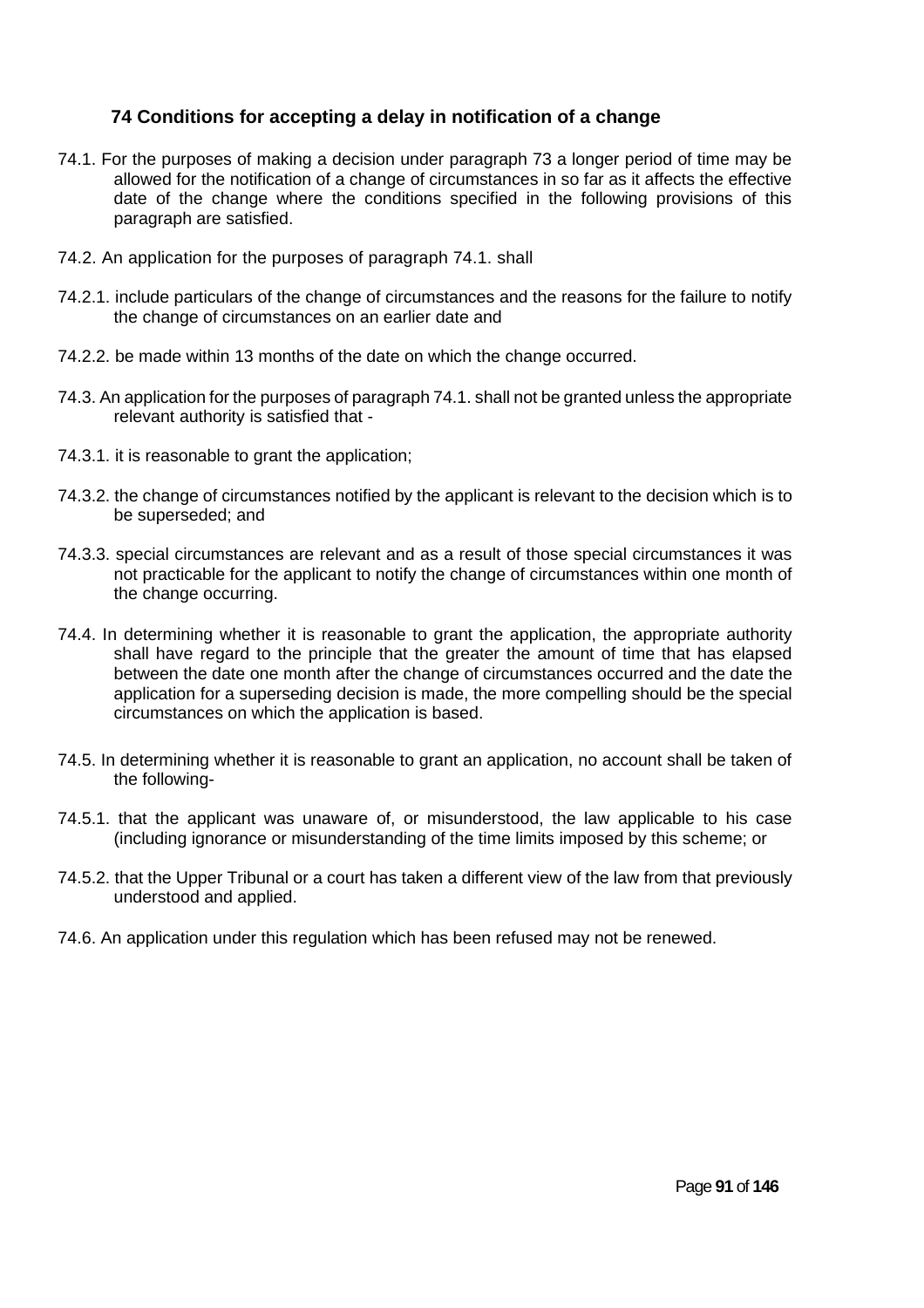## **Part 10 – Claiming and the treatment of claims for Council Tax Reduction**

#### **75 Making an application**

- 75.1. In the case of a couple or members of a polygamous marriage, an application is to be made by whichever one of them they agree should so apply or, in default of agreement, by such one of them as the authority determines; or
- 75.2. Where a person who is liable to pay council tax in respect of a dwelling is unable for the time being to act, and-
- 75.2.1. a deputy has been appointed by the Court of Protection with power to claim, or as the case may be, receive benefit on his behalf; or
- 75.2.2. in Scotland, his estate is being administered by a judicial factor or any guardian acting or appointed under the Adults with Incapacity (Scotland) Act 2000 who has power to apply or, as the case may be, receive benefit on his behalf; or
- 75.2.3. an attorney with a general power or a power to apply or, as the case may be, receive benefit, has been appointed by that person under the Powers of Attorney Act 1971, the Enduring Powers of Attorney Act 1985 or the Mental Capacity Act 2005 or otherwise, that deputy, judicial factor, guardian or attorney, as the case may be, may make an application on behalf of that person.
- 75.3. Where a person who is liable to pay council tax in respect of a dwelling is unable for the time being to act and paragraph 75.2. does not apply to him, the authority may, upon written application made to them by a person who, if a natural person, is over the age of 18, appoint that person to exercise on behalf of the person who is unable to act, any right to which that person might be entitled under this scheme and to receive and deal on his behalf with any sums payable to him.
- 75.4. Where a person who is liable to pay council tax in respect of a dwelling is for the time being unable to act and the Secretary of State has appointed a person to act on his behalf under regulation 33 of the Social Security (Claims and Payments) Regulations 1987 (persons unable to act), the authority may if that person agrees, treat him as if he had been appointed by them under paragraph 75.3.
- 75.5. Where the authority has made an appointment under paragraph 75.3. or treated a person as an appointee under paragraph 75.4. -
- 75.5.1. it may at any time revoke the appointment;
- 75.5.2. the person appointed may resign his office after having given 4 weeks' notice in writing to the authority of his intention to do so;
- 75.5.3. any such appointment must terminate when the authority is notified of the appointment of a person mentioned in paragraph 75.2.
- 75.6. Anything required by this scheme to be done by or to any person who is for the time being unable to act may be done by or to the persons mentioned in paragraph 7 5. 2. above or by or to the person appointed or treated as appointed under this paragraph and the receipt of any such person so appointed shall be a good discharge to the authority for any sum paid.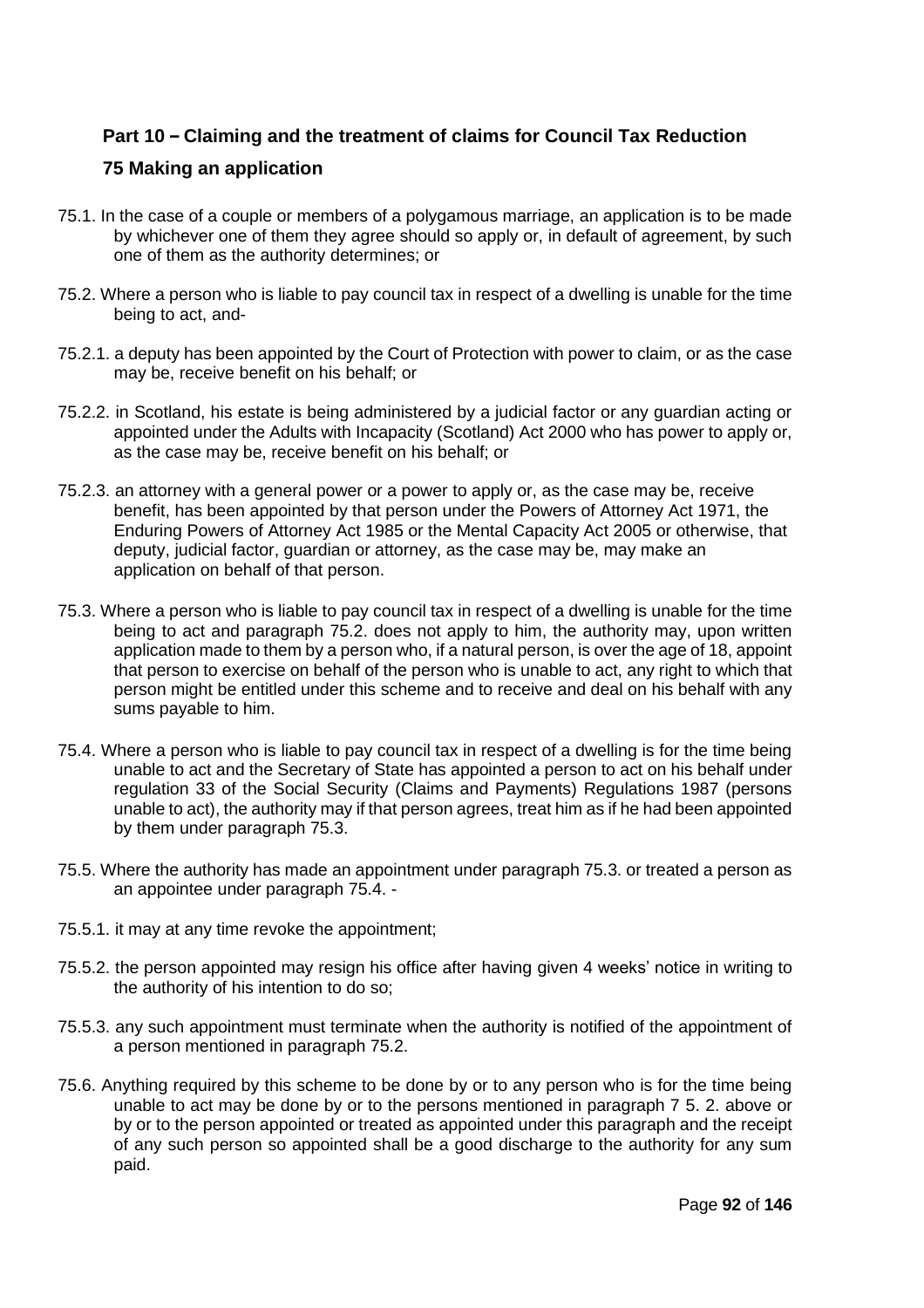- 75.7. The authority must-
- 75.7.1. inform any person making an application of the duty imposed by paragraph 81;
- 75.7.2. explain the possible consequences (including prosecution) of failing to comply with that duty; and
- 75.7.3. set out the circumstances a change in which might affect entitlement to the reduction or its amount.

#### **76 Procedure by which a person may apply for a reduction under this scheme**

- 76.1. Paragraphs 76.2. to 76.10. apply to an application for a reduction under this scheme
- 76.2. An application may be made-
- 76.2.1. in writing,
- 76.2.2. by means of an electronic communication in accordance with Part 12 of this scheme. This may include the Local Authorities own electronic application, a Department of Work and Pension Local Authority Input Document (LAID) or Local Authority Customer Information (LACI) where they declare an intention to claim a Council Tax Reduction, or a Universal Credit application notification from the Department for Works and Pensions, when the Local Authority is able to establish a liability for Council Tax. Or
- 76.2.3. where the authority has published a telephone number for the purpose of receiving such applications, by telephone.
- 76.3. An application which is made in writing must be made to the designated office on a properly completed form, which must be provided free of charge by the authority for the purpose.
- 76.4. Where an application made in writing is defective because-
- 76.4.1. it was made on the form supplied for the purpose, but that form is not accepted by the authority as being properly completed; or
- 76.4.2. it was made in writing but not on the form supplied for the purpose and the authority does not accept the application as being in a written form which is sufficient in the circumstances of the case having regard to the sufficiency of the written information and evidence, the authority may, in a case to which paragraph 78.4.1. applies, request the applicant to complete the defective application or, in the case to which paragraph 78.4.2. applies, supply the applicant with the approved form or request further information and evidence.
- 76.5 An application made on a form provided by the authority is properly completed if completed in accordance with the instructions on the form, including any instructions to provide information and evidence in connection with the application.
- 76.6 If an application made by electronic communication is defective the authority must provide the person making the application with an opportunity to correct the defect.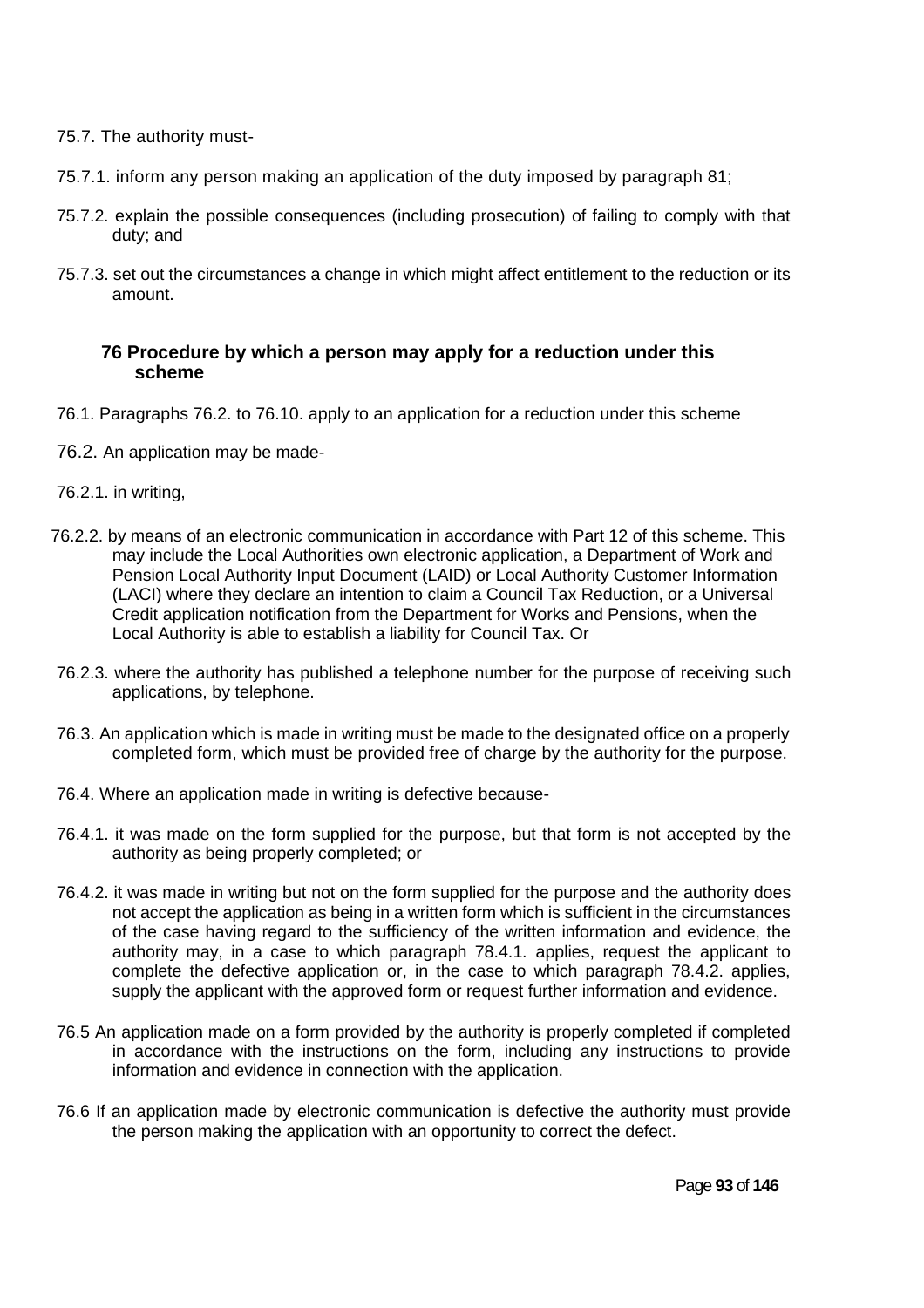- 76.7. An application made by electronic communication is defective if the applicant does not provide all the information the authority requires.
- 76.8. In a particular case the authority may determine that an application made by telephone is only valid if the person making the application approves a written statement of his circumstances provided by the authority.
- 76.9. If an application made by telephone is defective the authority must provide the person making the application with an opportunity to correct the defect.
- 76.10 An application made by telephone is defective if the applicant does not provide all the information the authority requests during the telephone call.

#### **77 Date on which an application is made**

77.1. Subject to paragraph 77.7., the date on which an application is made is-

77.1.1. in a case where-

(i) an award of income support, an income-based jobseeker's allowance or an incomerelated employment and support allowance has been made to the applicant or his partner, and

(ii) the application is made within one month of the date on which the claim for that income support, jobseeker's allowance or employment and support allowance was received, the first day of entitlement to income support, an income-based jobseeker's allowance or an income-related employment and support allowance or universal credit arising from that claim;

77.1.2. in a case where-

(i) an award of universal credit has been made to the applicant or his partner, and (ii) the application is made within 13 weeks of the date on which the claim for that universal credit was received,

the first day of entitlement to universal credit arising from that claim;

#### 77.1.3. in a case where-

(i) an applicant or his partner is a person on income support, an income-based jobseeker's allowance or an income-related employment and support allowance or has an award of universal credit,

(ii) the applicant becomes liable for the first time to pay council tax in respect of the dwelling which he occupies as his home, and

(iii) the application to the authority is received at the designated office within one month of the date of the change,

the date on which the change takes place;

#### 77.1.4. in a case where-

(i) the applicant is the former partner of a person who was, at the date of his death or their separation, entitled to a reduction under this scheme, and

(ii) where the applicant makes an application for a reduction under this scheme within one month of the date of the death or the separation,

the date of the death or separation;

77.1.5. except where paragraph 77.1.1., 77.1.2., 77.1.3 or 77.1.4. is satisfied, in a case where a properly completed application is received within one month (or such longer period as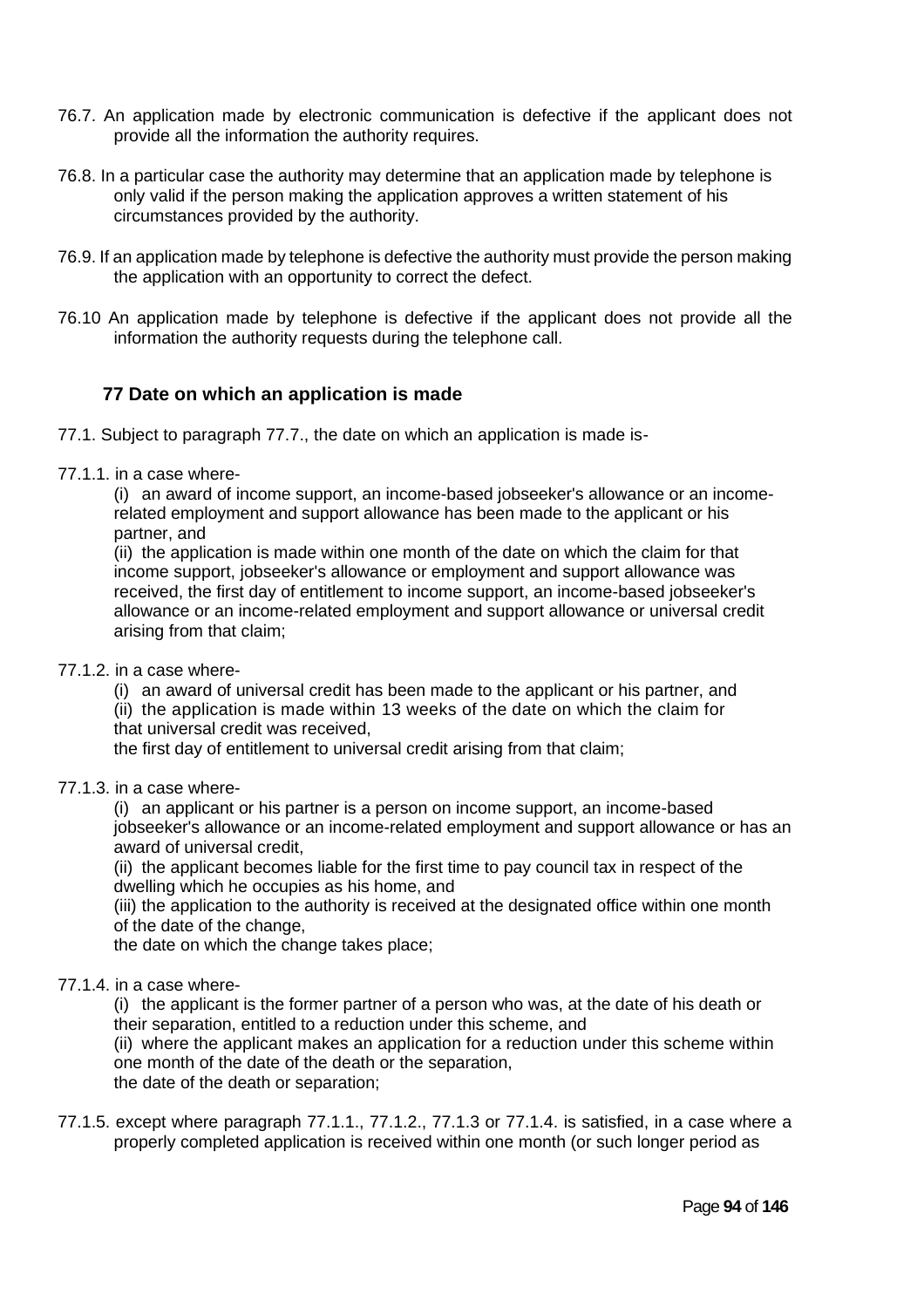the authority considers reasonable) of the date on which an application form or instructions on making an electronic claim were issued to the applicant following the applicant first notifying, by whatever means, the authority of an intention to make an application, the date of first notification;

- 77.1.6. in any other case, the date on which the application is received at the designated office.
- 77.2. For the purposes only of this paragraph, a person who has been awarded an income-based jobseeker's allowance, an income-related employment and support allowance or an award of universal credit is to be treated as entitled to that allowance for any "waiting days" which immediately precede the first day of that award.
- 77.3. Where the defect referred to in paragraph 7 6. 1 0 (application by telephone)-
- 77.3.1. is corrected within one month (or such longer period as the authority considers reasonable) of the date the authority last drew attention to it, the authority must treat the application as if it had been duly made in the first instance;
- 77.3.2. is not corrected within one month (or such longer period as the authority considers reasonable) of the date the authority last drew attention to it, the authority must treat the application as if it had been duly made in the first instance where it considers it has sufficient information to decide on the application.
- 77.4. The authority is to treat a defective application as if it had been validly made in the first instance if, in any particular case, the conditions specified in paragraph 77.5.1., 77.5.2. or 77.5.3. are satisfied.
- 77.5 The conditions are that-
- 77.5.1. where paragraph 76.4.1. applies, the authority receives at its designated office the properly completed application or the information requested to complete it or the evidence within one month of the request, or such longer period as the authority may consider reasonable; or
- 77.5.2. where paragraph 76.4.2. applies-

(i) the approved form sent to the applicant is received at the designated office properly completed within one month of it having been sent to him; or, as the case may be, (ii) the applicant supplies whatever information or evidence was requested under paragraph 4 of that Schedule within one month of the request, or, in either case, within such longer period as the authority may consider reasonable; or

- 77.5.3. where the authority has requested further information, the authority receives at its designated office the properly completed application or the information requested to complete it within one month of the request or within such longer period as the authority considers reasonable.
- 77.6. Except in the case of an application made by a person treated as not being in Great Britain, where a person has not become liable for council tax to the authority but it is anticipated that he will become so liable within the period of 8 weeks (the relevant period), he may apply for a reduction under this scheme at any time in that period in respect of that tax and, provided that liability arises within the relevant period, the Page **95** of **146**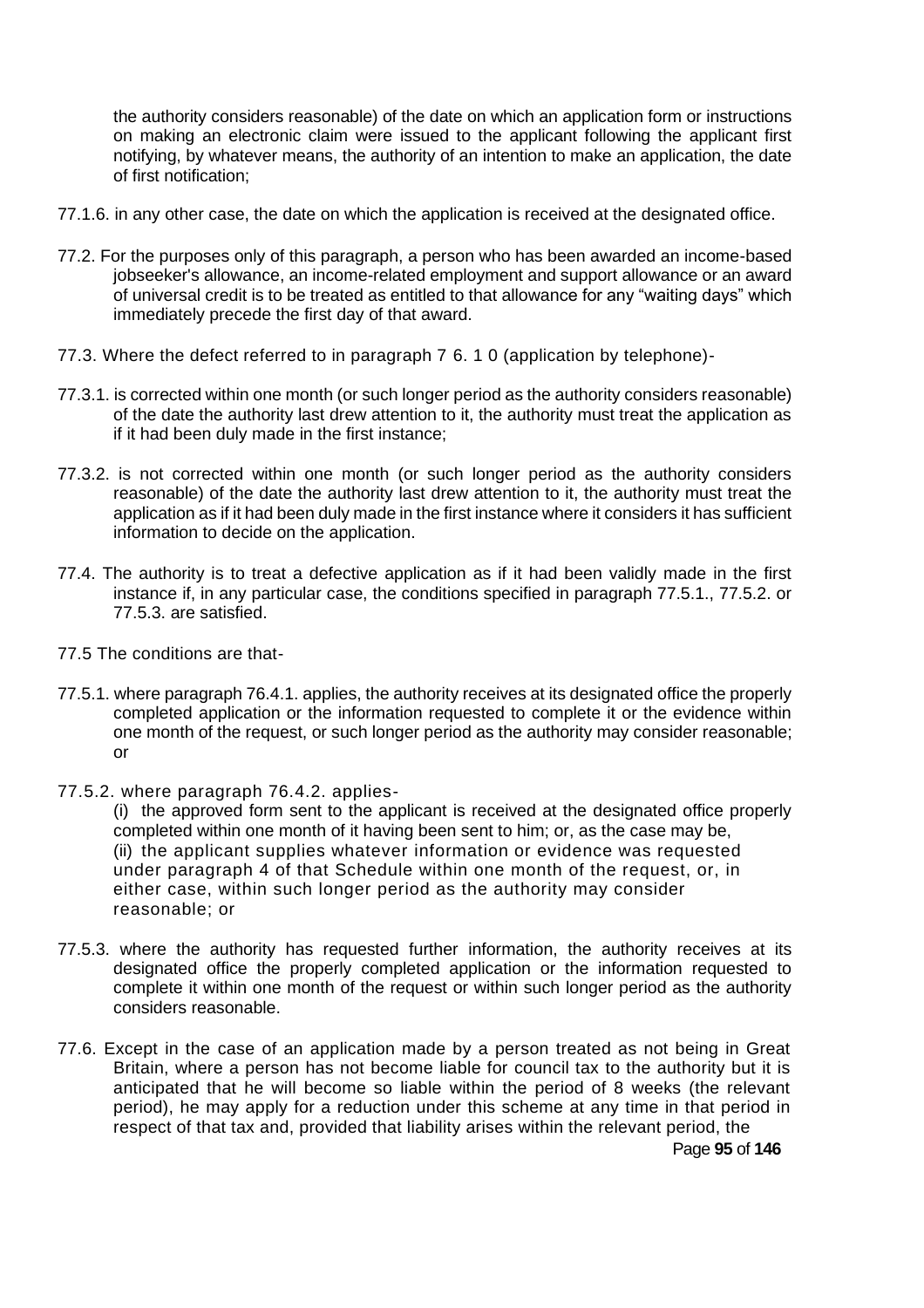authority is to treat the application as having been made on the day on which the liability for the tax arises.

- 77.7. Except in the case of an application made by a person treated as not being in Great Britain, where the applicant is not entitled to a reduction under this scheme in the reduction week immediately following the date of his application but the authority is of the opinion that unless there is a change of circumstances he will be entitled to a reduction under this scheme for a period beginning not later than-
- 77.7.1. in the case of an application made by-

(i) a pensioner, or

(iii) a person who has attained, or whose partner has attained, the age which is 17 weeks younger than the qualifying age for state pension credit, the seventeenth reduction week following the date on which the application is made, or

- 7.7.2. in the case of an application made by a person who is not a pensioner, the thirteenth reduction week following the date on which the application is made, the authority may treat the application as made on a date in the reduction week immediately preceding the first reduction week of that period of entitlement and award a reduction accordingly.
- 77.8. In this paragraph "appropriate DWP office" means an office of the Department for Work and Pensions dealing with state pension credit or an office which is normally open to the public for the receipt of claims for income support, a jobseeker's allowance or an employment and support allowance.

### **78 Back-dating of applications**

- 78.1. Where an applicant -
- 78.1.1 makes an application under this scheme which includes (or which he subsequently requests should include) a period before the application is made; and
- 78.1.2.from a day in that period, up to the date he made the application (or subsequently requested that the application should include a past period), the applicant had continuous good cause for failing to make an application (or request that the application should include that period), the application is to be treated as made on the date determined in accordance with paragraph 78.2.
- 78.2. That date is the latest of-
- 78.2.1. the first day from which the applicant had a financial need;
- 78.2.2. the day 1 calendar month before the date the application was made;
- 78.2.3. the day 1 calendar month before the date when the applicant requested that the application should include a past period.

# **79 Information and evidence**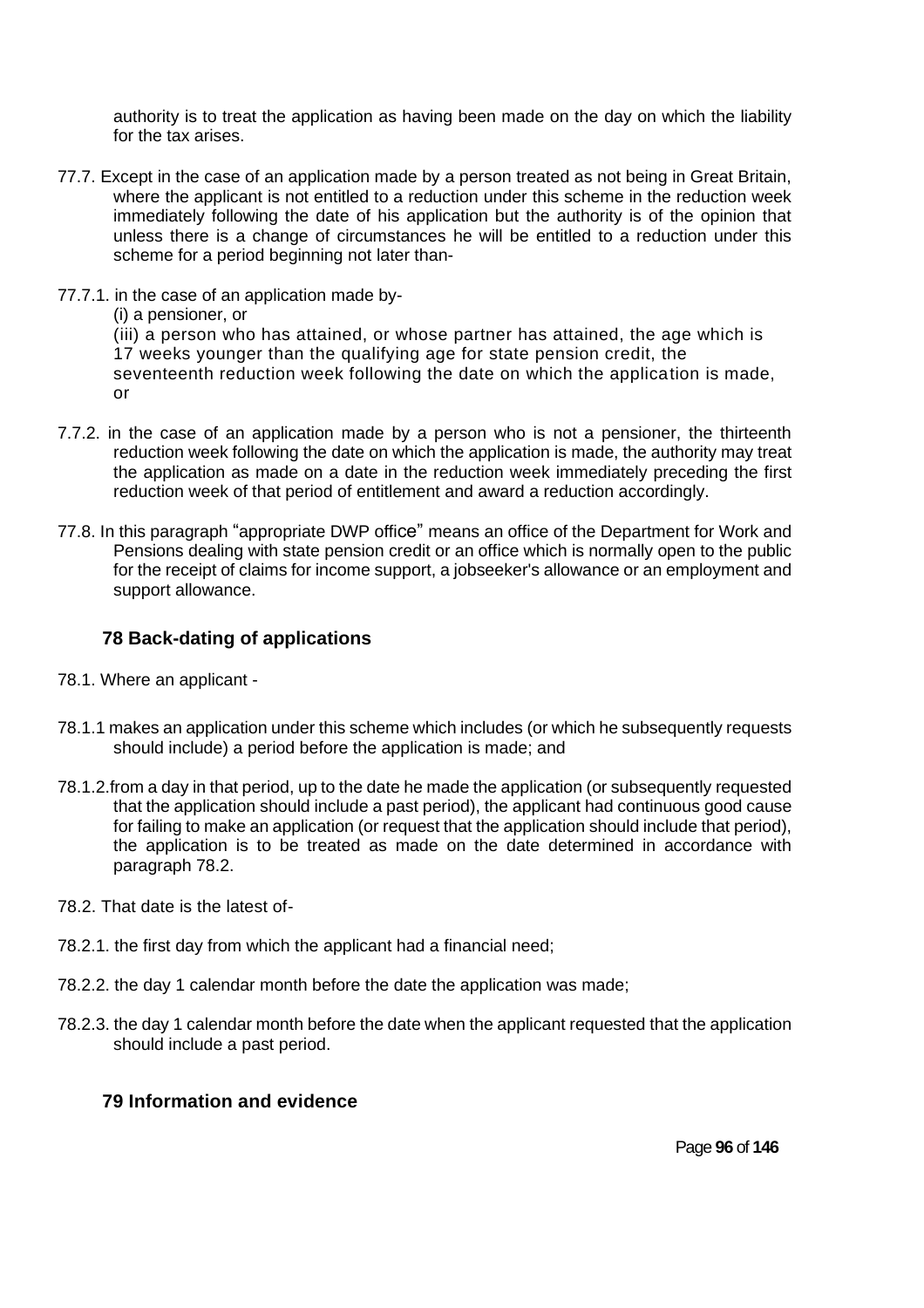- 79.1. Subject to paragraph 79.2., a person who makes an application, or a person to whom a reduction under this scheme has been awarded, must furnish such certificates, documents, information and evidence in connection with the application or the award, or any question arising out of the application or the award, as may reasonably be required by the authority in order to determine that person's entitlement to, or continuing entitlement to a reduction under this scheme and must do so within one month of the authority requiring him to do so or such longer period as the authority may consider reasonable.
- 79.2. Nothing in this paragraph requires a person to furnish any certificates, documents, information or evidence relating to a payment to which paragraph 79.4. applies.
- 79.3. Where a request is made under paragraph 79.1., the authority must-
- 79.3.1. inform the applicant or the person to whom a reduction under this scheme has been awarded of his duty under paragraph 81 (duty to notify change of circumstances) to notify the authority of any change of circumstances; and
- 79.3.2. without prejudice to the extent of the duty owed under paragraph 81, indicate to him either orally or by notice or by reference to some other document available to him on application and without charge, the kind of change of circumstances which is to be notified.
- 79.4. This paragraph applies to any of the following payments-
- 79.4.1. a payment which is-

(i) disregarded under paragraph 28 of Schedule 3 (sums disregarded in the calculation of income other than earnings) or paragraph 38 of Schedule 4 (capital disregards); or (ii) made under or by the Trusts, the Fund, the Eileen Trust, MFET Limited, the Skipton Fund, the Caxton Foundation or the London Bombings Relief Charitable Fund;

- 79.4.2. a payment which is disregarded under paragraph 16 of Schedule 3(payments made under certain trusts and certain other payments), other than a payment under the Independent Living Fund (2006);
- 79.4.3. a payment which is disregarded under paragraph 31(9)(b) or (c) (payment made under certain trusts etc.) or paragraph 2(b) or (c) of Schedule 3 (payments made under certain trusts etc.) other than a payment under the Independent Living Fund (2006).
- 79.5. Where an applicant or a person to whom a reduction under this scheme has been awarded or any partner has attained the qualifying age for state pension credit and is a member of, or a person deriving entitlement to a pension under, a personal pension scheme, he must where the authority so requires furnish the following information-
- 79.5.1. the name and address of the pension fund holder;
- 79.5.2. such other information including any reference or policy number as is needed to enable the personal pension scheme to be identified.

### **80 Amendment and withdrawal of application**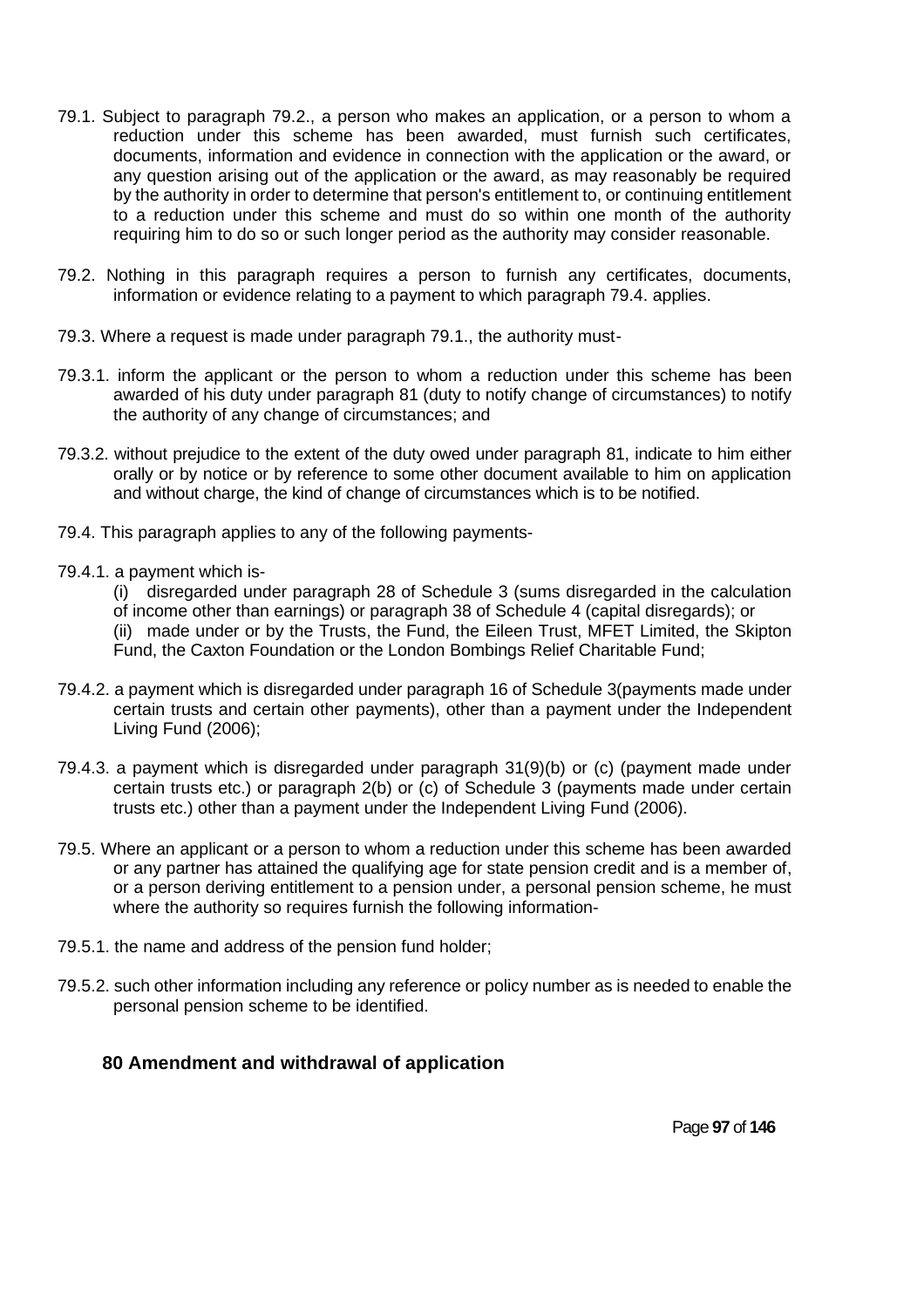- 80.1. A person who has made an application may amend it at any time before a decision has been made on it by a notice in writing, or an electronic notice, delivered or sent to the designated office.
- 80.2. Where the application was made by telephone in accordance with p a r a g r a p h 76.2.3., the amendment may also be made by telephone.
- 80.3. Any application amended in accordance with paragraph 80.1. or 80.2. is to be treated as if it had been amended in the first instance.
- 80.4. A person who has made an application may withdraw it by notice to the designated office at any time before a decision has been made on it.
- 80.5. Where the application was made by telephone in accordance p a r a g r a p h 76.2.3., the withdrawal may also be made by telephone.
- 80.6. Any notice of withdrawal given in accordance with paragraph 80.4. or 80.5. has effect when it is received.
- 80.7. Where a person, by telephone, amends or withdraws an application the person must (if required to do so by the authority) confirm the amendment or withdrawal by a notice in writing delivered or sent to the designated office.

### **81 Duty to notify changes of circumstances**

- 81.1. Subject to paragraphs 81.3., 81.6. and 81.7, the applicant (or any person acting on his behalf) must comply with paragraph 81.2. if there is a relevant change of circumstances at any time-
- 81.1.1. between the making of an application and a decision being made on it, or
- 81.1.2. after the decision is made (where the decision is that the applicant is entitled to a reduction under this scheme) including at any time while the applicant is in receipt of such a reduction.
- 8 1 .2. The applicant (or any person acting on his behalf) must notify any change of circumstances which the applicant (or that person) might reasonably be expected to know might affect his entitlement to, or the amount of, a reduction under this scheme (a "relevant change of circumstances") by giving notice to the authority-
- 81.2.1. in writing; or
- 81.2.2. by telephone-

(i) where the authority has published a telephone number for that purpose or for the purposes of p a r a g r a p h 7 6. 2. 3. u less the authority determines that in any particular case or class of case notification may not be given by telephone; or (ii) in any case or class of case where the authority determines that notice may be given by telephone; or

81.2.3. by any other means which the authority agrees to accept in any particular case,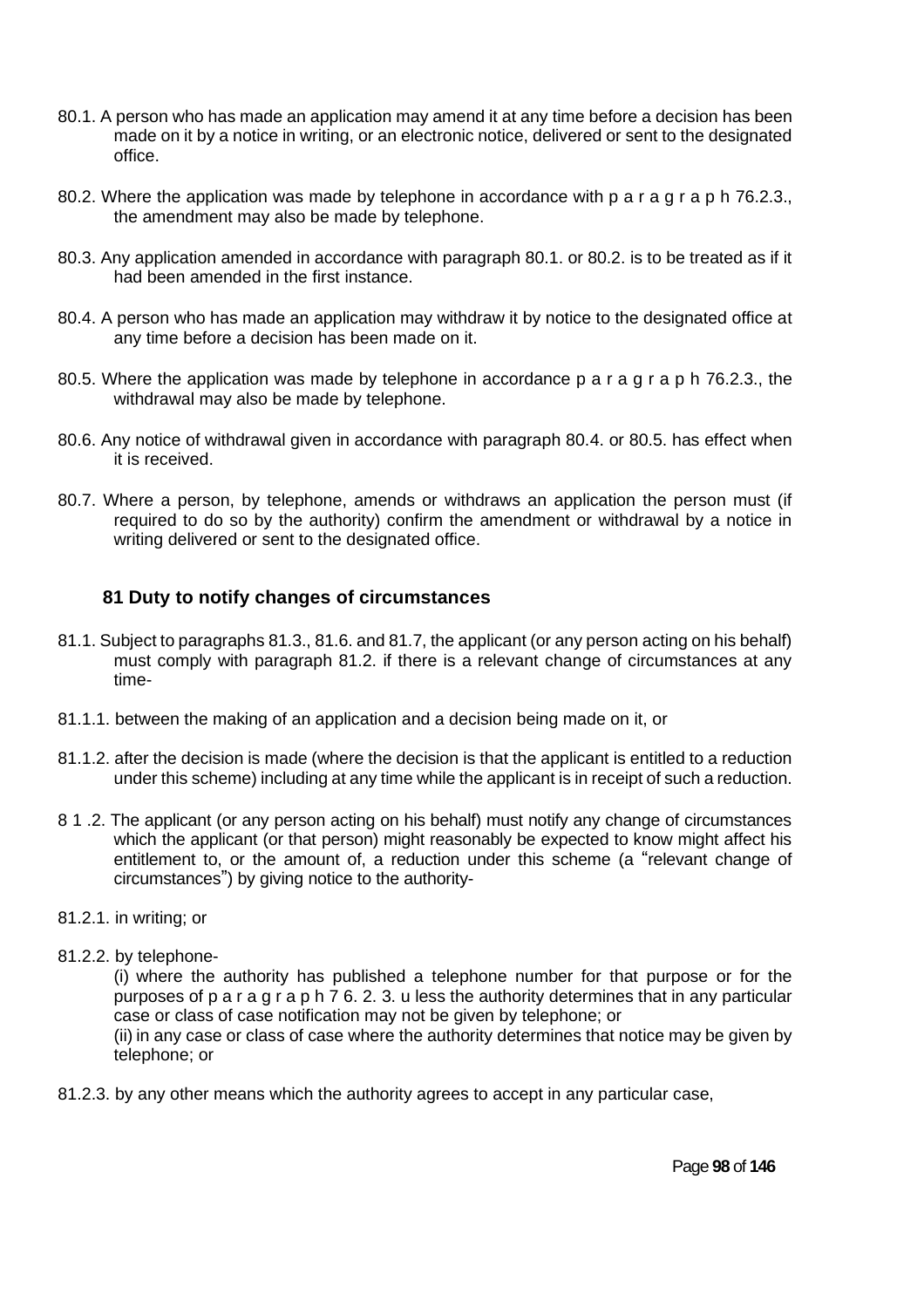within a period of one calendar month beginning with the day on which the change occurs, or as soon as reasonably practicable after the change occurs, whichever is later.

- 81.3. The duty imposed on a person by paragraph 81.1. does not extend to notifying-
- 81.3.1. changes in the amount of council tax payable to the authority;
- 81.3.2. changes in the age of the applicant or that of any member of his family;
- 81.3.3.in the case of an applicant in receipt of a relevant benefit, changes in circumstances which affect the amount of the benefit but not the amount of the reduction under this scheme to which he is entitled, other than the cessation of that entitlement to the benefit.
- 81.4. For the purposes of paragraph 81.3.3. "relevant benefit" means income support, an incomebased jobseeker's allowance or an income-related employment and support allowance or universal credit.
- 81.5. Notwithstanding paragraph 81.3.2. or 81.3.3. an applicant is required by paragraph 81.1. to notify the authority of any change in the composition of his family arising from the fact that a person who was a member of his family is now no longer such a person because he has ceased to be a child or young person.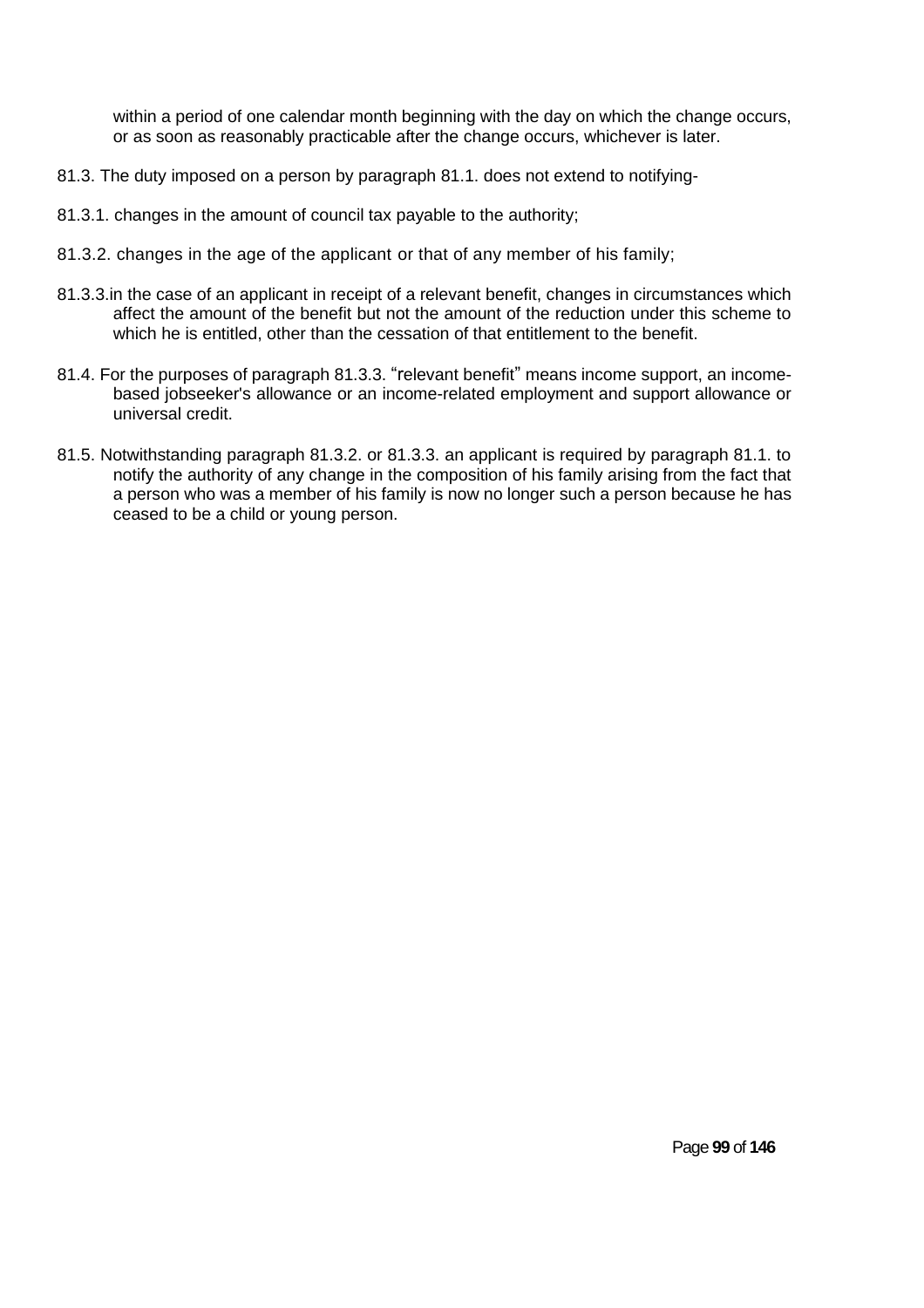## **Part 11 – Decisions, decision notices and awards of Council Tax Reduction**

### **82 Decisions by authority**

82.1 The authority must make a decision on an application for a reduction under this scheme within 14 days of paragraphs 75, 76, 78, 79 and/or 80 being satisfied, or as soon as reasonably practicable thereafter.

## **83 Notification of decision**

- 83.1. The authority must notify in writing any person affected by a decision made by it under this scheme-
- 83.1.1. in the case of a decision on an application, forthwith or as soon as reasonably practicable thereafter;
- 83.1.2. in any other case, within 14 days of that decision or as soon as reasonably practicable thereafter.
- 83.2. Where the decision is to award a reduction the notification under paragraph 83.1. must include a statement-
- 83.2.1. informing the person affected of the duty imposed by paragraph 81;
- 83.2.2. explaining the possible consequences (including prosecution) of failing to comply with that duty; and
- 83.2.3. setting out the circumstances a change in which might affect entitlement to the reduction or its amount.
- 83.3. Where the decision is to award a reduction, the notification under paragraph 83.1. must include a statement as to how that entitlement is to be discharged, which may comprise a Council Tax Bill (Demand Notice) indicating the amount of the reduction.
- 83.4. In any case, the notification under paragraph 83.1. must inform the person affected of the procedure by which an appeal may be made and must refer the person to the provisions in this scheme relating to the procedure for making an appeal.
- 83.5. A person affected to whom the authority sends or delivers a notification of decision may, within one month of the date of the notification of that decision request in writing the authority to provide a written statement setting out the reasons for its decision on any matter set out in the notice.
- 83.6. The written statement referred to in paragraph 83.5. must be sent to the person requesting it within 14 days or as soon as reasonably practicable thereafter.
- 83.7. For the purposes of this paragraph a person is to be treated as a person affected by a decision of the authority under this scheme where the rights, duties or obligations of that person are affected by that decision and the person falls within paragraph 83.8.
- 83.8. This sub-paragraph applies to-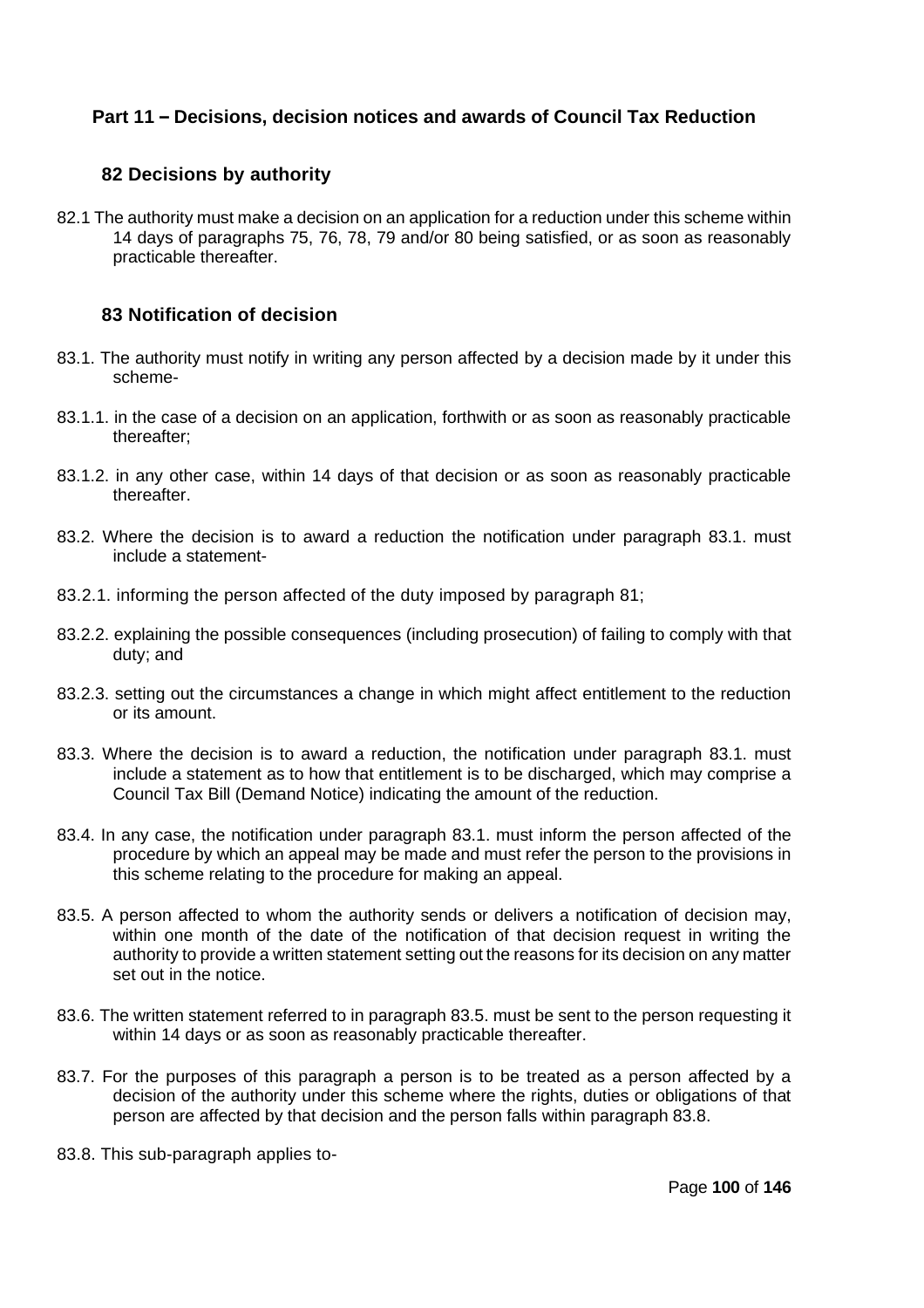- 83.8.1. the applicant;
- 83.8.2. in the case of a person who is liable to pay council tax in respect of a dwelling and is unable for the time being to act-

(i) a deputy appointed by the Court of Protection with power to claim, or as the case may be, receive benefit on his behalf; or

(ii) in Scotland, a judicial factor or any guardian acting or appointed under the Adults with Incapacity (Scotland) Act 2000 who has power to apply or, as the case may be, receive benefit on the person's behalf; or

(viii) an attorney with a general power or a power to apply or, as the case may be, receive benefit, has been appointed by that person under the Powers of Attorney Act 1971, the Enduring Powers of Attorney Act 1985 or the Mental Capacity Act 2005 or otherwise,

83.8.3. a person appointed by the authority under paragraph 75.

#### **84 Procedure by which a person may make an appeal against certain decisions of the authority**

- 84.1. A person who is aggrieved by a decision of the authority which affects—
- 84.1.1. the person's entitlement to a reduction under this scheme, or
- 84.1.2. the amount of any reduction under this scheme, may serve a written notice on the authority stating the matter by which, and the grounds on which, he is aggrieved.
- 84.2. The authority must—
- 84.2.1. consider the matter to which the notice relates;
- 84.2.2. notify the aggrieved person in writing—
	- (i) that the ground is not well founded, giving reasons for that belief; or
	- (ii) that steps have been taken to deal with the grievance, stating the steps taken.
- 84.3. Where, following notification under paragraph 84.2.1. or 84.2.2., the person is still aggrieved, or if the authority fails to notify the person aggrieved in accordance with paragraph 84.2.2. within two months of the service of his notice, he may appeal to a valuation tribunal under section 16 of the 1992 Act.

### **85 Payment where there is joint and several liability**

- 85.1. Where-
- 85.1.1. a person is entitled to a reduction under this scheme in respect of his liability for the authority's council tax as it has effect in respect of a financial year;
- 85.1.2. the person entitled to the reduction is jointly and severally liable for the council tax; and
- 85.1.3. the authority determines that discharging his entitlement by reducing the amount of his liability to which regulation 20(2) of the Council Tax (Administration and Enforcement) Regulations 1992 refers would be inappropriate,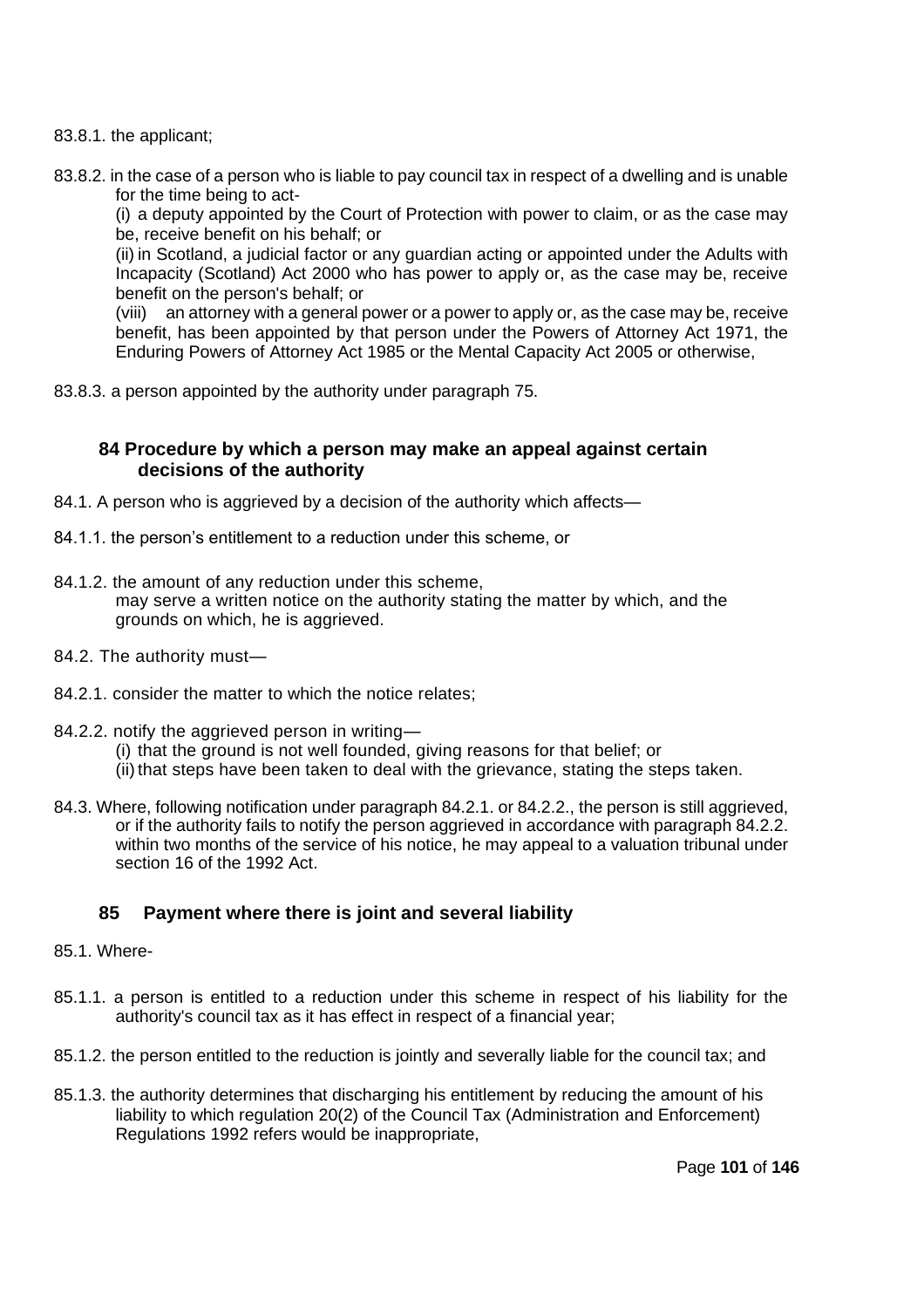it may make a payment to him of the amount of reduction to which he is entitled.

- 85.2. Subject to paragraph 86.3., any payment made under paragraph 86.1. must be made to the person who is entitled to the reduction.
- 85.3. Where a person other than the person who is entitled to the reduction under this scheme made the application for the reduction and that first person is a person acting pursuant to an appointment under paragraph 75.2. or is treated as having been so appointed by virtue of paragraph 75.4., the amount of the reduction may be paid to that person.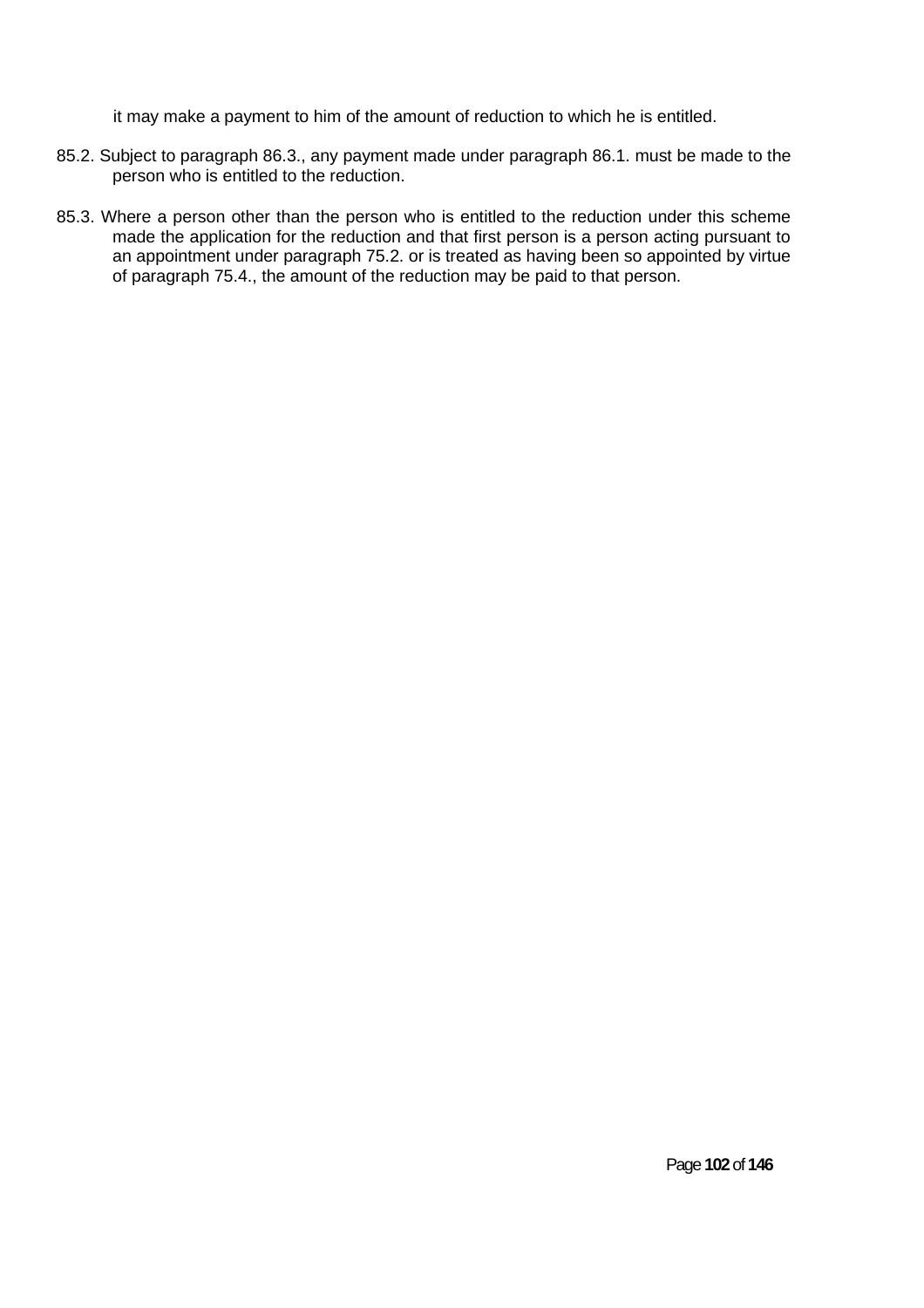## **Part 12 – Electronic Communication**

## **86 Interpretation – Electronic Communication**

86.1. In this Part-

**"information"** includes an application, certificate, notice or other evidence;

**"official computer system"** means a computer system maintained by or on behalf of the authority for the sending, receiving, processing or storing of any information.

### **87 Conditions for the use of electronic communication**

- 87.1. The authority may use an electronic communication in connection with applications for, and awards of, reductions under this scheme.
- 87.2. A person other than the authority may use an electronic communication in connection with the matters referred to in paragraph 88.1. if the conditions specified in paragraphs 88.3. to 88.6. are satisfied.
- 87.3. The first condition is that the person is for the time being permitted to use an electronic communication by an authorisation given by means of a direction of the Chief Executive of the authority.
- 87.4. The second condition is that the person uses an approved method of-
- 87.4.1. authenticating the identity of the sender of the communication;
- 87.4.2. electronic communication;
- 87.4.3. authenticating any application or notice delivered by means of an electronic communication; and
- 87.4.4. subject to paragraph 89.7., submitting to the authority any information.
- 87.5. The third condition is that any information sent by means of an electronic communication is in a form supplied for the purposes of this scheme.
- 87.6. The fourth condition is that the person maintains such records in written or electronic form as may be specified in a direction given by the Chief Executive of the authority.
- 87.7. Where the person uses any method other than the method approved of submitting any information, that information is to be treated as not having been submitted.
- 87.8. In this paragraph "approved" means approved by means of a direction given by the Chief Executive of the authority for the purposes of this scheme.

## **88 Use of intermediaries**

881. The authority may use intermediaries in connection with-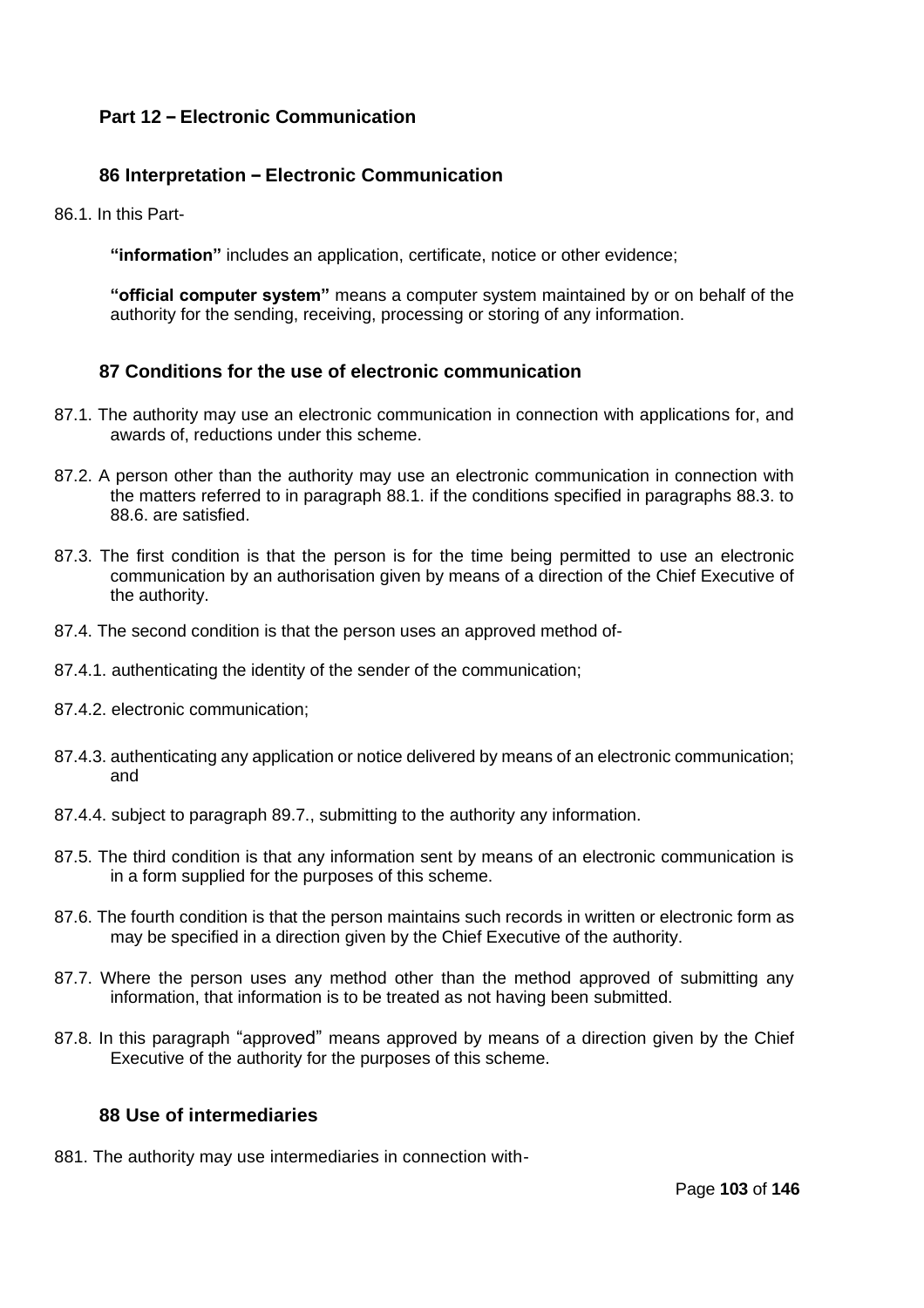- 88.1.1. the delivery of any information by means of an electronic communication; and
- 88.1.2. the authentication or security of anything transmitted by such means and may require other persons to use intermediaries in connection with those matters.

#### **89 Effect of delivering information by means of electronic communication**

- 89.1. Any information which is delivered by means of an electronic communication is to be treated as having been delivered in the manner or form required by any provision of this scheme, on the day the conditions imposed-
- 89.1.1. by this scheme; and
- 89.1.2. by or under an enactment, are satisfied.
- 89.2. The authority may determine that any information is to be treated as delivered on a different day (whether earlier or later) from the day provided for in paragraph 90.1.
- 89.3. Information must not be taken to have been delivered to an official computer system by means of an electronic communication unless it is accepted by the system to which it is delivered.

#### **90 Proof of identity of sender or recipient of information**

- 90.1. If it is necessary to prove, for the purpose of any legal proceedings, the identity of-
- 90.1.1. the sender of any information delivered by means of an electronic communication to an official computer system; or
- 90.1.2. the recipient of any such information delivered by means of an electronic communication from an official computer system, the sender or recipient, as the case may be, is to be presumed to be the person whose name is recorded as such on that official computer system.

### **91 Proof of delivery of information**

- 91.1. If it is necessary to prove, for the purpose of any legal proceedings, that the use of an electronic communication has resulted in the delivery of any information this must be presumed to have been the case where-
- 91.1.1. any such information has been delivered to the relevant authority, if the delivery of that information has been recorded on an official computer system; or
- 91.1.2. any such information has been delivered by the relevant authority if the delivery of that information has been recorded on an official computer system.
- 91.2. If it is necessary to prove, for the purpose of any legal proceedings, that the use of an electronic communication has resulted in the delivery of any such information, this must be presumed not to be the case, if that information delivered to the relevant authority has not been recorded on an official computer system.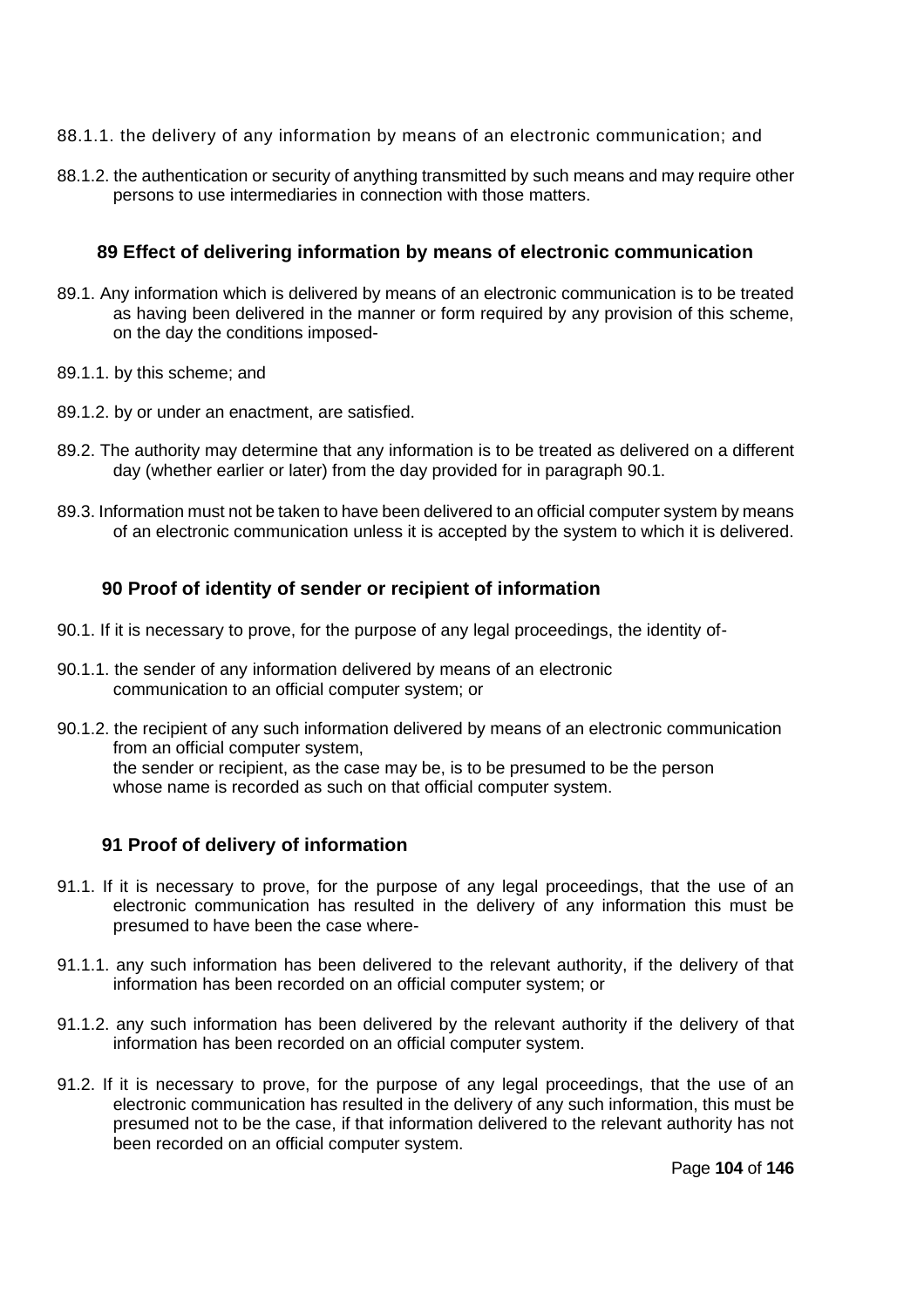91.3. If it is necessary to prove, for the purpose of any legal proceedings, when any such information sent by means of an electronic communication has been received, the time and date of receipt must be presumed to be that recorded on an official computer system.

## **92 Proof of content of information**

92.1. If it is necessary to prove, for the purpose of any legal proceedings, the content of any information sent by means of an electronic communication, the content must be presumed to be that recorded on an official computer system.

# **93 Future changes to the Housing Benefit and/or Pension Age CTR Scheme**

- 93.1. All future statutory changes to the Housing Benefit Scheme and/or the Pension Age Council Tax Reduction Scheme that are capable of being implemented in the Working Age Council Tax Reduction Scheme will be implemented in this scheme:
	- a. From the beginning of the financial year following their implementation in the Housing Benefit Scheme and/or the Pension Age Council Tax Reduction Scheme, or
	- b. Where such statutory changes take effect from the beginning of the financial year, from that same date.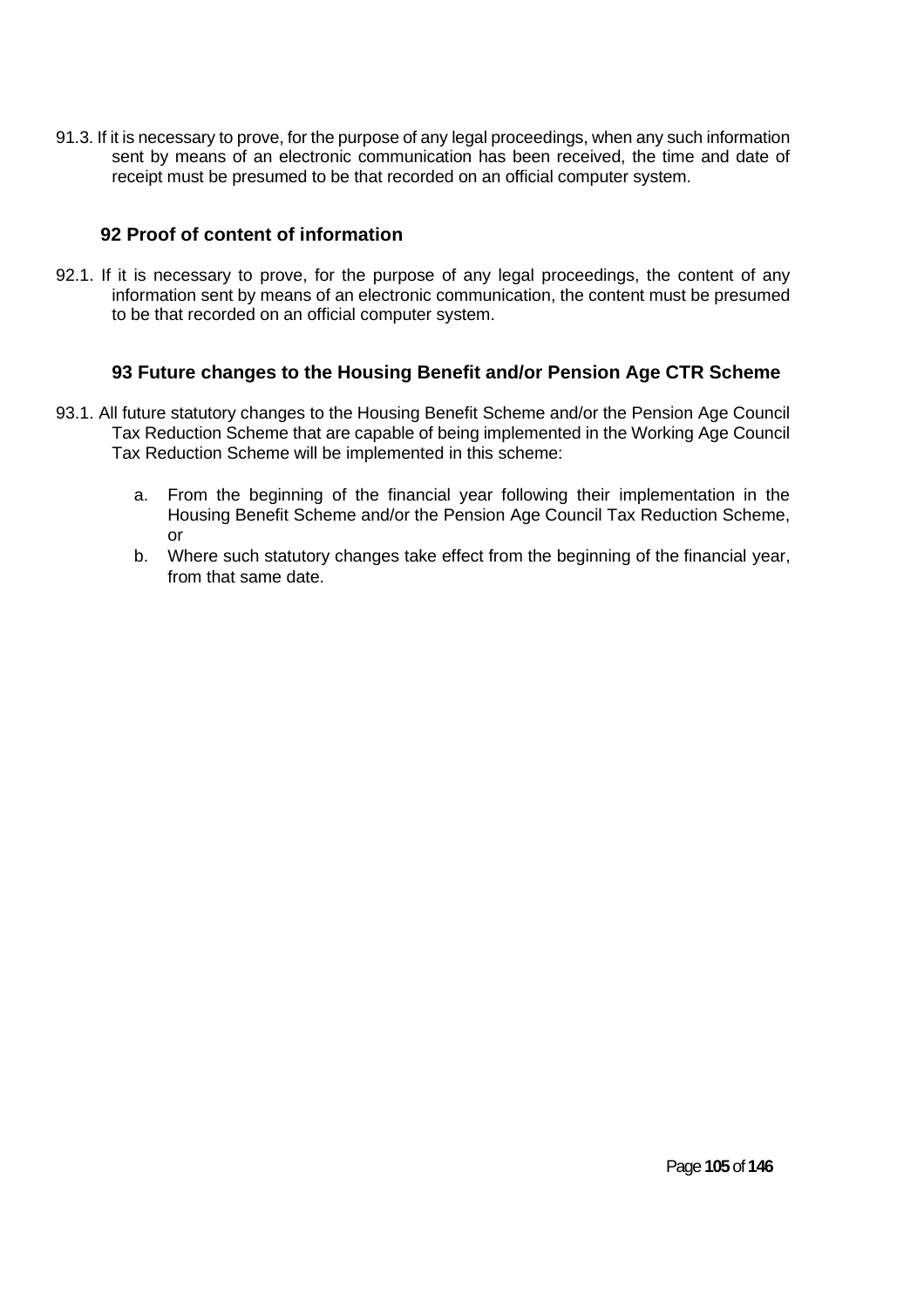# **SCHEDULE 1 - Applicable amounts**

# **Part 1 - Personal allowances (Paragraph 12)**

**1.** The amounts specified in column (2) below in respect of each person or couple specified in column (1) are the amounts specified for the purposes of paragraphs 12 and 17 -

| Person or couple (1)                                               | Amount (2) |
|--------------------------------------------------------------------|------------|
| (1) A single applicant who-                                        |            |
| (a)<br>is entitled to main phase employment and support allowance; | £77.00     |
| (b)<br>is aged not less than 25;                                   | £77.00     |
| (c)<br>is aged not less than 18 but less than 25.                  | £61.05     |
| (2) Lone parent.                                                   | £77.00     |
| (3) Couple.                                                        | £121.05    |

- **2.** For the purposes of paragraph 1 an applicant is entitled to main phase employment and support allowance if-
	- (a) paragraph 18 is satisfied in relation to the applicant; or
	- (b) the applicant is entitled to a converted employment and support allowance.
- **3.** (1) The amounts specified in column (2) below in respect of each person specified in column (1) are, for the relevant period specified in column (1), the amounts specified for the purposes of paragraph 12 and 13-

| Child or Young person (1)                                                                                                                                          | Amount (2) |
|--------------------------------------------------------------------------------------------------------------------------------------------------------------------|------------|
| Person in respect of the period-                                                                                                                                   |            |
| (a)<br>beginning on that person's date of birth and ending on the<br>preceding the first Monday in September<br>day<br>following that person's sixteenth birthday; | £70.80     |
| (c) beginning on the first Monday in September following that person's<br>sixteenth birthday and ending on the day preceding that<br>person's twentieth birthday.  | £70.80     |

(2) In column (1) of the table in sub-paragraph (1), "the first Monday in September" means the Monday which first occurs in the month of September in any year.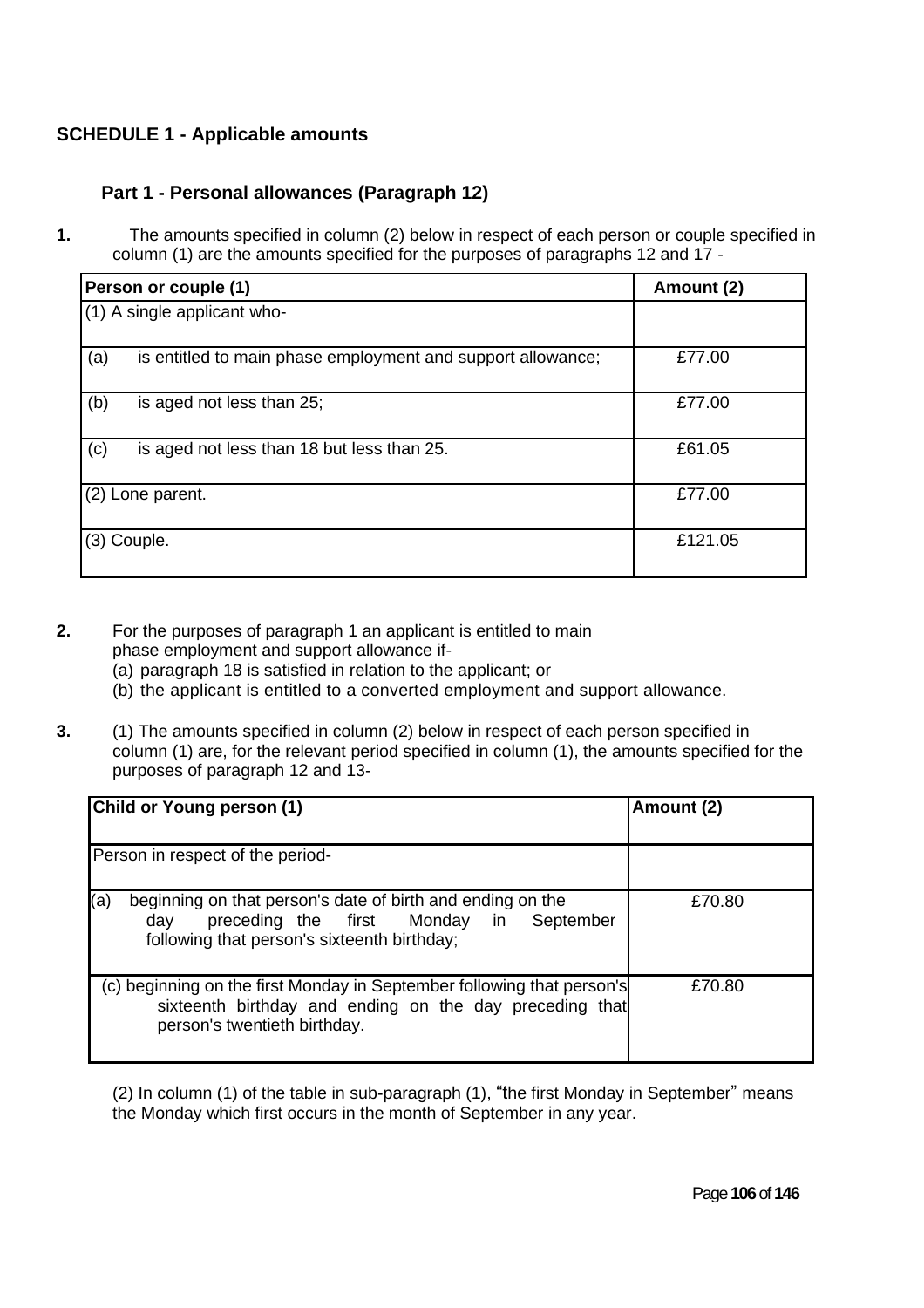# **Part 2 – Premiums**

- **4.**(1) In respect of a reduction week which begins on any date prior to 1<sup>st</sup> April 2018, the amount for the purposes of paragraph 12 in respect of a family of which at least one member is a child or young person is £17.85.
	- (2) In respect of a reduction week which begins on any date on or after  $1<sup>st</sup>$  April 2018:-(i) Where the claim is a new claim with an effective date of claim on or after  $1<sup>st</sup>$  April 2018, the amount for the purposes of paragraphs 12 in respect of a family of which at least one member is a child or young person is nil;

(ii)Where the claim has an effective date of claim prior to  $1<sup>st</sup>$  April 2018, the amount for the purposes of paragraph 12 in respect of a family of which at least one member is a child or young person is £17.85

- **5.** Except as provided in paragraph 6, the premiums specified in Part 4 are, for the purposes of paragraph 12 (Applicable Amount) applicable to an applicant who satisfies the condition specified in paragraphs 9 to 14 in respect of that premium.
- **6.** Subject to paragraph 7, where an applicant satisfies the conditions in respect of more than one premium in this Part of this Schedule, only one premium is applicable to him and, if they are different amounts, the higher or highest amount applies.
- **7.** The following premiums, namely-
	- (a) a severe disability premium to which paragraph 11 applies;
	- (b) an enhanced disability premium to which paragraph 12 applies;
	- (c) a disabled child premium to which paragraph 13 applies; and
	- (d) a carer premium to which paragraph 14 applies,

may be applicable in addition to any other premium which may apply under this Schedule.

**8.** (1) Subject to sub-paragraph (2), for the purposes of this Part of this Schedule, once a premium is applicable to an applicant under this Part, a person is to be treated as being in receipt of any benefit for-

(a) in the case of a benefit to which the Social Security (Overlapping Benefits) Regulations 1979 applies, any period during which, apart from the provisions of those Regulations, he would be in receipt of that benefit; and

(e) any period spent by a person in undertaking a course of training or instruction provided or approved by the Secretary of State under section 2 of the Employment and Training Act 1973 or by Skills Development Scotland, Scottish Enterprise or Highlands and Islands Enterprise under section 2 of the Enterprise and New Towns (Scotland) Act 1990 for any period during which he is in receipt of a training allowance.

(2) For the purposes of the carer premium under paragraph 14, a person is to be treated as being in receipt of carer's allowance by virtue of sub-paragraph (1)(a) only if and for so long as the person in respect of whose care the allowance has been claimed remains in receipt of attendance allowance, or the care component of disability living allowance at the highest or middle rate prescribed in accordance with section 72(3) of the SSCBA or the daily living component of personal independence payment payable under Part 4 of the Welfare Reform Act 2012.

#### **Disability premium**

**9.** The conditions to be met are as in Schedule 3(12) of The Housing Benefit Regulations 2006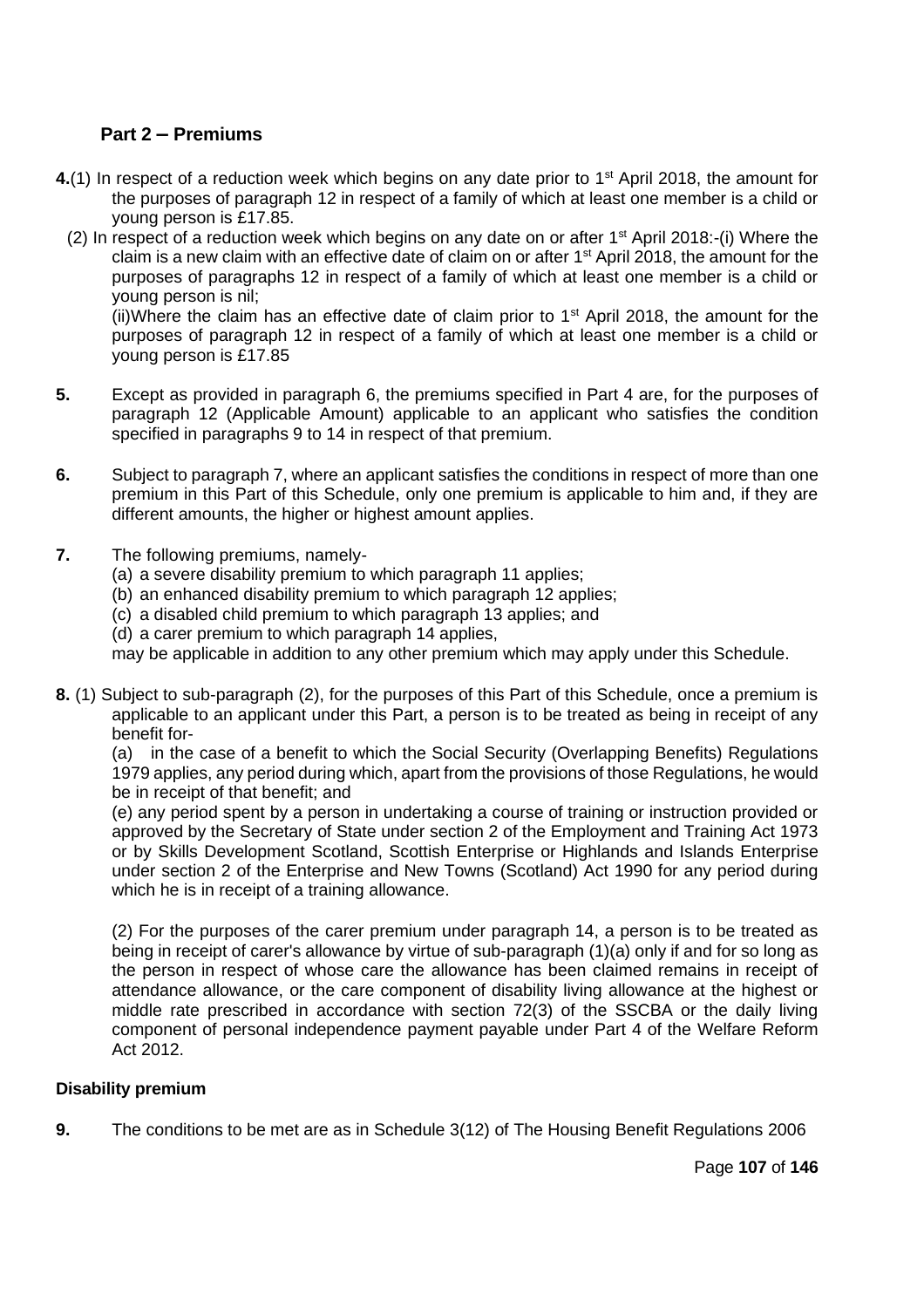### **Additional condition for the disability premium**

10. The conditions to be met are as in Schedule 3(13) of The Housing Benefit Regulations

### 2006 **Severe disability premium**

11. The conditions to be met are as in Schedule 3(14) of The Housing Benefit Regulations

# 2006 **Enhanced disability premium**

12. The conditions to be met are as in Schedule 3(15) of The Housing Benefit Regulations

### 2006 **Disabled child premium**

13. The conditions to be met are as in Schedule 3(16) of The Housing Benefit Regulations

### 2006 **Carer premium**

14. The conditions to be met are as in Schedule 3(17) of The Housing Benefit Regulations

## 2006 **Persons in receipt of concessionary payments**

15. For the purpose of determining whether a premium is applicable to a person under paragraphs 10 to 14, any concessionary payment made to compensate that person for the non-payment of any benefit mentioned in those paragraphs is to be treated as if it were a payment of that benefit.

### **Persons in receipt of benefit for another**

16. For the purposes of this Part of this Schedule, a person is to be regarded as being in receipt of any benefit if, and only if, it is paid in respect of him and is to be so regarded only for any period in respect of which that benefit is paid.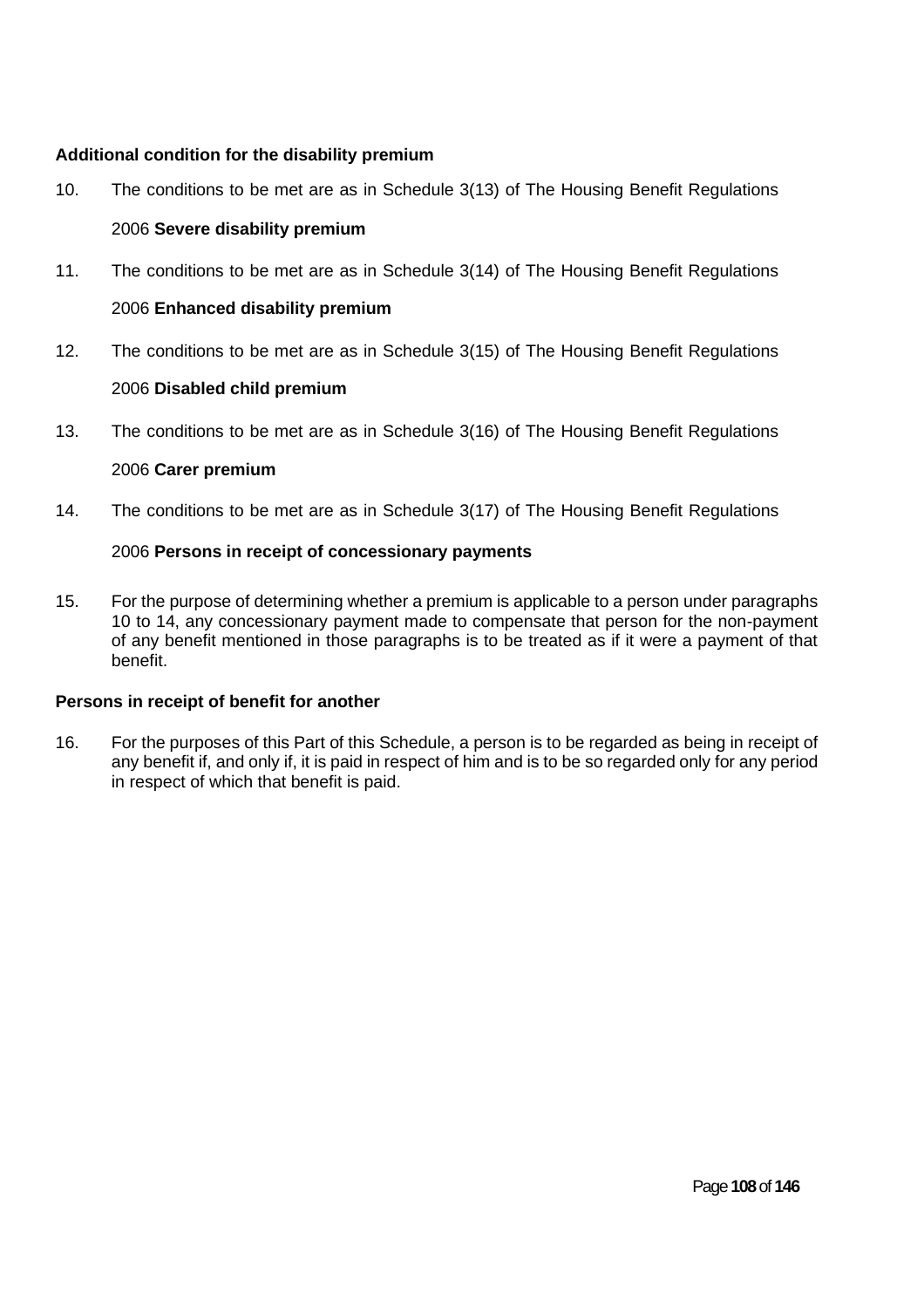# **Part 3 - Amounts of Premiums**

# **1 7. For the purposes of this Schedule the following amounts shall apply**

| <b>Premium</b>                                                                                                                                                               | <b>Amount</b>                                                                                                                                                                                                       |
|------------------------------------------------------------------------------------------------------------------------------------------------------------------------------|---------------------------------------------------------------------------------------------------------------------------------------------------------------------------------------------------------------------|
| (1) Disability Premium                                                                                                                                                       |                                                                                                                                                                                                                     |
| (a) where the applicant satisfies the<br>condition in paragraph 12(a) of<br>Schedule 3 of the Housing Benefit<br>Regulations 2006.;                                          | (a) £36.20                                                                                                                                                                                                          |
| (b) where the applicant satisfies the<br>condition in paragraph 12(a) of<br>Schedule 3 of the Housing Benefit<br>Regulations 2006                                            | (b) £51.60                                                                                                                                                                                                          |
| (2) Severe Disability Premium-                                                                                                                                               | (2)                                                                                                                                                                                                                 |
| (a) where the applicant satisfies the<br>condition in paragraph 14(2)(a)<br>of Schedule 3 of the Housing<br>Benefit Regulations 2006;                                        | $(a)$ £69.40                                                                                                                                                                                                        |
| (b) where the applicant satisfies the<br>condition in paragraph<br>14(2)(b) of Schedule 3 of the<br>Housing Benefit Regulations 2006                                         | (b)£138.80                                                                                                                                                                                                          |
| (i) in a case where there is someone in<br>receipt of a carer's allowance or<br>if<br>any partner satisfies that<br>he or<br>condition only by virtue of<br>paragraph 14(5); | $(b)(i)$ £69.40                                                                                                                                                                                                     |
| (i) in a case where there is no-one in<br>receipt of such an allowance.                                                                                                      | (b)(ii) £138.80                                                                                                                                                                                                     |
| (3) Disabled Child Premium.                                                                                                                                                  | (3) £68.04 in respect of each child or<br>young person in respect of whom the<br>condition specified in paragraph 16 of<br>Schedule 3 of The Housing Benefit<br>Regulations 2006 is satisfied.                      |
| (4) Carer Premium.                                                                                                                                                           | £38.85 in respect of each person who<br>Satisfies the condition specified in<br>Paragraph 17 of Schedule 3 of The Housing<br>Benefit Regulations 2006 is satisfied.                                                 |
| Enhanced disability premium                                                                                                                                                  | (a) £27.44 in respect of each child or young<br>person in respect of whom the conditions<br>specified in paragraph 15 of Schedule 3 of<br>The Housing Benefit Regulations 2006 are<br>satisfied;<br>Page 108 of 146 |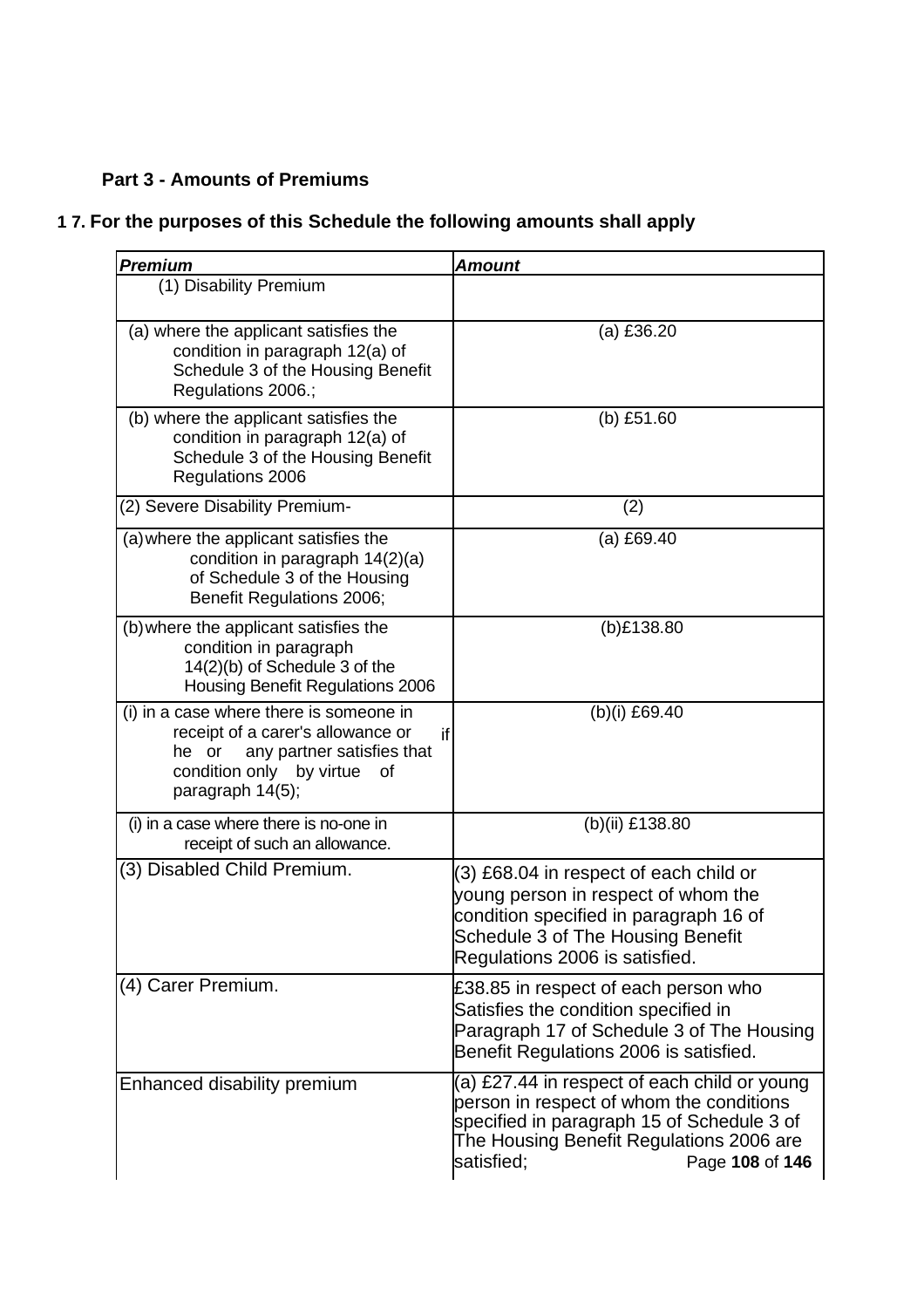| <b>Premium</b> | <b>Amount</b>                                               |
|----------------|-------------------------------------------------------------|
|                | £17.75 in respect of each person who<br>(b)                 |
|                | is                                                          |
|                | neither-                                                    |
|                | a child or young person; nor                                |
|                | a member of a couple or a polygamous<br>marriage,           |
|                | in respect of whom the conditions                           |
|                | 3 of The Housing Benefit Regulations<br>2006 are satisfied; |
|                | () £25.35 where the applicant is a                          |
|                | member of a couple or a polygamous                          |
|                | marriage and the conditions specified in                    |
|                | paragraph 1 5 of Schedule 3 of The                          |
|                | Housing Benefit Regulations 2006 are                        |
|                | satisfied in respect of a member of that                    |
|                | couple or polygamous marriage.                              |
|                |                                                             |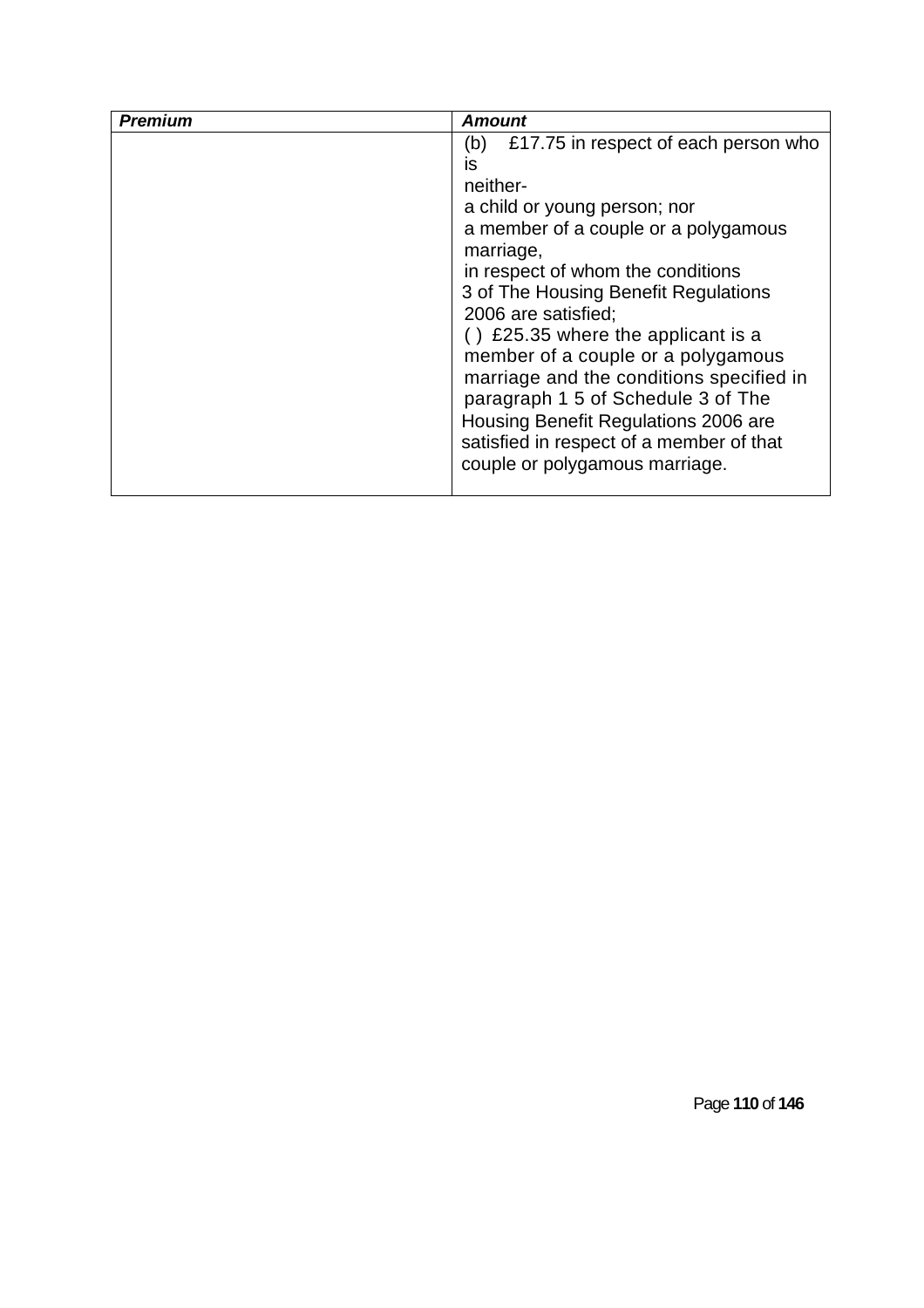# **Part 4 - The component**

18. The conditions to be met are contained in paragraphs 21-24 of Schedule 3 of The Housing Benefit Regulations 2006**.**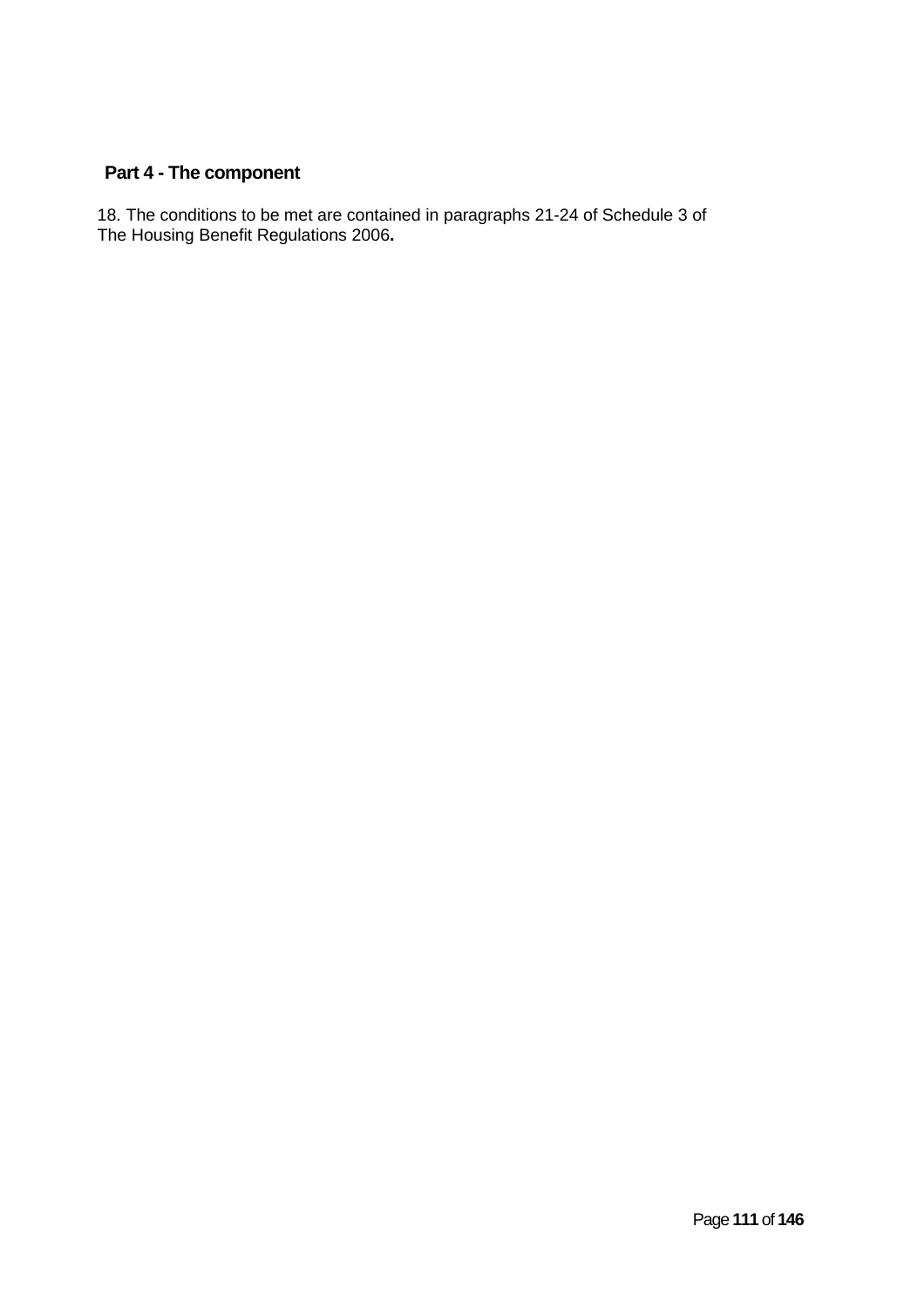# **Part 5 - Amount of Components**

- 19. The amount of the work-related activity component is £30.60
- 20. The amount of the support component is £40.60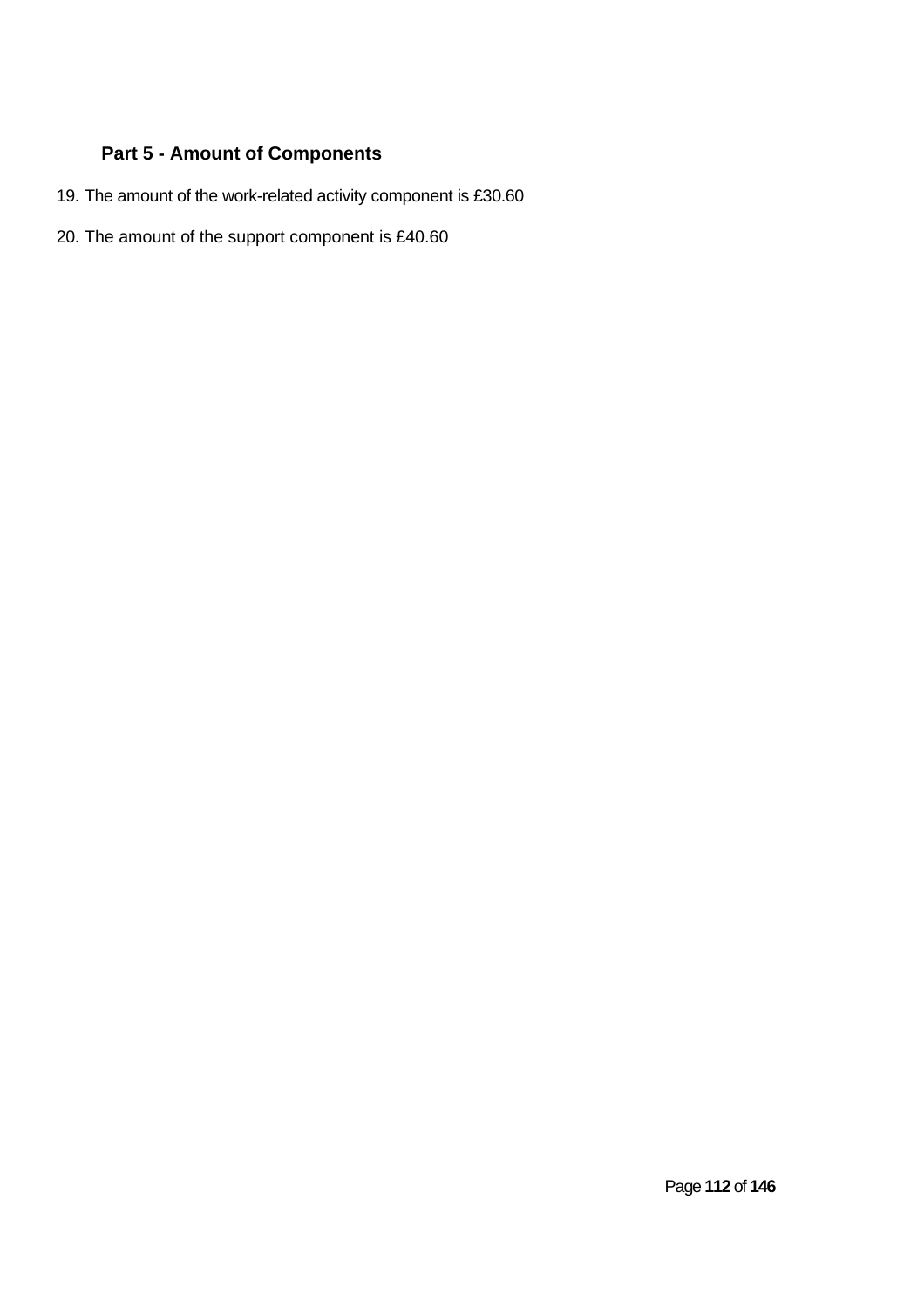# **Part 6 - Transitional Addition**

**21.** The applicant is entitled to the transitional addition calculated in accordance with paragraph 30 of Schedule 3 of The Housing Benefit Regulations 2006 where the applicant or the applicant's partner meets the conditions contained within paragraphs 27 to 29 of Schedule 3 of The Housing Benefit Regulations 2006.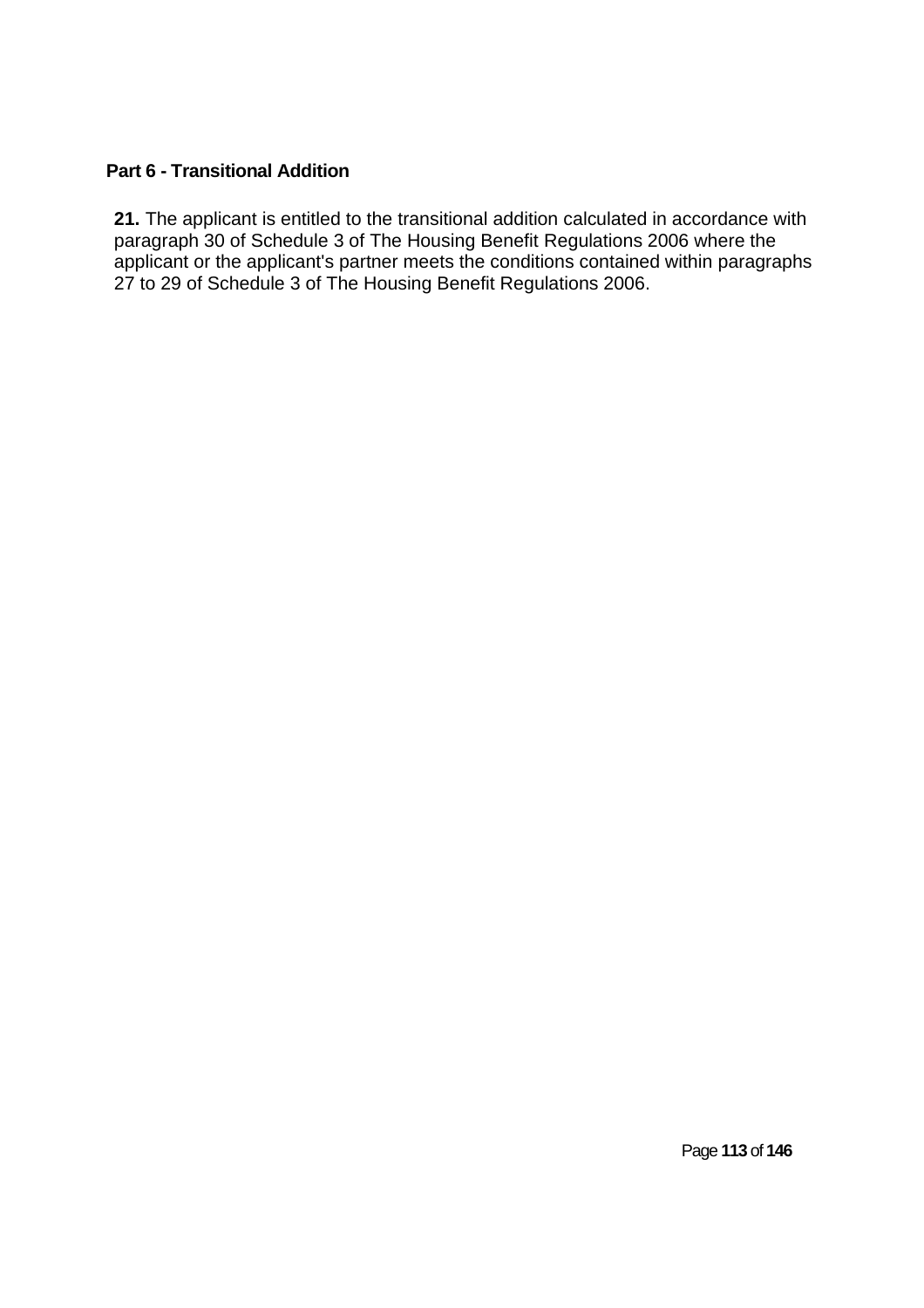# **Part 7 - Amount of Transitional Addition**

**22.** The amount of any transitional addition is calculated in accordance with paragraphs 30 and 31 of Schedule 3 of The Housing Benefit Regulations 2006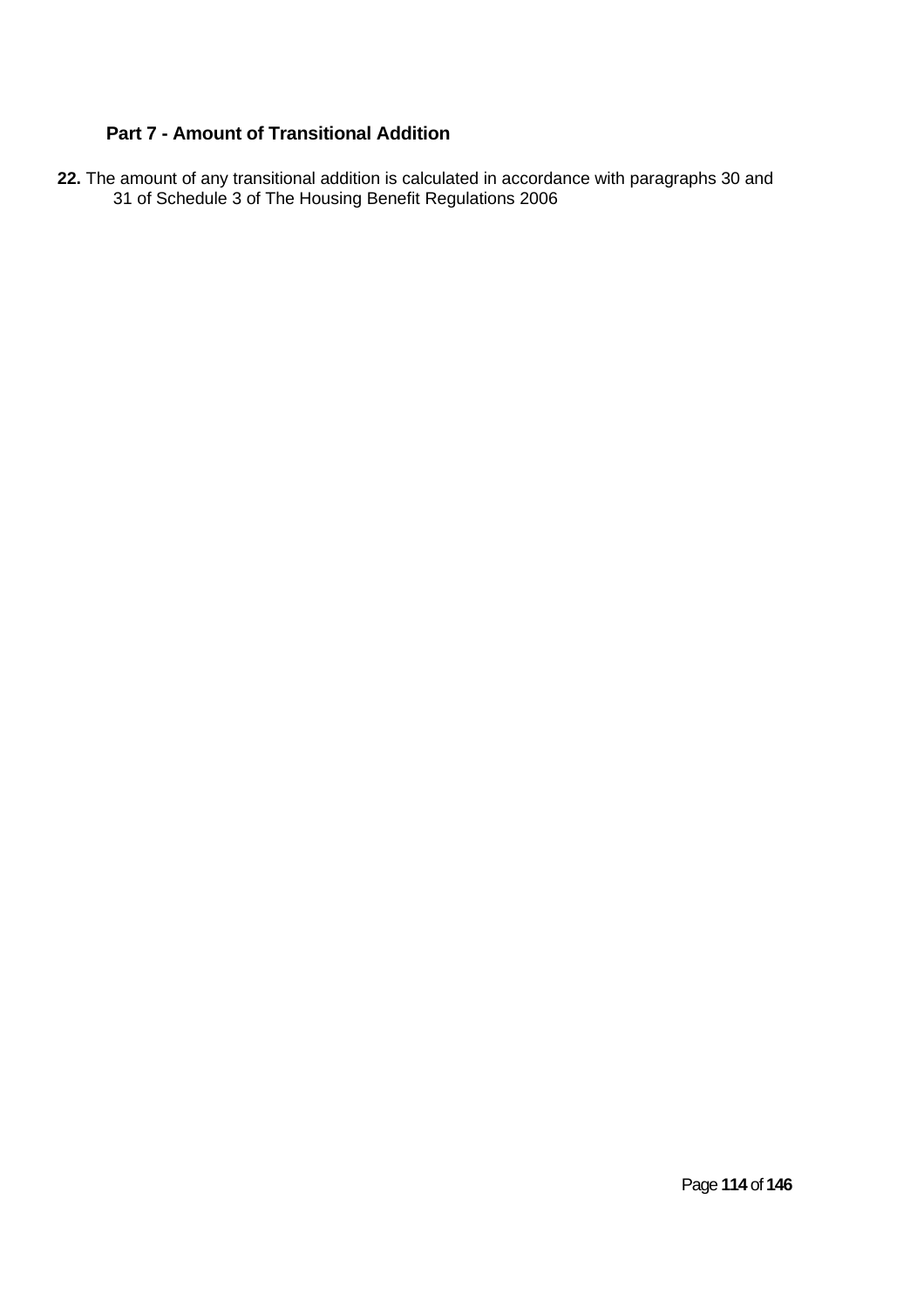# **SCHEDULE 2 - Sums disregarded in the calculation of earnings**

**1.** In the case of an applicant who has been engaged in remunerative work as an employed earner or, had the employment been in Great Britain, would have been so engaged-

(a) where-

(i) the employment has been terminated because of retirement;

and

(ii) on retirement he is entitled to a retirement pension under the Act, or is not so entitled solely because of his failure to satisfy the contribution conditions, any earnings paid or due to be paid in respect of that employment, but only for a period commencing on the day immediately after the date on which the employment was terminated;

(b) where before the first day of entitlement to a reduction under this scheme the employment has been terminated otherwise than because of retirement, any earnings paid or due to be paid in respect of that employment except-

(i) any payment of the nature described in-

(aa) paragraph 26.1.5, or

(bb) section 28, 64 or 68 of the Employment Rights Act 1996 (guarantee payments, suspension from work on medical or maternity grounds); and

(ii) any award, sum or payment of the nature described in-

(aa) paragraph 26.1.7, or

(bb) section 34 or 70 of the Employment Rights Act 1996 (guarantee payments and suspension from work: complaints to employment tribunals), including any payment made following the settlement of a complaint to an employment tribunal or of court proceedings;

(c) where before the first day of entitlement to a reduction under this scheme-

(i) the employment has not been terminated, but

(ii) the applicant is not engaged in remunerative work,

any earnings paid or due to be paid in respect of that employment except any payment or remuneration of the nature described in paragraph (b)(i) or (ii)(bb) or paragraph 26.1.10.

**2.** In the case of an applicant who, before the first day of entitlement to a reduction under this scheme-

(a) has been engaged in part-time employment as an employed earner or, where the employment has been outside Great Britain, would have been so engaged had the employment been in Great Britain; and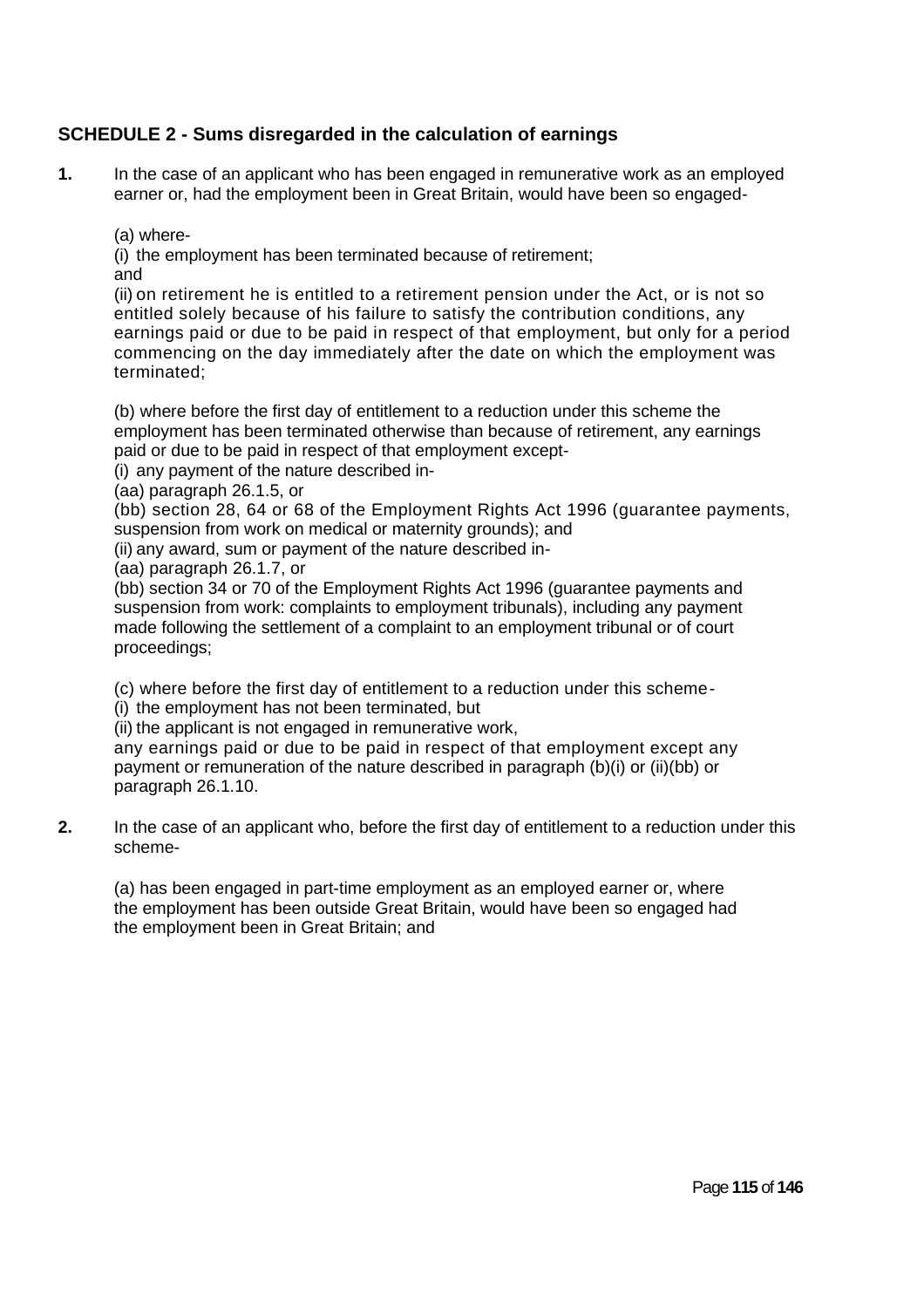(b) has ceased to be engaged in that employment, whether or not that employment has been terminated,

any earnings paid or due to be paid in respect of that employment except-

(i) where that employment has been terminated, any payment of the nature described in paragraph 1(b)(i) or (ii)(bb);

(ii) where that employment has not been terminated, any payment or remuneration of the nature described in paragraph 1(b)(i) or (ii)(bb) or paragraph 26.1.10.

- **3.** In the case of an applicant who has been engaged in remunerative work or part- time employment as a self-employed earner or, had the employment been in Great Britain, would have been so engaged and who has ceased to be so employed, from the date of the cessation of his employment, any earnings derived from that employment except earnings to which paragraph 28 apply.
- **4.**(1) In a case to which this paragraph applies and paragraph 5 does not apply, £20; but notwithstanding part 5 if this paragraph applies to an applicant it does not apply to his partner except where, and to the extent that, the earnings of the applicant which are to be disregarded under this paragraph are less than £20.

(2) This paragraph applies where the applicant's applicable amount includes an amount by way of the disability premium, severe disability premium, work-related activity component or support component under Schedule 1(applicable amounts).

(3) This paragraph applies where-

(a) the applicant is a member of a couple and his applicable amount includes an amount by way of the disability premium under Schedule 1; and

(b) he or his partner has not attained the qualifying age for state pension credit and at least one is engaged in employment.

- 5. In a case where the applicant is a lone parent, £25.
- 6. (1) In a case to which neither paragraph 4 nor paragraph 5 applies to the applicant and, subject to sub-paragraph (2), where the applicant's applicable amount includes an amount by way of the carer premium under Schedule 1 (applicable amounts), £20 of the earnings of the person who is, or at any time in the preceding eight weeks was, in receipt of carer's allowance or treated in accordance with paragraph 17 of Schedule 3 of The Housing Benefit Regulations 2006 as being in receipt of carer's allowance.

(2) Where the carer premium is awarded in respect of the applicant and of any partner of his, their earnings must for the purposes of this paragraph be aggregated, but the amount to be disregarded in accordance with sub-paragraph (1) must not exceed £20 of the aggregated amount.

7. Where the carer premium is awarded in respect of an applicant who is a member of a couple and whose earnings are less than £20, but is not awarded in respect of the other member of the couple, and that other member is engaged in an employment-

(a) specified in paragraph 9(1), so much of the other member's earnings as would not when aggregated with the amount disregarded under paragraph 6 exceed £20;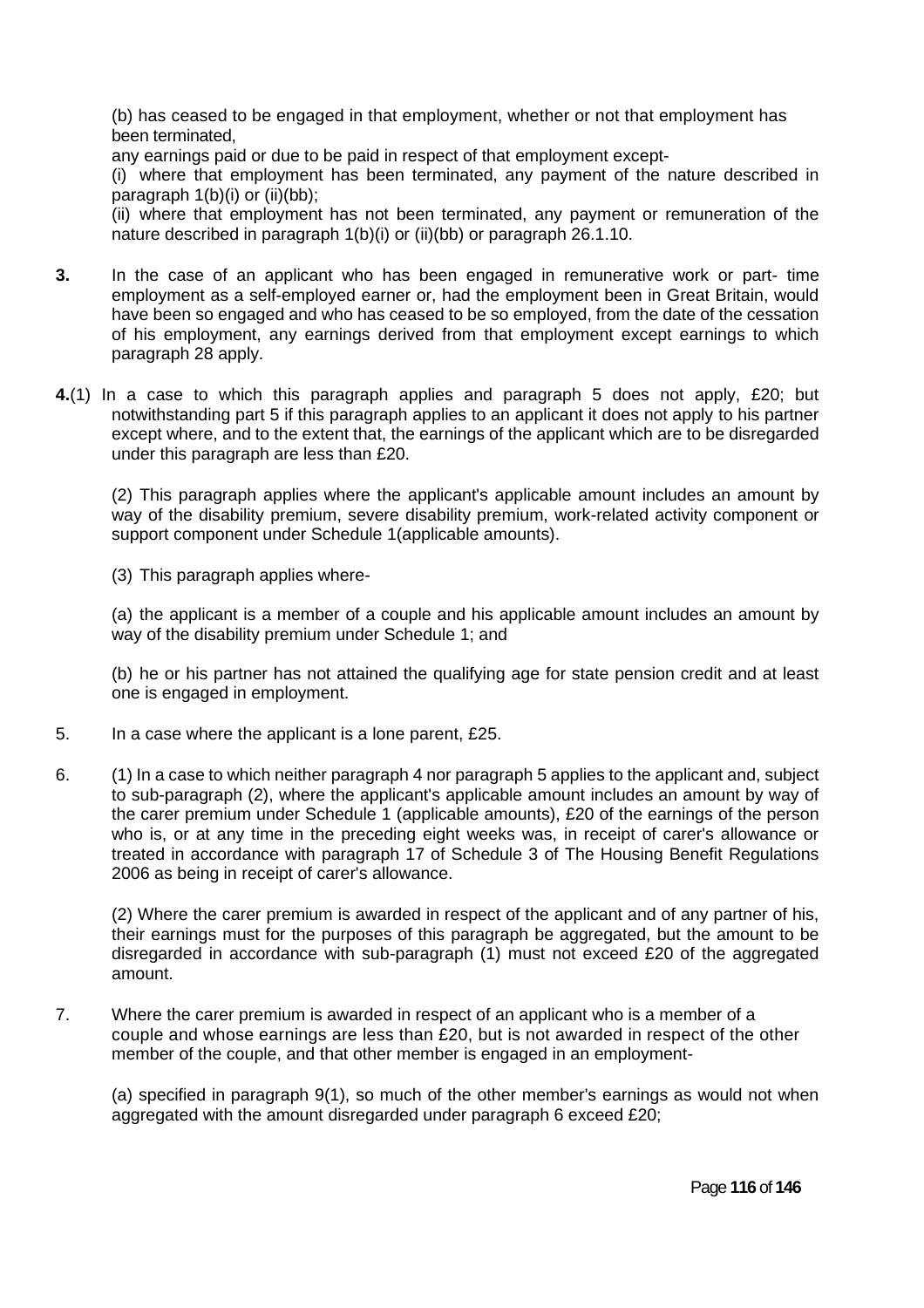(b) other than one specified in paragraph 9(1), so much of the other member's earnings from such other employment up to £10 as would not when aggregated with the amount disregarded under paragraph 5 exceed £20.

- **8.** In a case where paragraphs 4, 6, 7 and 9 do not apply to the applicant and he is one of a couple and a member of that couple is in employment, £10; but, notwithstanding Part 5, if this paragraph applies to an applicant it must not apply to his partner except where, and to the extent that, the earnings of the applicant which are to be disregarded under this paragraph are less than £10.
- **9.** (1) In a case where paragraphs 4, 6, 7 and 9 do not apply to the applicant, £20 of earnings derived from one or more employments as-

(a) a part-time fire-fighter employed by a fire and rescue authority constituted by a scheme under section 2 of the Fire and Rescue Services Act 2004 or a scheme to which section 4 of that Act applies;

(b) a part-time fire-fighter employed by the Scottish Fire & Rescue Service established under section 1A of the Fire (Scotland) Act 2005);

- (c) an auxiliary coastguard in respect of coast rescue activities;
- (d) a person engaged part-time in the manning or launching of a lifeboat;

(e) a member of any territorial or reserve force prescribed in Part I of Schedule 6 to the Social Security (Contributions) Regulations 2001;

but, notwithstanding part 5, if this paragraph applies to an applicant it must not apply to his partner except to the extent specified in sub-paragraph (2).

(2) If the applicant's partner is engaged in employment-

(a) specified in sub-paragraph (1), so much of his earnings as would not in aggregate with the amount of the applicant's earnings disregarded under this paragraph exceed £20;

(b) other than one specified in sub-paragraph (1), so much of his earnings from that employment up to £10 as would not in aggregate with the applicant's earnings disregarded under this paragraph exceed £20.

- **10.** Where the applicant is engaged in one or more employments specified in paragraph 9(1), but his earnings derived from such employments are less than £20 in any week and he is also engaged in any other employment, so much of his earnings from that other employment, up to £5 if he is a single applicant, or up to £10 if he has a partner, as would not in aggregate with the amount of his earnings disregarded under paragraph 9 exceed £20.
- **11.** In a case to which none of the paragraphs 4 to 10 applies, £5.
- **12.** (1) Where-

(a) the applicant (or if the applicant is a member of a couple, at least one member of that couple) is a person to whom sub-paragraph (5) applies;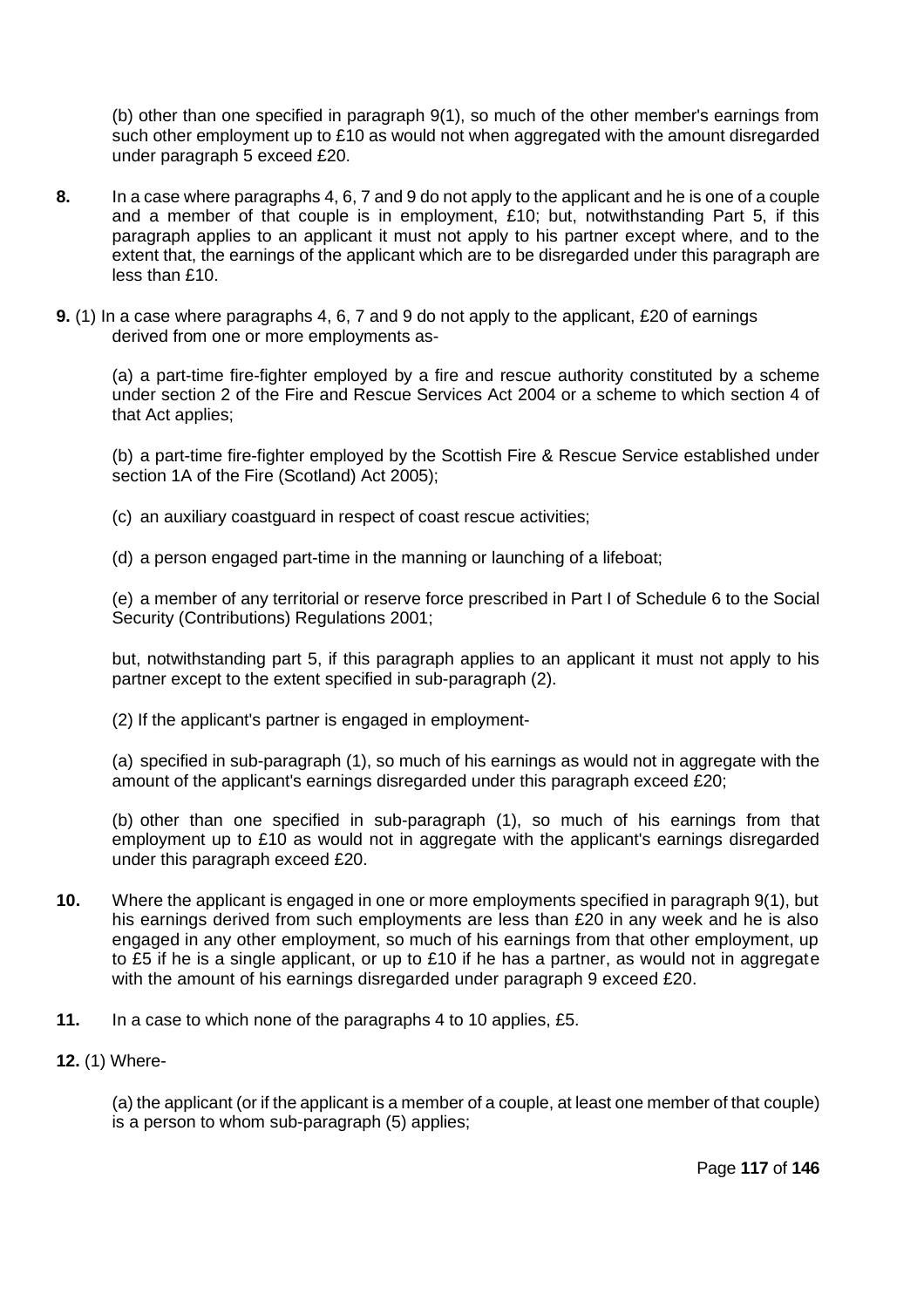(b) the Secretary of State is satisfied that that person is undertaking exempt work as defined in sub-paragraph (6); and

(c) paragraph 14 does not apply,

the amount specified in sub-paragraph (7) ("the specified amount").

(2) Where this paragraph applies, paragraphs 4 to 11 do not apply; but in any case where the applicant is a lone parent, and the specified amount would be less than the amount specified in paragraph 5, then paragraph 5 applies instead of this paragraph.

(3) Notwithstanding part 5 if sub-paragraph (1) applies to one member of a couple ("A") it does not apply to the other member of that couple ("B") except to the extent provided in subparagraph (4).

(4) Where A's earnings are less than the specified amount, there must also be disregarded so much of B's earnings as would not when aggregated with A's earnings exceed the specified amount; but the amount of B's earnings which may be disregarded under this subparagraph is limited to a maximum of £20 unless the Secretary of State is satisfied that B is also undertaking exempt work.

- (5) This sub-paragraph applies to a person who is-
- (a) in receipt of a contributory employment and support allowance;
- (b) in receipt of incapacity benefit;
- (c) in receipt of severe disablement allowance; or

(d) being credited with earnings on the grounds of incapacity for work or limited capability for work under regulation 8B of the Social Security (Credits) Regulations 1975.

(6) "Exempt work" means work of the kind described in

(a) regulation 45(2), (3) or (4) of the Employment and Support Allowance Regulations 2008; or (as the case may be)

(e) regulation 17(2), (3) or (4) of the Social Security (Incapacity for Work) (General) Regulations 1995,

and, in determining for the purposes of this paragraph whether an applicant or a member of a couple is undertaking any type of exempt work, it is immaterial whether that person or their partner is also undertaking other work.

- (7) The specified amount is the amount of money from time to time mentioned in any provision referred to in sub-paragraph (6) by virtue of which the work referred to in sub-paragraph (1) is exempt (or, where more than one such provision is relevant and those provisions mention different amounts of money, the highest of those amounts).
- **13.** Any amount or the balance of any amount which would fall to be disregarded under paragraph 23 or 24 of Schedule 3 had the applicant's income which does not consist of earnings been sufficient to entitle him to the full disregard thereunder.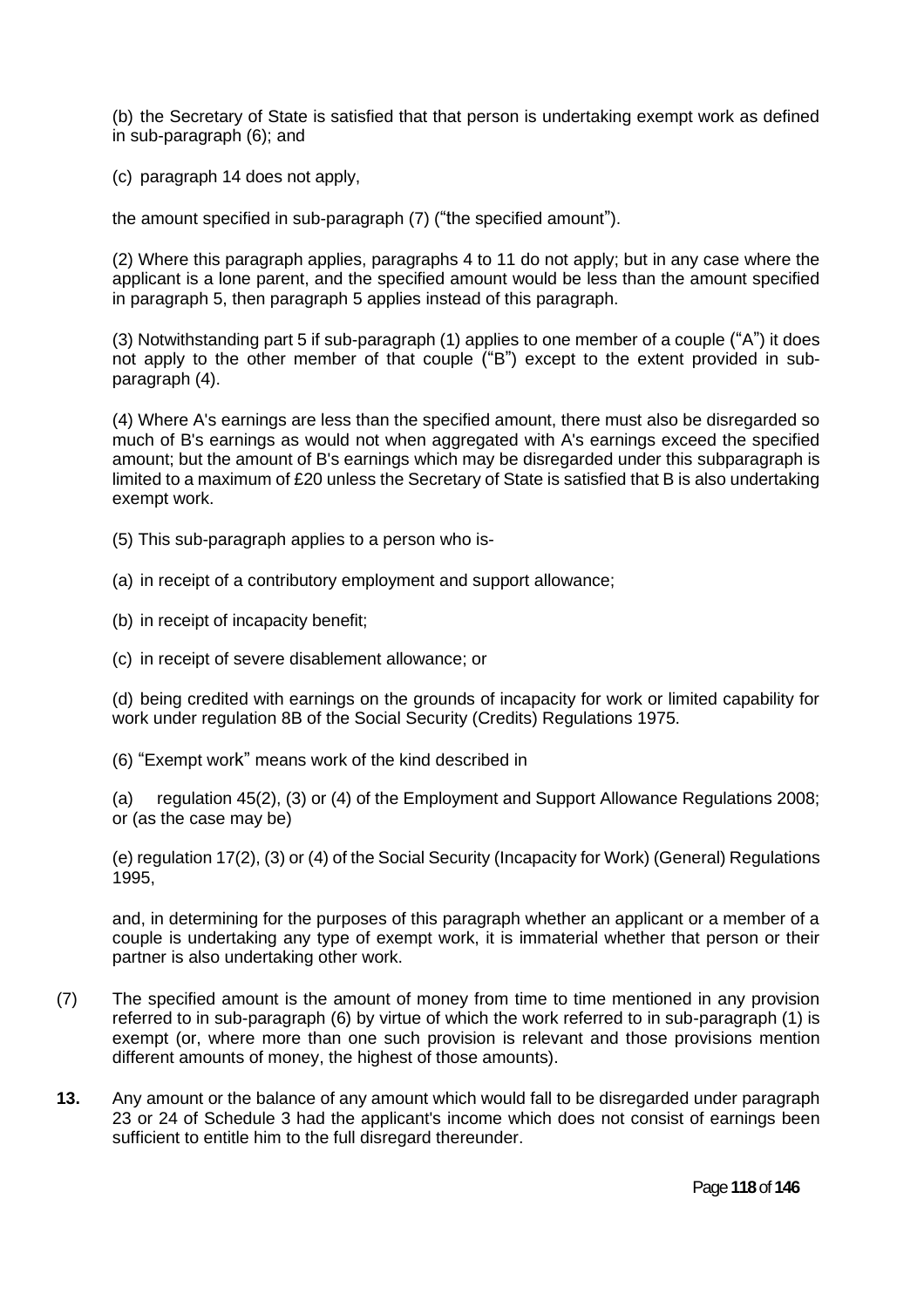- 14. Where an applicant is on income support, an income-based jobseeker's allowance or an income-related employment and support allowance, his earnings.
- 15. Any earnings derived from employment which are payable in a country outside the United Kingdom for such period during which there is a prohibition against the transfer to the United Kingdom of those earnings.
- 16. Where a payment of earnings is made in a currency other than Sterling, any banking charge or commission payable in converting that payment into Sterling.
- 17. Any earnings of a child or young person.
- 18. (1) In a case where the applicant is a person who satisfies at least one of the conditions set out in sub-paragraph (2), and his net earnings equal or exceed the total of the amounts set out in sub-paragraph (3), the amount of his earnings that falls to be disregarded under paragraphs 4 to 12 must be increased by £17.10.
	- (2) The conditions of this sub-paragraph are that-

(a) the applicant, or if he is a member of a couple, either the applicant or his partner, is a person to whom regulation 20(1)(c) of the Working Tax Credit (Entitlement and Maximum Rate) Regulations 2002 applies; or

(b) the applicant-

(i) is, or if he is a member of a couple, at least one member of that couple is aged at least 25 and is engaged in remunerative work for on average not less than 30 hours per week; or

(ii) is a member of a couple and-

(aa) at least one member of that couple, is engaged in remunerative work for on average not less than 16 hours per week; and

(bb) his family includes at least one child or young person; or

(iii) is a lone parent who is engaged in remunerative work for on average not less than 16 hours per week; or (iv) is, or if he is a member of a couple, at least one member of that couple is engaged in remunerative work for on average not less than 16 hours per week; and-

(aa) the applicant's applicable amount includes a disability premium under paragraph 9, the work-related activity component under paragraph 21 or the support component under paragraph 22 of Schedule 1 respectively;

(bb) where he is a member of a couple, at least one member of that couple satisfies the qualifying conditions for the disability premium or either of the components referred to in paragraph (aa) above and is engaged in remunerative work for on average not less than 16 hours per week; or

(c) the applicant is, or if he has a partner, one of them is, a person to whom regulation 18(3) of the Working Tax Credit (Entitlement and Maximum Rate) Regulations 2002 (eligibility for 50 plus element) applies, or would apply if an application for working tax credit were to be made in his case.

(3) The following are the amounts referred to in sub-paragraph (1) -

(a) the amount calculated as disregardable from the applicant's earnings under paragraphs 4 to 12;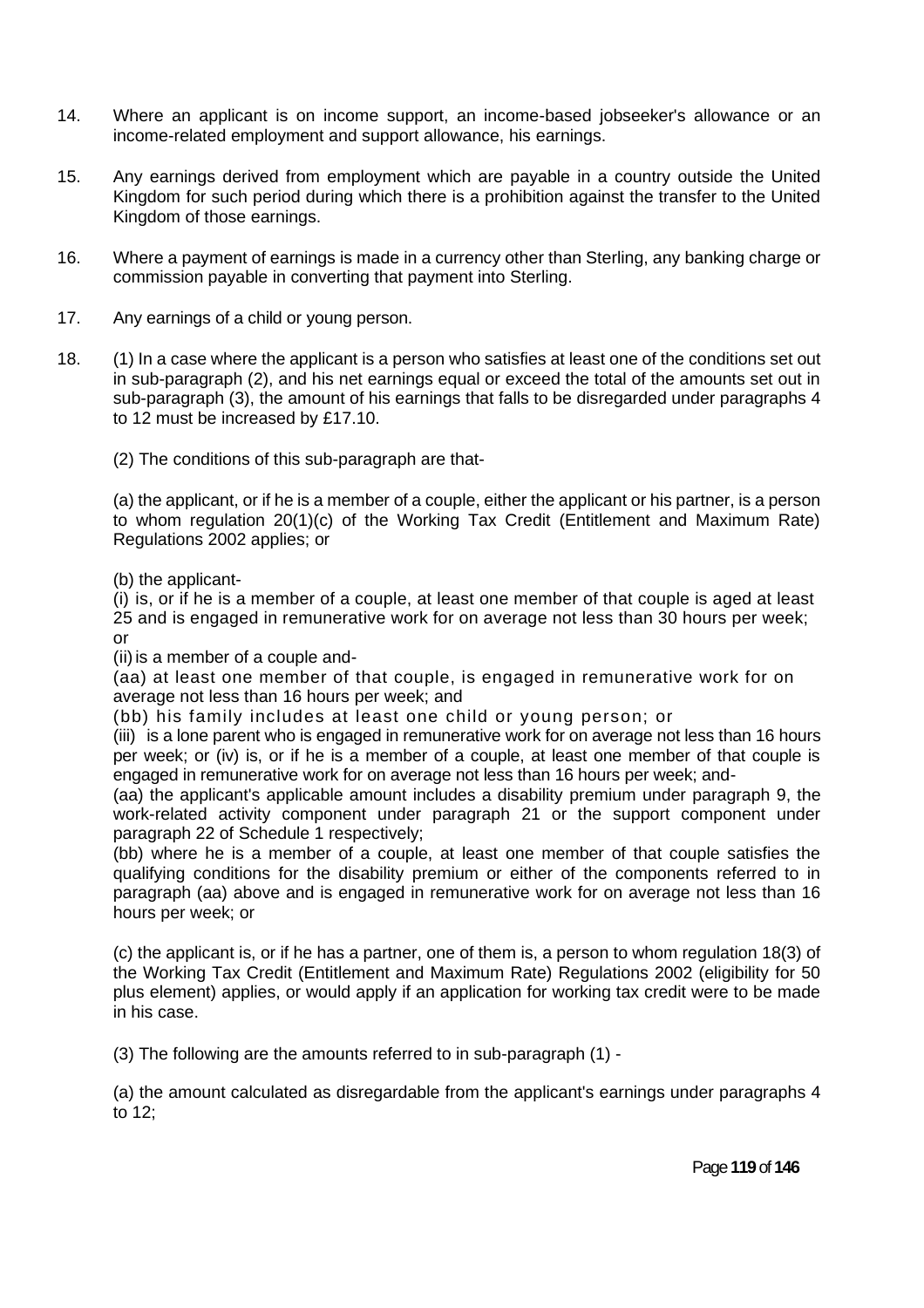(b) the amount of childcare charges calculated as deductible under paragraph 57(1)(c); and

(d) £17.10.

(4) The provisions of paragraph 6 (remunerative work) apply in determining whether or not a person works for on average not less than 30 hours per week, but as if the reference to 16 hours in sub-paragraph (1) of that paragraph were a reference to 30 hours.

**19.** In this Schedule "part-time employment" means employment in which the person is engaged on average for less than 16 hours a week.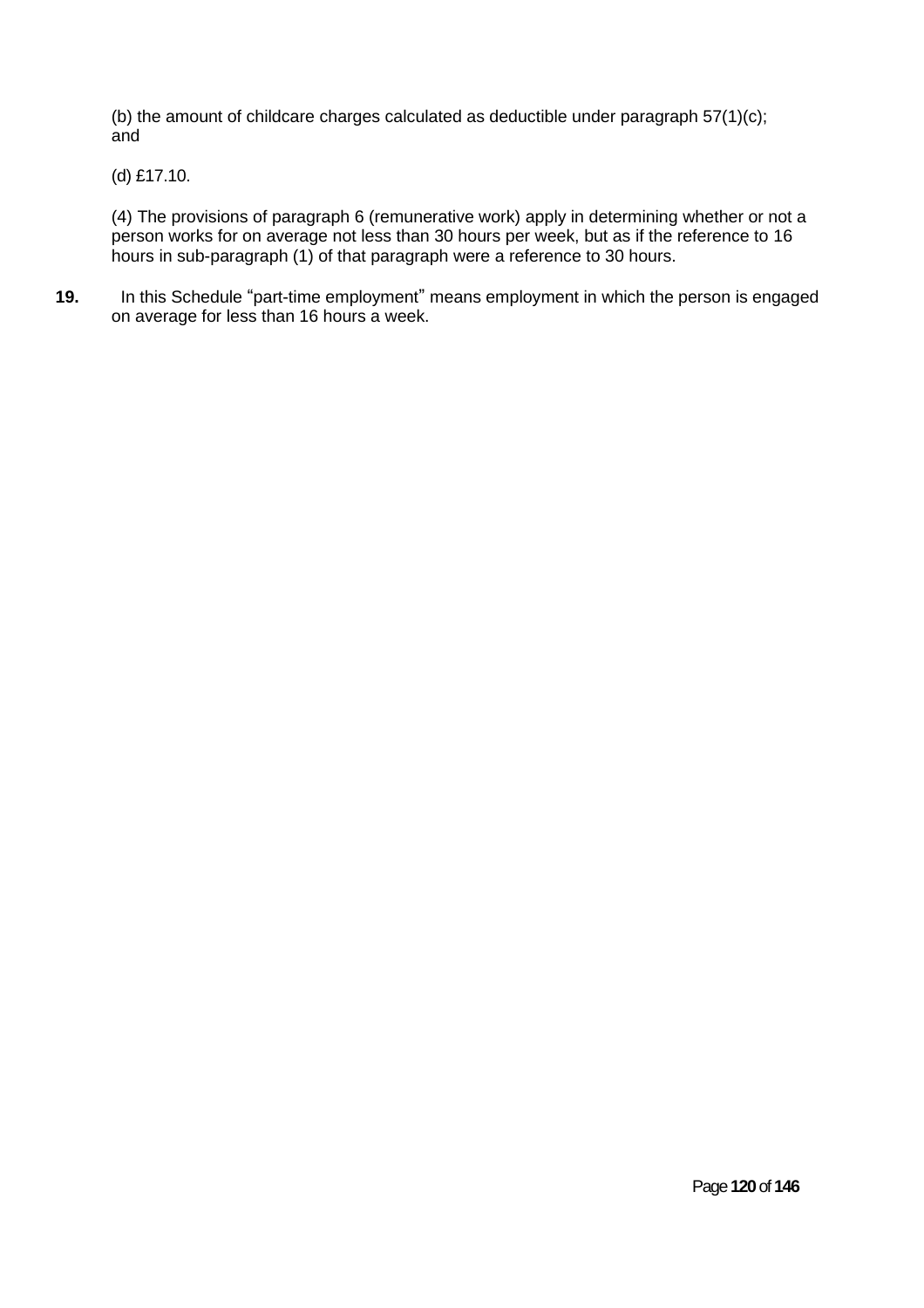# **SCHEDULE 3 - Sums disregarded in the calculation of income other than earnings**

- **1.** Any payment made to the applicant in respect of any childcare, travel or other expenses incurred, or to be incurred, by him in respect of his participation in the Work for Your Benefit Pilot Scheme.
- **2.** Any payment made to the applicant in respect of any travel or other expenses incurred, or to be incurred, by him in respect of his participation in the Mandatory Work Activity Scheme.
- **3.** Any payment made to the applicant in respect of any travel or other expenses incurred, or to be incurred, by him in respect of his participation in the Employment, Skills and Enterprise Scheme.
- **4.** Any amount paid by way of tax on income which is to be taken into account under regulation 22 (calculation of income other than earnings).
- **5.** Any payment in respect of any expenses incurred or to be incurred by an applicant who is
	- (a)engaged by a charitable or voluntary organisation, or
	- (b)a volunteer,

if he otherwise derives no remuneration or profit from the employment and is not to be treated as possessing any earnings under paragraph 33 (notional income).

- **6.** Any payment in respect of expenses arising out of the applicant participating as a service user.
- **7.** In the case of employment as an employed earner, any payment in respect of expenses wholly, exclusively and necessarily incurred in the performance of the duties of the employment.
- **8.** Where an applicant is on income support, an income-based jobseeker's allowance, an incomerelated employment and support allowance or universal credit with no income or earnings recorded in the award notice, the whole of his income.
- **9.** Where the applicant is a member of a joint-claim couple for the purposes of the Jobseekers Act and his partner is on an income-based jobseeker's allowance, the whole of the applicant's income.
- **10.** Where the applicant, or the person who was the partner of the applicant on 31st March 2003, was entitled on that date to income support or an income-based jobseeker's allowance but ceased to be so entitled on or before 5th April 2003 by virtue only of regulation 13 of the Housing Benefit (General) Amendment (No. 3) Regulations 1999 as in force at that date, the whole of his income.
- **11.** Any disability living allowance, personal independence payment or an AFIP.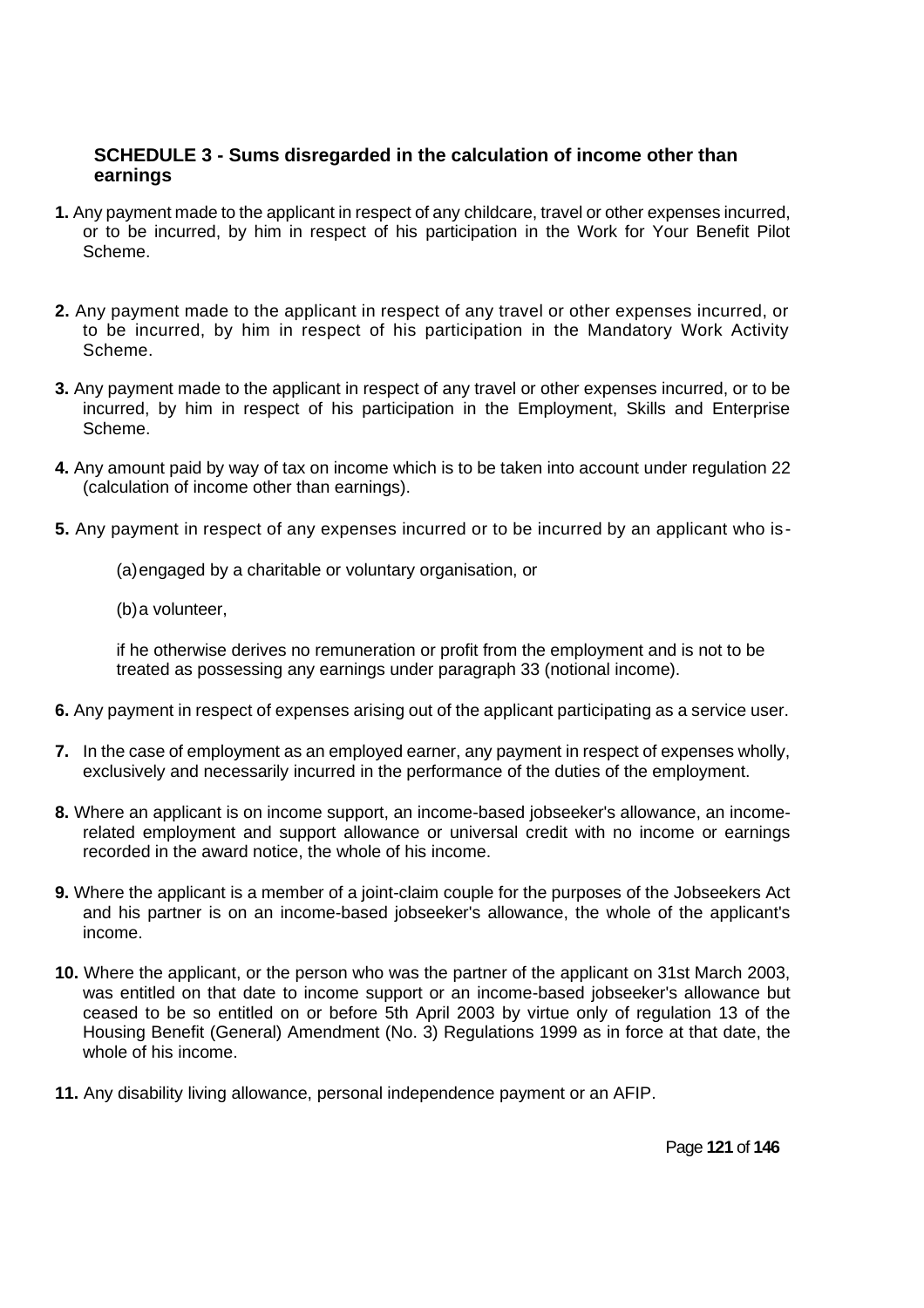- **12.** Any concessionary payment made to compensate for the non-payment of- (a) any payment specified in paragraph 11 or 14;
	- (b) income support;
	- (c) an income-based jobseeker's allowance;
	- (d) an income-related employment and support allowance.
- **13.** Any mobility supplement under article 20 of the Naval, Military and Air Forces Etc. (Disablement and Death) Service Pensions Order 2006 (including such a supplement by virtue of any other scheme or order) or under article 25A of the Personal Injuries (Civilians) Scheme 1983 or any payment intended to compensate for the non- payment of such a supplement.
- **14.** Any attendance allowance.
- **15.** Any payment to the applicant as holder of the Victoria Cross or of the George Cross or any analogous payment.
- **16.** (1) Any payment-
	- (a) by way of an education maintenance allowance made pursuant to-
	- (i) regulations made under section 518 of the Education Act 1996 (payment of school expenses; grant of scholarships etc.);
	- (ii) regulations made under section 49 or 73(f) of the Education (Scotland) Act 1980 (power to assist persons to take advantage of educational facilities);
	- (iii) directions made under section 73ZA of the Education (Scotland) Act 1980 and paid under section 12(2)(c) of the Further and Higher Education (Scotland) Act 1992;
	- (b) corresponding to such an education maintenance allowance, made pursuant to-
		- (i) section 14 or section 181 of the Education Act 2002 (power of Secretary of State and the Welsh Ministers to give financial assistance for purposes related to education or childcare, and allowances in respect of education or training); or (ii)regulations made under section 181 of that Act; or
	- (c) in England, by way of financial assistance made pursuant to section 14 of the Education Act 2002.
	- (2) Any payment, other than a payment to which sub-paragraph (1) applies, made pursuant to-
		- (a) regulations made under section 518 of the Education Act 1996;
		- (b) regulations made under section 49 of the Education (Scotland) Act 1980; or
	- (e) directions made under section 73ZA of the Education (Scotland) Act 1980 and paid under section 12(2)(c) of the Further and Higher Education (Scotland) Act 1992,

in respect of a course of study attended by a child or a young person or a person who is in receipt of an education maintenance allowance or other payment made pursuant to any provision specified in sub-paragraph (1).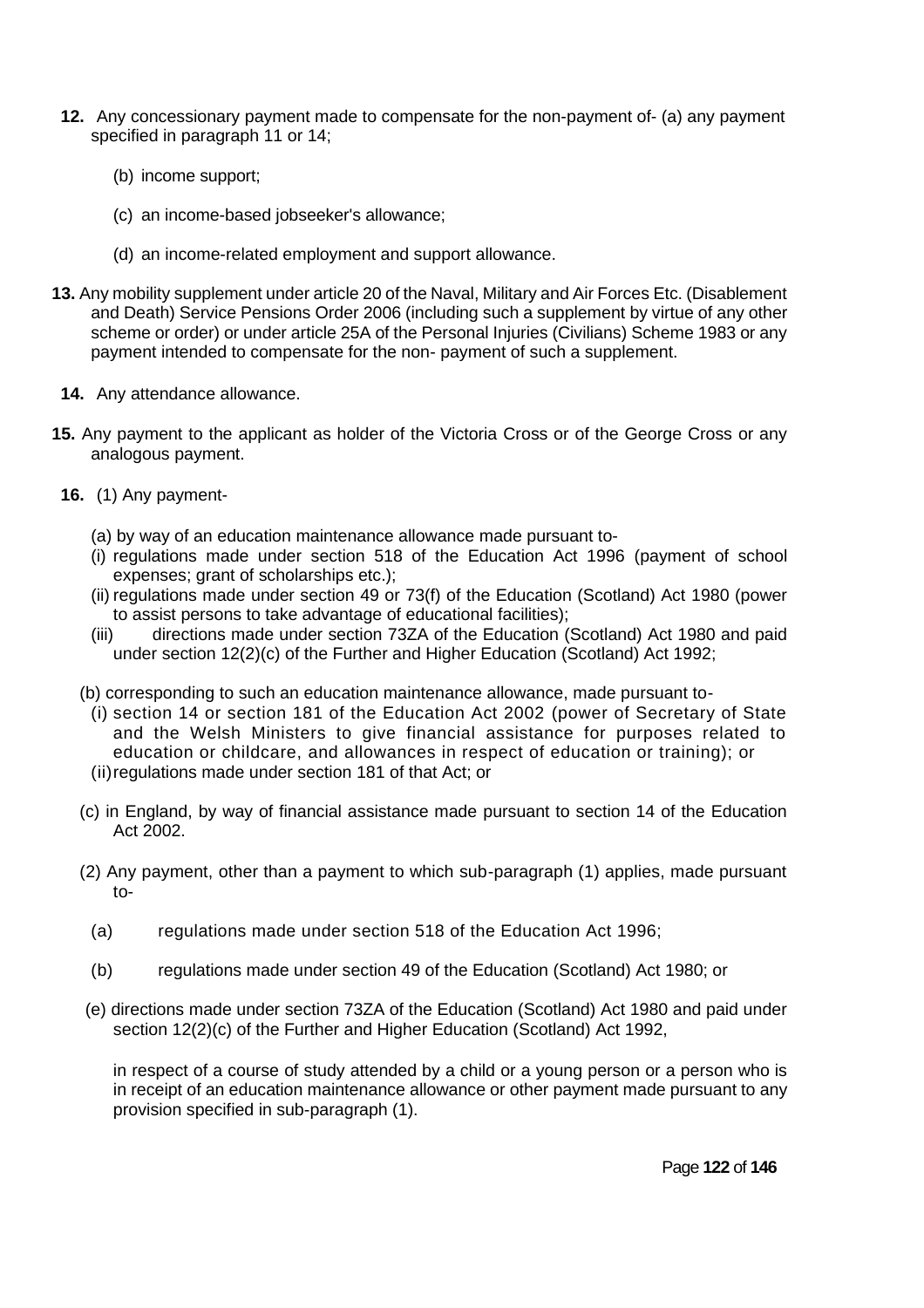- **17.** Any payment made to the applicant by way of a repayment under regulation 11(2) of the Education (Teacher Student Loans) (Repayment etc.) Regulations 2002.
- **18** (1) Any payment made pursuant to section 2 of the 1973 Act or section 2 of the Enterprise and New Towns (Scotland) Act 1990 except a payment-
	- (a) made as a substitute for income support, a jobseeker's allowance, incapacity benefit, severe disablement allowance or an employment and support allowance;
	- (b) of an allowance referred to in section 2(3) of the Employment and Training Act 1973 or section 2(5) of the Enterprise and New Towns (Scotland) Act 1990; or
	- (c) intended to meet the cost of living expenses which relate to any one or more of the items specified in sub-paragraph (2) whilst an applicant is participating in an education, training or other scheme to help him enhance his employment prospects unless the payment is a Career Development Loan paid pursuant to section 2 of the 1973 Act and the period of education or training or the scheme, which is supported by that loan, has been completed.
	- $(2)$  The items specified in this sub-paragraph for the purposes of sub-paragraph  $(1)(c)$  are food, ordinary clothing or footwear, household fuel or rent of the applicant or, where the applicant is a member of a family, any other member of his family, or any council tax or water charges for which that applicant or member is liable.
- **19.** (1) Subject to sub-paragraph (2), any of the following payments-
	- (a) a charitable payment;
	- (b) a voluntary payment;

(c) a payment (not falling within paragraph (a) or (b) above) from a trust whose funds are derived from a payment made in consequence of any personal injury to the applicant;

- (d) a payment under an annuity purchased-
- (i) pursuant to any agreement or court order to make payments to the applicant; or
- (ii) from funds derived from a payment made,
- in consequence of any personal injury to the applicant; or

(e) a payment (not falling within paragraphs (a) to (d)) received by virtue of any agreement or court order to make payments to the applicant in consequence of any personal injury to the applicant.

(2) Sub-paragraph (1) does not apply to a payment which is made or due to be made by-

(a)a former partner of the applicant, or a former partner of any member of the applicant's family; or

(b)the parent of a child or young person where that child or young person is a member of the applicant's family.

- **20.** (1) £10 of any of the following, namely-
	- (a) a war disablement pension (except insofar as such a pension falls to be disregarded under paragraph 13 or 14);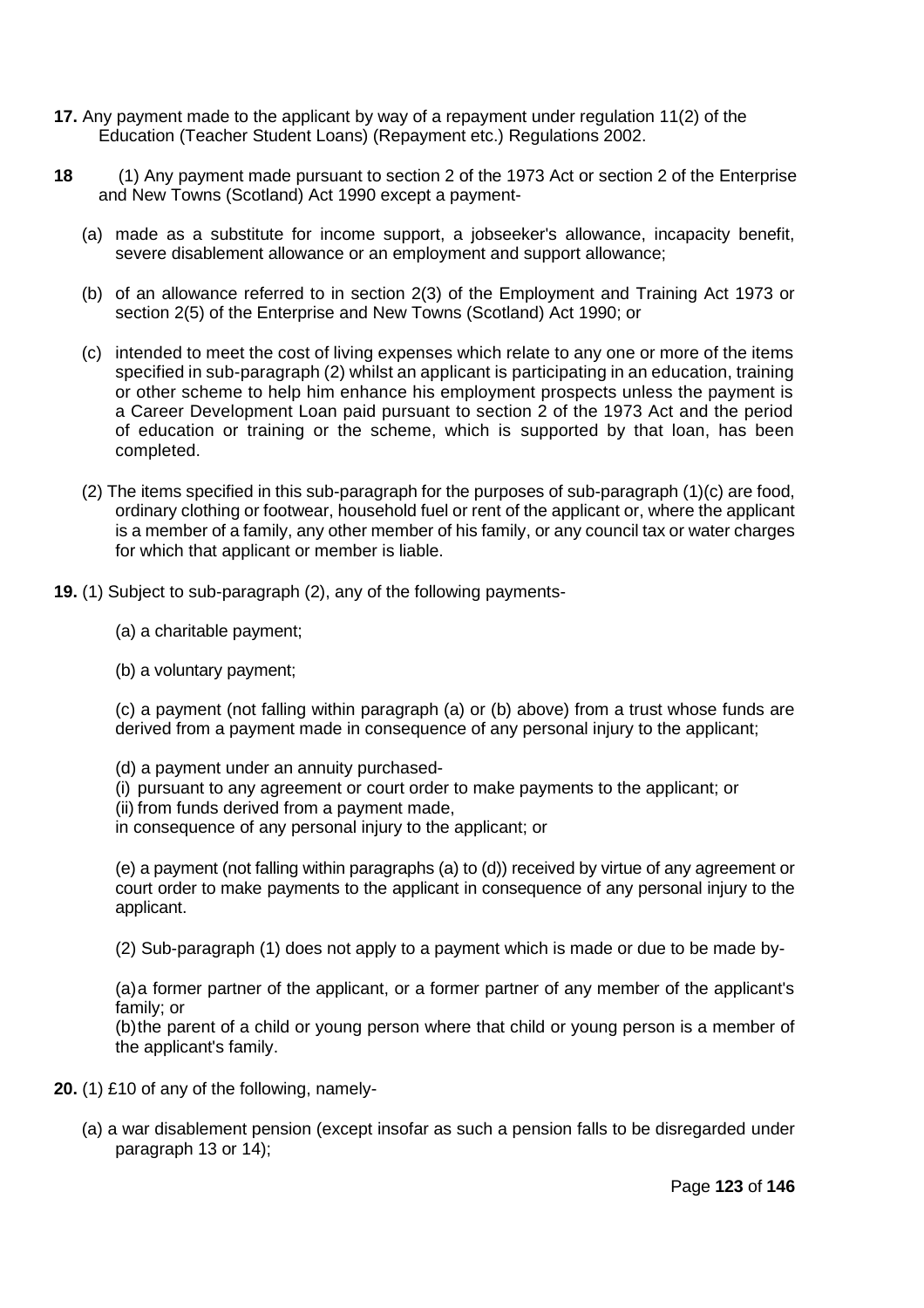- (b) a war widow's pension or war widower's pension;
- (c) a pension payable to a person as a widow, widower or surviving civil partner under any power of Her Majesty otherwise than under an enactment to make provision about pensions for or in respect of persons who have been disabled or have died in consequence of service as members of the armed forces of the Crown;
- (d) a guaranteed income payment and, if the amount of that payment has been abated to less than £10 by a pension or payment falling within article 31(1)(a) or (b) of the Armed Forces and Reserve Forces (Compensation Scheme) Order 2005, so much of that pension or payment as would not, in aggregate with the amount of any guaranteed income payment disregarded, exceed £10;
- (e) a payment made to compensate for the non-payment of such a pension or payment as is mentioned in any of the preceding sub- paragraphs;
- (f) a pension paid by the government of a country outside Great Britain which is analogous to any of the pensions or payments mentioned in paragraphs (a) to (d) above;
- (g) pension paid to victims of National Socialist persecution under any special provision made by the law of the Federal Republic of Germany, or any part of it, or of the Republic of Austria.
- **21.** £15 of any-
	- (a) widowed mother's allowance paid pursuant to section 37 of the SSCBA;
	- (b) widowed parent's allowance paid pursuant to section 39A of the SSCBA.
	- **22** (1) Any income derived from capital to which the applicant is or is treated under paragraph 70 (capital jointly held) as beneficially entitled but, subject to sub- paragraph (2), not income derived from capital disregarded under paragraphs 4, 5, 7, 11, 17 or 30 to 33 of Schedule 4.
		- (2) Income derived from capital disregarded under paragraphs 5, 7 or 30 to 33 of Schedule 4 but only to the extent of-
		- (a) any mortgage repayments made in respect of the dwelling or premises in the period during which that income accrued; or
		- (b) any council tax or water charges which the applicant is liable to pay in respect of the dwelling or premises and which are paid in the period during which that income accrued.
		- (3) The definition of ""water charges"" in paragraph 2(1) (interpretation) applies to subparagraph (2) of this paragraph with the omission of the words ""in so far as such charges are in respect of the dwelling which a person occupies as his home"".
- **23.** Where the applicant makes a parental contribution in respect of a student attending a course at an establishment in the United Kingdom or undergoing education in the United Kingdom, which contribution has been assessed for the purposes of calculating-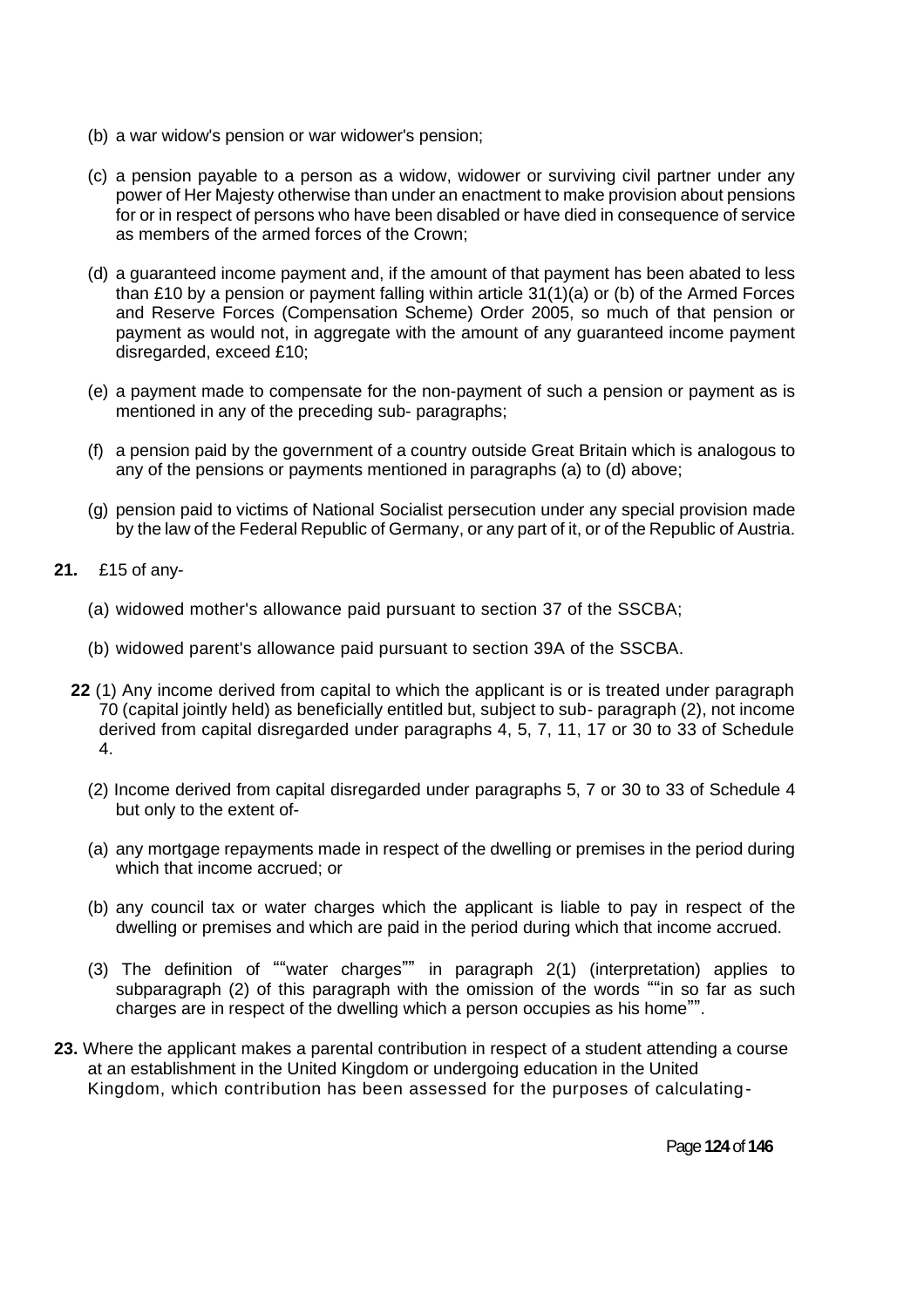- (a) under, or pursuant to regulations made under powers conferred by, section 22 of the Teaching and Higher Education Act 1998, that student's award;
- (b) under regulations made in exercise of the powers conferred by section 49 of the Education (Scotland) Act 1980, that student's bursary, scholarship, or other allowance under that section or under regulations made in exercise of the powers conferred by section 73 of that Act of 1980, any payment to that student under that section; or
- (b) the student's student loan, an amount equal to the weekly amount of that parental contribution, but only in respect of the period for which that contribution is assessed as being payable.
- **24.** (1) Where the applicant is the parent of a student aged under 25 in advanced education who either-
	- (a)is not in receipt of any award, grant or student loan in respect of that education; or

(d) is in receipt of an award bestowed by virtue of the Teaching and Higher Education Act 1998, or regulations made thereunder, or a bursary, scholarship or other allowance under section 49(1) of the Education (Scotland) Act 1980, or a payment under section 73 of that Act of 1980,

and the applicant makes payments by way of a contribution towards the student's maintenance, other than a parental contribution falling within paragraph 23, an amount specified in sub-paragraph (2) in respect of each week during the student's term.

(2) For the purposes of sub-paragraph (1), the amount must be equal to- (a) the weekly amount of the payments; or

(b)the amount by way of a personal allowance for a single applicant under 25 less the weekly amount of any award, bursary, scholarship, allowance or payment referred to in sub-paragraph (1)(b),

whichever is less.

- **25.** Any payment made to the applicant by a child or young person or a non-dependant.
- **26.** Where the applicant occupies a dwelling as his home and the dwelling is also occupied by a person other than one to whom paragraph 25 or 27 refers and there is a contractual liability to make payments to the applicant in respect of the occupation of the dwelling by that person or a member of his family-
	- (a) where the aggregate of any payments made in respect of any one week in respect of the occupation of the dwelling by that person or a member of his family, or by that person and a member of his family, is less than £20, the whole of that amount; or
	- (b) where the aggregate of any such payments is £20 or more per week, £20.
- **27.** Where the applicant occupies a dwelling as his home and he provides in that dwelling board and lodging accommodation, an amount, in respect of each person for which such accommodation is provided for the whole or any part of a week, equal to-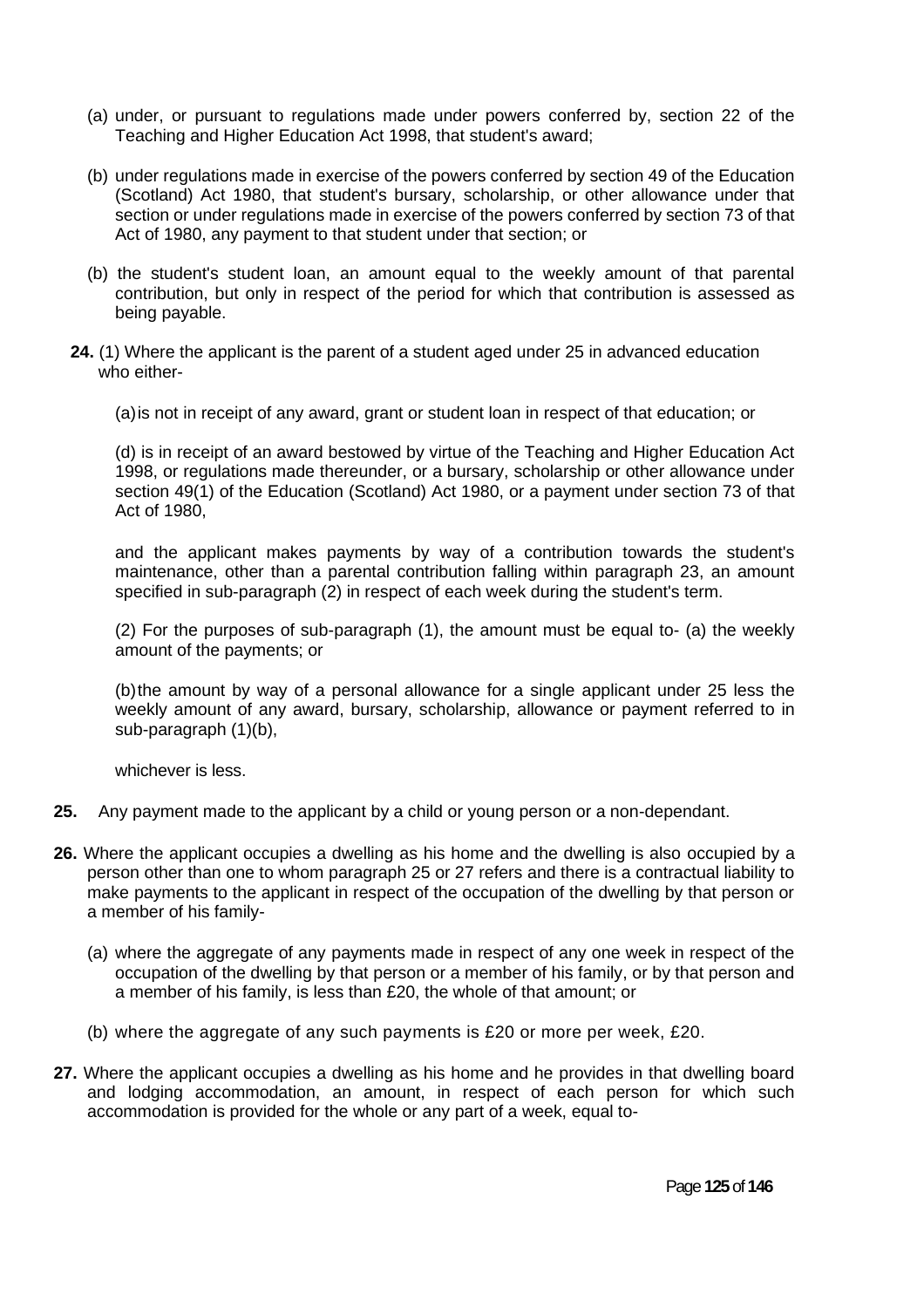- (a) where the aggregate of any payments made in respect of any one week in respect of such accommodation provided to such person does not exceed £20, 100 per cent of such payments;
- (b) where the aggregate of any such payments exceeds £20, £20 and 50 per cent of the excess over £20.
- **28.** (1) Any income in kind, except where provision of support under section 95 or 98 of the Immigration and Asylum Act 1999 in the calculation of income other than earnings applies.
	- (2) The reference in sub-paragraph (1) to ""income in kind"" does not include a payment to a third party made in respect of the applicant which is used by the third party to provide benefits in kind to the applicant.
- **29.** Any income which is payable in a country outside the United Kingdom for such period during which there is a prohibition against the transfer to the United Kingdom of that income.
- **30.** (1) Any payment made to the applicant in respect of a person who is a member of his family-
	- (a) pursuant to regulations under section 2(6)(b), 3 or 4 of the Adoption and Children Act 2002 or in accordance or with a scheme approved by the Scottish Ministers under section 51A of the Adoption (Scotland) Act 1978 (schemes for payments of allowances to adopters) or in accordance with an adoption allowance scheme made under section 71 of the Adoption and Children (Scotland) Act 2007 (adoption allowances schemes);
	- (b) which is a payment made by a local authority in pursuance of section 15(1) of, and paragraph 15 of Schedule 1 to, the Children Act 1989 (local authority contribution to a child's maintenance where the child is living with a person as a result of a residence order) or in Scotland section 50 of the Children Act 1975 (payments towards maintenance of children);
	- (c) which is a payment made by an authority, as defined in Article 2 of the Children (Northern Ireland) Order 1995, in pursuance of Article 15 of, and paragraph 17 of Schedule 1 to, that Order (contribution by an authority to child's maintenance);
	- (d) in accordance with regulations made pursuant to section 14F of the Children Act 1989 (special guardianship support services);
	- (2) Any payment, other than a payment to which sub-paragraph (1)(a) applies, made to the applicant pursuant to regulations under section 2(6)(b), 3 or 4 of the Adoption and Children Act 2002.
- **31.** Any payment made to the applicant with whom a person is accommodated by virtue of arrangements made-
	- (a) by a local authority under-
	- (i) section 23(2)(a) of the Children Act 1989 (provision of accommodation and maintenance for a child whom they are looking after),

(ii) section 26 or 26A of the Children (Scotland) Act 1995 (manner of provision of accommodation to child looked after by local authority), or

(iii) regulations 33 or 51 of the Looked After Children (Scotland) Regulations 2009 (fostering and kinship care allowances and fostering allowances); or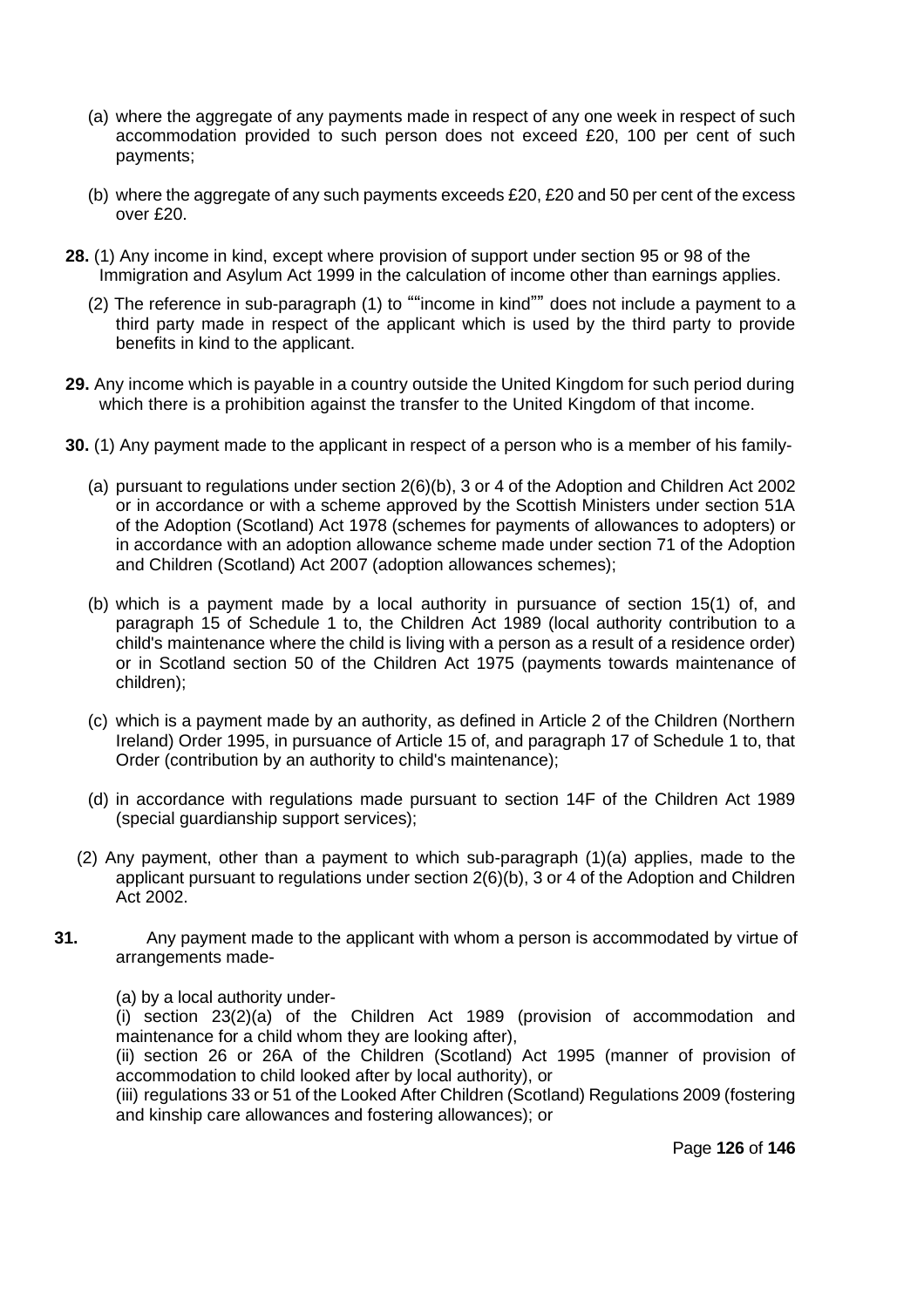(b) by a voluntary organisation under section 59(1)(a) of the Children Act 1989 (provision of accommodation by voluntary organisations).

- **32.** Any payment made to the applicant or his partner for a person ("the person concerned"), who is not normally a member of the applicant's household but is temporarily in his care, by-
	- (a)a health authority;
	- (b)a local authority but excluding payments of housing benefit made in respect of the person concerned;
	- (c) a voluntary organisation;
	- (d)the person concerned pursuant to section 26(3A) of the National Assistance Act 1948;
	- (e)a primary care trust established under section 16A of the National Health Service Act 1977 or established by an order made under section 18(2)(c) of the National Health Service Act 2006;
	- (f) a Local Health Board established under section 11 of the National Health Service (Wales) Act 2006.
	- (g) the persons concerned where the payment is for the provision of accommodation to meet that person's needs for care and support under section 35 or 36 of the Social Services and Wellbeing (Wales) Act 2014 (respectively, duty and power to meet care and support needs of an adult));
	- ( )any payment or part of a payment made by a local authority in accordance with section 26A of the Children (Scotland) Act 1995 (duty to provide continuing care) to a person ("A") which A passes on to the applicant where A—
	- ( )was formerly in the applicant's care; (ii) is aged 16 or over; and
	- (iii)continues to live with the applicant;
	- (i) Any payments made to an applicant under section 73(1)(b) of the Children and Young People (Scotland) Act 2014 (kinship care assistance: further provisions)
- **33.** Any payment made by a local authority in accordance with section 17, 23B, 23C or 24A of the Children Act 1989 or, as the case may be, section 12 of the Social Work (Scotland) Act 1968 or section 22, 29 or 30 of the Children (Scotland) Act 1995 (provision of services for children and their families and advice and assistance to certain children).
	- **34.** (1) Subject to sub-paragraph (2), any payment (or part of a payment) made by a local authority in accordance with section 23C of the Children Act 1989 or section 29 of the Children (Scotland) Act 1995 (local authorities' duty to promote welfare of children and powers to grant financial assistance to persons in, or formerly in, their care) to a person ("A") which A passes on to the applicant.
		- (2) Sub-paragraph (1) applies only where A-
		- (a) was formerly in the applicant's care, and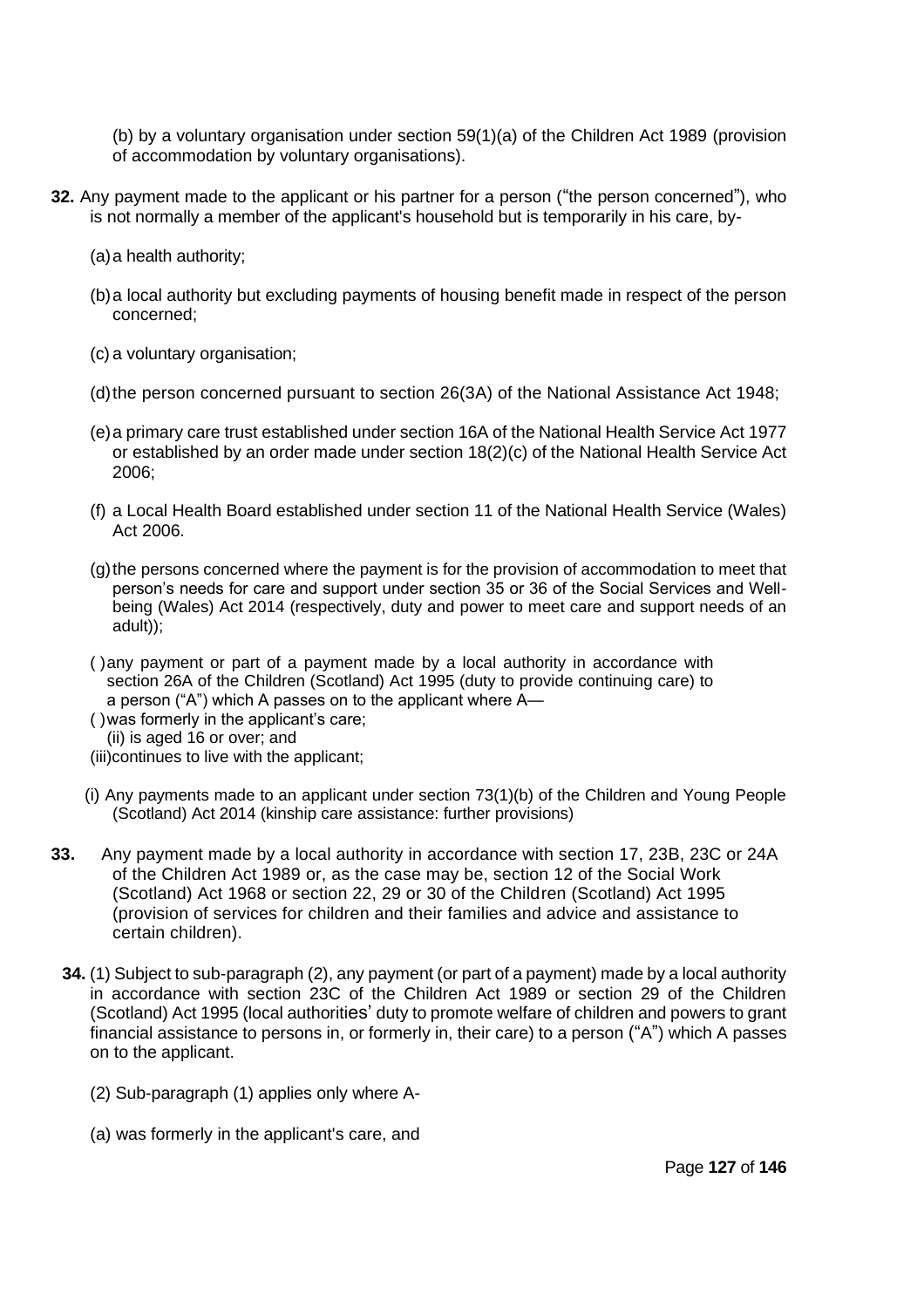- (b) is aged 18 or over, and
- (c) continues to live with the applicant.
- **35.** (1) Subject to sub-paragraph (2), any payment received under an insurance policy taken out to insure against the risk of being unable to maintain repayments-
	- (a) on a loan which is secured on the dwelling which the applicant occupies as his home; or
	- (b) under a regulated agreement as defined for the purposes of the Consumer Credit Act 1974 or under a hire-purchase agreement or a conditional sale agreement as defined for the purposes of Part 3 of the Hire-Purchase Act 1964.
	- (2) A payment referred to in sub-paragraph (1) is only to be disregarded to the extent that the payment received under that policy does not exceed the amounts, calculated on a weekly basis, which are used to-
	- (a) maintain the repayments referred to in sub-paragraph  $(1)(a)$  or, as the case may be,  $(1)(b)$ ; and
	- (b) meet any amount due by way of premiums on-
	- (i) that policy; or
	- (ii) in a case to which sub-paragraph (1)(a) applies, an insurance policy taken out to insure against loss or damage to any building or part of a building which is occupied by the applicant as his home and which is required as a condition of the loan referred to in subparagraph (1)(a).
- **36.** Any payment of income which by virtue of paragraph 36 (income treated as capital) is to be treated as capital.
- **37.** Any Social Fund payment made pursuant to Part 8 of the SSCBA or any local welfare fund provision.
- **38.** Any payment under Part 10 of the SSCBA (Christmas bonus for pensioners).
- **39.** Where a payment of income is made in a currency other than sterling, any banking charge or commission payable in converting that payment into sterling.
- **40.** The total of an applicant's income or, if he is a member of a family, the family's income and the income of any person which he is treated as possessing under paragraph 15) (calculation of income and capital of members of applicant's family and of a polygamous marriage) to be disregarded under paragraph 48 (calculation of covenant income where a contribution assessed, covenant income where no grant income or no contribution is assessed), paragraph 51 (treatment of student loans), paragraph 52) (treatment of payments from access funds) and paragraphs 20 and 21 must in no case exceed £20 per week.
- **41.** (1) Any payment made under or by any of the Trusts, the Fund, the Eileen Trust, MFET Limited, the Skipton Fund, the Caxton Foundation or the Independent Living Fund (2006).
	- (2) Any payment by or on behalf of a person who is suffering or who suffered from haemophilia or who is or was a qualifying person, which derives from a payment made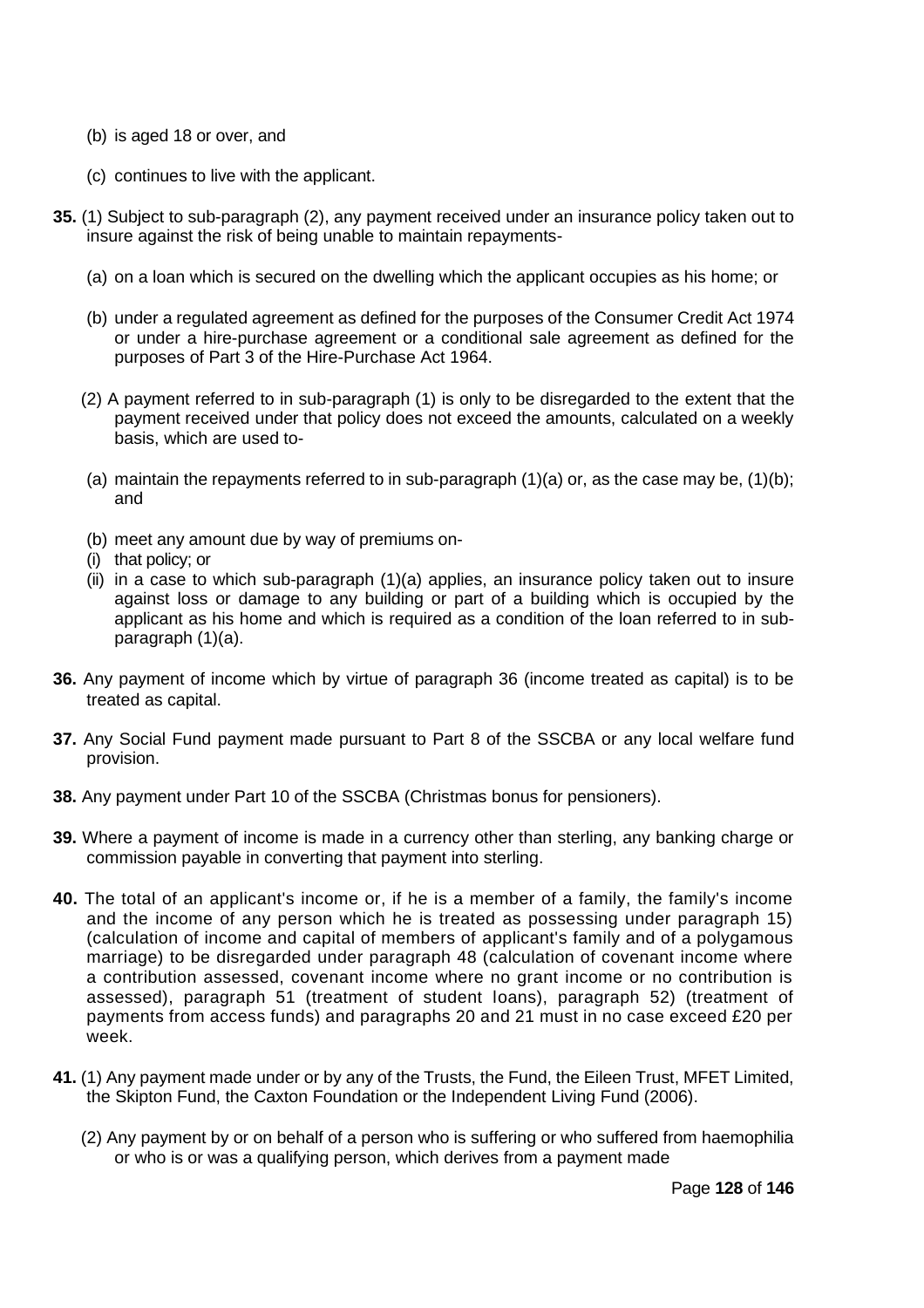under or by any of the Trusts to which sub-paragraph (1) refers and which is made to or for the benefit of-

- (a) that person's partner or former partner from whom he is not, or where that person has died was not, estranged or divorced or with whom he has formed a civil partnership that has not been dissolved or, where that person has died, had not been dissolved at the time of that person's death;
- (b) any child who is a member of that person's family or who was such a member and who is a member of the applicant's family; or
- (c) any young person who is a member of that person's family or who was such a member and who is a member of the applicant's family.
- (3) Any payment by or on behalf of the partner or former partner of a person who is suffering or who suffered from haemophilia or who is or was a qualifying person provided that the partner or former partner and that person are not, or if either of them has died were not, estranged or divorced or, where the partner or former partner and that person have formed a civil partnership, the civil partnership has not been dissolved or, if either of them has died, had not been dissolved at the time of the death, which derives from a payment made under or by any of the Trusts to which sub-paragraph (1) refers and which is made to or for the benefit of-
- (a) the person who is suffering from haemophilia or who is a qualifying person;
- (b) any child who is a member of that person's family or who was such a member and who is a member of the applicant's family; or
- (c) any young person who is a member of that person's family or who was such a member and who is a member of the applicant's family.
- (4) Any payment by a person who is suffering from haemophilia or who is a qualifying person, which derives from a payment under or by any of the Trusts to which subparagraph (1) refers, where-
- (a) that person has no partner or former partner from whom he is not estranged or divorced or with whom he has formed a civil partnership that has not been dissolved, nor any child or young person who is or had been a member of that person's family; and
- (b) the payment is made either-
- (i)to that person's parent or stepparent, or
- (ii) where that person at the date of the payment is a child, a young person or a student who has not completed his education and has no parent or step-parent, to his guardian, but only for a period from the date of the payment until the end of two years from that person's death.
- (5) Any payment out of the estate of a person who suffered from haemophilia or who was a qualifying person, which derives from a payment under or by any of the Trusts to which sub-paragraph (1) refers, where-
- (a) that person at the date of his death (the relevant date) had no partner or former partner from whom he was not estranged or divorced or with whom he has formed a civil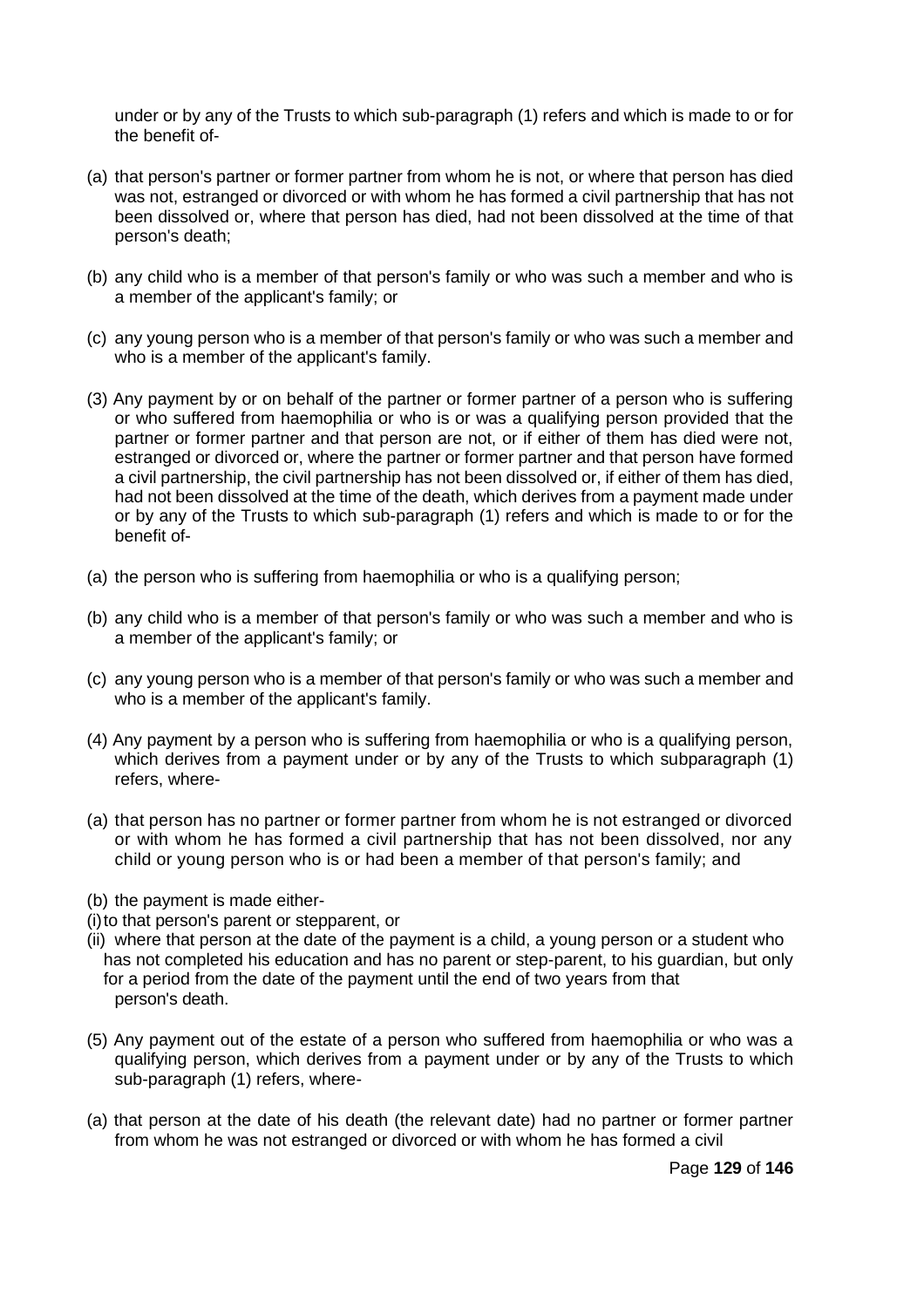partnership that has not been dissolved, nor any child or young person who was or had been a member of his family; and

- (b) the payment is made either-
- (i) to that person's parent or stepparent, or
- ( ) where that person at the relevant date was a child, a young person or a student who had not completed his full-time education and had no parent or step-parent, to his guardian, but only for a period of two years from the relevant date.
- (6) In the case of a person to whom or for whose benefit a payment referred to in this paragraph is made, any income which derives from any payment of income or capital made under or deriving from any of the Trusts.
- (7) For the purposes of sub-paragraphs (2) to (6), any reference to the Trusts is to be construed as including a reference to the Fund, the Eileen Trust, MFET Limited, the Skipton Fund, the Caxton Foundation and the London Bombings Relief Charitable Fund.
- **42.** Any housing benefit.
- **43.** Any payment made by the Secretary of State to compensate for the loss (in whole or in part) of entitlement to housing benefit.
- **44.** Any payment to a juror or witness in respect of attendance at a court other than compensation for loss of earnings or for the loss of a benefit payable under the benefit Acts.
- **45.** Any payment in consequence of a reduction of council tax under section 13 of the 1992 Act (reduction of liability for council tax).
- **46.** (1) Any payment or repayment made-
	- (a) as respects England, under regulation 5, 6 or 12 of the National Health Service (Travel Expenses and Remission of Charges) Regulations 2003 (travelling expenses and health service supplies);
	- (b) as respects Wales, under regulation 5, 6 or 11 of the National Health Service (Travelling Expenses and Remission of Charges) (Wales) Regulations 2007 (travelling expenses and health service supplies);
	- (c) as respects Scotland, under regulation 3, 5 or 11 of the National Health Service (Travelling Expenses and Remission of Charges) (Scotland) (No. 2) Regulations 2003 (travelling expenses and health service supplies).
	- (2) Any payment or repayment made by the Secretary of State for Health, the Scottish Ministers or the Welsh Ministers which is analogous to a payment or repayment mentioned in subparagraph (1).
- **47.** Any payment made to such persons entitled to receive benefits as may be determined by or under a scheme made pursuant to section 13 of the Social Security Act 1988 in lieu of vouchers or similar arrangements in connection with the provision of those benefits (including payments made in place of healthy start vouchers, milk tokens or the supply of vitamins).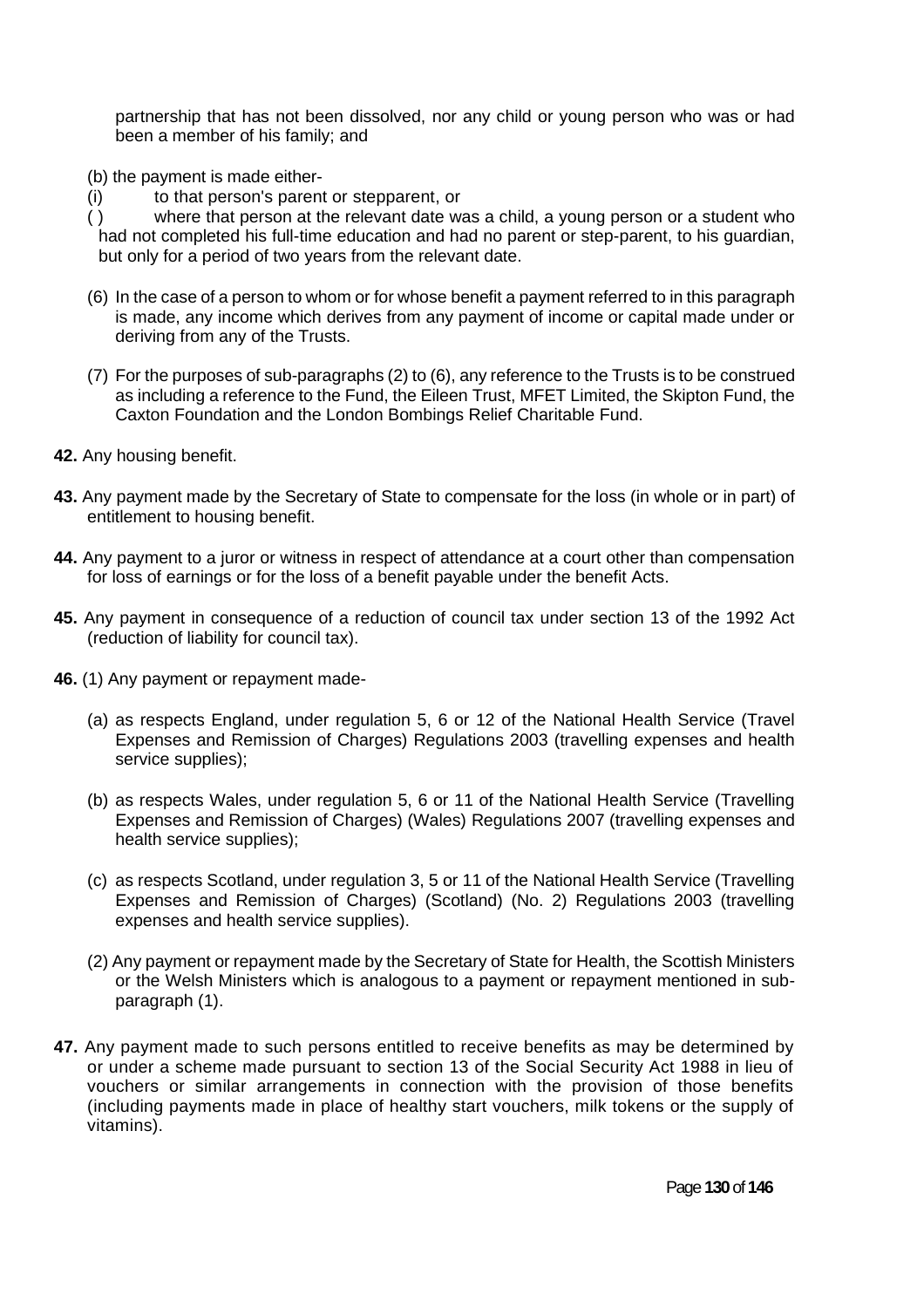- **48.** Any payment made by either the Secretary of State for Justice or by the Scottish Ministers under a scheme established to assist relatives and other persons to visit persons in custody.
- **49.** (1) Where an applicant's family includes at least one child or young person, £15 of any payment of maintenance, other than child maintenance, whether under a court order or not, which is made or due to be made by the applicant's former partner, or the applicant's partner's former partner.
	- (2) For the purpose of sub-paragraph (1) where more than one maintenance payment falls to be taken into account in any week, all such payments must be aggregated and treated as if they were a single payment.
	- (3) A payment made by the Secretary of State in lieu of maintenance must, for the purpose of sub-paragraph (1), be treated as a payment of maintenance made by a person specified in sub-paragraph (1).
- **50.** (1) Any payment of child maintenance made or derived from a liable relative where the child or young person in respect of whom the payment is made is a member of the applicant's family, except where the person making the payment is the applicant or the applicant's partner.
	- (2) In sub-paragraph (1) -
	- "child maintenance" means any payment towards the maintenance of a child or young person, including any payment made voluntarily and payments made under-
	- (a) the Child Support Act 1991;
	- (b) the Child Support (Northern Ireland) Order 1991;
	- (c) a court order;
	- (d) a consent order;
	- (e) a maintenance agreement registered for execution in the Books of Council and Session or the sheriff court books;
	- "liable relative" means a person listed in regulation 54 (interpretation) of the Income Support (General) Regulations 1987, other than a person falling within sub- paragraph (d) of that definition.
- **51.** Any payment (other than a training allowance) made, whether by the Secretary of State or any other person, under the Disabled Persons (Employment) Act 1944 to assist disabled persons to obtain or retain employment despite their disability.
- **52.** Any guardian's allowance.
- **53.** (1) If the applicant is in receipt of any benefit under Part 2, 3 or 5 of the SSCBA, any increase in the rate of that benefit arising under Part 4 (increases for dependants) or section 106(a) (unemployability supplement) of that Act, where the dependant in respect of whom the increase is paid is not a member of the applicant's family.
	- (2) If the applicant is in receipt of any pension or allowance under Part 2 or 3 of the Naval, Military and Air Forces Etc. (Disablement and Death) Service Pensions Order 2006, any increase in the rate of that pension or allowance under that Order, where the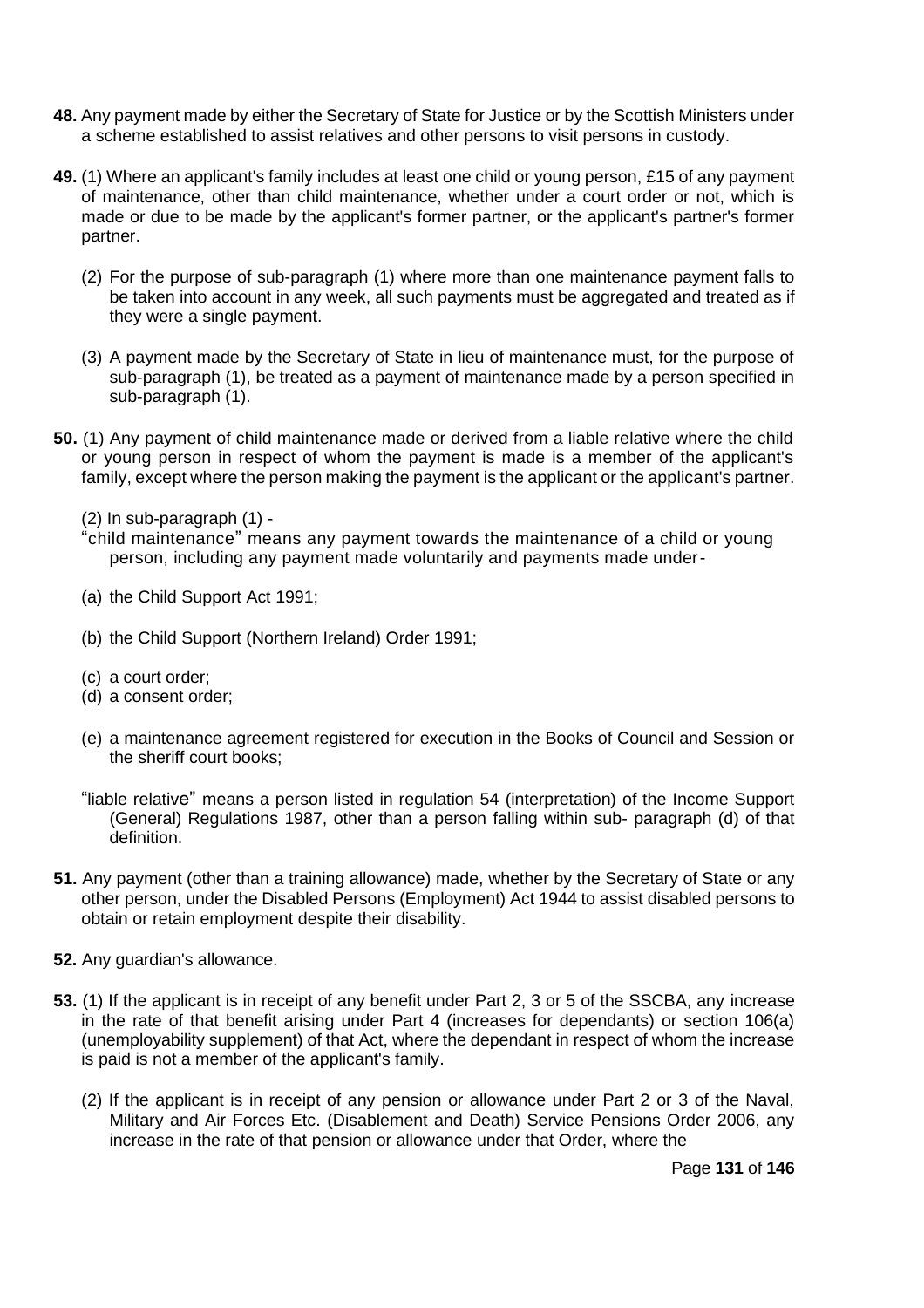dependant in respect of whom the increase is paid is not a member of the applicant's family.

- **54.** Any supplementary pension under article 23(2) of the Naval, Military and Air Forces Etc. (Disablement and Death) Service Pensions Order 2006 (pensions to surviving spouses and surviving civil partners) and any analogous payment made by the Secretary of State for Defence to any person who is not a person entitled under that Order.
- **55.** In the case of a pension awarded at the supplementary rate under article 27(3) of the Personal Injuries (Civilians) Scheme 1983 (pensions to widows, widowers or surviving civil partners), the sum specified in paragraph 1(c) of Schedule 4 to that Scheme.
- **56.** (1) Any payment which is-
	- (a) made under any of the Dispensing Instruments to a widow, widower or surviving civil partner of a person-
	- (i) whose death was attributable to service in a capacity analogous to service as a member of the armed forces of the Crown; and
	- (iv) whose service in such capacity terminated before 31st March 1973; and
	- (b) equal to the amount specified in article 23(2) of the Naval, Military and Air Forces Etc. (Disablement and Death) Service Pensions Order 2006.
	- (2) In this paragraph "the Dispensing Instruments" means the Order in Council of 19th December 1881, the Royal Warrant of 27th October 1884 and the Order by His Majesty of 14th January 1922 (exceptional grants of pay, non-effective pay and allowances).
- **57.** Any council tax benefit to which the applicant is entitled.
- **58.** Except in a case which falls under sub-paragraph (1) of paragraph 18 of Schedule 3, where the applicant is a person who satisfies any of the conditions of sub-paragraph (2) of that paragraph, any amount of working tax credit up to £17.10.
- **59.** Any payment made under section 12B of the Social Work (Scotland) Act 1968, or under sections 12A to 12D of the National Health Service Act 2006 (direct payments for health care) or under regulations made under section 57 of the Health and Social Care Act 2001 (direct payments).
- **60.** (1) Subject to sub-paragraph (2), in respect of a person who is receiving, or who has received, assistance under the self-employment route, any payment to that person-
	- (a) to meet expenses wholly and necessarily incurred whilst carrying on the commercial activity;
	- (b) which is used or intended to be used to maintain repayments on a loan taken out by that person for the purpose of establishing or carrying on the commercial activity,

in respect of which such assistance is or was received.

(2) Sub-paragraph (1) applies only in respect of payments which are paid to that person from the special account.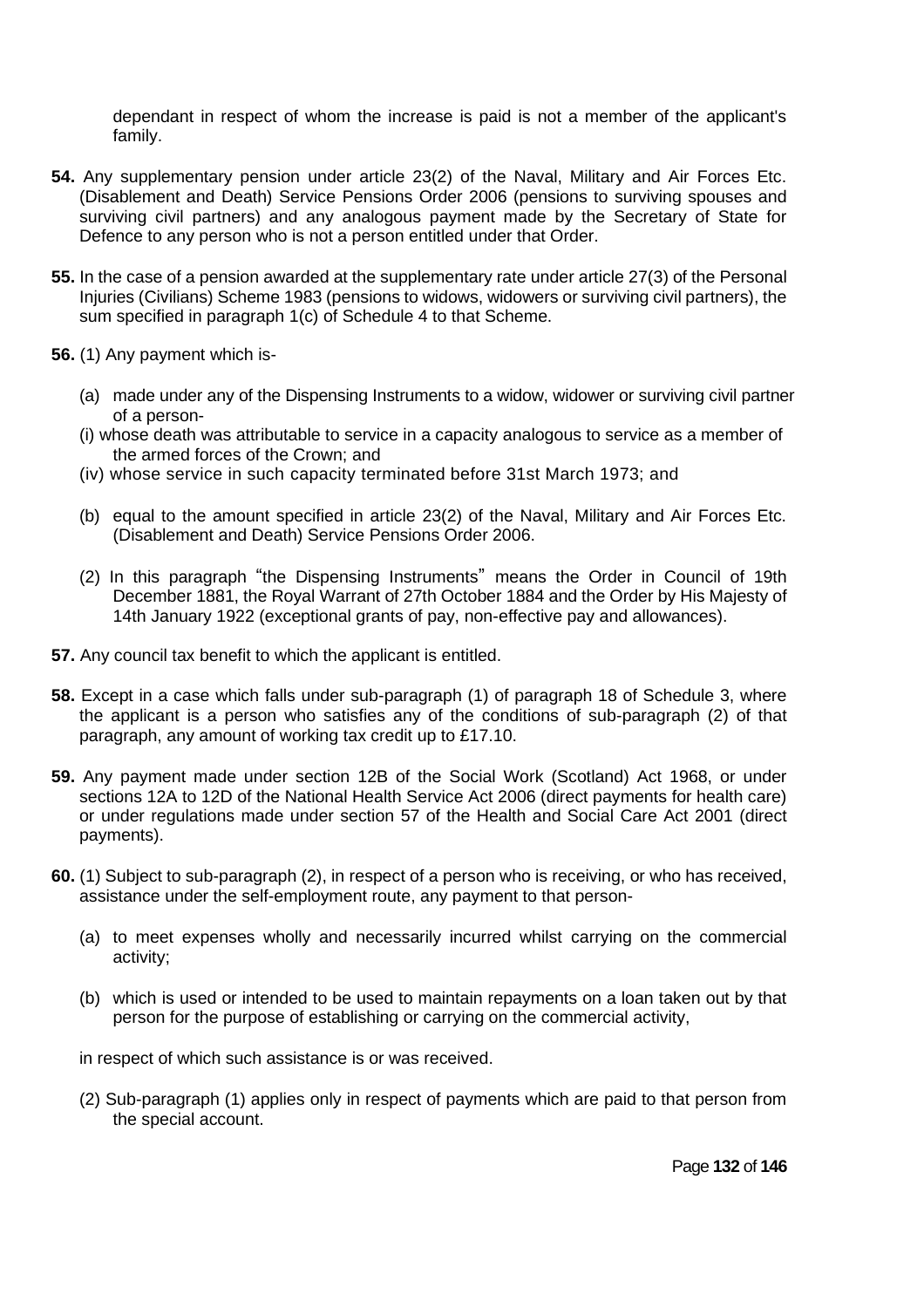- **61.** (1) Any payment of a sports award except to the extent that it has been made in respect of any one or more of the items specified in sub-paragraph (2).
	- (2) The items specified for the purposes of sub-paragraph (1) are food, ordinary clothing or footwear, household fuel or rent of the applicant or where the applicant is a member of a family, any other member of his family, or any council tax or water charges for which that applicant or member is liable.
	- (3) For the purposes of sub-paragraph (2) "food" does not include vitamins, minerals or other special dietary supplements intended to enhance the performance of the person in the sport in respect of which the award was made.
- **62.** Where the amount of subsistence allowance paid to a person in a reduction week exceeds the amount of income-based jobseeker's allowance that person would have received in that reduction week had it been payable to him, less 50p, that excess amount.
- **63.** In the case of an applicant participating in an employment zone programme, any discretionary payment made by an employment zone contractor to the applicant, being a fee, grant, loan or otherwise.
- **64.** Any discretionary housing payment paid pursuant to regulation 2(1) of the Discretionary Financial Assistance Regulations 2001.
- **65.** (1) Any payment made by a local authority or by the Welsh Ministers, to or on behalf of the applicant or his partner relating to a service which is provided to develop or sustain the capacity of the applicant or his partner to live independently in his accommodation.
	- (2) For the purposes of sub-paragraph (1) ""local authority"" includes, in England, a county council.
- **66.** Any payment of child benefit.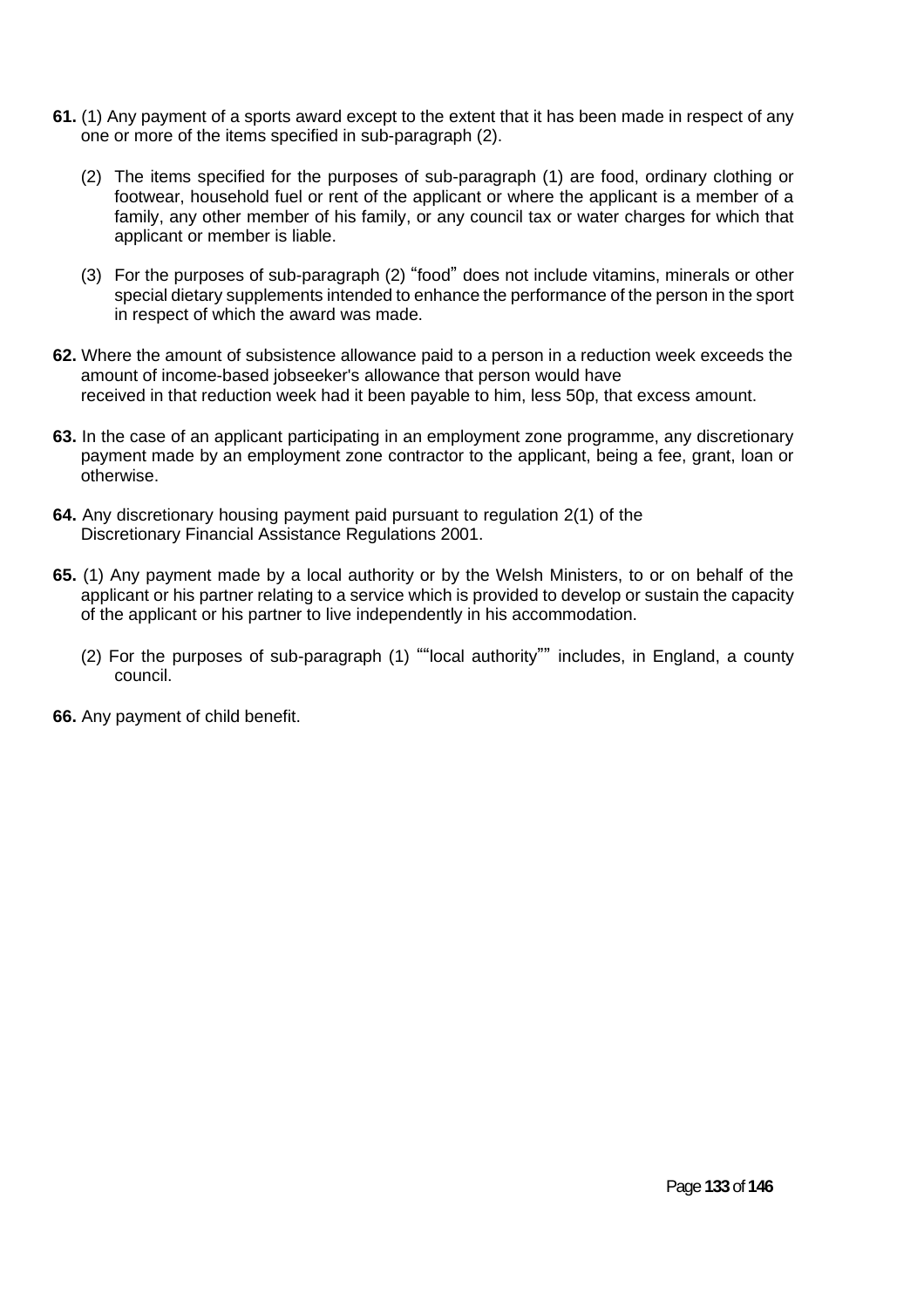# **SCHEDULE 4 - Capital disregards**

- **1.** Any payment made to the applicant in respect of any childcare, travel or other expenses incurred, or to be incurred, by him in respect of his participation in the Work for Your Benefit Scheme but only for 52 weeks beginning with the date of receipt of the payment
- . **2.** Any payment made to the applicant in respect of any travel or other expenses incurred, or to be incurred, by him in respect of his participation in the Mandatory Work Activity Scheme but only for 52 weeks beginning with the date of receipt of the payment.
- **3.** Any payment made to the applicant in respect of any travel or other expenses incurred, or to be incurred, by him in respect of his participation in the Employment, Skills and Enterprise Scheme but only for 52 weeks beginning with the date of receipt of the payment.
- **4.** The dwelling together with any garage, garden and outbuildings, normally occupied by the applicant as his home including any premises not so occupied which it is impracticable or unreasonable to sell separately, but, notwithstanding paragraph 15 (calculation of income and capital of members of applicant's family and of a polygamous marriage), only one dwelling is to be disregarded under this paragraph.
- **5.** Any premises acquired for occupation by the applicant which he intends to occupy as his home within 26 weeks of the date of acquisition or such longer period as is reasonable in the circumstances to enable the applicant to obtain possession and commence occupation of the premises.
- **6.** Any sum directly attributable to the proceeds of sale of any premises formerly occupied by the applicant as his home which is to be used for the purchase of other premises intended for such occupation within 26 weeks of the date of sale or such longer period as is reasonable in the circumstances to enable the applicant to complete the purchase.
- **7.** Any premises occupied in whole or in part-

(a) by a partner or relative of a single applicant or any member of the family as his home where that person has attained the qualifying age for state pension credit or is incapacitated;

(b) by the former partner of the applicant as his home; but this provision does not apply where the former partner is a person from whom the applicant is estranged or divorced or with whom he had formed a civil partnership that has been dissolved.

- **8.** Where an applicant is on income support, an income-based jobseeker's allowance, an income-related employment and support allowance or universal credit with no income or earnings recorded in the award notice, the whole of his capital.
- **9.** Where the applicant is a member of a joint-claim couple for the purposes of the Jobseekers Act 1995 and his partner is on income-based jobseeker's allowance, the whole of the applicant's capital.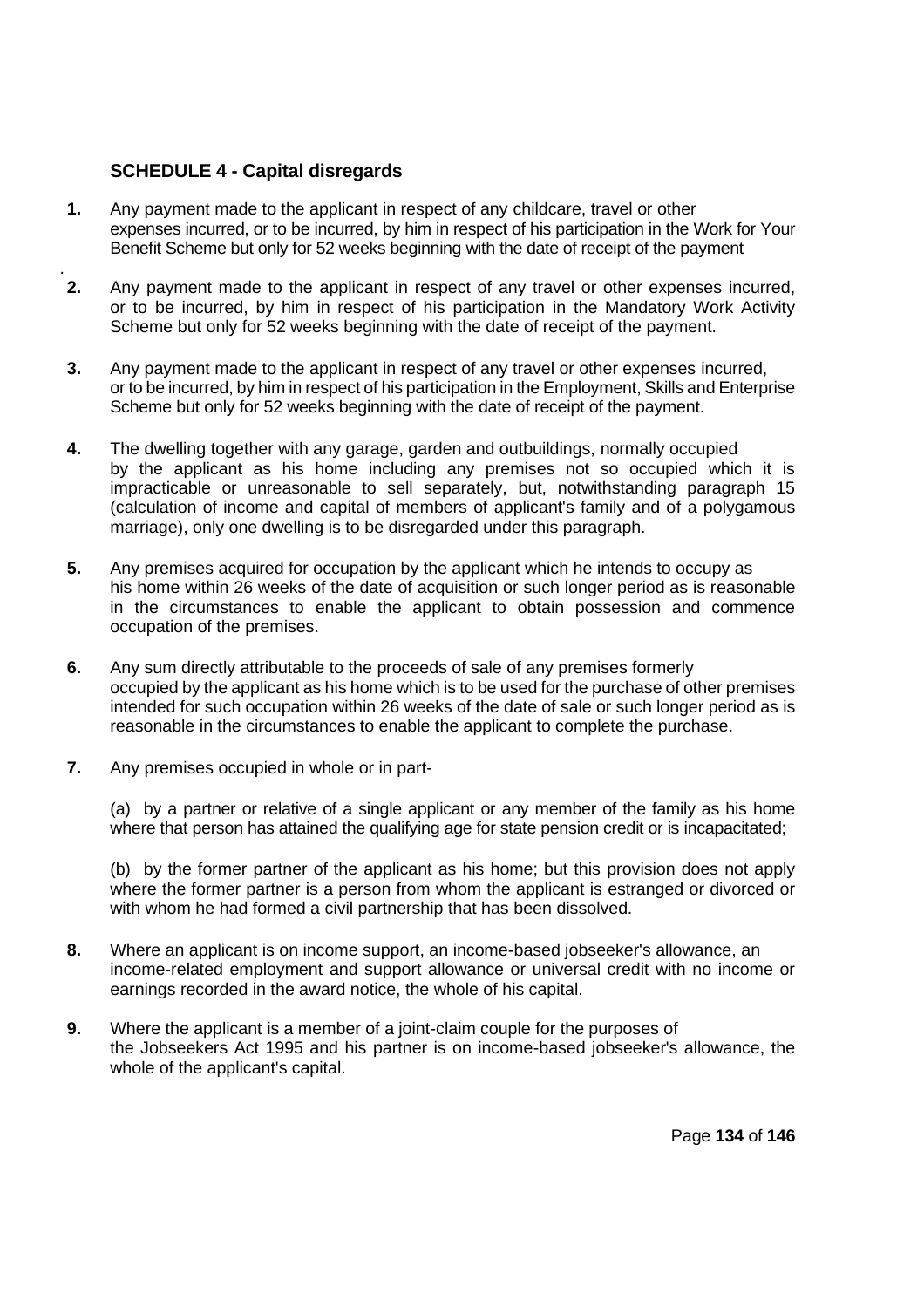- **10.** Any future interest in property of any kind, other than land or premises in respect of which the applicant has granted a subsisting lease or tenancy, including sub-leases or subtenancies.
- **11.** (1) The assets of any business owned in whole or in part by the applicant and for the purposes of which he is engaged as a self-employed earner, or if he has ceased to be so engaged, for such period as may be reasonable in the circumstances to allow for disposal of any such asset.

(2) The assets of any business owned in whole or in part by the applicant where-

(a) he is not engaged as a self-employed earner in that business by reason of some disease or bodily or mental disablement; but

(b) he intends to become engaged or, as the case may be, re-engaged as a self-employed earner in that business as soon as he recovers or is able to become engaged or re-engaged in that business,

for a period of 26 weeks from the date on which the application for a reduction under this scheme is made, or is treated as made, or, if it is unreasonable to expect him to become engaged or re-engaged in that business within that period, for such longer period as is reasonable in the circumstances to enable him to become so engaged or re-engaged.

(3) In the case of a person who is receiving assistance under the self-employment route, the assets acquired by that person for the purpose of establishing or carrying on the commercial activity in respect of which such assistance is being received.

(4) In the case of a person who has ceased carrying on the commercial activity in respect of which assistance was received as specified in sub-paragraph (3), the assets relating to that activity for such period as may be reasonable in the circumstances to allow for disposal of any such asset.

- **12.** (1) Subject to sub-paragraph (2), any arrears of, or any concessionary payment made to compensate for arrears due to the non-payment of-
	- (a) any payment specified in paragraphs 11, 13 or 14 of Schedule 3;
	- (b) an income-related benefit under Part 7 of the SSCBA;
	- (c) an income-based jobseeker's allowance;
	- (d) any discretionary housing payment paid pursuant to regulation 2(1) of the Discretionary Financial Assistance Regulations 2001;
	- (e) working tax credit and child tax credit; or
	- (f) universal credit

but only for a period of 52 weeks from the date of the receipt of arrears or of the concessionary payment.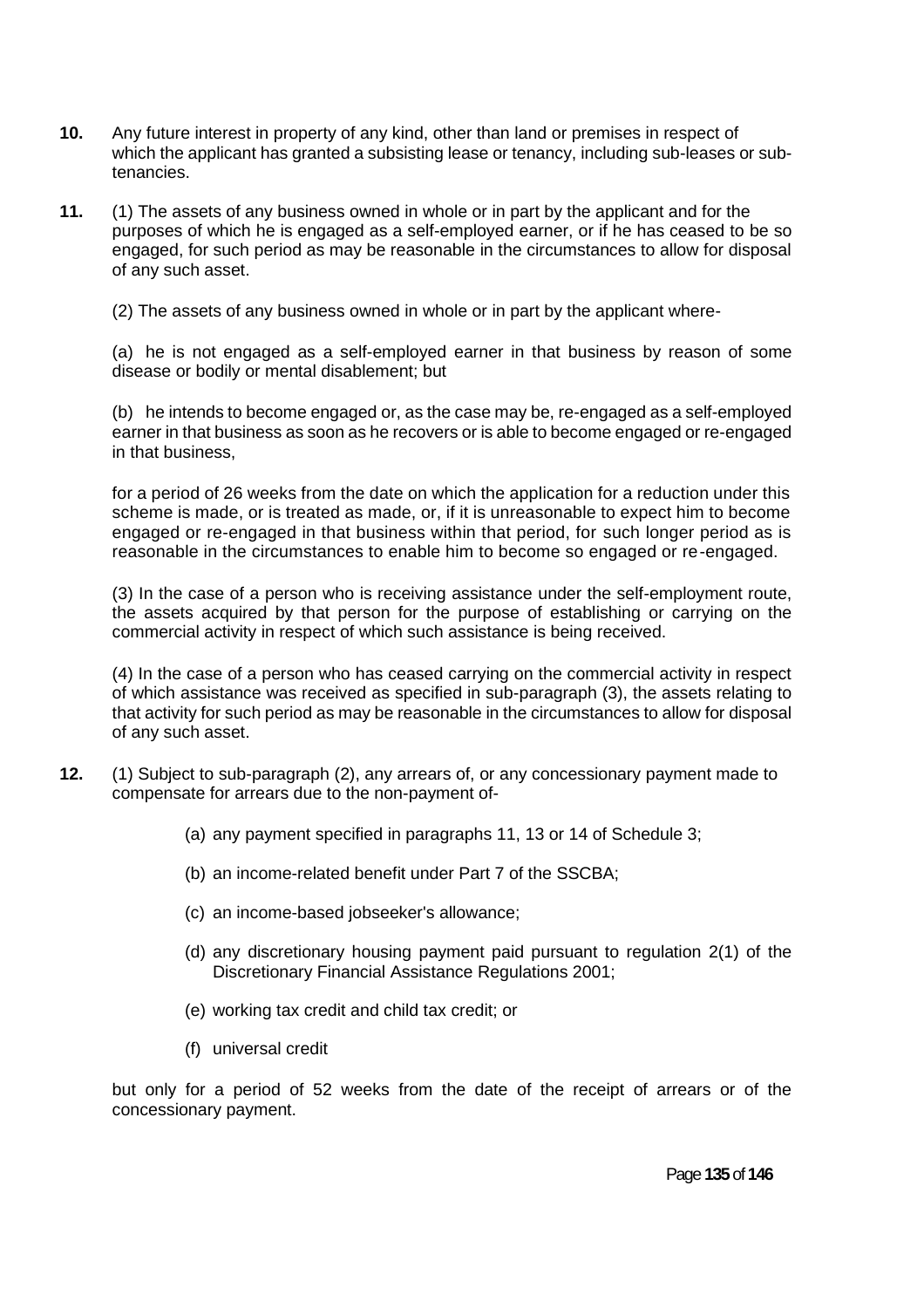(2) In a case where the total of any arrears and, if appropriate, any concessionary payment referred to in sub-paragraph (1) relating to one of the specified payments, benefits or allowances amounts to £5,000 or more (referred to in this sub- paragraph and in subparagraph (3) as **"the relevant sum"** ) and is-

(a) paid in order to rectify or to compensate for, an official error as defined in regulation 1(2) of the Housing Benefit and Council Tax Benefit (Decisions and Appeals) Regulations 2001; and

(b) received by the applicant in full on or after 14th October 2001,

sub-paragraph (1) has effect in relation to such arrears or concessionary payment either for a period of 52 weeks from the date of receipt, or, if the relevant sum is received in its entirety during the period of an award of a reduction under this scheme, for the remainder of that period if that is a longer period.

(3) For the purposes of sub-paragraph (2), **"the period of an award of a reduction under this scheme"** means

(a) the award in which the relevant sum is first received (or the first part thereof where it is paid in more than one instalment); and

(b) where that award is followed by one or more further awards which, or each of which, begins immediately after the end of the previous award, such further award provided that for that further award the applicant-

(i) is the person who received the relevant sum; or

(ii) is the partner of the person who received the relevant sum or was that person's partner at the date of his death.

#### **13.** Any sum-

(a) paid to the applicant in consequence of damage to, or loss of the home or any personal possession and intended for its repair or replacement; or

(b) acquired by the applicant (whether as a loan or otherwise) on the express condition that it is to be used for effecting essential repairs or improvement to the home,

which is to be used for the intended purpose, for a period of 26 weeks from the date on which it was so paid or acquired or such longer period as is reasonable in the circumstances to effect the repairs, replacement or improvement.

#### **14.** Any sum –

(a) deposited with a housing association as defined in section 1(1) of the Housing Associations Act 1985 as a condition of occupying the home;

(b) which was so deposited, and which is to be used for the purchase of another home,

for the period of 26 weeks or such longer period as may be reasonable in the circumstances to enable the applicant to complete the purchase.

**15.** Any personal possessions except those which have been acquired by the applicant with the intention of reducing his capital in order to secure entitlement to a reduction under this scheme or to increase the amount of that reduction.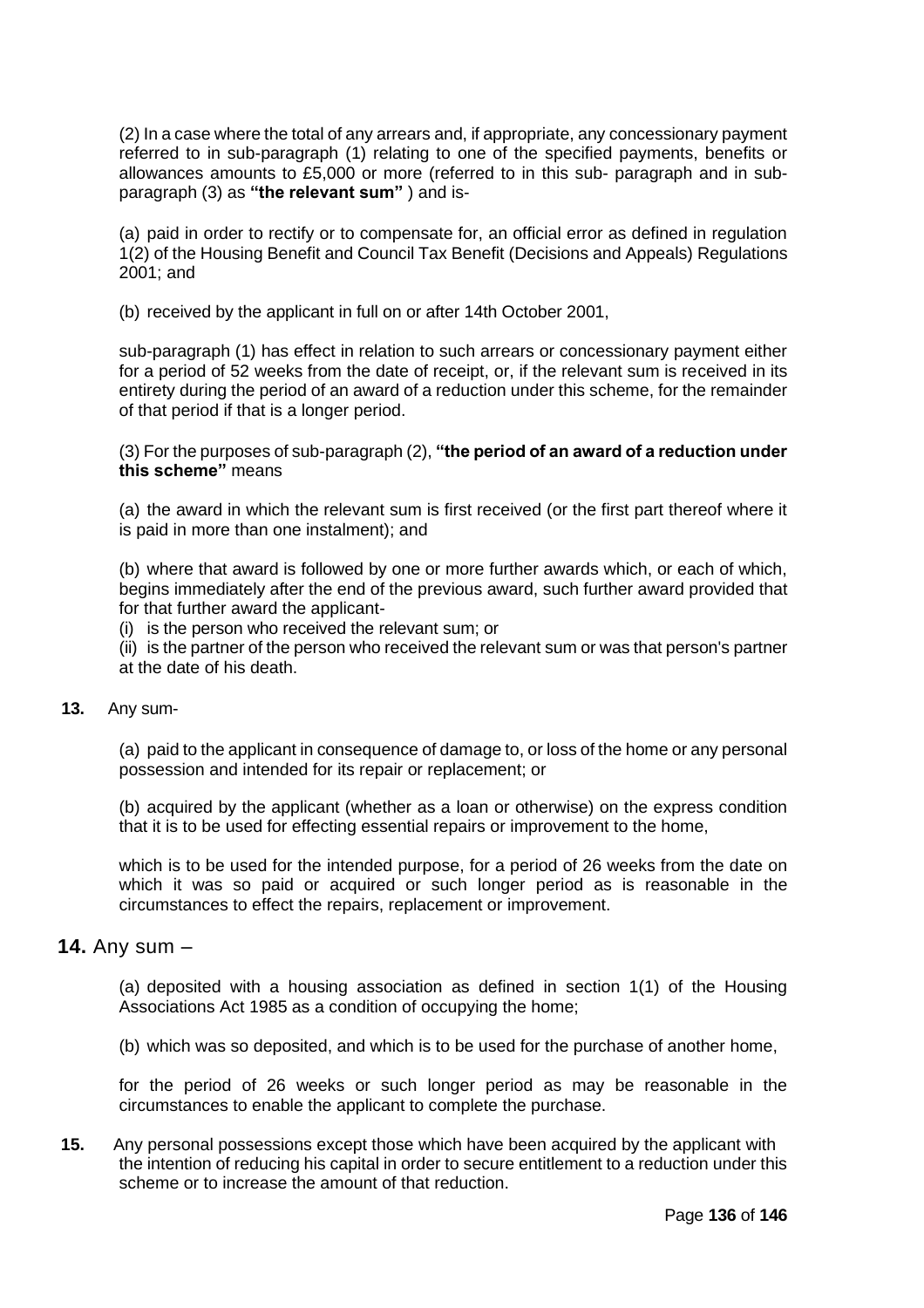- **16.** The value of the right to receive any income under an annuity or the surrender value (if any) of such an annuity.
- **17.** Where the funds of a trust are derived from a payment made in consequence of any personal injury to the applicant or applicant's partner, the value of the trust fund and the value of the right to receive any payment under that trust.
- **18.** (1) Any payment made to the applicant or the applicant's partner in consequence of any personal injury to the applicant or, as the case may be, the applicant's partner.

(2) But sub-paragraph (1)-

(a) applies only for the period of 52 weeks beginning with the day on which the applicant first receives any payment in consequence of that personal injury;

(b) does not apply to any subsequent payment made to him in consequence of that injury (whether it is made by the same person or another);

(c) ceases to apply to the payment or any part of the payment from the day on which the applicant no longer possesses it;

(d) does not apply to any payment from a trust where the funds of the trust are derived from a payment made in consequence of any personal injury to the applicant.

(3) For the purposes of sub-paragraph (2)(c), the circumstances in which an applicant no longer possesses a payment or a part of it include where the applicant has used a payment or part of it to purchase an asset.

(4) References in sub-paragraphs (2) and (3) to the applicant are to be construed as including references to his partner (where applicable).

- **19.** The value of the right to receive any income under a life interest or from a life rent.
- **20.** The value of the right to receive any income which is disregarded under paragraph 15 of Schedule 3 or paragraph 29 of Schedule 4
- **21.** The surrender value of any policy of life insurance.
- **22.** Where any payment of capital falls to be made by instalments, the value of the right to receive any outstanding instalments.
- **23.** Any payment made by a local authority in accordance with section 17, 23B, 23C or 24A of the Children Act 1989 or, as the case may be, section 12 of the Social Work (Scotland) Act 1968 or sections 22, 29 or 30 of the Children (Scotland) Act 1995 (provision of services for children and their families and advice and assistance to certain children).
- **24.** (1) Subject to sub-paragraph (2), any payment (or part of a payment) made by a local authority in accordance with section 23C of the Children Act 1989 or section 29 of the Children (Scotland) Act 1995 (local authorities' duty to promote welfare of children and powers to grant financial assistance to persons in, or formerly in, their care) to a person ("A") which A passes on to the applicant.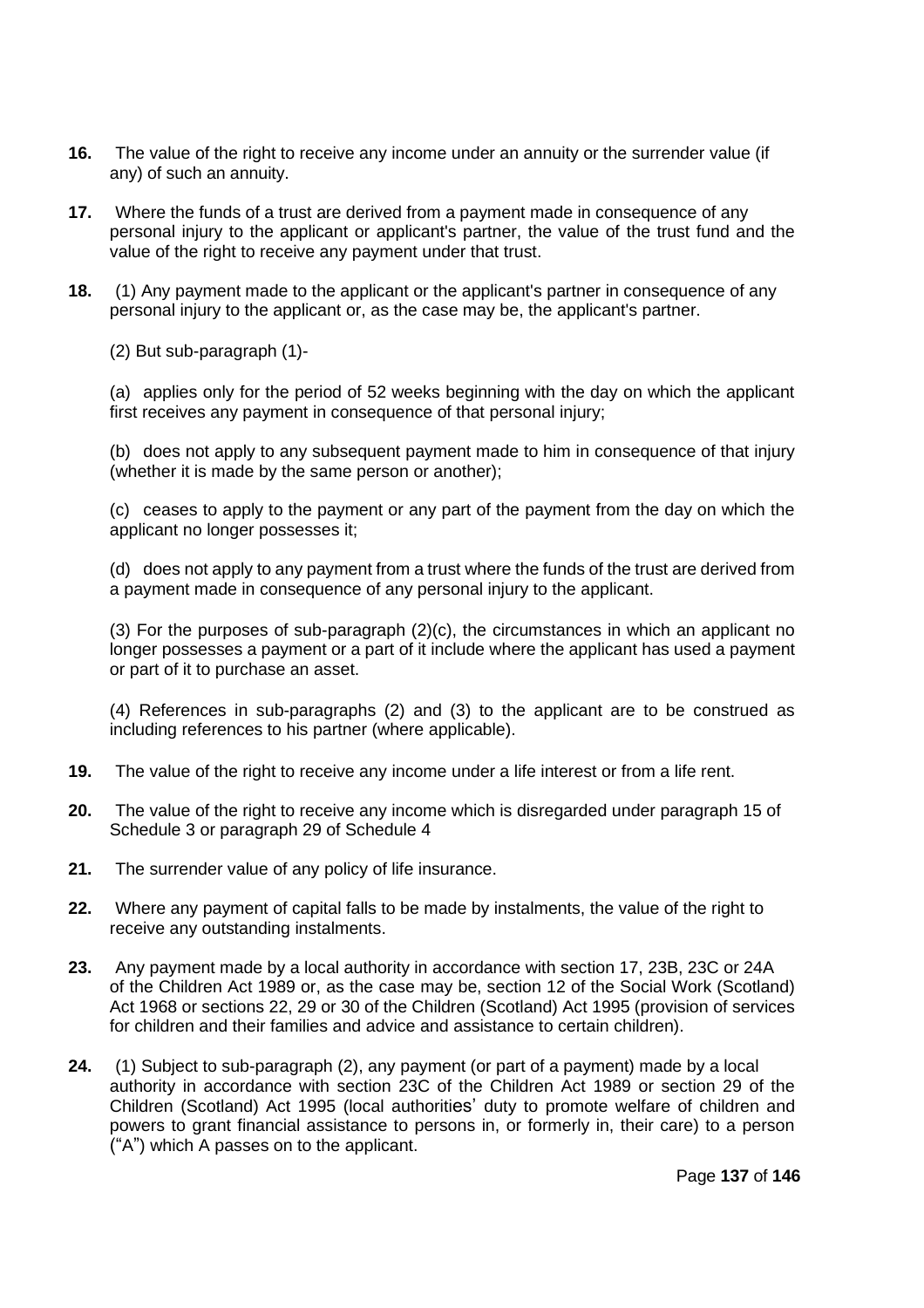- (2) Sub-paragraph (1) applies only where A-
- (a) was formerly in the applicant's care, and
- (b) is aged 18 or over, and
- (c) continues to live with the applicant.

### **25.** Any

.

- (a) social fund payment made pursuant to Part 8 of the SSCBA; or
- (b) local welfare assistance.
- **26.** Any refund of tax which falls to be deducted under section 369 of the Income and Corporation Taxes Act 1988 (deduction of tax from certain loan interest) on a payment of relevant loan interest for the purpose of acquiring an interest in the home or carrying out repairs or improvements to the home.
- **27.** Any capital which by virtue of paragraph 32 or 51 (capital treated as income: or treatment of student loans) is to be treated as income.
- **28.** Where any payment of capital is made in a currency other than sterling, any banking charge or commission payable in converting that payment into sterling.
- **29.** (1) Any payment made under or by the Trusts, the Fund, the Eileen Trust, MFET Limited, the Independent Living Fund (2006), the Skipton Fund, the Caxton Foundation, the London Bombings Relief Charitable Fund, the We Love Manchester Emergency Fund (WLMEF) or the London Emergencies Trust (LET)

(2) Any payment by or on behalf of a person who is suffering or who suffered from haemophilia or who is or was a qualifying person, which derives from a payment made under or by any of the Trusts to which sub-paragraph (1) refers and which is made to or for the benefit of-

(a) that person's partner or former partner from whom he is not, or where that person has died was not, estranged or divorced or with whom he has formed a civil partnership that has not been dissolved or, where that person has died, had not been dissolved at the time of that person's death;

(b) any child who is a member of that person's family or who was such a member and who is a member of the applicant's family; or

(c) any young person who is a member of that person's family or who was such a member and who is a member of the applicant's family.

(3) Any payment by or on behalf of the partner or former partner of a person who is suffering or who suffered from haemophilia or who is or was a qualifying person which derives from a payment made under or by any of the Trusts to which sub- paragraph (1) refers and which is made to or for the benefit of-

(a) the person who is suffering from haemophilia or who is a qualifying person;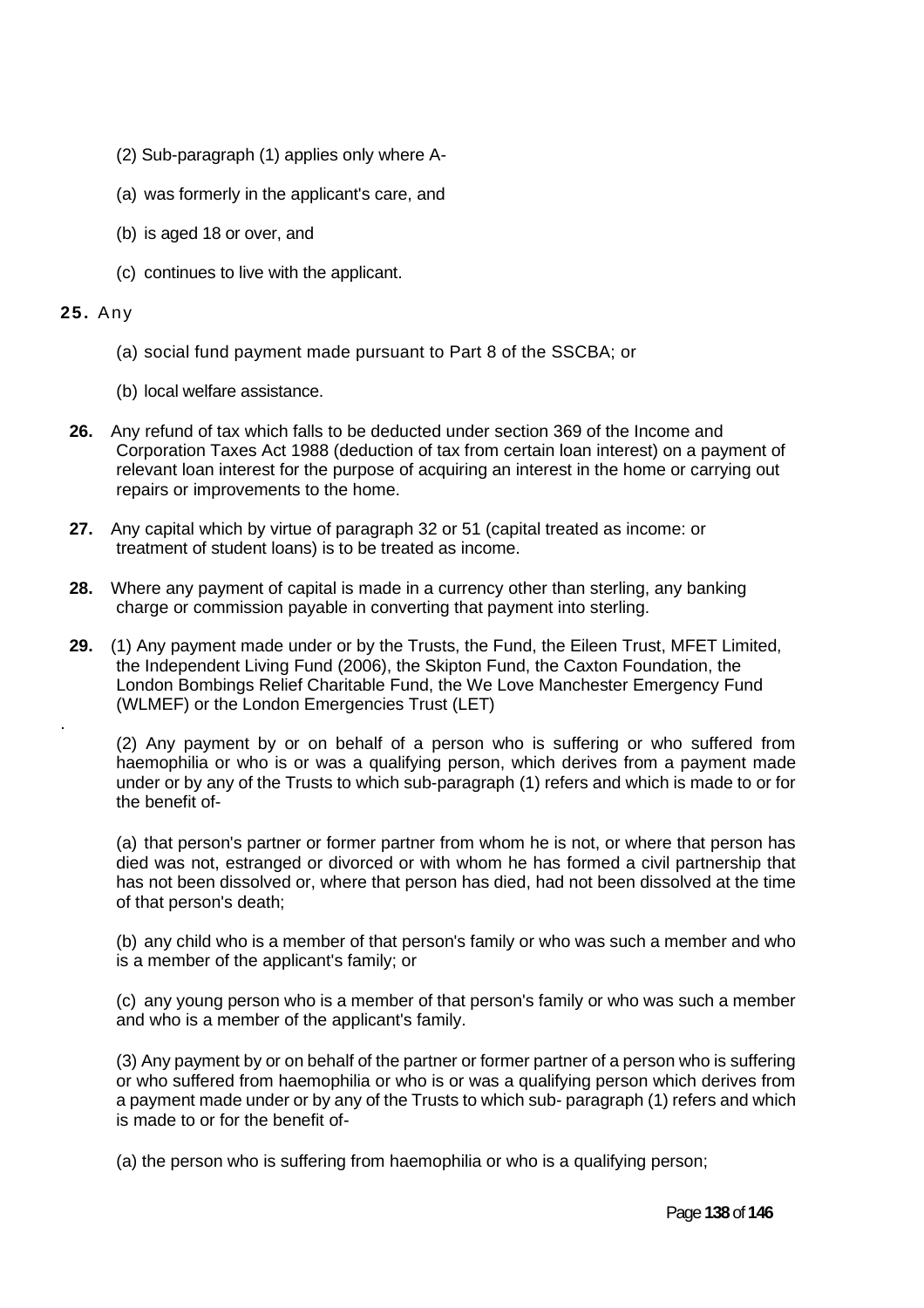(b) any child who is a member of that person's family or who was such a member and who is a member of the applicant's family; or

(c) any young person who is a member of that person's family or who was such a member and who is a member of the applicant's family.

(4) Sub-paragraph (3) does not apply if-

(a) the partner or former partner and that person are not, or if either of them has died were not, estranged or divorced, or

(b) where the partner or former partner and that person have formed a civil partnership, the civil partnership has not been dissolved or, if either of them has died, had not been dissolved at the time of the death.

(5) Any payment by a person who is suffering from haemophilia or who is a qualifying person, which derives from a payment under or by any of the Trusts to which subparagraph (1) refers, where-

(a) that person has no partner or former partner from whom he is not estranged or divorced or with whom he has formed a civil partnership that has not been dissolved, nor any child or young person who is or had been a member of that person's family; and

(b) the payment is made either-

(i) to that person's parent or stepparent; or

(ii) where that person at the date of the payment is a child, a young person or a student who has not completed his full-time education and has no parent or stepparent, to his guardian,

but only for a period from the date of the payment until the end of two years from that person's death.

(6) Any payment out of the estate of a person who suffered from haemophilia or who was a qualifying person, which derives from a payment under or by any of the Trusts to which sub-paragraph (1) refers, where-

(a) that person at the date of his death (the relevant date) had no partner or former partner from whom he was not estranged or divorced or with whom he had formed a civil partnership that had not been dissolved, nor any child or young person who was or had been a member of his family; and

(b) the payment is made either-

(i) to that person's parent or stepparent; or

(ii) where that person at the relevant date was a child, a young person or a student who had not completed his full-time education and had no parent or stepparent, to his guardian,

but only for a period of two years from the relevant date.

(7) In the case of a person to whom or for whose benefit a payment referred to in this paragraph is made, any capital resource which derives from any payment of income or capital made under or deriving from any of the Trusts.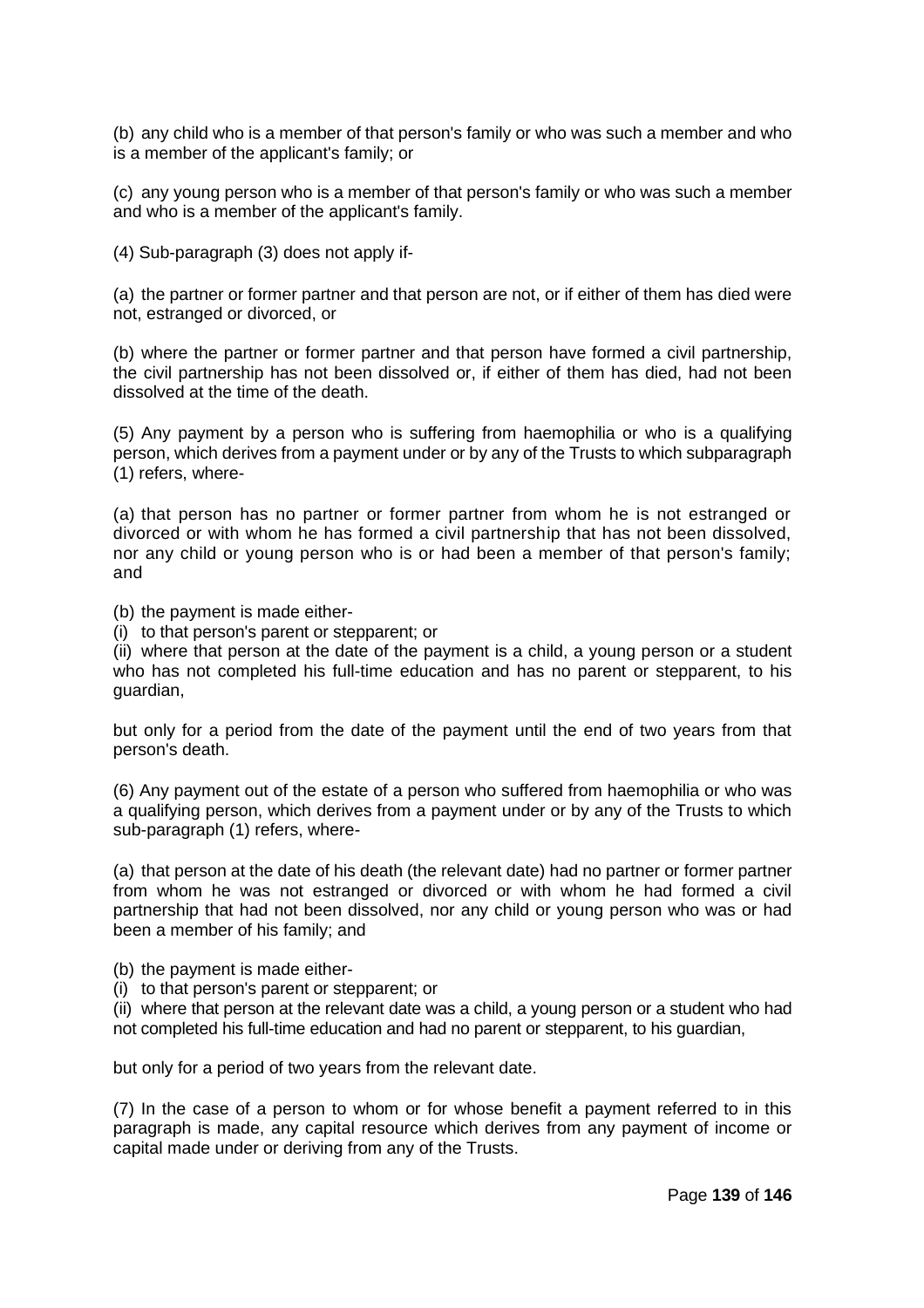(8) For the purposes of sub-paragraphs (2) to (6), any reference to the Trusts is to be construed as including a reference to Trusts, the Fund, the Eileen Trust, MFET Limited, the Independent Living Fund (2006), the Skipton Fund, the Caxton Foundation, the London Bombings Relief Charitable Fund, the We Love Manchester Emergency Fund (WLMEF) or the London Emergencies Trust (LET)

(9) Any payment made under, or by, a trust which is approved by the Secretary of State and which is established for the purpose of giving relief and assistance to a disabled person whose disabilities were caused by their mother having taken a preparation containing the drug known as Thalidomide during her pregnancy.

30. (1) Where an applicant has ceased to occupy what was formerly the dwelling occupied as the home following his estrangement or divorce from, or dissolution of his civil partnership with, his former partner, that dwelling for a period of 26 weeks from the date on which he ceased to occupy that dwelling or, where the dwelling is occupied as the home by the former partner who is a lone parent, for so long as it is so occupied.

(2) In this paragraph "dwelling" includes any garage, garden and outbuildings, which were formerly occupied by the applicant as his home and any premises not so occupied which it is impracticable or unreasonable to sell separately, in particular, in Scotland, any croft land on which the dwelling is situated.

- 31. Any premises where the applicant is taking reasonable steps to dispose of those premises, for a period of 26 weeks from the date on which he first took such steps, or such longer period as is reasonable in the circumstances to enable him to dispose of those premises.
- 32. Any premises which the applicant intends to occupy as his home, and in respect of which he is taking steps to obtain possession and has sought legal advice, or has commenced legal proceedings, with a view to obtaining possession, for a period of26 weeks from the date on which he first sought such advice or first commenced such proceedings whichever is the earlier, or such longer period as is reasonable in the circumstances to enable him to obtain possession and commence occupation of those premises.
- 33. Any premises which the applicant intends to occupy as his home to which essential repairs or alterations are required in order to render them fit for such occupation, for a period of 26 weeks from the date on which the applicant first takes steps to effect those repairs or alterations, or such longer period as is necessary to enable those repairs or alterations to be carried out.
- 34. Any payment made by the Secretary of State to compensate for the loss (in whole or in part) of entitlement to housing benefit.
- 35. The value of the right to receive an occupational or personal pension.
- 36. The value of any funds held under a personal pension scheme.
- 37. The value of the right to receive any rent except where the applicant has a reversionary interest in the property in respect of which rent is due.
- 38. Any payment in kind made by a charity or under or by the Trusts, the Fund, MFET Limited, the Skipton Fund, the Caxton Foundation the Scottish Infected Blood Support Scheme, an approved blood scheme, the London Emergencies Trust, the We Love Manchester Emergency Fund or the Independent Living Fund (2006).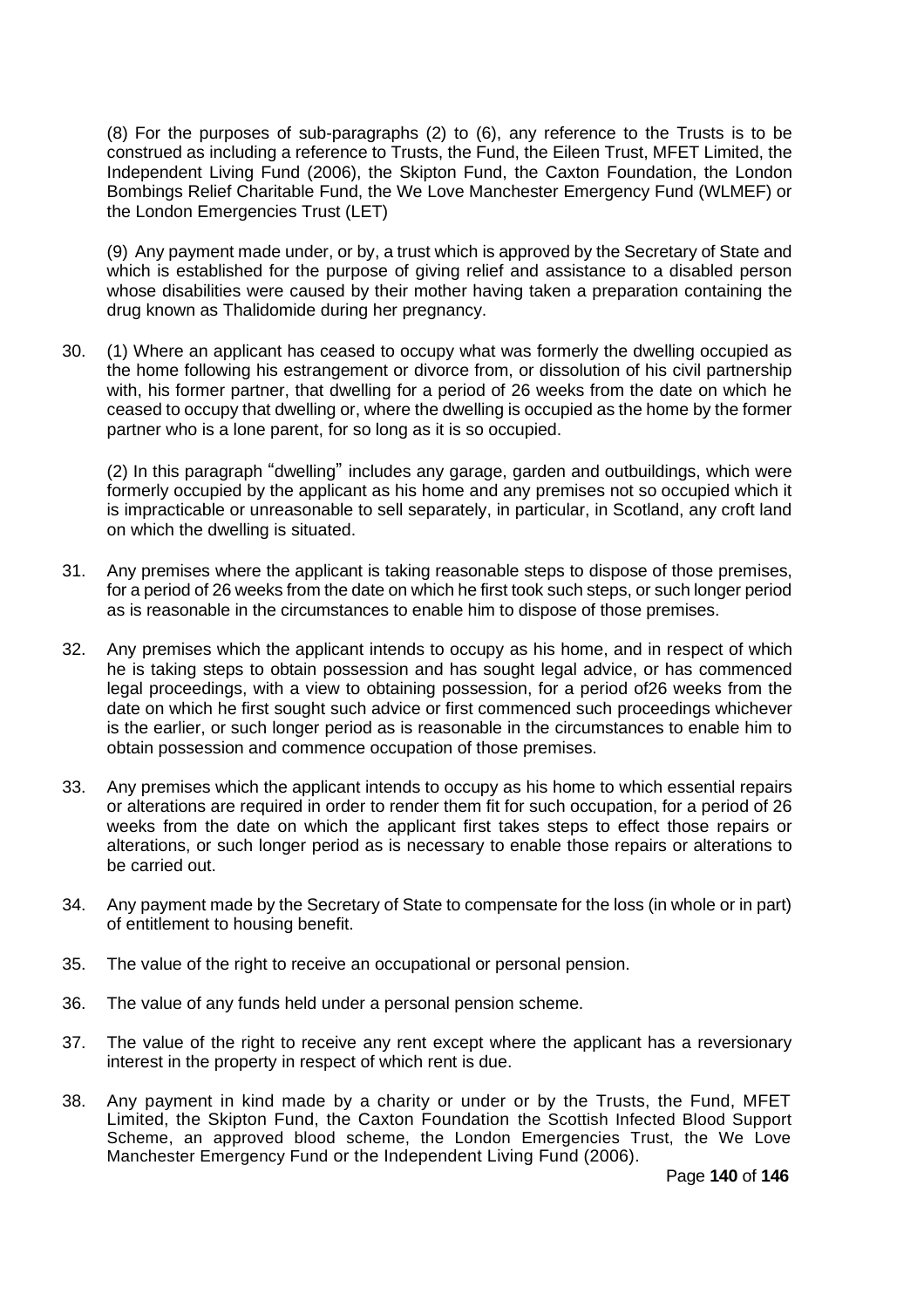- **39.** Any payment made pursuant to section 2 of the Employment and Training Act 1973 or section 2 of the Enterprise and New Towns (Scotland) Act 1990, but only for the period of 52 weeks beginning on the date of receipt of the payment.
- **40.** Any payment in consequence of a reduction of council tax under section 13 of the 1992 Act (reduction of liability for council tax), but only for a period of 52 weeks from the date of the receipt of the payment.
- **41.** Any grant made in accordance with a scheme made under section 129 of the Housing Act 1988 or section 66 of the Housing (Scotland) Act 1988 (schemes for payments to assist local housing authority and local authority tenants to obtain other accommodation) which is to be used-
	- (a) to purchase premises intended for occupation as his home; or

(b) to carry out repairs or alterations which are required to render premises fit for occupation as his home,

for a period of 26 weeks from the date on which he received such a grant or such longer period as is reasonable in the circumstances to enable the purchase, repairs or alterations to be completed and the applicant to commence occupation of those premises as his home.

- **42.** Any arrears of supplementary pension which is disregarded under paragraph 54 of Schedule 4 (sums to be disregarded in the calculation of income other than earnings) or of any amount which is disregarded under paragraph 55 or 56 of that Schedule, but only for a period of 52 weeks from the date of receipt of the arrears.
- **43.** (1) Any payment or repayment made-

(a) as respects England, under regulation 5, 6 or 12 of the National Health Service (Travel Expenses and Remission of Charges) Regulations 2003 (travelling expenses and health service supplies);

(b) as respects Wales, under regulation 5, 6 or 11 of the National Health Service (Travelling Expenses and Remission of Charges) (Wales) Regulations 2007 (travelling expenses and health service supplies);

(c) as respects Scotland, under regulation 3, 5 or 11 of the National Health Service (Travelling Expenses and Remission of Charges) (Scotland) (No. 2) Regulations 2003 (travelling expenses and health service supplies),

but only for a period of 52 weeks from the date of receipt of the payment or repayment.

(2) Any payment or repayment made by the Secretary of State for Health, the Scottish Ministers or the Welsh Ministers which is analogous to a payment or repayment mentioned in sub-paragraph (1), but only for a period of 52 weeks from the date of receipt of the payment or repayment.

**44.** Any payment made to such persons entitled to receive benefits as may be determined by or under a scheme made pursuant to section 13 of the Social Security Act 1988 in lieu of vouchers or similar arrangements in connection with the provision of those benefits (including payments made in place of healthy start vouchers,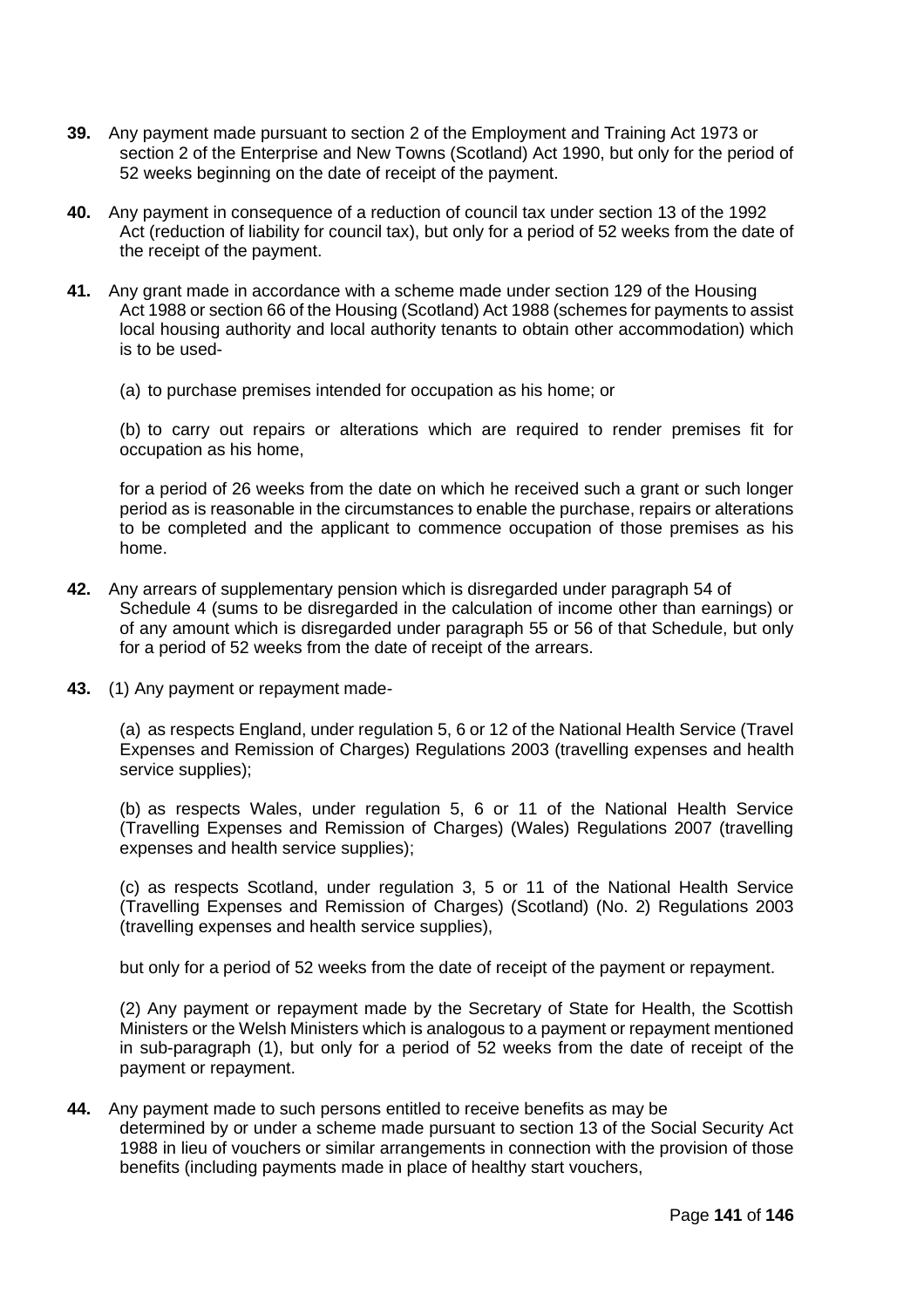milk tokens or the supply of vitamins), but only for a period of 52 weeks from the date of receipt of the payment.

- **45.** Any payment made under Part 8A of the SSCBA (entitlement to health in pregnancy grant).
- **46.** Any payment made either by the Secretary of State for Justice or by Scottish Ministers under a scheme established to assist relatives and other persons to visit persons in custody, but only for a period of 52 weeks from the date of the receipt of the payment.
- **47.** Any payment (other than a training allowance) made, whether by the Secretary of State or any other person, under the Disabled Persons (Employment) Act 1944 to assist disabled persons to obtain or retain employment despite their disability.
- **48.** Any payment made by a local authority under section 3 of the Disabled Persons (Employment) Act 1958. to homeworkers assisted under the Blind Homeworkers' Scheme.
- **49.** (1) Subject to sub-paragraph (2), where an applicant falls within class F (alternative maximum council reduction: persons who are not pensioners), the whole of his capital.

(2) Sub-paragraph (1) does not apply where an applicant falls within class E and class F.

**50.** (1) Any sum of capital to which sub-paragraph (2) applies and-

(a) which is administered on behalf of a person by the High Court or the County Court under Rule 21.11(1) of the Civil Procedure Rules 1998 or by the Court of Protection;

(b) which can only be disposed of by order or direction of any such court; or

(c) where the person concerned is under the age of 18, which can only be disposed of by order or direction prior to that person attaining age 18.

(2) This sub-paragraph applies to a sum of capital which is derived from-

(a) an award of damages for a personal injury to that person; or

(b) compensation for the death of one or both parents where the person concerned is under the age of 18.

**51.** Any sum of capital administered on behalf of a person in accordance with an order made under section 13 of the Children (Scotland) Act 1995, or under Rule 36.14 of the Ordinary Cause Rules 1993 or under Rule 128 of those Rules, where such sum derives from-

(a) award of damages for a personal injury to that person; or

(b) compensation for the death of one or both parents where the person concerned is under the age of 18.

**52.** Any payment to the applicant as holder of the Victoria Cross or George Cross.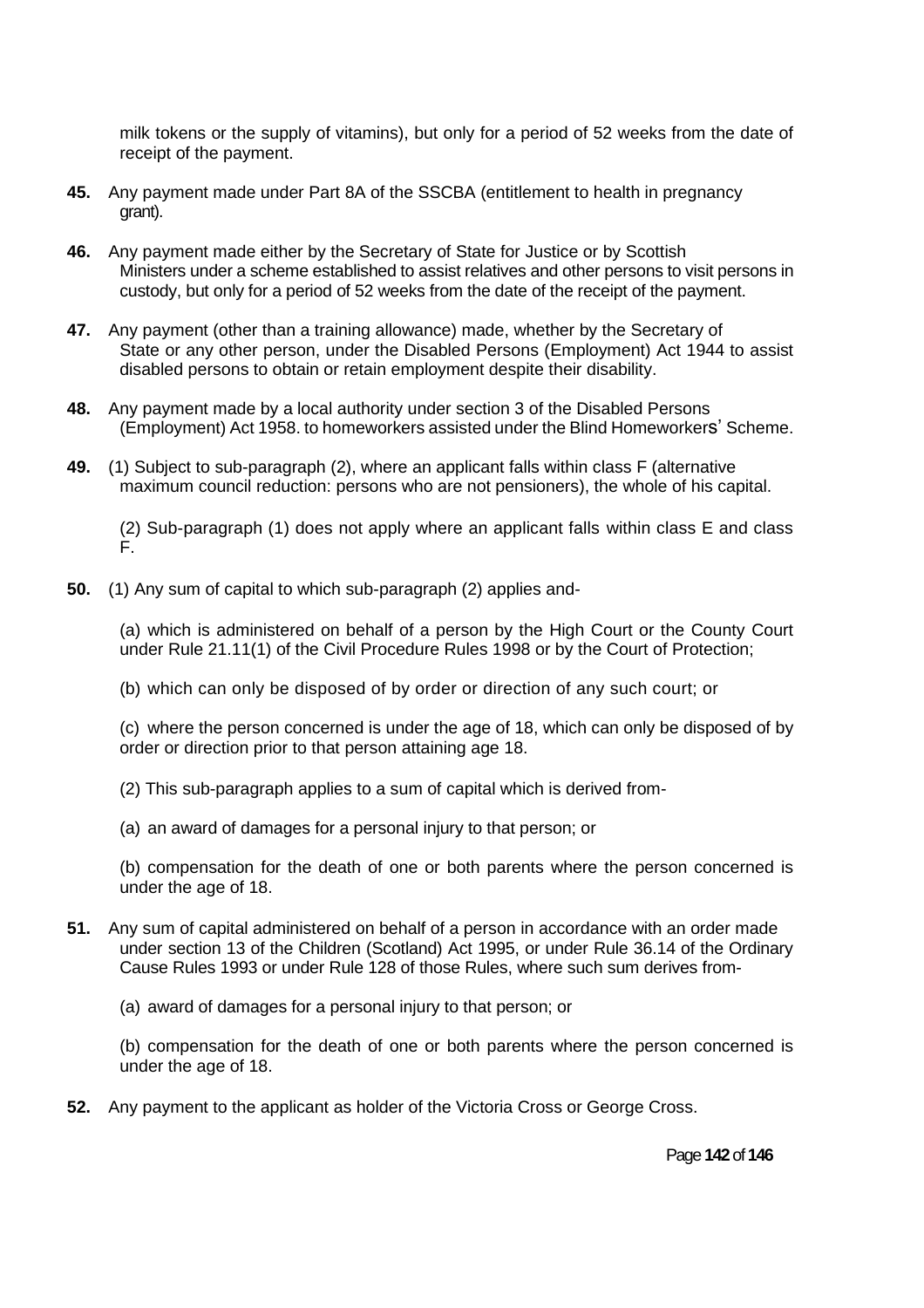- **53.** In the case of a person who is receiving, or who has received, assistance under the selfemployment route, any sum of capital which is acquired by that person for the purpose of establishing or carrying on the commercial activity in respect of which such assistance is or was received but only for a period of 52 weeks from the date on which that sum was acquired.
- **54.** (1) Any payment of a sports award for a period of 26 weeks from the date of receipt of that payment except to the extent that it has been made in respect of any one or more of the items specified in sub-paragraph (2).

(2)The items specified for the purposes of sub-paragraph (1) are food, ordinary clothing or footwear, household fuel or rent of the applicant or, where the applicant is a member of a family, any other member of his family, or any council tax or water charges for which that applicant or member is liable.

(3)For the purposes of sub-paragraph (2) "food" does not include vitamins, minerals or other special dietary supplements intended to enhance the performance of the person in the sport in respect of which the award was made.

### **55.** (1) Any payment-

(a) by way of an education maintenance allowance made pursuant to-

(i) regulations made under section 518 of the Education Act 1996;

(ii) regulations made under section 49 or  $73(f)$  of the Education (Scotland) Act 1980;

(v) directions made under section 73ZA of the Education (Scotland) Act 1980 and paid under section 12(2)(c) of the Further and Higher Education (Scotland) Act 1992;

(b) corresponding to such an education maintenance allowance, made pursuant to- (i) section 14 or section 181 of the Education Act 2002 (power of Secretary of State and the Welsh Ministers to give financial assistance for purposes related to education or childcare, and allowances in respect of education or training); or (ii)regulations made under section 181 of that Act; or

(c) in England, by way of financial assistance made pursuant to section 14 of the Education Act 2002.

(2) Any payment, other than a payment to which sub-paragraph (1) applies, made pursuant  $to$ 

(a)regulations made under section 518 of the Education Act 1996;

(b)regulations made under section 49 of the Education (Scotland) Act 1980; or

(c)directions made under section 73ZA of the Education (Scotland) Act 1980 and paid under section 12(2)(c) of the Further and Higher Education (Scotland) Act 1992,

in respect of a course of study attended by a child or a young person or a person who is in receipt of an education maintenance allowance or other payment made pursuant to any provision specified in sub-paragraph (1).

**56.** In the case of an applicant participating in an employment zone programme, any discretionary payment made by an employment zone contractor to the applicant, being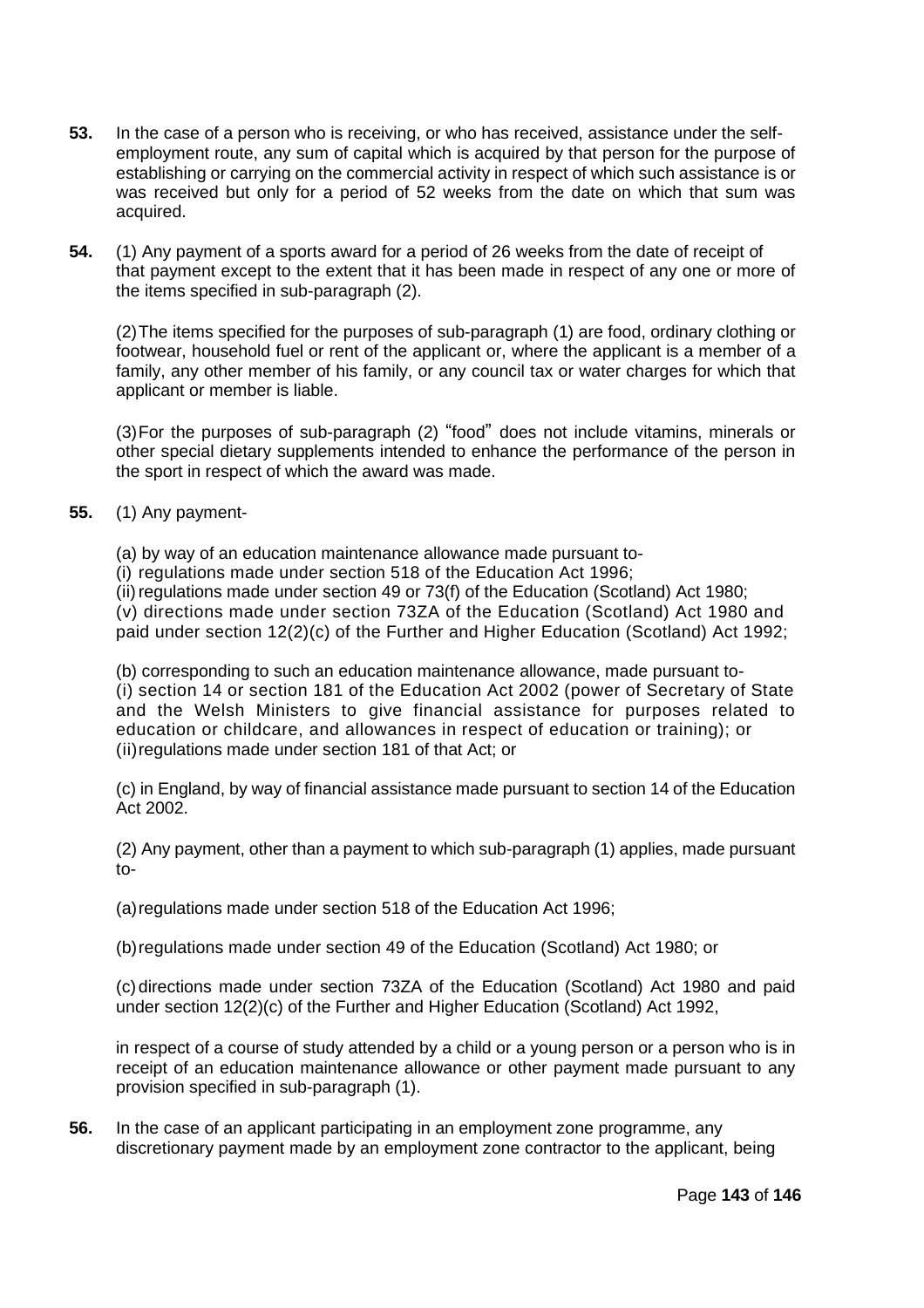a fee, grant, loan or otherwise, but only for the period of 52 weeks from the date of receipt of the payment.

- **57.** Any arrears of subsistence allowance paid as a lump sum but only for the period of 52 weeks from the date of receipt of the payment.
- **58.** Where an ex-gratia payment of £10,000 has been made by the Secretary of State on or after 1st February 2001 in consequence of the imprisonment or internment of-
	- (a) the applicant;
	- (b) the applicant's partner;
	- (c) the applicant's deceased spouse or deceased civil partner; or

(d) the applicant's partner's deceased spouse or deceased civil partner, by the Japanese during the Second World War, £10,000.

**59.** (1) Subject to sub-paragraph (2), the amount of any trust payment made to an applicant or a member of an applicant's family who is-

(a) a diagnosed person;

(b) the diagnosed person's partner or the person who was the diagnosed person's partner at the date of the diagnosed person's death;

(c) a parent of a diagnosed person, a person acting in place of the diagnosed person's parents or a person who was so acting at the date of the diagnosed person's death; or

(d) a member of the diagnosed person's family (other than his partner) or a person who was a member of the diagnosed person's family (other than his partner) at the date of the diagnosed person's death.

(2) Where a trust payment is made to-

(a) a person referred to in sub-paragraph (1)(a) or (b), that sub- paragraph applies for the period beginning on the date on which the trust payment is made and ending on the date on which that person dies;

(b) a person referred to in sub-paragraph  $(1)(c)$ , that sub-paragraph applies for the period beginning on the date on which the trust payment is made and ending two years after that date;

(c) a person referred to in sub-paragraph (1)(d), that sub-paragraph applies for the period beginning on the date on which the trust payment is made and ending-

- (i) two years after that date; or
- (ii) on the day before the day on which that person-
- (aa) ceases receiving full-time education; or
- (bb) attains the age of 20,

whichever is the latest.

(3) Subject to sub-paragraph (4), the amount of any payment by a person to whom a trust payment has been made or of any payment out of the estate of a person to whom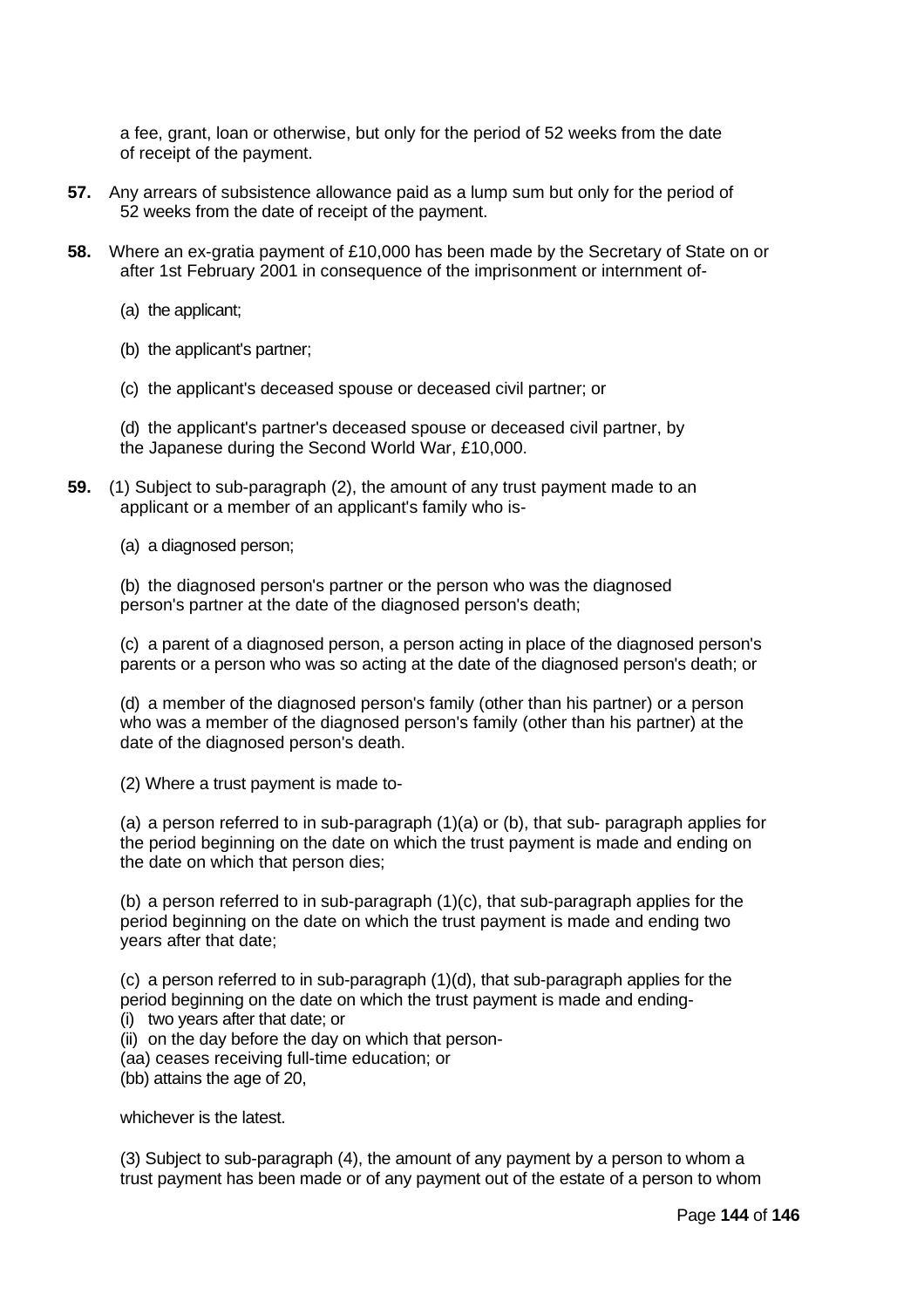a trust payment has been made, which is made to an applicant or a member of an applicant's family who is-

(a) the diagnosed person's partner or the person who was the diagnosed person's partner at the date of the diagnosed person's death;

(b) a parent of a diagnosed person, a person acting in place of the diagnosed person's parents or a person who was so acting at the date of the diagnosed person's death; or

(c) a member of the diagnosed person's family (other than his partner) or a person who was a member of the diagnosed person's family (other than his partner) at the date of the diagnosed person's death,

but only to the extent that such payments do not exceed the total amount of any trust payments made to that person.

(4) Where a payment as referred to in sub-paragraph (3) is made to-

(a) a person referred to in sub-paragraph (3)(a), that sub-paragraph applies for the period beginning on the date on which that payment is made and ending on the date on which that person dies;

(b) a person referred to in sub-paragraph (3)(b), that sub-paragraph applies for the period beginning on the date on which that payment is made and ending two years after that date; or

(c) person referred to in sub-paragraph (3)(c), that sub-paragraph applies for the period beginning on the date on which that payment is made and ending-

(i)two years after that date; or

(viii) on the day before the day on which that person-

(aa) ceases receiving full-time education; or

(bb) attains the age of 20,

whichever is the latest.

(5) In this paragraph, a reference to a person-

(a) being the diagnosed person's partner;

(b) being a member of a diagnosed person's family; (c) acting in place of the diagnosed person's parents,

at the date of the diagnosed person's death includes a person who would have been such a person or a person who would have been so acting, but for the diagnosed person residing in a care home, an Abbeyfield Home or an independent hospital on that date.

(6) In this paragraph-

"diagnosed person" means a person who has been diagnosed as suffering from, or who, after his death, has been diagnosed as having suffered from, variant Creutzfeld-Jakob disease;

"relevant trust" means a trust established out of funds provided by the Secretary of State in respect of persons who suffered, or who are suffering, from variant Creutzfeld-Jakob disease for the benefit of persons eligible for payments in accordance with its provisions;